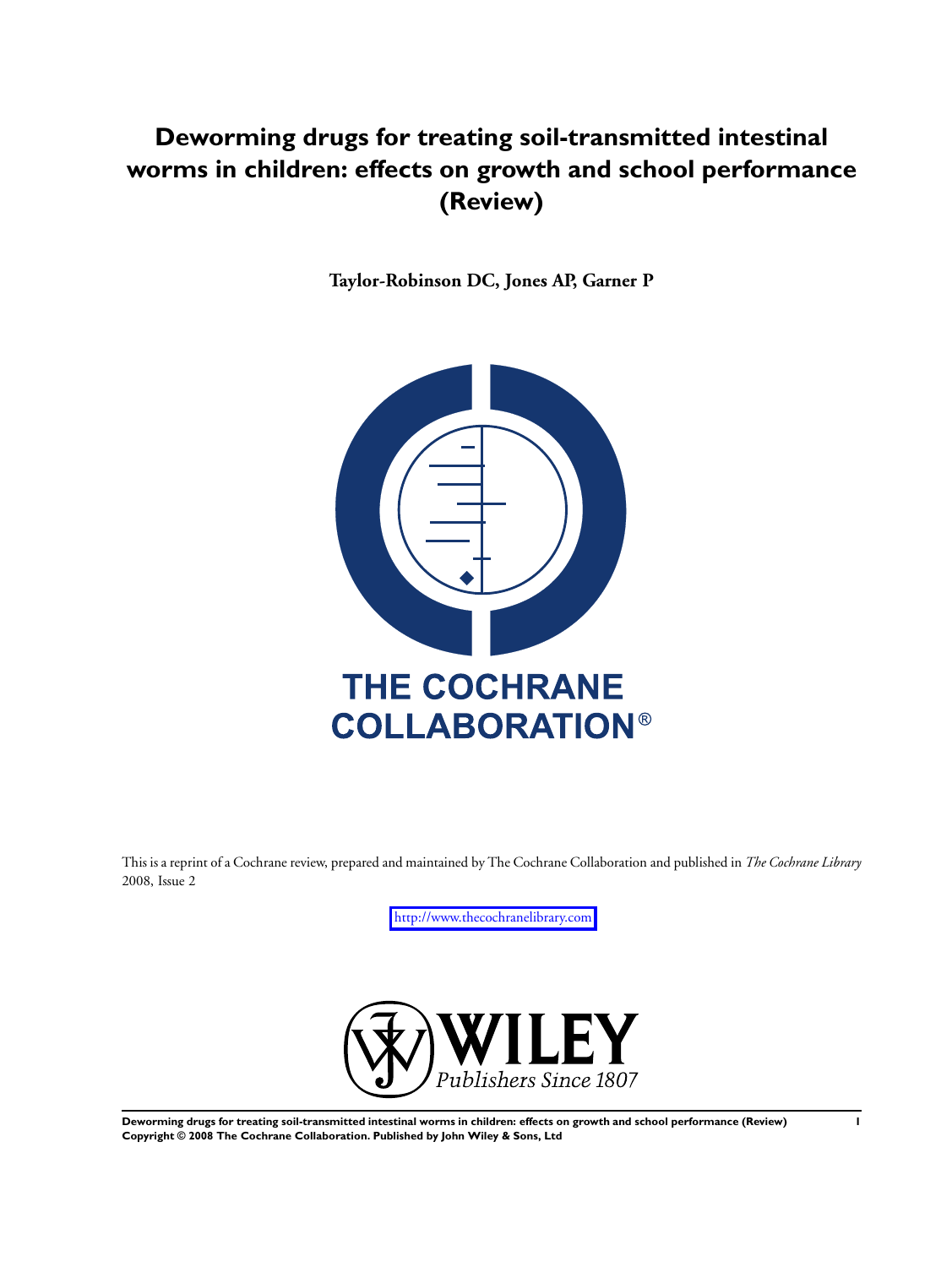# **TABLE OF CONTENTS**

|                                                                                                                                                                                                                                | $\mathbf{1}$   |
|--------------------------------------------------------------------------------------------------------------------------------------------------------------------------------------------------------------------------------|----------------|
|                                                                                                                                                                                                                                | $\mathfrak{D}$ |
|                                                                                                                                                                                                                                | $\mathfrak{D}$ |
| <b>OBJECTIVES</b><br><u>. In the second terms of the second terms of the second terms of the second terms of the second</u>                                                                                                    | 3              |
|                                                                                                                                                                                                                                | 4              |
|                                                                                                                                                                                                                                | 4              |
|                                                                                                                                                                                                                                | 4              |
|                                                                                                                                                                                                                                | 5              |
|                                                                                                                                                                                                                                | 6              |
|                                                                                                                                                                                                                                | 7              |
|                                                                                                                                                                                                                                | 10             |
|                                                                                                                                                                                                                                | 12             |
|                                                                                                                                                                                                                                | 12             |
|                                                                                                                                                                                                                                | 12             |
| SOURCES OF SUPPORT (Contract of the contract of the contract of the contract of the contract of the contract of the contract of the contract of the contract of the contract of the contract of the contract of the contract o | 12             |
|                                                                                                                                                                                                                                | 13             |
| <b>TABLES</b><br><u>. In the second terms of the second terms of the second terms of the second terms of the second</u>                                                                                                        | 17             |
| Characteristics of included studies (except of except of except of except of except of except of the content of $\mathcal{L}$                                                                                                  | 17             |
|                                                                                                                                                                                                                                | 37             |
| Characteristics of ongoing studies (a) and a set of the context of the context of the context of the context of the context of the context of the context of the context of the context of the context of the context of the c | 38             |
|                                                                                                                                                                                                                                | 39             |
| Table 01. Community diagnosis categories and recommended treatment strategies (WHO 2002)                                                                                                                                       | 39             |
|                                                                                                                                                                                                                                | 40             |
|                                                                                                                                                                                                                                | 41             |
|                                                                                                                                                                                                                                | 42             |
| Table 05. Methodological quality assessment resources in the control of the control of the control of the control of the control of the control of the control of the control of the control of the control of the control of  | 48             |
|                                                                                                                                                                                                                                | 50             |
|                                                                                                                                                                                                                                | 53             |
|                                                                                                                                                                                                                                | 53             |
|                                                                                                                                                                                                                                | 53             |
|                                                                                                                                                                                                                                | 53             |
|                                                                                                                                                                                                                                | 53             |
|                                                                                                                                                                                                                                | 54             |
|                                                                                                                                                                                                                                | 54             |
|                                                                                                                                                                                                                                | 54             |
|                                                                                                                                                                                                                                | 54             |
| <b>INDEX TERMS</b>                                                                                                                                                                                                             | 55             |
| <b>COVER SHEET</b>                                                                                                                                                                                                             | 55             |
| GRAPHS AND OTHER TABLES (experimentally and experimental contract and the GRAPHS AND OTHER TABLES (experimental contract and contract of the contract of the contract of the contract of the contract of the contract of the c | 56             |
| Analysis 01.01. Comparison 01 Single dose: change in value, Outcome 01 Weight (kg)                                                                                                                                             | 56             |
| Analysis 01.02. Comparison 01 Single dose: change in value, Outcome 02 Height (cm)<br>and a straight and a straight                                                                                                            | 57             |
| Analysis 01.03. Comparison 01 Single dose: change in value, Outcome 03 Mid-upper arm circumference (cm)                                                                                                                        | 58             |
| Analysis 01.04. Comparison 01 Single dose: change in value, Outcome 04 Triceps skin fold (mm)                                                                                                                                  | 59             |
| Analysis 01.05. Comparison 01 Single dose: change in value, Outcome 05 Subscapular skin fold (mm)                                                                                                                              | 59             |
| Analysis 01.06. Comparison 01 Single dose: change in value, Outcome 06 Haemoglobin (g/dL)                                                                                                                                      | 60             |
| Analysis 02.01. Comparison 02 Single dose: end value, Outcome 01 Weight (kg)                                                                                                                                                   | 60             |
| Analysis 02.02. Comparison 02 Single dose: end value, Outcome 02 Height (cm)                                                                                                                                                   | 62             |
| Analysis 02.03. Comparison 02 Single dose: end value, Outcome 03 Mid-upper arm circumference (cm)                                                                                                                              | 63             |
| Analysis 02.04. Comparison 02 Single dose: end value, Outcome 04 Triceps skin fold (mm)                                                                                                                                        | 64             |
|                                                                                                                                                                                                                                |                |
| Analysis 02.05. Comparison 02 Single dose: end value, Outcome 05 Subscapular skin fold (mm)                                                                                                                                    | 64             |
| Analysis 02.06. Comparison 02 Single dose: end value, Outcome 06 Body mass index                                                                                                                                               | 65             |

**Deworming drugs for treating soil-transmitted intestinal worms in children: effects on growth and school performance (Review) i Copyright © 2008 The Cochrane Collaboration. Published by John Wiley & Sons, Ltd**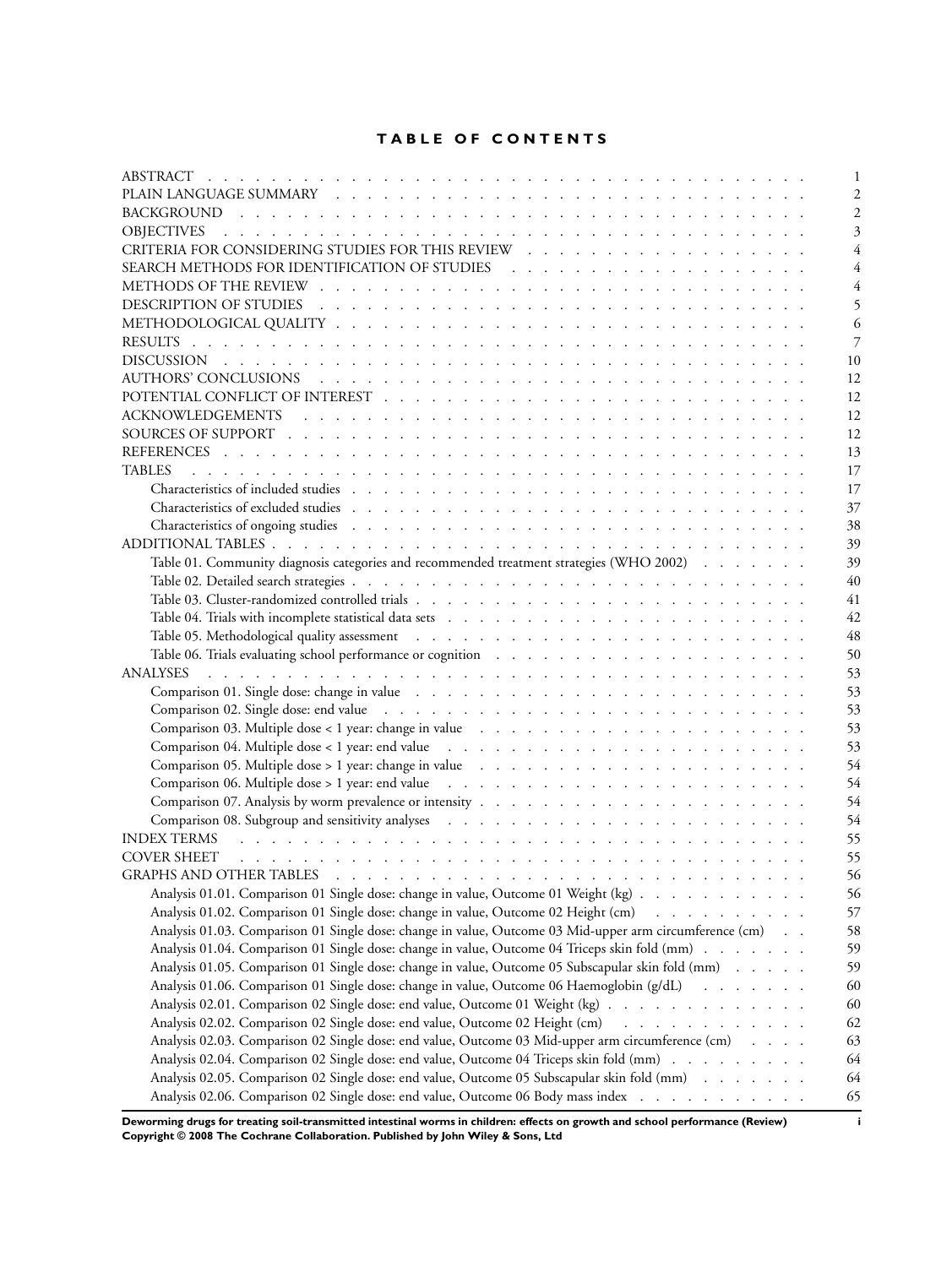| Analysis 02.07. Comparison 02 Single dose: end value, Outcome 07 Haemoglobin (g/L)                                                                                                                                            | 65 |
|-------------------------------------------------------------------------------------------------------------------------------------------------------------------------------------------------------------------------------|----|
| Analysis 02.08. Comparison 02 Single dose: end value, Outcome 08 Harvard Step Test                                                                                                                                            | 66 |
| Analysis 03.01. Comparison 03 Multiple dose < 1 year: change in value, Outcome 01 Weight (kg)                                                                                                                                 | 66 |
| Analysis 03.02. Comparison 03 Multiple dose < 1 year: change in value, Outcome 02 Height (cm)                                                                                                                                 | 67 |
| Analysis 03.03. Comparison 03 Multiple dose < 1 year: change in value, Outcome 03 Mid-upper arm circumference (cm)                                                                                                            | 68 |
| Analysis 03.04. Comparison 03 Multiple dose < 1 year: change in value, Outcome 04 Triceps skin fold (mm)                                                                                                                      | 68 |
| Analysis 03.05. Comparison 03 Multiple dose < 1 year: change in value, Outcome 05 Subscapular skin fold (mm) .                                                                                                                | 69 |
| Analysis 03.06. Comparison 03 Multiple dose < 1 year: change in value, Outcome 06 Haemoglobin (g/dL)                                                                                                                          | 69 |
| Analysis 04.01. Comparison 04 Multiple dose < 1 year: end value, Outcome 01 Weight (kg)                                                                                                                                       | 70 |
| Analysis 04.02. Comparison 04 Multiple dose < 1 year: end value, Outcome 02 Height (cm)                                                                                                                                       | 71 |
| Analysis 04.03. Comparison 04 Multiple dose < 1 year: end value, Outcome 03 Mid-upper arm circumference (cm).                                                                                                                 | 72 |
| Analysis 04.04. Comparison 04 Multiple dose < 1 year: end value, Outcome 04 Triceps skin fold (mm)                                                                                                                            | 72 |
| Analysis 04.05. Comparison 04 Multiple dose < 1 year: end value, Outcome 05 Subscapular skin fold (mm)                                                                                                                        | 73 |
| Analysis 05.01. Comparison 05 Multiple dose > 1 year: change in value, Outcome 01 Weight (kg)                                                                                                                                 | 73 |
| Analysis 05.02. Comparison 05 Multiple dose > 1 year: change in value, Outcome 02 Height (cm)                                                                                                                                 | 74 |
| Analysis 06.01. Comparison 06 Multiple dose > 1 year: end value, Outcome 01 Weight (kg)                                                                                                                                       | 74 |
| Analysis 06.02. Comparison 06 Multiple dose > 1 year: end value, Outcome 02 Height (cm)                                                                                                                                       | 75 |
| Analysis 06.03. Comparison 06 Multiple dose > 1 year: end value, Outcome 03 Haemoglobin (g/dL)                                                                                                                                | 76 |
| Analysis 07.01. Comparison 07 Analysis by worm prevalence or intensity, Outcome 01 Single dose: change in weight (kg)                                                                                                         | 76 |
| Analysis 07.02. Comparison 07 Analysis by worm prevalence or intensity, Outcome 02 Single dose: change in height                                                                                                              | 77 |
|                                                                                                                                                                                                                               |    |
| Analysis 07.03. Comparison 07 Analysis by worm prevalence or intensity, Outcome 03 Multiple dose < 1 year: change in                                                                                                          | 78 |
|                                                                                                                                                                                                                               |    |
| Analysis 07.04. Comparison 07 Analysis by worm prevalence or intensity, Outcome 04 Multiple dose < 1 year: change in                                                                                                          | 79 |
|                                                                                                                                                                                                                               |    |
| Analysis 07.05. Comparison 07 Analysis by worm prevalence or intensity, Outcome 05 Single dose: end value for weight                                                                                                          | 80 |
|                                                                                                                                                                                                                               |    |
| Analysis 07.06. Comparison 07 Analysis by worm prevalence or intensity, Outcome 06 Single dose: end value for height                                                                                                          | 81 |
|                                                                                                                                                                                                                               |    |
| Analysis 07.07. Comparison 07 Analysis by worm prevalence or intensity, Outcome 07 Multiple dose < 1 year: end value                                                                                                          | 82 |
| for weight $(kg)$ and a set of the set of the set of the set of the set of the set of the set of the set of the set of the set of the set of the set of the set of the set of the set of the set of the set of the set of the |    |
| Analysis 07.08. Comparison 07 Analysis by worm prevalence or intensity, Outcome 08 Multiple dose < 1 year: end value                                                                                                          | 83 |
| for height $(cm)$ $\ldots$ $\ldots$ $\ldots$ $\ldots$ $\ldots$ $\ldots$ $\ldots$ $\ldots$ $\ldots$ $\ldots$ $\ldots$ $\ldots$ $\ldots$ $\ldots$ $\ldots$                                                                      |    |
| Analysis 08.01. Comparison 08 Subgroup and sensitivity analyses, Outcome 01 Single dose: change                                                                                                                               | 84 |
| Analysis 08.02. Comparison 08 Subgroup and sensitivity analyses, Outcome 02 Single dose: end value                                                                                                                            | 86 |
| Analysis 08.03. Comparison 08 Subgroup and sensitivity analyses, Outcome 03 Multiple dose < 1 year: change in value                                                                                                           | 89 |
| Analysis 08.04. Comparison 08 Subgroup and sensitivity analyses, Outcome 04 Multiple dose < 1 year: end value                                                                                                                 | 90 |
| Analysis 08.05. Comparison 08 Subgroup and sensitivity analyses, Outcome 05 Multiple dose > 1 year: change in value                                                                                                           | 91 |
| Analysis 08.06. Comparison 08 Subgroup and sensitivity analyses, Outcome 06 Multiple dose > 1 year: end value                                                                                                                 | 91 |

**Deworming drugs for treating soil-transmitted intestinal worms in children: effects on growth and school performance (Review) ii Copyright © 2008 The Cochrane Collaboration. Published by John Wiley & Sons, Ltd**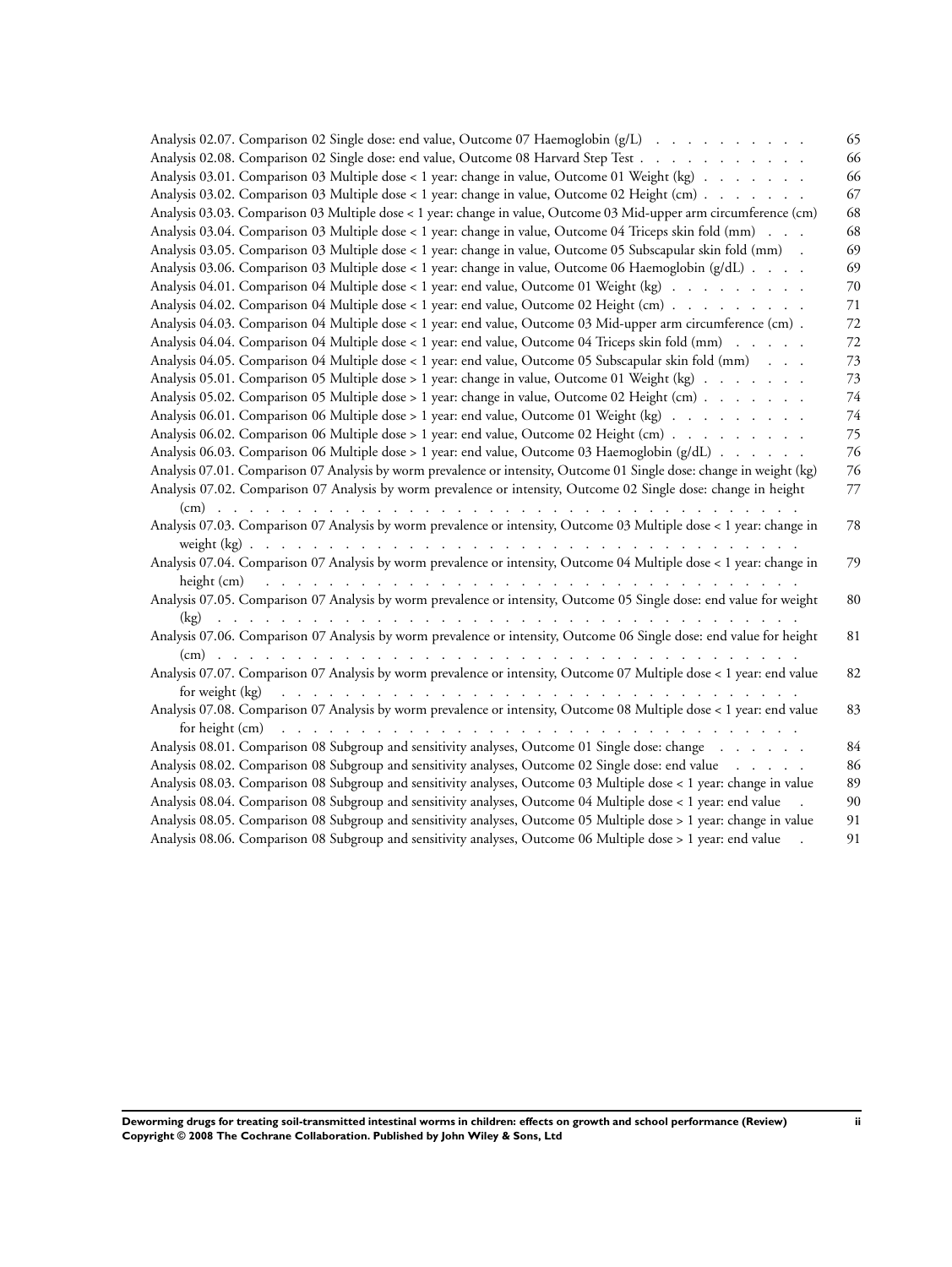# **Deworming drugs for treating soil-transmitted intestinal worms in children: effects on growth and school performance (Review)**

# **Taylor-Robinson DC, Jones AP, Garner P**

## **This record should be cited as:**

Taylor-Robinson DC, Jones AP, Garner P. Deworming drugs for treating soil-transmitted intestinal worms in children: effects on growth and school performance. *Cochrane Database of Systematic Reviews* 2007, Issue 4. Art. No.: CD000371. DOI: 10.1002/14651858.CD000371.pub3.

**This version first published online:** 17 October 2007 in Issue 4, 2007. **Date of most recent substantive amendment:** 13 August 2007

# **A B S T R A C T**

#### **Background**

In areas where intestinal worm infections occur, the World Health Organization recommends treating all school children at regular intervals with deworming drugs to improve growth and school performance. The evidence base for this policy needs to be established for countries to commit resources to implement these programmes.

# **Objectives**

To summarize the effects of deworming drugs used to treat soil-transmitted intestinal worms (nematode geohelminths) on growth and school performance in children.

#### **Search strategy**

In May 2007, we searched the Cochrane Infectious Diseases Group Specialized Register, CENTRAL (*The Cochrane Library* 2007, Issue 2), MEDLINE, EMBASE, LILACS, *m*RCT, and reference lists.

## **Selection criteria**

Randomized and quasi-randomized controlled trials (RCTs) comparing deworming drugs for geohelminth worms with placebo or no treatment in children aged 16 years or less, reporting on growth, nutritional status, school performance, or cognition tests.

#### **Data collection and analysis**

Two authors independently assessed the trials and evaluated methodological quality; one author extracted data, and another checked a sample. Continuous data were analysed using the weighted mean difference (WMD) with 95% confidence intervals (CI). The randomeffects model (RE model) was used in the presence of statistically significant heterogeneity.

#### **Main results**

Thirty-four RCTs, including six cluster-RCTs, met the inclusion criteria. Four trials had adequate allocation concealment, and three cluster-RCTs failed to take design effects into account in their analysis. Weight increased after one dose of a deworming drug (WMD 0.34 kg, 95% CI 0.05 to 0.64, RE model; 2448 children, 9 trials); however, there was considerable heterogeneity between trials that was not explained by background intestinal worm infection or intensity. A meta-analysis of multiple dose trials reporting on outcomes within a year of starting treatment showed no significant difference in weight gain (1714 children, 6 trials); however, one cluster-RCT did show effects on weight at one year in a subgroup analysis. In the seven multiple dose trials with follow up beyond 12 months, only one showed a significant increase in weight. Six of seven trials reported clear data on cognitive tests and school performance: five reported no significant effects, and one showed some improvements in three out of 10 cognitive tests.

#### **Authors' conclusions**

Deworming drugs used in targeted community programmes may be effective in relation to weight gain in some circumstances but not in others. No effect on cognition or school performance has been demonstrated.

**Deworming drugs for treating soil-transmitted intestinal worms in children: effects on growth and school performance (Review) 1 Copyright © 2008 The Cochrane Collaboration. Published by John Wiley & Sons, Ltd**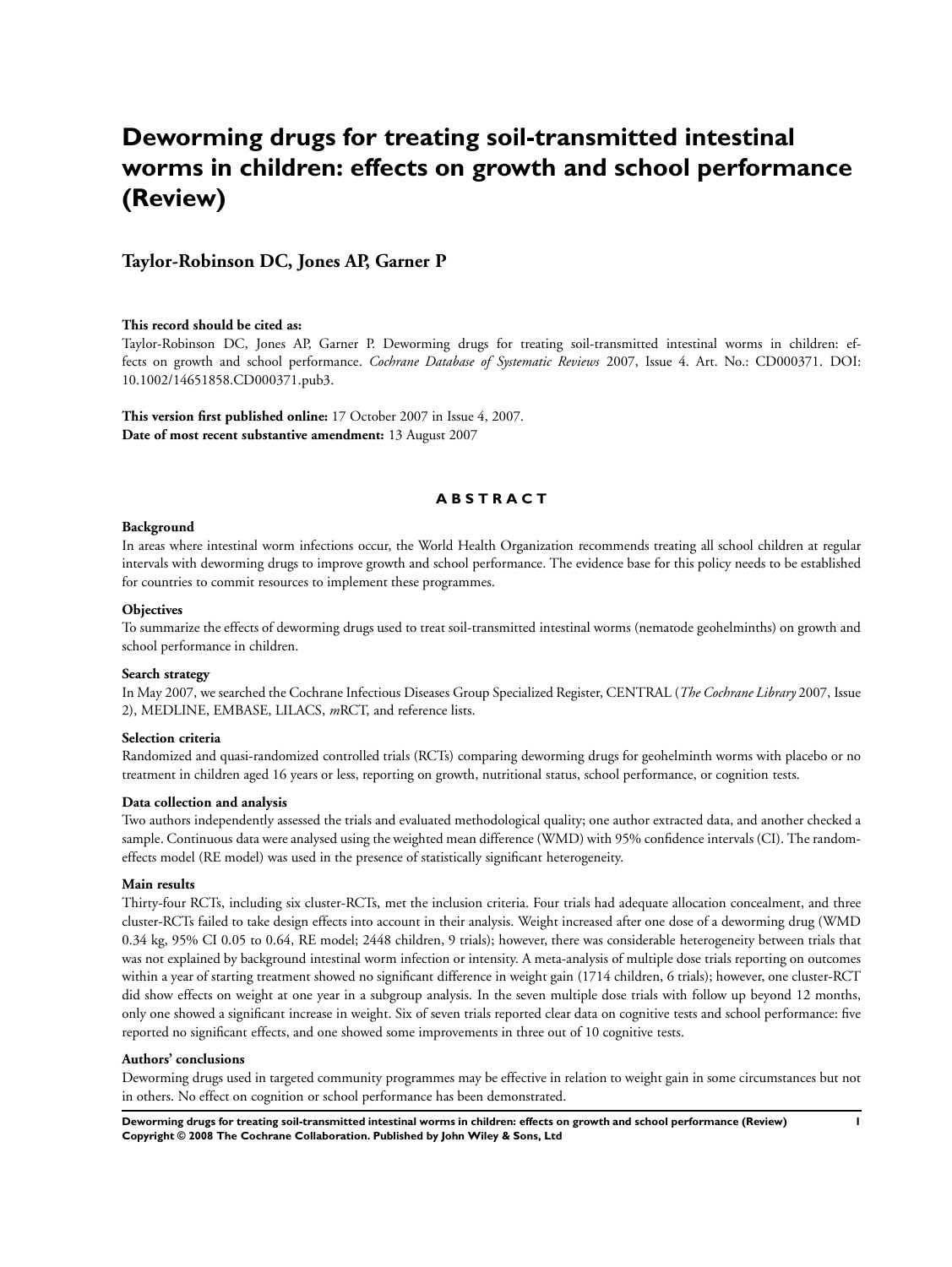## **P L A I N L A N G U A G E S U M M A R Y**

#### **Deworming drugs for treating soil-transmitted intestinal worms in children: effects on growth and school performance**

About a quarter of the world's population is infected with one or more soil-transmitted worms. The main soil-transmitted worms are roundworms, hookworms, and whipworms. Infections are widely distributed in tropical and subtropical areas, with most infected people having more than one type of worm. The burden of disease falls disproportionately on the poor, where there is inadequate sanitation, overcrowding, low levels of education, and lack of access to health care. These infections cause malnutrition and poor growth for children, and some studies have suggested an association with poor performance at school. Improved sanitation and hygiene are likely to be helpful. There are also three basic strategies for using drugs to treat these infections: (1) individual treatment based on a diagnosis of infection (selective treatment); (2) groups at increased risk are treated (targeted treatment); and (3) treating whole communities whether people have the infection or not (universal treatment). The targeted treatment is the one generally used. This review of trials looked at targeted treatment with a range of deworming drugs for children, particularly focusing on growth and school performance. Thirty-four trials were identified. These trials either looked at single or multiple doses, but only some assessed school performance. After just one dose children's weight improved, and more doses did not seem to improve this further. Only one of the seven trials that assessed school performance found any positive effect, so it seems unlikely that there is a benefit here. Two trials looked at adverse events, but the trials were small. Further research is needed.

# **B A C K G R O U N D**

The World Bank rank soil-transmitted worms as number one in terms of global burden of disease in children aged between 5 and 14 years (World Bank 1993). More than a quarter of the world's population is estimated to be infected with one or more of the most common soil-transmitted intestinal worms (nematode geohelminths) (Chan 1997). These include roundworms (*Ascaris lumbricoides*), hookworms (*Necator americanus* and *Ancylostoma duodenale*), and whipworms (*Trichuris trichura*). Infections are widely distributed in tropical and subtropical areas, and most infected people harbour multiple species (Montresor 2002; Cappello 2004). The burden of disease falls disproportionately on the poor, where inadequate sanitation, overcrowding, low levels of education, and lack of access to health care make them particularly susceptible (de Silva 2003b).

The chronic effects of worm infestation are of most concern to policymakers due to their potential effects on the developing child. Hookworm and whipworm disease are associated with iron-deficiency anaemia (Crompton 2000; de Silva 2003a). A fall in blood haemoglobin levels has been associated with increasing intensity of infection (Crompton 2003). Hookworm-induced iron-deficiency anaemia has been associated with decreased physical activity and worker productivity (Crompton 2003).

Worms are associated with malnutrition and growth impairment. Roundworms obtain their nutrition from gastrointestinal contents. The association with malnutrition is possibly mediated through impaired fat digestion, reduced vitamin absorption (particularly vitamin A), and temporary lactose intolerance (WHO 2002). Whipworm infection has also been associated with malnutrition, although the precise mechanism for this is unclear (Cappello 2004). Suggested mechanisms for the effects on growth include appetite suppression, increased nutrient loss, and decreased

nutrient absorption and utilization (Stephenson 2000; de Silva 2003a). Roundworm, hookworm, and whipworm disease have all been associated with impaired physical growth in school children (de Silva 2003a).

Observational studies have reported an association between worm infection and lower scores on tests of school performance (Sakti 1999; Kvalsvig 2003). In a multiple-regression model based on cross-sectional data, Sakti 1999 found that hookworm infection was associated with worse scores in six out of 14 cognitive tests in Indonesian school children. Severe whipworm (*Trichuris* dysentery syndrome) was associated with low IQ, school achievement, and cognitive function after a four-year follow up of a specific group of Jamaican children with severe infection (Callender 1998).

While these associations would suggest potential benefit of deworming, poverty could confound the associations demonstrated. Even with adjustment for known confounding factors, residual confounding could be a problem. Hence randomized controlled trials are important in determining whether these policies are effective.

## **Policies**

Public health interventions to tackle worm infection are either those that improve sanitation and hygiene or are concerned with the administration of drug therapy to the whole population. These have often been coupled with health education. The work of the Rockefeller Sanitary Commission in the early 1900s led to the recognition that sanitary reform was needed alongside chemotherapeutic approaches to have an effect on worm prevalence (Horton 2003). In Japan, worms virtually disappeared over a 20-year period after the Second World War; this has been credited to an integrated programme of sanitary reform combined with screening and treatment of positive cases (Savioli 2002; Horton 2003). A similar experience occurred in Korea (Savioli 2002). The impact

**Deworming drugs for treating soil-transmitted intestinal worms in children: effects on growth and school performance (Review) 2 Copyright © 2008 The Cochrane Collaboration. Published by John Wiley & Sons, Ltd**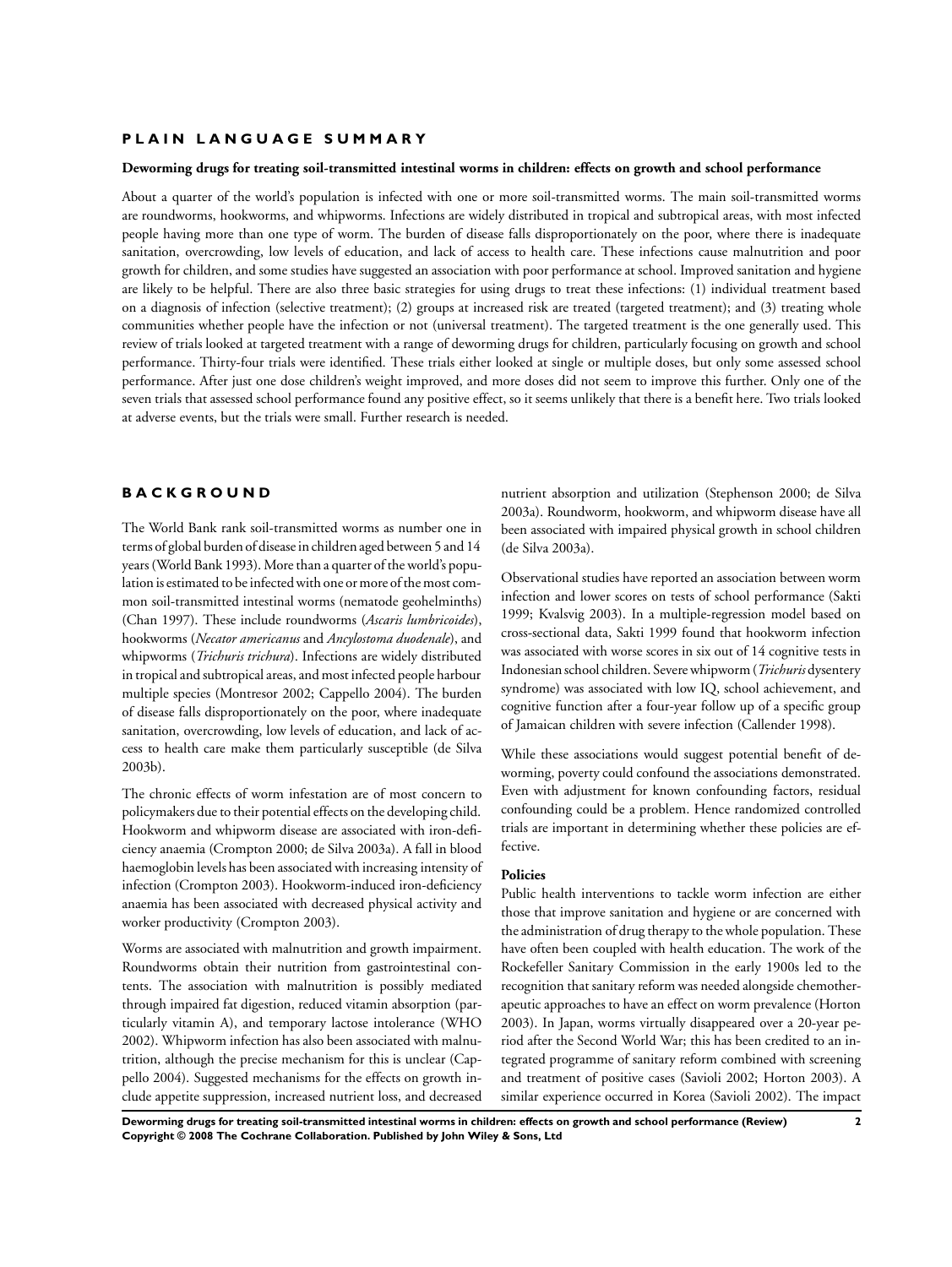of the chemotherapeutic element is difficult to assess. In countries where an improvement in sanitation and hygiene has occurred as a component of economic growth a parallel decline in the prevalence of geohelminths has occurred: for example, in Italy, between 1965 and 1980, the trichuriasis prevalence dropped from 65% to less than 5% without control activity (Savioli 2002).

The World Health Organization (WHO) policy in 2002 outlined three categories of drug treatment (WHO 2002):

- *Selective:* individual deworming based on a diagnosis of infection.
- *Targeted:* group deworming where a (risk) group is treated without prior diagnosis.
- *Universal:* population deworming in which the whole community is treated irrespective of infection status.

Targeted treatment is promoted in preference to universal approaches. Individual screening is not recommended since the cost is four to 10 times that of the treatment itself. The policy's aim appears to be to control morbidity by reducing the intensity of infection in the most vulnerable populations. The strategy is to target drug treatment at groups: pre-school-age children; schoolage children (between six and 15 years); and women of childbearing age. The strategy requires a population survey for prevalence and intensity of infection to determine the appropriate community therapy. This 'community diagnosis' determines the recommended frequency of treatment (Table 01).

The policy promotes the use of schools, maternal and child health clinics, and vaccination campaigns as a means to reach at-risk groups. School-based programmes are advocated due to established delivery channels and utilization of non-medical personnel, with estimated costs varying from US\$ 0.05 to 0.65 per child per year for annual dosing (Savioli 2002; WHO 2002).

In areas with a high prevalence or intensity, the current policy recommends treatment two to three times per year. This is based on modelling and reinfection prevalence studies: following drug treatment worm populations tend to return rapidly to pretreatment levels, in less than a year for roundworm and whipworm (Anderson 1991). Anderson 1991 suggests that to control morbidity in areas of endemic infection, targeted treatment should be repeated every three to four months for roundworm and whipworm, with longer intervals acceptable for longer-lived species such as hookworm.

The WHO recommends monitoring both prevalence and intensity. The control programme is intended to reduce the worm burden in the 10% to 15% of children who are most heavily infected in a particular population and to keep it low through repeated treatments. The aim is to reduce morbidity and improve growth and learning.

#### **Recent policy trends**

Current policies being promoted by the WHO (WHO 2002), World Bank (World Bank 2003), and others depend on a belief that mass treatment is effective. Indeed, recently some policymakers advocate treating 'polyparasitism' by treating the parasites that cause ascariasis, trichuriasis, hookworm, lymphatic filariasis, onchocerciasis, schistosomiasis, and trachoma with ivermectin, albendazole, azithromycin, and praziquantel. These four drugs are donated by pharmaceutical companies, and the "overlapping specificity" would mean multiple pathogens would be targeted (Hotez 2006b). There is some conflating of the evidence around these interventions. For example, the WHO states that deworming schistosomes and soil-transmitted helminths helps (1) eradicate extreme poverty and hunger; (2) achieve universal primary education; (3) promote gender equality and empower women; (4) reduce child mortality and improve maternal health; and (5) compact HIV/AIDS, malaria, and other diseases (WHO 2005). It would seem that evaluating the effectiveness of these claims depends on identifying that each ingredient has an effect on the outcomes mentioned in the presence of a particular disease in a community. This review examines the use of deworming drugs for soil-transmitted helminths in relation to growth, nutrition, schooling, and cognition.

## **Rationale for review**

The previous version of this Cochrane Review found limited evidence to support public health policies on deworming, with a small but inconsistent effect on weight gain, and no data to support an effect on cognitive function (Dickson 2000a). The uncertainty raised by this review caused debate, with policy advocates questioning the review findings (Savioli 2000). Because deworming is currently promoted as an effective and cheap way of improving the health of children in poor countries, it is important to establish the evidence base for this potentially powerful intervention. New trials have been recently published, and other unpublished studies have been made available to us. In this review update, we have reapplied the inclusion criteria, repeated data extraction, added new trials, and included additional analyses as recommended by policy specialists. This Cochrane Review does not cover deworming and pregnancy, which is the subject of a separate Cochrane Review (Haider 2005).

# **O B J E C T I V E S**

To summarize the effects of deworming drugs used to treat soiltransmitted intestinal worms (nematode geohelminths) on growth and school performance in children.

**Deworming drugs for treating soil-transmitted intestinal worms in children: effects on growth and school performance (Review) 3 Copyright © 2008 The Cochrane Collaboration. Published by John Wiley & Sons, Ltd**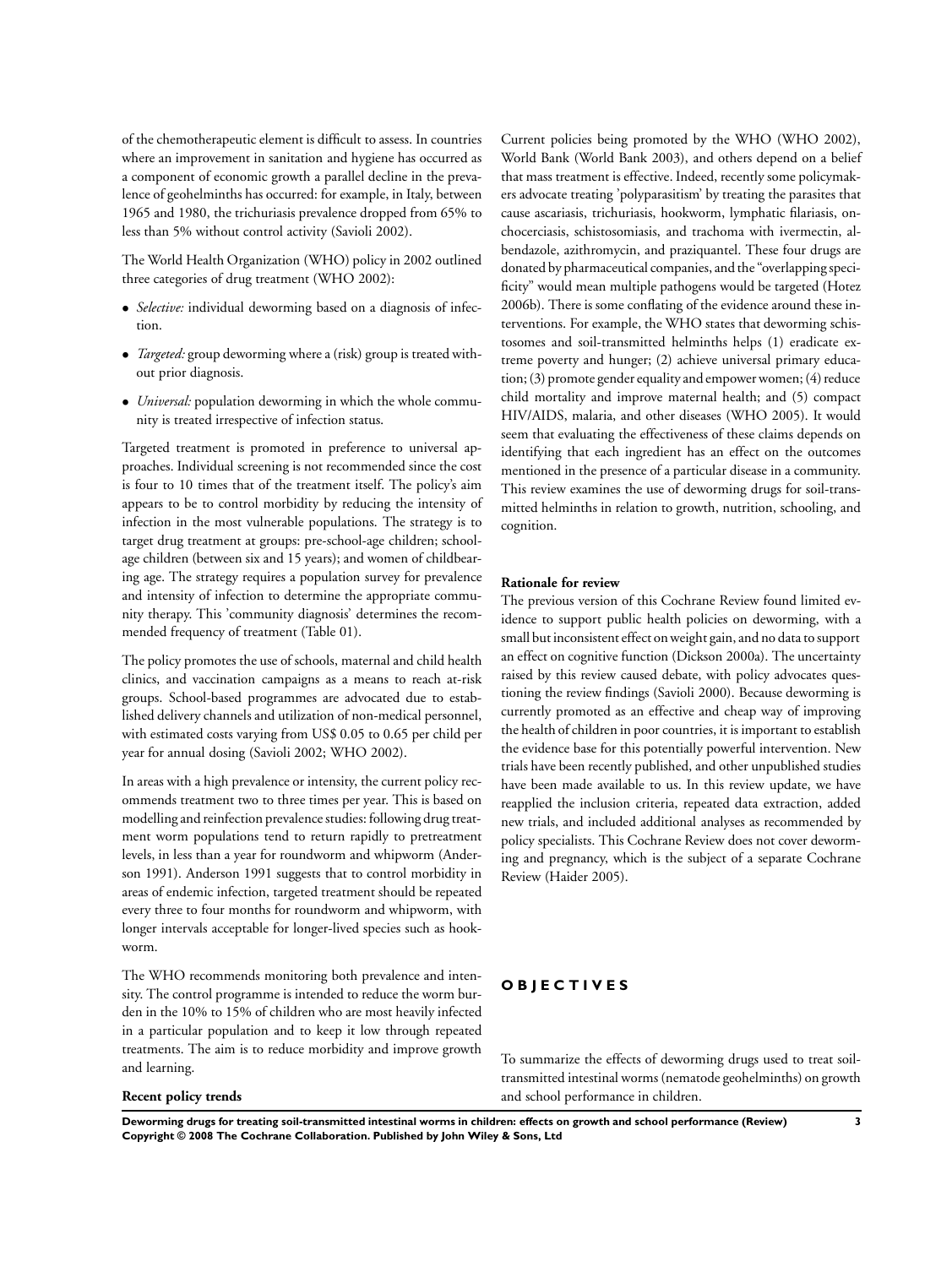# **CRITERIA FOR CONSIDERING S T U D I E S F O R T H I S R E V I E W**

## **Types of studies**

Randomized and quasi-randomized controlled trials (RCTs) that were randomized by individual or cluster. We excluded cluster-RCTs with only two units of allocation.

## **Types of participants**

Children aged 16 years or less.

#### **Types of intervention**

## *Intervention*

Deworming drugs for geohelminth worms, administered at any location (eg health facilities, schools, and communities).

*Deworming drugs for geohelminths in the WHO Model List of Essential Medicines* (WHO 2006) *are albendazole, levamisole, mebendazole, pyrantel, and ivermectin. Others used are nitazoxanide, piperazine, tetrachlorethylene, and thiabendazole.*

# *Control*

Placebo or no treatment.

*We included trials with concurrent treatment for schistosomiasis only if both intervention and control arms received the same antischistosomal regimen.*

#### **Types of outcome measures**

## *Primary*

- Growth: changes in weight and height.
- Nutritional status: weight, height, body mass index, mid-upper arm circumference, and skin fold thickness.
- School performance: days absent, number of children dropping out, examination performance.

#### *Secondary*

• Any test of cognition (eg tests of memory, concentration, language development, and concept formation).

In trials that report on at least one of our primary or secondary outcomes, we will also extract data, if available, on: (1) measures of fitness or activity; (2) measures of appetite; (3) haemoglobin values.

#### *Adverse events*

- Serious adverse events (death, life-threatening events, events leading to hospitalization or significant impairment).
- Adverse events leading to discontinuation of treatment.
- Other adverse events.

# **S E A R C H M E T H O D S F O R IDENTIFICATION OF STUDIES**

See: Cochrane Infectious Diseases Group methods used in reviews.

The authors along with the Cochrane Infectious Diseases Group Information Specialist have attempted to identify all relevant trials regardless of language or publication status (published, unpublished, in press, and in progress).

The Information Specialist searched the following databases using the search terms and strategy described in Table 02: Cochrane Infectious Diseases Group Specialized Register (May 2007); Cochrane Central Register of Controlled Trials (CENTRAL), published in *The Cochrane Library* (2007, Issue 2); MEDLINE (2000 to May 2007); EMBASE (2000 to May 2007); and LILACS (2000 to May 2007). The *meta*Register of Controlled Trials (*m*RCT) was also searched using 'helminth\* OR anthelminth\*'(May 2007).

The authors also drew on existing reviews of the topic and checked the citations of all the trials identified by the above methods. We also re-appraised the studies identified in the previous version of this review (Dickson 2000a).

# **M E T H O D S O F T H E R E V I E W**

#### **Trial selection**

David Taylor-Robinson (DTR) checked the results of the search for potentially relevant trials and retrieved full articles as required. DTR and Paul Garner (PG) independently assessed the trial eligibility using an eligibility form based on the inclusion criteria; where there was uncertainty, all three authors participated in the decision about inclusion. We checked that trials with multiple publications were managed as one study.

## **Assessment of methodological quality**

DTR and PG independently assessed the methodological quality and presented the results in a table. Differences were resolved by discussion. We classified generation of allocation sequence and allocation concealment as adequate, inadequate, or unclear (Juni 2001). Blinding was assessed as open (all parties aware of treatment), participant or care provider/assessor blinded, or participant and care provider blinded. We classified the inclusion of all randomized participants (ie number evaluable/number randomized) as adequate if more than 90% and inadequate if equal or less than 90%. We used sensitivity analyses that excluded trials with inadequate allocation concealment.

## **Data extraction**

DTR extracted data using data extraction forms. PG extracted and cross checked the data from a selection of papers. DTR also requested PG to double-data extract particularly complicated papers. Any differences were resolved by discussion. Where

**Deworming drugs for treating soil-transmitted intestinal worms in children: effects on growth and school performance (Review) 4 Copyright © 2008 The Cochrane Collaboration. Published by John Wiley & Sons, Ltd**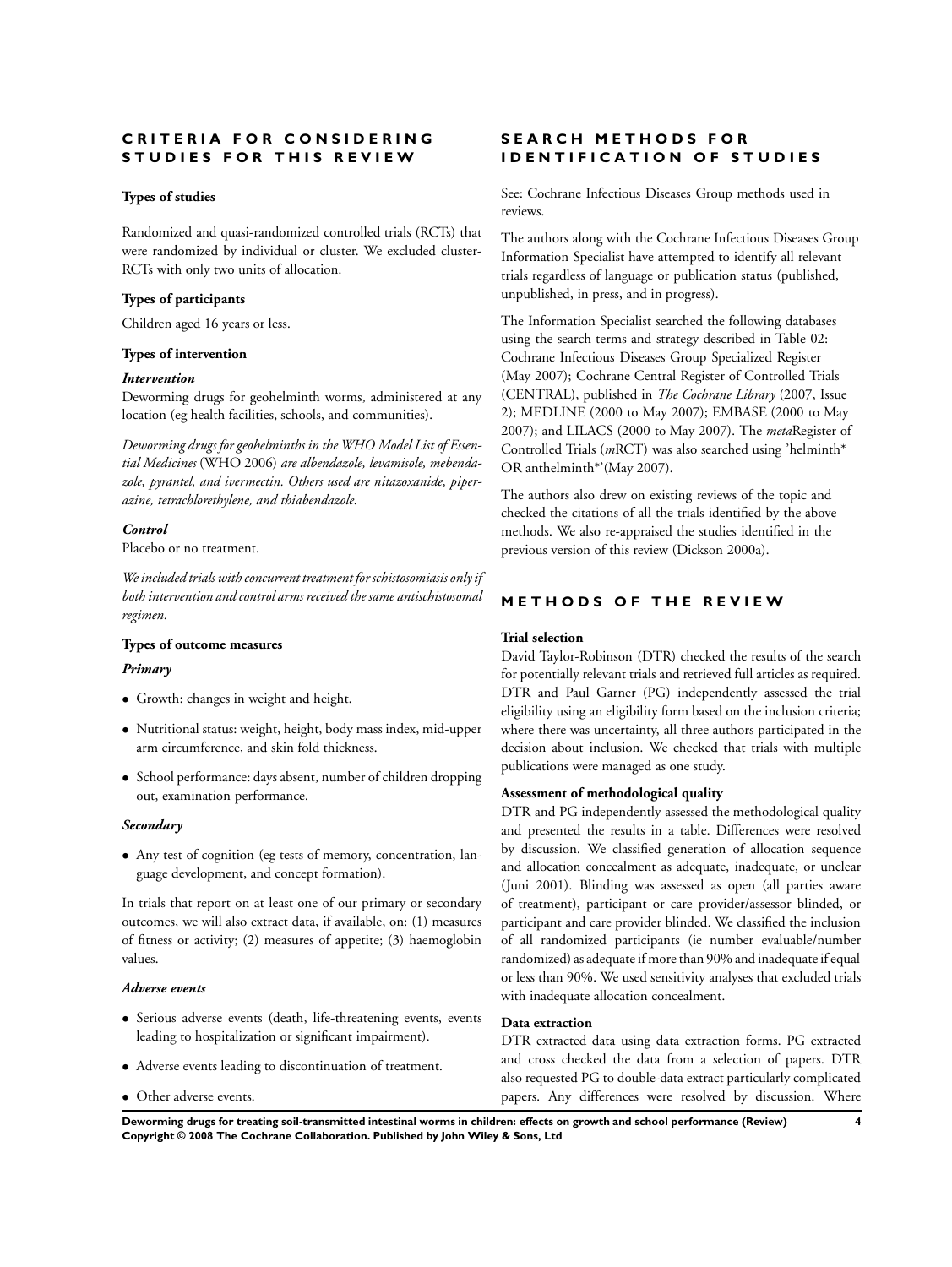methods, data, or analyses were unclear or missing, we contacted authors for further details.

If there was discrepancy in the number randomized and the numbers analysed, this was calculated and reported. In the analysis, we used the number of participants reported on. For individually randomized trials, the number of participants with each outcome and the total number in each group were recorded for dichotomous outcomes. For continuous outcome measures, the aim was to record arithmetic means and standard deviations for normally distributed data, and medians and ranges for nonnormally distributed data.

For trials randomized using clusters, we recorded the number of clusters in the trial, the average size of clusters, and the unit of randomization (eg household or institution). Where possible, we documented the statistical methods used to analyse the trial along with details describing whether these methods adjusted for clustering or other covariates. When reported, estimates of the intra-cluster correlation (ICC) coefficient for each outcome were recorded. Where results had been adjusted for clustering, we attempted to extract the point estimate and the 95% confidence interval (CI).

# **Data analysis**

We analysed data with Review Manager 4.2. We assessed differences between the intervention and control groups using a 5% significance level. We stratified the analysis by dose (single and multiple). The multiple dose trials are subdivided into those that reported results within a year and after a year from the start of treatment. We examined change from baseline in all outcomes and then examined absolute values at the end of follow up. For trials that did not provide data in this form we extracted medians and ranges, and presented these in a table. For individually randomized trials, we compared dichotomous data using relative risks (RR) and compared continuous data using the weighted mean difference (WMD). Cluster adjusted results were combined in the metaanalysis using the generic inverse variance method. Non-adjusted results were presented in tables.

#### **Heterogeneity**

To detect heterogeneity, we inspected forest plots and used the chi-squared test with a 10% level of statistical significance. The degree of heterogeneity was further quantified with reference to the *I* 2 statistic (Higgins 2003). In the presence of significant heterogeneity, we used the random-effects (RE) model for the analyses and explored the following potential sources in subgroup analyses: population prevalence and intensity of infection (as per Table 01); nature of treatment programme (mass targeted or selective based on screened individuals); age group (< five years versus  $\geq$  five years); drug type and manufacturer; treatment setting (community, school, health post, hospital); and whether children were malnourished or not. These were specified before the analysis. In the event, we were able to examine in a subsidiary analysis stratified by the community category in the population

being studied. We categorized the trials into three community categories based on the level of geohelminth infection prevalence or intensity in the study populations that we identified from baseline prevalence and intensity data provided in the papers (WHO 2002; Table 01). This is based on information on both prevalence and intensity of infection. In the trials where information on intensity was not provided, we estimated the community category on the basis of quoted prevalence; it is possible that the community category has been underestimated in these trials.

We also carried out sensitivity analyses excluding trials where children were screened for infection and excluding trials that were inadequately concealed.

# **D E S C R I P T I O N O F S T U D I E S**

Thirty-four trials reported in 43 articles met the inclusion criteria (see 'Characteristics of included studies'); one was unpublished and kindly supplied by the authors (Hall 2006). Eighteen were excluded (see 'Characteristics of excluded studies'), and three are ongoing (see 'Characteristics of ongoing studies').

# **Location**

The included trials were carried out in 20 different countries: Kenya (4 trials); India (4 trials); Bangladesh (3 trials); Haiti, Ethiopia, Indonesia, South Africa, Jamaica, and Zanzibar (2 trials in each); Guatemala, Zaire, Benin, Cameroon, Sierra Leone, Botswana, Malaysia, Uganda, Vietnam, Indonesia, and Tanzania (1 trial in each).

## **Population**

Children were recruited from school populations in 16 trials, communities in 13 trials, and in health facilities or by health workers in five trials. One of these recruited children on discharge from hospital (Donnen 1998).

Eighteen trials were conducted in populations where worms were of high prevalence or intensity (community category 1), eight in populations with moderate prevalence and low intensity (category 2), and seven in populations with low prevalence and low intensity (category 3). Classification was not possible in one trial (Freij 1979i).

Twenty-seven trials were based on mass targeted treatment of an unscreened population. Seven trials studied children that were screened and selected on the basis of their having high worm loads (Freij 1979i; Freij 1979ii; Kvalsvig 1991i; Nokes 1992; Adams 1994; Simeon 1995; Sarkar 2002), and the purpose of three of these trials was to measure cognitive outcomes (Kvalsvig 1991i; Nokes 1992; Simeon 1995). Stephenson 1993 also studied an infected subgroup of the larger unscreened study population for cognitive outcomes.

**Intervention and controls**

**Deworming drugs for treating soil-transmitted intestinal worms in children: effects on growth and school performance (Review) 5 Copyright © 2008 The Cochrane Collaboration. Published by John Wiley & Sons, Ltd**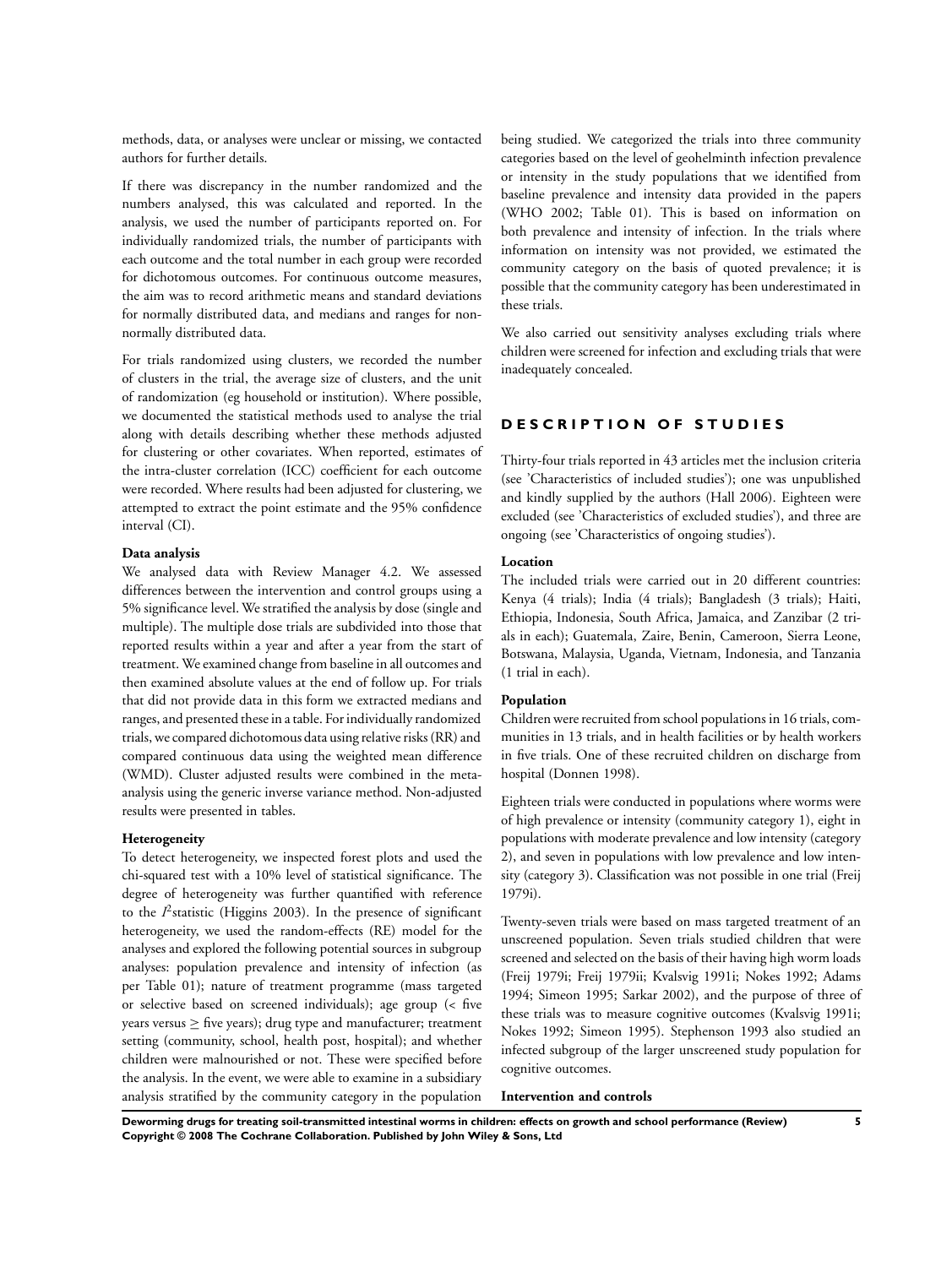Twenty-six trials compared deworming drugs with a placebo or no treatment:

- **Albendazole**: 19 trials; seven used a single-dose and 12 used multiple doses (one trial used albendazole plus ivermectin in one arm (Beach 1999)).
- **Mebendazole**: eight trials; three used a single dose and five used multiple doses (two trials used mebendazole plus pyrantel in trial arms (Rousham 1994; Lai 1995)).
- **Pyrantel pamoate**: five trials; two used a single dose and three used multiple doses (one trial used pyrantel in a subgroup; two trials used pyrantel plus mebendazole).
- **Piperazine**: three trials (single dose).
- **Levamisole**: one trial (multiple doses).
- **Tetracholrethylene**: one trial (single dose).
- **Ivermectin**: one trial (single dose; also used ivermectin plus albendazole in one arm; Beach 1999).

In eight trials, both arms received vitamin or nutritional supplementation, with the control arm receiving vitamins or nutritional supplementation only (Awasthi 1995; Palupi 1997; Kruger 1996; Awasthi 2001; Dossa 2001; Sur 2005; Alderman 2006; Hall 2006).

## **Design**

Six trials were cluster randomized (Table 03), and the other trials used the individual as the unit of analysis.

Three out of the six cluster-RCTs analysed data using an appropriate method to take clustering into account. Stoltzfus 1997 adjusted for within-school correlations using the generalized estimating equations approach; and two trials used the cluster as the unit of analysis and presented summary measures (mean values and associated standard deviations) within a whole cluster (Awasthi 1995; Awasthi 2001; Table 03).

The three remaining cluster-RCTs did not take clustering into account. Rousham 1994 had 13 units of randomization (villages) but analysed the data as if 1476 children were randomized. Alderman 2006 had 50 units of randomization (parishes) but analysed this as if 27,955 people had been individually randomized for the main outcome (table 2 of their paper; Alderman, personal communication). The unpublished trial, Hall 2006, which had 80 units of randomization (schools), analysed the 56,444 as if they were individually randomized, although in this instance the analysis did not demonstrate a significant figure (Hall, personal communication).

Two trials had a factorial design. Kruger 1996 randomized individual participants to albendazole or placebo, and, also, three of the five schools in the trial received soup fortified with vitamins and iron, and two received unfortified soup. Stoltzfus 2001 randomized children to deworming drugs and daily iron; disaggregated data for each treatment allocation group was not provided for each outcome.

Follow-up periods for the trials that used a single dose ranged from one to 11 months, while the follow-up periods for trials that used multiple doses ranged from six months to 2.5 years.

## **Outcome measures**

## *Growth and nutritional outcomes*

These were measured in 33 trials (not measured in Nokes 1992). Some trials reported absolute values or changes in absolute values of weight and height (or other anthropometric measures). Many trials presented anthropometric data in terms of percentage weight-for-age, weight-for-height, and height-for-age, and compared the trial results to an external reference. Sometimes these were converted into Z-scores. The external standard was usually quoted as the National Centre for Health Statistics (NCHS) standard, but a variety of references were quoted (eg anthropometric computer packages or country standards). These data have not been used in the meta-analyses as the results are already incorporated in the values for weight and height.

Outcome data were incomplete in some trials and could not be used in meta-analysis. A number did not report summary outcome data for each trial arm, and the results were reported in terms of regression modelling outcomes or subgroup analyses. The results of these trials are described in Table 04.

## *Appetite and activity*

Five trials assessed appetite by measuring the amount of food consumed for a snack or by a subjective report, and two trials assessed activity levels.

# *School performance or cognitive outcomes*

These were measured in seven trials, of which five used albendazole and two used mebendazole. Five of these trials took place in communities with high prevalence/intensity infections.

## *Adverse events*

Two trials provided information on adverse events (Michaelsen 1985; Fox 2005). These were actively sought in Fox 2005.

# **M E T H O D O L O G I C A L Q U A L I T Y**

*See* Table 05 *for the methodological quality assessment and the 'Characteristics of included studies' for details of the methods used in each trial.*

For the 28 individually randomized trials, generation of allocation sequence was adequate in six (Willett 1979; Simeon 1995; Beach 1999; Garg 2002; Fox 2005; Sur 2005), inadequate in four (Freij 1979i; Freij 1979ii; Lai 1995; Awasthi 2000), and unclear in the other trials. The concealment of allocation was adequate in four trials (Stoltzfus 2001; Garg 2002; Fox 2005; Sur 2005), inadequate in one (Awasthi 2000), and unclear in the other trials. For the six

**Deworming drugs for treating soil-transmitted intestinal worms in children: effects on growth and school performance (Review) 6 Copyright © 2008 The Cochrane Collaboration. Published by John Wiley & Sons, Ltd**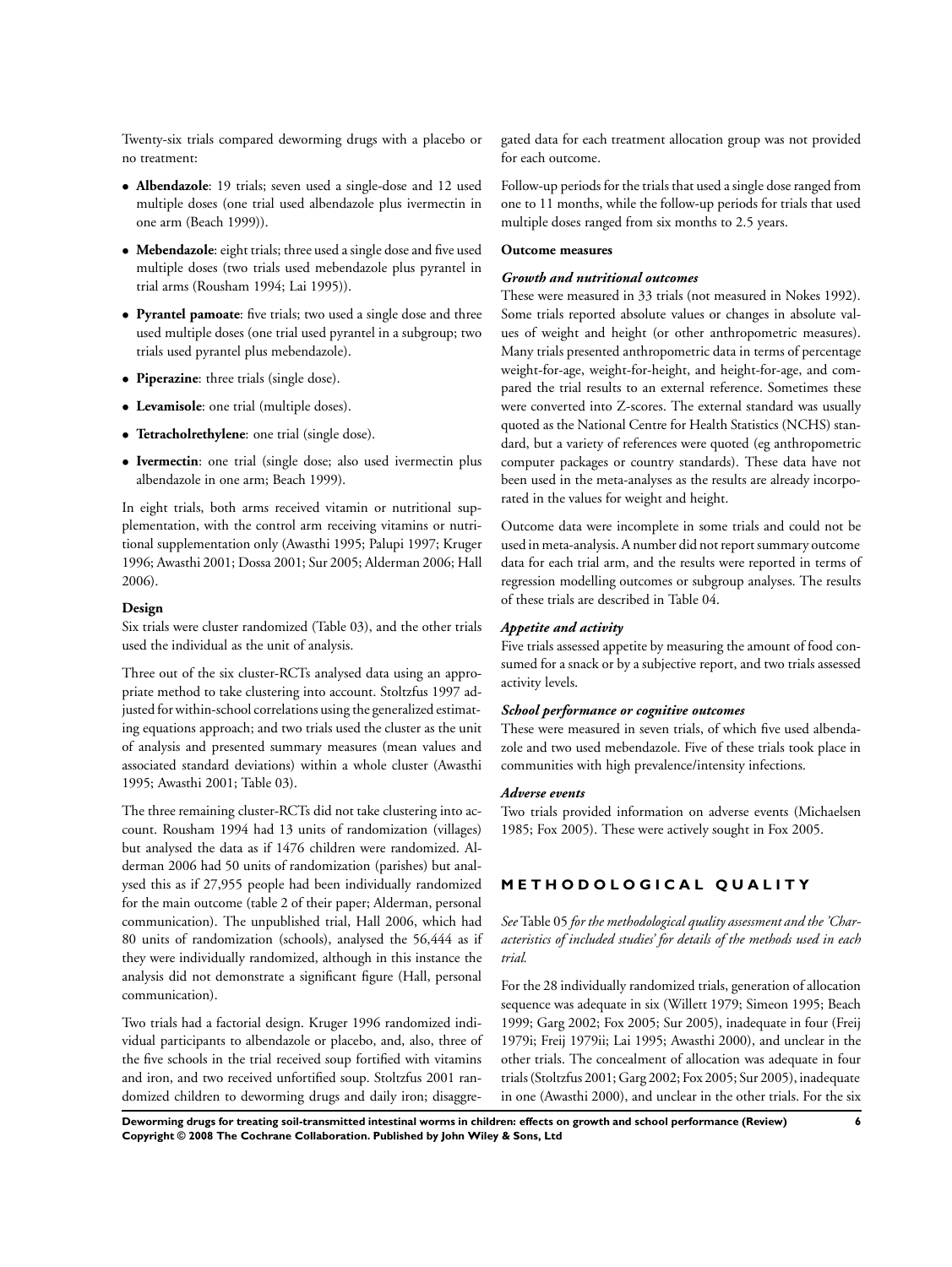cluster-RCTs, generation of allocation sequence was adequate in one (Alderman 2006) and unclear in five, and the method used to conceal allocation was unclear in all six.

Two trials provided evidence that the participants, treatment provider, and assessor were blinded (Beach 1999; Sur 2005). Two trials did not use blinding (Awasthi 2001; Alderman 2006). Details of blinding were unclear in seven trials. In the remaining trials one or two of the participants, providers, and assessors were blinded. Thirteen trials described the trial as being 'double blind', with incomplete information on who was blinded.

We calculated the percentage of randomized participants that were evaluable. Overall, this ranged from 34% to 100%, with 12 trials including 90% or more of the randomized participants (adequate) cut-off. No data were available for one trial (Kvalsvig 1991i), and data were unclear for two (Kloetzel 1982; Hall 2006). The percentage was particularly low in two of the trials measuring school performance and cognitive outcomes: 73% in Nokes 1992; and 52% in Stoltzfus 2001.

# **R E S U L T S**

The results are divided into three sections: (1) nutritional outcomes after a single dose; (2) nutritional outcomes after multiple doses (subdivided into within and after a year of treatment); and (3) school performance and cognitive tests. The nutritional outcome sections have three parts: analyses of change in nutritional outcomes; analyses of end values of nutritional outcomes at completion of follow up; and narrative reports of potentially relevant trials that could not be independently evaluated because they had incomplete data sets (eg number of participants, variance, or values not provided meaning we were unable to analyse the data).

## **1. Nutritional outcomes after a single dose**

Nine trials reported on change (four of these were early values from multiple dose trials), 11 trials reported end values, and seven trials included data that were relevant to this comparison but could not be independently evaluated.

## **1.1. Change**

## *Weight*

Nine trials included data on mean weight change. No consistent pattern was evident: some trials showed high values (over 700 g for three trials), and others did not show a significant difference. The meta-analysis showed an overall gain of 0.34 kg (95% CI 0.05 to 0.64, RE model; 2448 children, 9 trials, Analysis 01.01), with visible and statistical heterogeneity.

The exclusion of the two trials that did screen children for infection (Adams 1994; Sarkar 2002) tipped the meta-analysis into nonsignificance (2312 children, 7 trials, RE model, subgroup Analysis 08.01.01). In the subgroup analysis by community worm prevalence and intensity (Table 01), six trials fell into high prevalence/intensity areas, one fell into a moderate prevalence/low intensity area, and two into low prevalence/intensity areas (Analysis 07.01). This did little to explain the heterogeneity, with significant heterogeneity in the five trials in the high prevalence/intensity areas. A sensitivity analysis of trials with adequate or unclear allocation of concealment meant that only one trial was excluded (Awasthi 2000), making little difference to the estimate (Analysis 08.01.02) There was only one trial that concealed allocation, Garg 2002, and this did not reach statistical significance (Analysis 08.01.02).

# *Height*

The single dose showed no statistically significant effect on change in height from the baseline values in the meta-analysis (2449 children, 9 trials, RE model, Analysis 01.02). Heterogeneity was significant and was not explained by community prevalence/intensity (Analysis 07.02). A subgroup analysis of trials that did not screen for infection made no difference to this finding (2313 children, 7 trials, Analysis 08.01.03). A sensitivity analysis of trials with adequate or unclear allocation of concealment did not change this finding (1462 children, 8 trials, Analysis 08.01.04).

## *Mid-upper arm circumference and skinfold tests*

In a similar pattern to the weight gain results, three of the five trials reported a significant effect and significant heterogeneity between the trials. Overall, there was no statistically significant difference in mid-upper arm circumference (5 trials, 823 children, RE model, Analysis 01.03). The same three trials reporting significant effects on weight gain showed concurrent significant effects with changes in triceps skinfold values (WMD 1.27 mm, 95% CI 0.74 to 1.80, RE model; 394 participants, Analysis 01.04) and subscapular skinfold (WMD 1.18 mm, 95% CI 0.90 to 1.46, RE model; 394 participants, Analysis 01.05). Removing the one trial that included screened children, Adams 1994, did not change the conclusions for these three measures (RE model, subgroup Analyses 08.01.05, .06, and .07).

#### *Haemoglobin*

The haemoglobin levels did not significantly change from the baseline values after a single dose of mebendazole or albendazole in the two trials that measured this (Garg 2002; Palupi 1997; 538 children, Analysis 01.06).

# *Appetite*

Two trials reported an improvement in measures of appetite after treatment (Adams 1994; Hadju 1996), but the outcome measures were not comparable.

#### **1.2. Values at end of follow up**

# *Weight and height*

A single dose had no statistically significant effect on weight (2980 children, 11 trials, Analysis 02.01) or height (2222 children, 8 trials, Analysis 02.02). These conclusions did not change when the trials were grouped by community worm prevalence or intensity

**Deworming drugs for treating soil-transmitted intestinal worms in children: effects on growth and school performance (Review) 7 Copyright © 2008 The Cochrane Collaboration. Published by John Wiley & Sons, Ltd**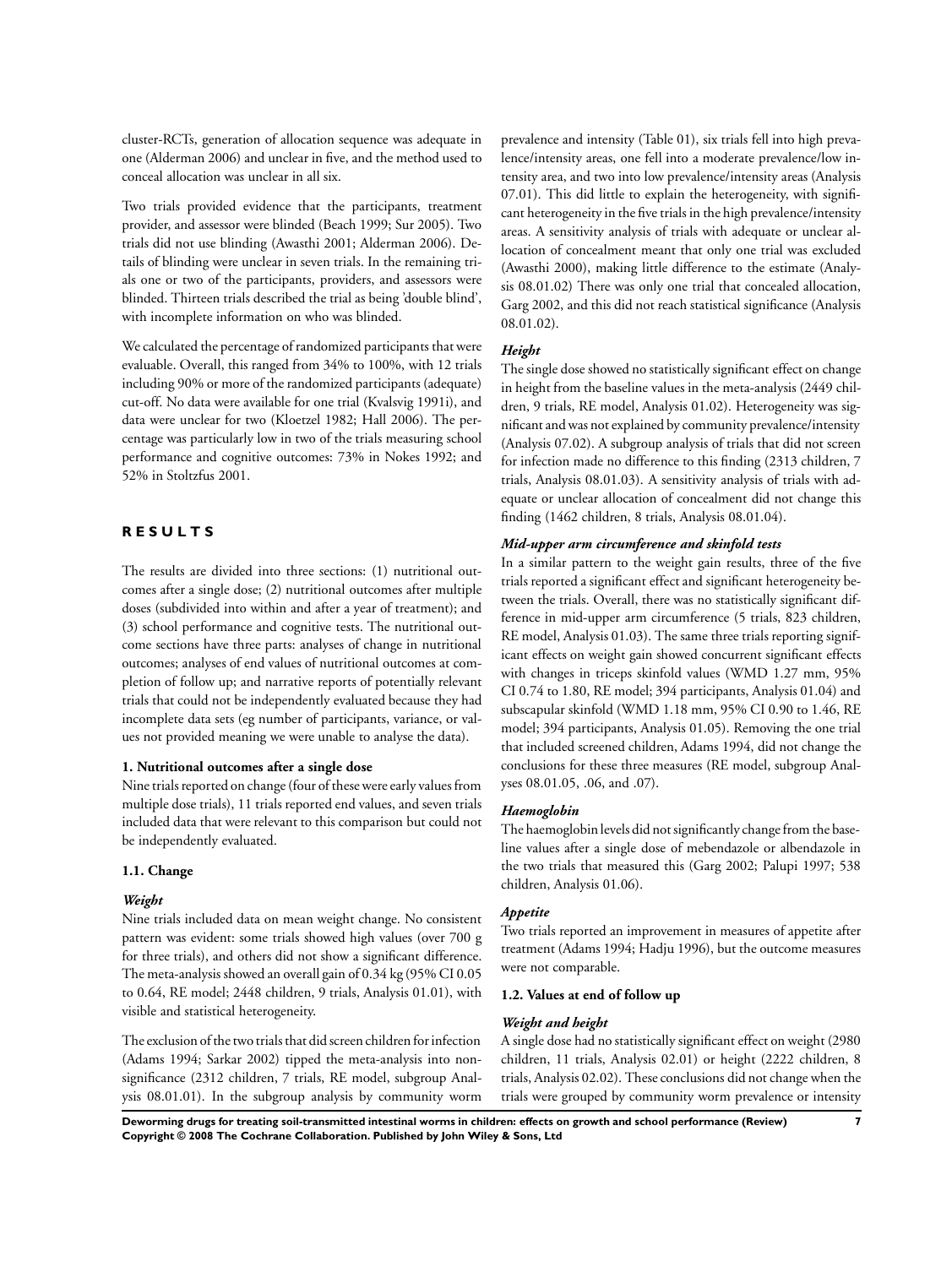(Analyses 07.05 and .06), or when we removed trials that screened children for infection (Freij 1979i; Adams 1994; Sarkar 2002; Analyses 08.02.01 and .02) or one trial with inadequate allocation concealment (Awasthi 2000; Analyses 08.02.03 and .04).

#### *Mid-upper arm circumference and skinfold values*

A single dose had no statistically significant effect on mid-upper arm circumference (864 children, 7 trials, Analysis 02.03), triceps skinfold thickness (407 children, 4 trials, RE model, Analysis 02.04), or body mass index (407 children, 1 trial, Analysis 02.06). The circumference and skinfold results did not alter when we removed trials that screened children for infection (Freij 1979i; Freij 1979ii; Adams 1994; Analyses 08.02.05 and .06). However, there was a statistically significant improvement in subscapular skinfold thickness (WMD 0.73 mm, 95% CI 0.02 to 1.44, RE model; 394 children, 3 trials, Analysis 02.05). This result was no longer significant once we removed Adams 1994, which included children screened for infection (RE model, Analysis 08.02.07).

#### *Haemoglobin*

A single dose had no statistically significant effect on haemoglobin levels (646 children, 4 trials, Analysis 02.07). Removing the one trial that screened children for infection, Adams 1994, did not alter this result (Analysis 08.02.08).

#### *Fitness*

A single dose significantly improved fitness, as measured by the Harvard Step Test (WMD 6.00, 95% CI 4.31 to 7.69; 86 children, 2 trials, Analysis 02.08).

#### *Adverse events*

Only two trials provided this information (Michaelsen 1985; Fox 2005). Fox 2005 found no serious adverse events (albendazole 0/46 versus placebo 0/43). Myalgia and cough were reported significantly more frequently in the placebo group compared to albendazole. Michaelsen 1985, which used tetrachlorethylene, reported that 17% (19/119: results not given for separate trial arms) of the children suffered adverse effects (nausea and ataxia) that began one and a half hours after treatment. All symptoms disappeared within four hours. This drug is not in current use as a deworming drug.

## **1.3. Potentially relevant trials with incomplete data sets**

We provide narrative summaries of the trial authors' conclusions from seven included trials that reported relevant but incomplete data sets (Table 04), which we could not evaluate fully or use in meta-analyses.

Beach 1999 did not detect a nutritional benefit of treatment after four months for the entire study population (no figures provided). Stratification by infection demonstrated small positive effects in the treatment group for some anthropometric outcomes.

Fox 2005 did not provide results for the whole study population. Results for height and weight were presented in the narrative for subgroups infected with hookworm and Ascaris, and no significant anthropometric changes were detected (no figures quoted). In those infected with Trichuris, weight gain was greater in the albendazole group.

Greenberg 1981 found no significant difference for all measured anthropometric variables for the total group and for subgroups defined by severity of infection (no figures provided).

Kloetzel 1982 reported the proportion of treatment or control group that improved, deteriorated, or experienced no change. It is unclear which anthropological measures were used in this categorization process. The proportions in each category were not significantly different between trial arms.

Koroma 1996 found significant increases in weight-for-height, weight-for-age, and height-for-age Z-scores recorded in rural and urban treatment groups at six months.

Michaelsen 1985 found no significant difference in change in mean for haemoglobin or weight for height at five months.

Nokes 1992 did not report on growth outcomes.

#### **2. Nutritional outcomes after multiple doses**

Eighteen trials investigated the effects of multiple doses of deworming drugs compared with placebo or no treatment, and seven followed the children for more than one year. The dose interval ranged from one to six months. The trials are divided into those that reported outcomes within a year (11 trials) and outcomes at one year or more (8 trials).

## **2.1. Outcomes within a year of starting treatment**

Of the 11 trials that reported outcomes within a year (Willett 1979; Stephenson 1993; Simeon 1995; Kruger 1996; Watkins 1996; Hadju 1997; Stoltzfus 1997; Donnen 1998; Dossa 2001; Stoltzfus 2001; Sur 2005), six trials reported on change, five trials reported end values, and five trials included data that could not be independently evaluated.

#### **2.1.1. Change**

## *Weight and height*

Multiple doses of deworming drugs had no statistically significant effect on weight (1714 children, 6 trials, RE model, Analysis 03.01) or height (1715 children, 6 trials, Analysis 03.02). The results did not alter significantly when we conducted a sensitivity analysis and removed Awasthi 2000, the one trial with inadequate allocation concealment (Analyses 08.03.01 and .02), or when we analysed the trials in subgroups based on the estimated community category (Table 01), which takes prevalence and intensity of infection into account (Analyses 07.03 (RE model) and .04).

#### *Mid-upper arm circumference and skinfold values*

There was no statistically significant change in mid-upper arm circumference (658 children, 4 trials, RE model, Analysis 03.03). Two trials measured triceps skinfold thickness, with the mean value decreasing with albendazole in one trial and increasing with placebo in the other (254 participants, Analysis 03.04). The one trial that measured subscapular thickness reported an increase in

**Deworming drugs for treating soil-transmitted intestinal worms in children: effects on growth and school performance (Review) 8 Copyright © 2008 The Cochrane Collaboration. Published by John Wiley & Sons, Ltd**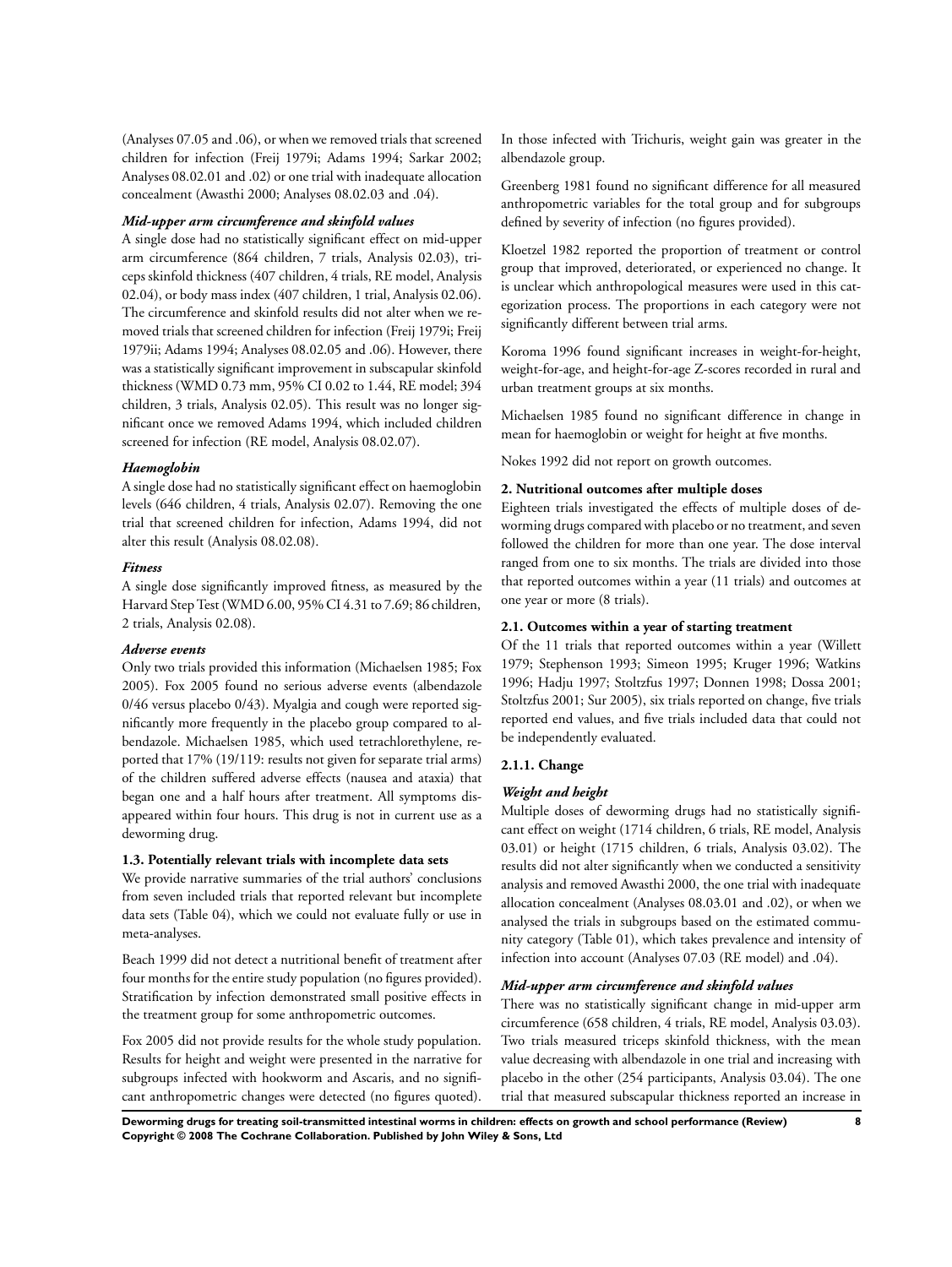values (WMD 1.50 mm, 95% CI 1.23 to 1.77; 188 participants, Analysis 03.05); this was the same trial that showed an increase with triceps values.

## *Haemoglobin*

No significant effect was demonstrated for the mean change in haemoglobin (144 children, 2 trials, Analysis 03.06).

## **2.1.2. Values at end of follow up**

No statistically significant effect was demonstrated for weight (5 trials, 2311 children, Analysis 04.01), height (4 trials, 1630 children, Analysis 04.02), or mid-upper arm circumference (3 trials, 581 children, Analysis 04.03). Grouping trials by community category (Table 01) or excluding trials with inadequate allocation concealment did not alter the results for weight (Analyses 07.07 and 08.04.01) or height (Analyses 07.08 and 08.04.02). One trial with 188 children showed significant improvement in mean triceps skinfold (WMD 1.90 mm, 95% CI 1.03 to 2.77; 188 participants, Analyses 04.04) and subscapular thickness (WMD 1.70 mm, 95% CI 1.09 to 2.31; 188 participants, Analyses 04.05). Dossa 2001 measured food intake in a sample from each trial arm, but it did not present results that compared the groups.

#### **2.1.3. Potentially relevant trials with incomplete data**

Five trials included data that were relevant to this comparison but provided insufficient data for us to independently evaluate the statistical findings (no variance, no numbers of participants, or values given were from regression analysis) (Table 04). Although these trials meet the inclusion criteria, we could not evaluate the data fully or use them in meta-analyses, and have summarized the trial authors' conclusions below.

Hadju 1997 found no significant differences in change in weightfor-age, height-for-age, weight-for-height, or mid-arm circumference Z-scores detected between treatment groups on basis of multivariate analyses.

Simeon 1995 found no significant differences between treatment groups in height-for-age Z-score or body mass index.

Stoltzfus 1997 was a cluster-RCT in three districts with three arms (placebo, mebendazole twice a year, mebendazole three times a year) with four schools in each arm. Weight and height change were then evaluated at one year, using multiple linear regression to adjust for characteristics that differed at baseline. In a subgroup of under 10 year olds, the twice-yearly treated group experienced significantly greater weight gain (kg) compared to the control group. In the thrice-yearly treatment group the difference was not significant. The thrice-yearly treated group also experienced significantly greater height gain (cm) compared to control, but in the twice-yearly treatment group the difference was not significant. There were no significant differences found in the subgroup of children aged over 10 years. Deworming had no significant effect on haemoglobin change in an adjusted analysis presented for the whole study group.

Stoltzfus 2001 found that treatment significantly reduced the prevalence of mild wasting malnutrition in a subgroup of children aged less than 30 months. Treatment is reported as significantly reducing the prevalence of poor appetite across the whole group.

Willett 1979 found no statistical difference in growth rates in terms of height and weight between the two groups.

## **2.2. Outcomes one year or more after starting treatment**

Of the seven multiple dose trials that reported outcomes at one year or more (Rousham 1994; Awasthi 1995; Lai 1995; Awasthi 2000; Awasthi 2001; Alderman 2006; Hall 2006), three reported on change, two reported on end values, and four included data that were relevant to this comparison but could not be independently evaluated.

### **2.2.1. Change**

Of the three trials, one randomized individuals (Awasthi 2000) and two randomized clusters (Awasthi 1995; Awasthi 2001).

#### *Weight and height*

For weight, two trials did not demonstrate a difference or a trend towards a difference, whereas one trial showed a marked increase in weight with albendazole (1219 participants, RE model, Analysis 05.01). The meta-analysis is in the direction of benefit with albendazole, but this is not significant, and the heterogeneity is evident visually and statistically. None of the three trials showed an effect on height (1219 participants, Analysis 05.02). Sensitivity analyses, which excluded the one trial with inadequate allocation concealment (Awasthi 2000), showed again that the point estimate was consistent with benefit for albendazole, but this was not significant (Analysis 08.05).

#### **2.2.2. Values at end of follow up**

#### *Weight and height*

Two trials reported end values for weight (RE model, Analysis 06.01) and height (Analysis 06.02). One of these trials, Awasthi 2001, showed a difference of borderline significance in favour of albendazole (Analysis 06.01); however, this trial had not shown a difference in weight gain (RE model, Analysis 05.01). Removal of Awasthi 2000 left only one trial in the analysis (Awasthi 2001, Analysis 08.06).

## *Mid-upper arm circumference and skinfold values*

Rousham 1994 reported no significant improvement in Z-scores for mid-upper arm circumference after treatment with mebendazole (Table 06).

# *Haemoglobin*

No significant effect was demonstrated on mean haemoglobin levels (1045 children, 1 trial, Analysis 06.03).

#### **2.2.3. Potentially relevant studies with incomplete data sets**

Four trials included data that were relevant to this comparison but were insufficient for us to independently evaluate the statistical findings (no variance, no numbers of participants, no adjustment

**Deworming drugs for treating soil-transmitted intestinal worms in children: effects on growth and school performance (Review) 9 Copyright © 2008 The Cochrane Collaboration. Published by John Wiley & Sons, Ltd**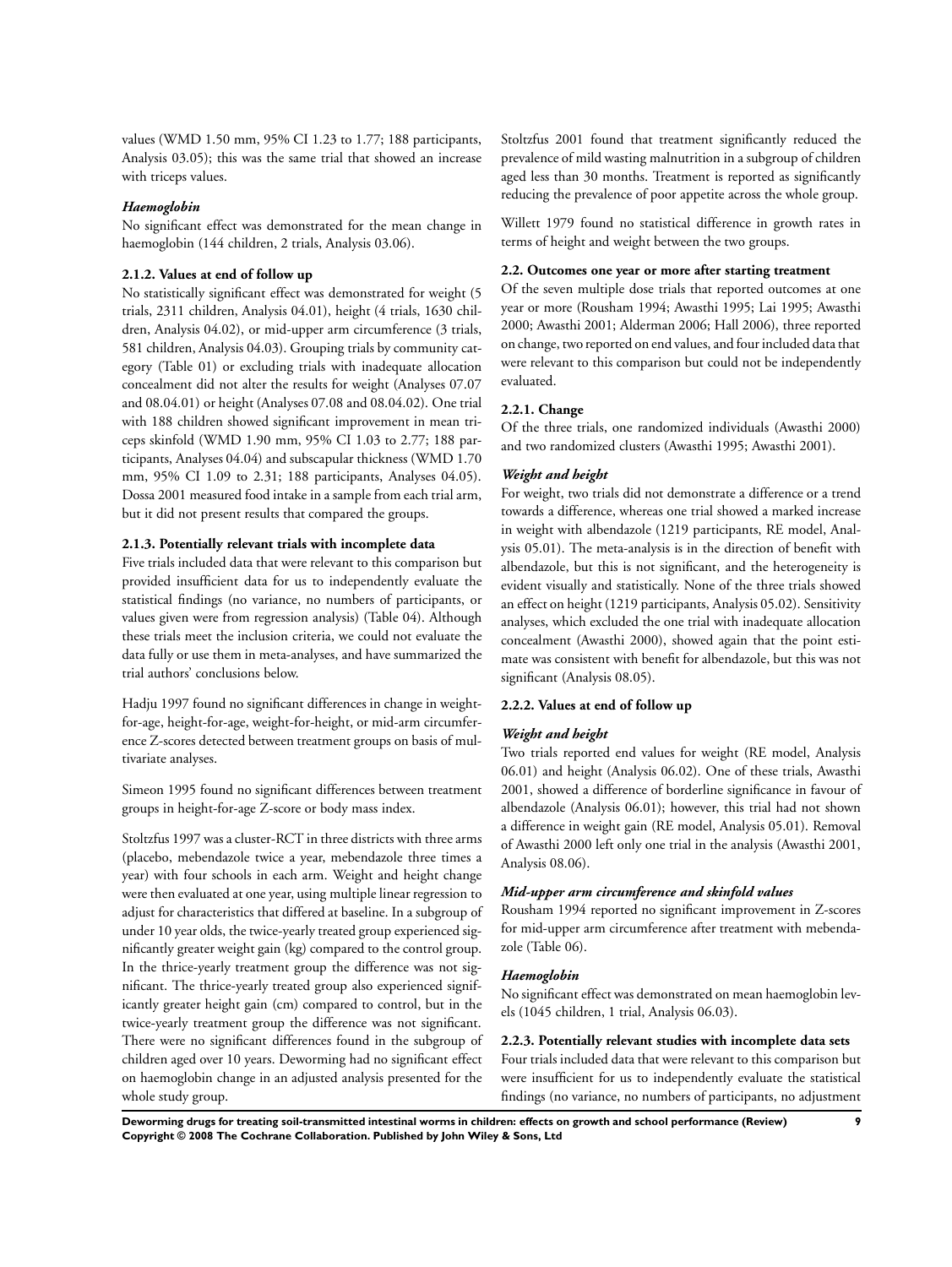for cluster randomization, or values given were from regression analysis). Although these trials met the inclusion criteria, these data are more difficult to evaluate and cannot be used in meta-analyses. Instead we have summarized the trial authors' conclusions (see Table 04).

Lai 1995 found no difference in height or weight between the treatment and control groups at the end of the two-year follow up.

Alderman 2006 reported on weight gain by 27,995 children living in 48 parishes randomized by coin flip to either albendazole or nothing. There was a weight gain of 2.413 kg in the treatment parishes and 2.474 kg in the control parishes at an unspecified follow-up point. Although the 154 g difference was reported as statistically significant in the paper, the trial authors assumed that the children were individually randomized. We contacted the trial authors who confirmed this result was unadjusted; the authors have since submitted a correction to the journal, which shows no significant difference is detected in the difference for weight gain between intervention and control groups (difference 154 g; 95% CI -19.7 to 330 g). Alderman's analysis in the paper also provides regression models looking at weight gain as a function of whether children attended child health days (which ignores randomization). These are corrected for cluster sampling but are not a randomized comparison.

Hall 2006 reported on 80 schools in Vietnam that were randomized to receive albendazole or vitamin A. The authors reported on weight and height gain in children in the intervention and control groups after two years. No significant effect was demonstrated. The analysis assumed individual randomization. A regression analysis controlling for age, sex, socioeconomic status, and days absent from school showed no statistically significant effect on weight, height, or educational tests.

Rousham 1994 randomized 13 villages in which the children received mebendazole, pyrantel, or placebo, and were measured for height and weight. The paper only presents ANOVAs for change in Z-scores for height-for-age, weight-for-age, and weight-for-height, with a follow-up period of about 18 months. No significant improvement in the treatment group was detected.

#### **3. School performance and cognitive tests**

The results of the seven trials reporting school performance or learning outcomes are summarized in Table 06. The trials used either albendazole (five trials: one single dose and four multiple dose) or mebendazole (two trials: one single dose and one multiple dose). They examined a variety of outcome measures, including measures of school performance (school attendance and dropout rates) in two trials, development status in two trials, and measured tests of cognition in four trials. Overall, five of the trials demonstrated no treatment effect (Simeon 1995; Watkins 1996; Awasthi 2000; Stoltzfus 2001; Hall 2006), one trial noted an improvement in three out of 10 cognitive tests used (Nokes 1992), and one trial did not report the results clearly (Kvalsvig 1991i).

# **D I S C U S S I O N**

#### **Trial quality**

Only three recent trials provided information to assure good methodological quality in terms of allocation sequence and concealment, blinding, and inclusion of randomized participants in the analysis (Garg 2002; Fox 2005; Sur 2005). Only one other trial used an adequate method to conceal allocation (Stoltzfus 2001). About two-thirds of the trials (22/34) did not include over 90% of the randomized participants in the analysis. This was low in some trials, including trials conducted recently (eg 52% in Stoltzfus 2001).

Of the six cluster-RCTs, only three took adequate account of cluster randomization (Awasthi 1995; Awasthi 2001; Stoltzfus 1997). This has a substantive impact on the interpretation of the trials. For example, the significant difference between intervention and control quoted on the cover of the *BMJ* for Alderman 2006 assumed 27,995 children had been individually randomized. When we clarified this with the authors, they provided the *BMJ* with a correction, which showed that no significant difference was detected in weight gain between intervention and control groups; this correction has not yet been included in the *BMJ* (checked in July 2007).

We excluded one large study, Miguel 2004, an economic analysis of a study where some of the comparisons could potentially have been quasi-randomized cluster comparisons. It included 75 schools with a total of 30,000 pupils enrolled. The intervention was phased over time, and there were two comparisons, one in 1998 and one in 1999 if the analysis is comparative within each individual year. All clusters in the treatment group were assigned albendazole on the basis of a prevalence over 50%. The trial assigned schools to receive praziquantel with schistosomiasis prevalence over 30%. On this basis six of 25 treatment schools met the cut off in 1998, and 16 met the cut-off in 1999. The albendazole/praziquantel treatment was phased over several years, and thus the control group and intervention group changed in size over the course of the trial. In 1998, there were 25 intervention schools (group 1) and 25 control schools (groups 2). In 1999, there were 50 intervention schools (groups 1 and 2) and 25 control schools (group 3). The results for the 1998 comparison were presented. It may be possible to obtain some information in meta-analysis by excluding those schools that were given praziquantel, but this is problematic as it will lead to large, post-randomization exclusions. As it happens, the study did not detect a significant difference at the 95% confidence level in the treatment group for the height-for-age Z-score (0.09, SE 0.05, P > 0.05), weight-for-age Z-score (-0.00, SE 0.04), or haemoglobin concentration (1.6 g/L, SE 1.4). Data were given on school participation by subgroup, and some showed benefit

**Deworming drugs for treating soil-transmitted intestinal worms in children: effects on growth and school performance (Review) 10 Copyright © 2008 The Cochrane Collaboration. Published by John Wiley & Sons, Ltd**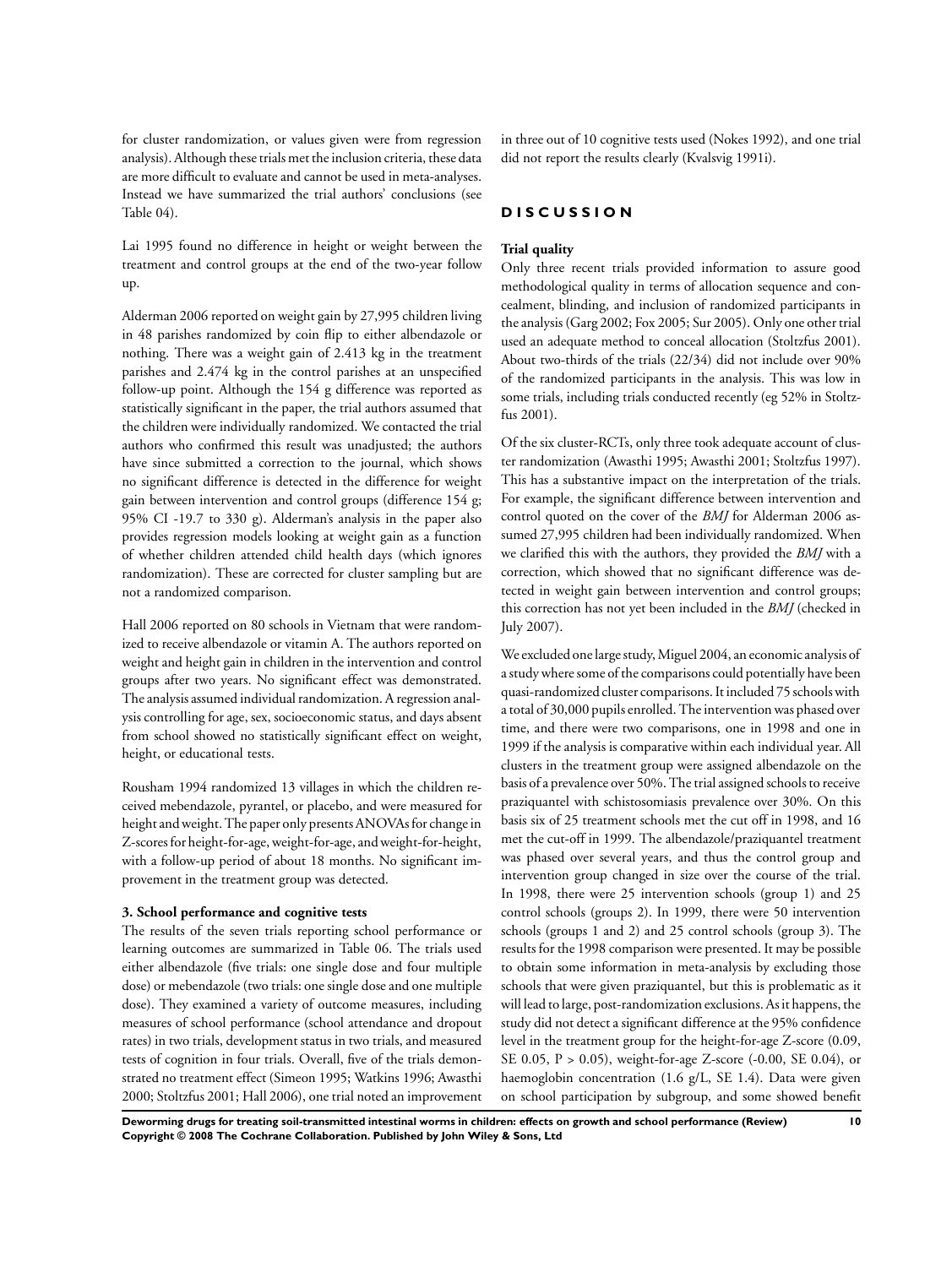in schools allocated albendazole, but it is not clear whether the significance testing took clustering into account.

#### **Growth and nutritional status outcomes**

The included trials reported a range of growth and nutritional status outcomes. We used numerical values for change and for absolute values, but did not use growth data expressed as a percentage of standards. As these data were derived from the absolute values, we used these values for evidence of benefit. We knew the nutritional data would be captured in the absolute values and wanted to reduce selective reporting through collection of multiple variables from papers that are all derived from the same basic outcomes measured in the trial. We noted that in some trials there was a discrepancy between what was measured and what was reported; for example, Nokes 1992 recorded but did not report anthropometric data. This is a concern as it may indicate selective reporting. However, given the relatively poor quality of methods in these papers, we did not systematically analyse this.

The review showed a significant difference in weight change after a single dose of a deworming drug. There was significant heterogeneity and a relatively small number of trials in this analysis, so it is unclear whether this reflects a difference in the size of an effect or that the intervention is effective in some circumstances but not in others. However, the potential size of the effect is quantitatively important, with increases of 0.34 kg during the follow-up period of one to 11 months (range).

The results for multiple dose trials with less than a year's follow up that were evaluable by meta-analysis did not demonstrate an effect. Five other trials provided data that could not be fully evaluated. Three of these showed no significant effect. Two trials, one of which one was cluster randomized, demonstrated improvements in growth outcomes in subgroup analyses (Stoltzfus 1997; Stoltzfus 2001).

For follow up of more than a year, the results for multiple dose trials evaluable in meta-analysis did not demonstrate statistically significant effects on weight or height. For weight change there was heterogeneity in the analysis, with one cluster-RCT showing benefit: interpretation is not easy, but the data tend to suggest that the intervention may be effective in some circumstances and not in others. Four other trials provided data that could not be fully evaluated. Three trials did not show an effect; one was a large, unpublished cluster-RCT from Vietnam. The fourth trial was a cluster-RCT published in the *BMJ* where it reported a significant effect, but this subsequently found to be due to incorrect analysis (Alderman 2006).

Our review included trials reporting on growth, nutritional status, school performance, and cognition measures. It does not comprehensively assess the effects of deworming drugs on haemoglobin values. Gulani and colleagues did this recently and reported a marginal increase in mean values that could translate into small reduction (they estimate 5% to 10%) in anaemia in a population with a high prevalence of intestinal helminths (Gulani 2007).

The previous version of this review, Dickson 2000a, generated feedback from authors who stated that the impact of treatment must be considered in the context of intensity of infection (Cooper 2000; Savioli 2000). In response, we stratified the trials in terms of estimated community category using WHO methods (Table 01). This reflects the level of the worm infection prevalence or intensity in the study populations. We found that a single dose of a deworming drug has a significant effect on the mean change in weight in the children with an initial high worm prevalence or intensity compared with no effect in the group with low worm prevalence or intensity. This is in line with WHO policy (WHO 2002), which is based on the premise that these groups are likely to benefit most from treatment (Anderson 1991; Montresor 2002; WHO 2005).

Other people responded to the Dickson 2000a version of this Cochrane Review by suggesting that studies of short-term treatment cannot assess the long-term benefits of regular treatment (Bundy 2000). In this update, however, observed short-term improvements in weight gain were generally not reproduced in the multiple dose trials with longer follow up. This is difficult to explain. It has been suggested that resistance to deworming drugs may be a factor that limits the effectiveness of periodic deworming (Hotez 2006b). Some people have also questioned whether albendazole itself can adversely affect growth (Hotez 2006b).

Some policymakers state that our analysis is irrelevant as the purpose of giving deworming drugs to all school children is to benefit a small subgroup with heavy worm infections; they argue that in these circumstances, demonstrating a population effect is irrelevant. Our response to this is that trialists power their studies to detect these differences in these subgroups and then analyse their results by worm burden to evaluate whether their hypothesis is correct. In this systematic review, the stratified analysis by trials in relation to endemicity of worms suggests an effect in high endemicity areas for a single dose, but not for multiple doses.

Schistosomiasis and filariasis are helminth infections that also cause disease. In practice, individuals and communities are often infected with more than one helminth infection, and there are now international policy moves to integrate control of these infections by mass administration of several deworming drugs at once (Molyneux 2005). However, there is a need to demonstrate that a drug is effective on a particular parasite and its effects on humans before conflating all the drugs into a basket treatment for all helminth infections, and assuming they are all effective.

#### **School performance and cognitive outcomes**

Only three trials investigated measures of school performance (Simeon 1995; Watkins 1996; Hall 2006). All three of these found that the deworming drugs made no statistical difference compared with the control intervention. All of the trials that reported cog-

**Deworming drugs for treating soil-transmitted intestinal worms in children: effects on growth and school performance (Review) 11 Copyright © 2008 The Cochrane Collaboration. Published by John Wiley & Sons, Ltd**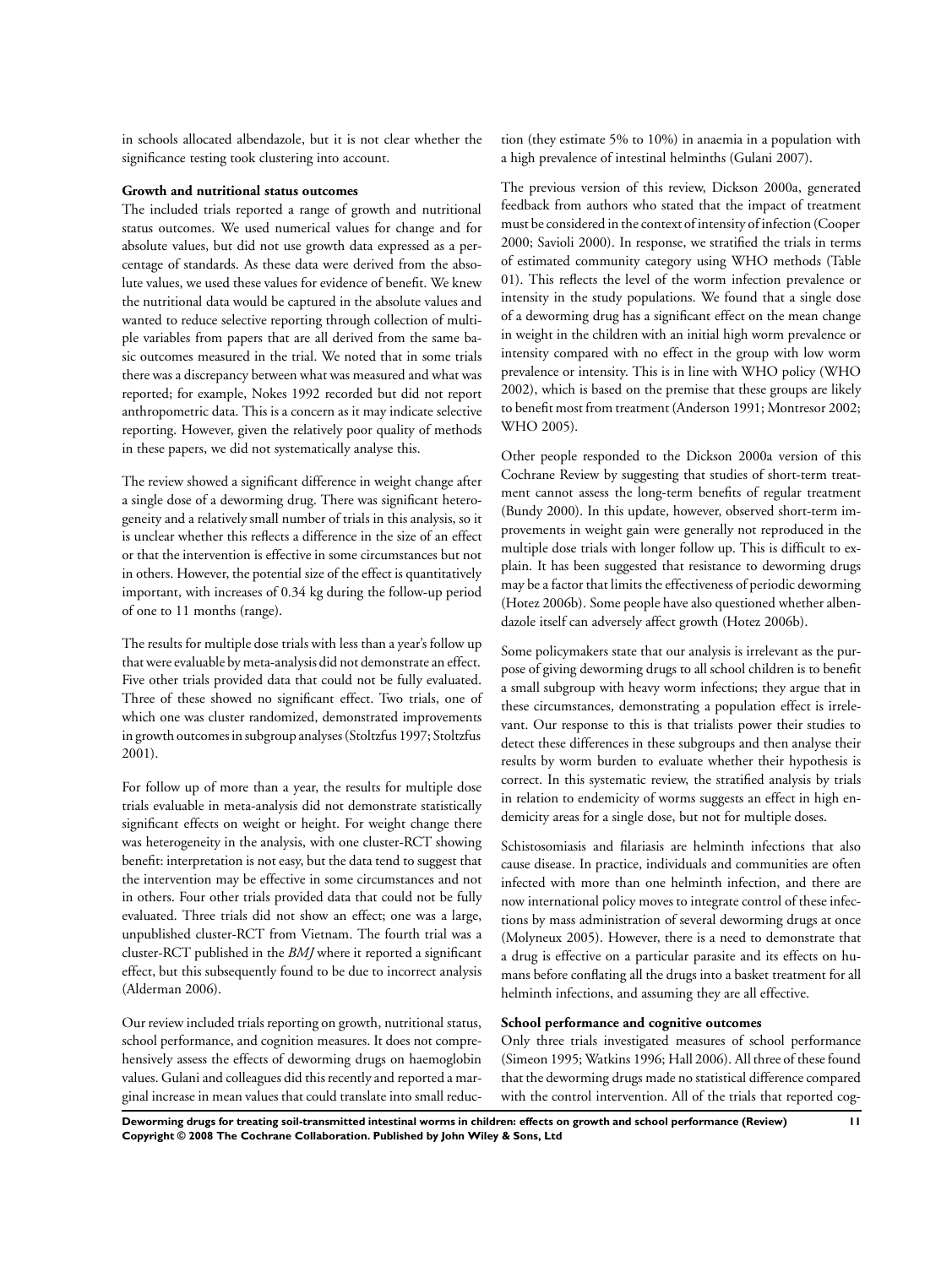nitive outcomes, with the exception of Nokes 1992, also failed to demonstrate any effect. The trials used a range of cognitive tests, which seems to reflect the difficulty inherent in choosing appropriate cognitive performance tests since there is no accepted test battery that can be applied across cultures and settings and, as Miguel 2004 points out, the mechanisms for any putative effects are unknown. Three of the trials studied children selected on the basis of high worm loads (Kvalsvig 1991i; Nokes 1992; Simeon 1995). Simeon 1995 has suggested that treatment may be more beneficial in heavily infected children.

#### **Summary**

- A meta-analysis of trials showed that children gained more weight with a single dose of a deworming drug compared to those who did not receive a deworming drug. However, there was variation between trials, with some demonstrating substantial effects and others not detecting a difference. Background helminth infection prevalence and intensity did not explain the differences between trials.
- In trials evaluating multiple doses, 11 trials measured outcomes within a year. In a meta-analysis of six trials examining weight and height change, no significant difference was detected. In one cluster-RCT, significant results were found in subgroups for weight and height, in favour of the intervention.
- In trials evaluating multiple doses, seven trials had outcomes at one year or more. One cluster-RCT showed a statistically significant effect on weight gain, but other trials did not show such effects, including two recent large cluster-RCTs.
- No clear effect has been demonstrated on school performance or cognitive function.

## **A U T H O R S ' C O N C L U S I O N S**

#### **Implications for practice**

- Deworming drugs used in targeted community programmes may be effective in relation to weight gain in some circumstances but not in others. Also, there is no direct evidence from trials to show that this depends on background helminth prevalence or intensity. Whether it has an effect on school performance or cognition is unknown.
- We suggest that policy advocates make clear the research evidence has sometimes demonstrated benefits and sometimes has not demonstrated benefit. Guideline developers and policy makers at global, national, and local levels should be allowed to

consider carefully the evidence carefully before committing to investing existing resources in delivering these programmes.

## **Implications for research**

- This is a potentially important intervention. The large cluster-RCT in progress in Lucknow, India (Lucknow ongoing) may help in identifying whether this intervention is worthwhile.
- Further research is required to determine the factors that will allow policymakers to predict whether it is worthwhile to implement the intervention in a community.
- Further research is required before policymakers can be clear whether the intervention is of benefit or not on children's longterm growth and school performance.
- Trial authors are encouraged to present trial data in line with CONSORT guidelines (Moher 2001).
- Authors of cluster-RCTs should report their data adjusting for design effects. We recommend trials that use current standards of design and are planned together to allow an individual patient data meta-analysis to correct for clustering and to help explore subgroup effects.

# **POTENTIAL CONFLICT OF I N T E R E S T**

None known.

# **A C K N O W L E D G E M E N T S**

The authors wish to thank all of those people who gave of their time and expertise to comment on this review. Thanks to the authors of the previous version of this Cochrane Review (Dickson 2000a).

This document is an output from a project funded by the UK Department for International Development (DFID) for the benefit of developing countries. The views expressed are not necessarily those of DFID.

## **S O U R C E S O F S U P P O R T**

#### **External sources of support**

• Department for International Development UK

#### **Internal sources of support**

• Liverpool School of Tropical Medicine UK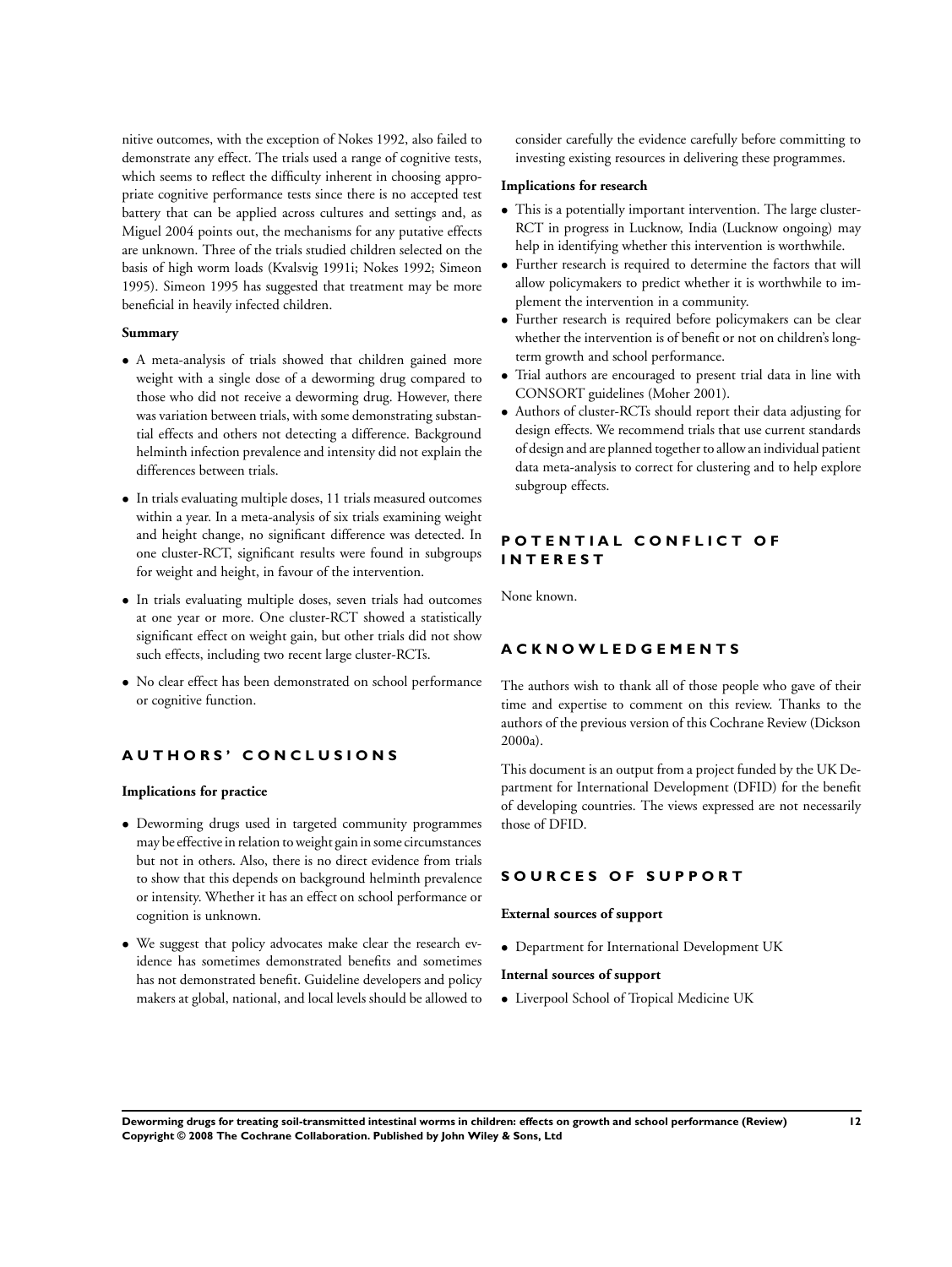# **R E F E R E N C E S**

## **References to studies included in this review**

#### **Adams 1994** *{published data only}*

Adams EJ, Stephenson LS, Latham MC, Kinoti SN. Physical activity and growth of Kenyan school children with hookworm, Trichuris trichiura and Ascaris lumbricoides infections are improved after treatment with albendazole. *Journal of Nutrition* 1994;**124**(8):1199–206.

#### **Alderman 2006** *{published data only}*

Alderman H, Konde-Lule J, Sebuliba I, Bundy D, Hall A. Effect on weight gain of routinely giving albendazole to preschool children during child health days in Uganda: cluster randomised controlled trial. *BMJ* 2006;**333**(7559):122.

#### **Awasthi 1995** *{published data only}*

Awasthi S, Peto R, Fletcher R, Glick H. Controlling parasitic infection in children under five years of age: giving albendazole in conjunction with an Indian government Vitamin A supplement program. *Treating parasitic infestations in children [Monograph No. 3]*. Philadelphia: International Clinical Epidemiology Network (INCLEN), 1995.

## **Awasthi 2000** *{published and unpublished data}*

Awasthi S, Pande VK, Fletcher RS. Effectiveness and cost-effectiveness of albendazole in improving nutritional status of pre-school children in urban slums. *Indian Pediatrics* 2000;**37**(1):19–29.

#### **Awasthi 2001** *{published data only}*

Awasthi S, Pande VK. Six-monthly de-worming in infants to study effects on growth. *Indian Journal of Pediatrics* 2001;**68**(9):823–7.

## **Beach 1999** *{published data only}*

Beach MJ, Streit TG, Addiss DG, Prospere R, Roberts JM, Lammie PJ. Assessment of combined ivermectin and albendazole for treatment of intestinal helminth and Wuchereria bancrofti infections in Haitian schoolchildren. *American Journal of Tropical Medicine and Hygiene* 1999;**60**(3):479–86.

#### **Donnen 1998** *{published data only}*

Donnen P, Brasseur D, Dramaix M, Vertongen F, Zihindula M, Muhamiriza M, et al.Vitamin A Supplemenation but not deworming improves growth of malnourished preschool children in eastern Zaire. *Journal of Nutrition* 1998;**128**(8):1320–7.

## **Dossa 2001** *{published data only}*

Dossa RA, Ategbo EA, de Koning FL, van Raaij JM, Hautvast JG. Impact of iron supplementation and deworming on growth performance in preschool Beninese children. *European Journal of Clinical Nutrition* 2001;**55**(4):223–8.

## **Fox 2005** *{published data only}*

Fox LM, Furness BW, Haser JK, Desire D, Brissau JM, Milord MD, et al.Tolerance and efficacy of combined diethylcarbamazine and albendazole for treatment of Wuchereria bancrofti and intestinal helminth infections in Haitian children. *American Journal of Tropical Medicine and Hygiene* 2005;**73**(1):115–21.

#### **Freij 1979i** *{published data only}*

Freij L, Meeuwisse GW, Berg NO, Wall S, Gebre-Medhin M. Ascariasis and malnutrition. A study in urban Ethiopian children. *American Journal of Clinical Nutrition* 1979;**32**(7):1545–53.

#### **Freij 1979ii** *{published data only}*

Freij L, Meeuwisse GW, Berg NO, Wall S, Gebre-Medhin M. Ascariasis and malnutrition. A study in urban Ethiopian children. *American Journal of Clinical Nutrition* 1979;**32**(7):1545–53.

#### **Garg 2002** *{published data only}*

Garg R, Lee LA, Beach MJ, Wamae CN, Ramakrishnan U, Deming MS. Evaluation of the Integrated Management of Childhood Illness guidelines for treatment of intestinal helminth infections among sick children aged 2-4 years in western Kenya. *Transactions of the Royal Society of Tropical Medicine and Hygiene* 2002;**96**(5):543–8.

#### **Greenberg 1981** *{published data only}*

Greenberg BL, Gilman RH, Shapiro H, Gilman JB, Mondal G, Maksud M, et al.Single dose piperazine therapy for Ascaris lumbricoides: an unsuccessful method of promoting growth. *American Journal of Clinical Nutrition* 1981;**34**(11):2508–16.

#### **Hadju 1996** *{published data only}*

Hadju V, Stephenson LS, Abadi K, Mohammed HO, Bowman DD, Parker RS. Improvements in appetite and growth in helminth-infected schoolboys three and seven weeks after a single dose of pyrantel pamoate. *Parasitology* 1996;**113**(Pt 5):497–504.

#### **Hadju 1997** *{published data only}*

Hadju V, Satriono, Abadi K, Stephenson LS. Relationship between soil-transmitted helminthiases and growth in urban slum school children in Ujung Pandang, Indonesia. *International Journal of Food Sciences and Nutrition* 1997;**48**(2):85–93.

#### **Hall 2006** *{unpublished data only}*

Hall A, Nguyen Bao Khanh L, Bundy D, Quan Dung N, Hong Son T, Lansdown R. A randomized trial of six monthly deworming on the growth and educational achievements of Vietnamese school children. Unpublished manuscript.

## **Kloetzel 1982** *{published data only}*

Kloetzel K, Merluzzi Filho TJ, Kloetzel D. Ascaris and malnutrition in a group of Brazilian children - a follow-up study. *Journal of Tropical Pediatrics* 1982;**28**(1):41–3.

#### **Koroma 1996** *{published data only}*

Koroma MM, Williams RA, de la Haye RR, Hodges M. Effects of albendazole on growth of primary school children and the prevalence and intensity of soil-transmitted helminths in Sierra Leone. *Journal of Tropical Pediatrics* 1996;**42**(6):371–2.

## **Kruger 1996** *{published data only}*

Kruger M, Badenhorst CJ, Mansvelt EPG, Laubscher JA, Benade AJS. The effect of iron fortification in a school feeding scheme and anthelminthic therapy on the iron status and growth of 6-8 year old school children. *Food and Nutrition Bulletin* 1996;**17**(1):11–21.

#### **Kvalsvig 1991i** *{published data only}*

Kvalsvig JD, Cooppan RM, Connolly KJ. The effects of parasite infections on cognitive processes in children. *Annals of Tropical Medicine and Parasitology* 1991;**85**(5):551–68.

#### **Lai 1995** *{published data only}*

Lai KP, Kaur H, Mathias RG, Ow-Yang CK. Ascaris and Trichuris do not contribute to growth retardation in primary school children. *Southeast Asian Journal of Tropical Medicine and Public Health* 1995; **26**(2):322–8.

**Deworming drugs for treating soil-transmitted intestinal worms in children: effects on growth and school performance (Review) 13 Copyright © 2008 The Cochrane Collaboration. Published by John Wiley & Sons, Ltd**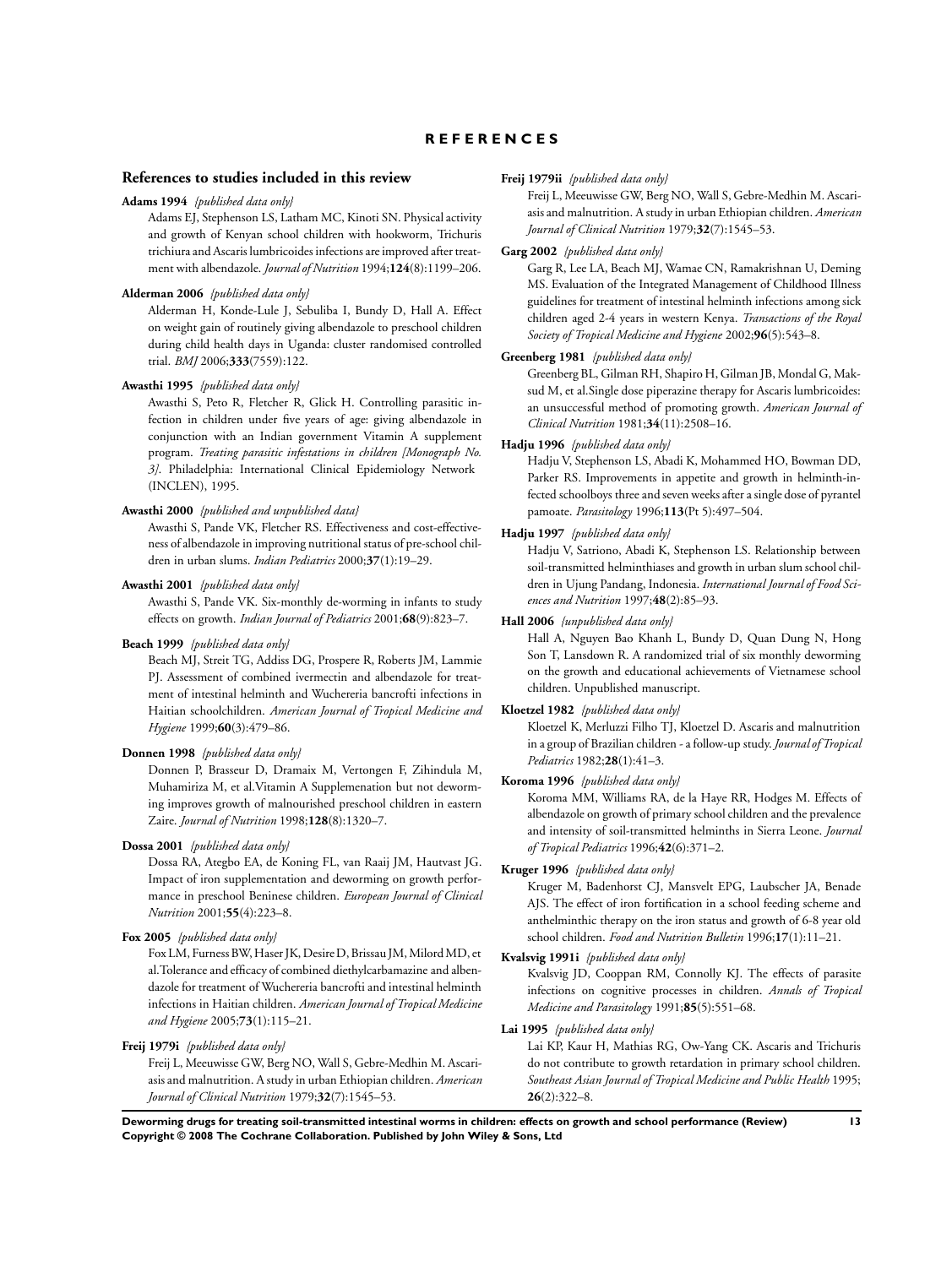#### **Michaelsen 1985** *{published data only}*

Michaelsen KF. Hookworm infection in Kweneng District, Botswana. A prevalence survey and a controlled treatment trial.*Transactions of the Royal Society of Tropical Medicine and Hygiene* 1985;**79** (6):848–51.

#### **Nokes 1992** *{published data only}*

Nokes C, Grantham-McGregor SM, Sawyer AW, Cooper ES, Bundy DA. Parasitic helminth infection and cognitive function in school children. *Proceedings of The Royal Society of London. Series B: Biological sciences* 1992;**247**(1319):77–81.

<sup>∗</sup>Nokes C, Grantham-McGregor SM, Sawyer AW, Cooper ES, Robinson BA, Bundy DA. Moderate to heavy infections of Trichuris trichiura affect cognitive function in Jamaican school children. *Parasitology* 1992;**104**(Pt 3):539–47.

#### **Palupi 1997** *{published data only}*

Palupi L, Schultink W, Achadi E, Gross R. Effective community intervention to improve hemoglobin status in preschoolers receiving once-weekly iron supplementation. *American Journal of Clinical Nutrition* 1997;**65**(4):1057–61.

## **Rousham 1994** *{published data only}*

Northrop-Clewes CA, Rousham EK, Mascie-Taylor CN, Lunn PG. Anthelmintic treatment of rural Bangladeshi children: effect on host physiology, growth, and biochemical status. *American Journal of Clinical Nutrition* 2001;**73**(1):53–60.

<sup>∗</sup>Rousham EK, Mascie-Taylor CG. An 18-month study of the effect of periodic anthelminthic treatment on the growth and nutritional status of pre-school children in Bangladesh. *Annals of Human Biology* 1994;**21**(4):315–24.

#### **Sarkar 2002** *{published data only}*

Sarkar NR, Anwar KS, Biswas KB, Mannan MA. Effect of deworming on nutritional status of ascaris infested slum children of Dhaka, Bangladesh. *Indian Pediatrics* 2002;**39**(11):1021–6.

#### **Simeon 1995** *{published data only}*

Gardner JM, Grantham-McGregor S, Baddeley A. Trichuris trichiura infection and cognitive function in Jamaican school children. *Annals of Tropical Medicine and Parasitology* 1996;**90**(1):55–63.

<sup>∗</sup>Simeon DT, Grantham-McGregor SM, Callender JE, Wong MS. Treatment of Trichuris trichiura infections improves growth, spelling scores and school attendance in some children. *Journal of Nutrition* 1995;**125**(7):1875–83.

Simeon DT, Grantham-McGregor SM, Wong MS. Trichuris trichiura infection and cognition in children: results of a randomized clinical trial. *Parasitology* 1995;**110**(Pt 4):457–64.

## **Stephenson 1989** *{published data only}*

Stephenson LS, Latham MC, Kinoti SN, Kurz KM, Brigham H. Improvements in physical fitness of Kenyan school boys infected with hookworm, Trichuris trichiura, and Ascaris lumbricoides following a single dose of albendazole. *Transactions of the Royal Society of Tropical Medicine and Hygiene* 1990;**84**(2):277–82.

<sup>∗</sup>Stephenson LS, Latham MC, Kurz KM, Kinoti SN, Brigham H. Treatment with a single dose of albendazole improves growth of Kenyan schoolchildren with hookworm, Trichuris trichiura, and Ascaris lumbricoides infections. *American Journal of Tropical Medicine and Hygiene* 1989;**41**(1):78–87.

#### **Stephenson 1993** *{published data only}*

Stephenson LS, Latham MC, Adams EJ, Kinoti SN, Pertet A. Physical fitness, growth and appetite of Kenyan school boys with hookworm, Trichuris trichiura and Ascaris lumbricoides infections are improved four months after a single dose of albendazole. *Journal of Nutrition* 1993;**123**(6):1036–46.

<sup>∗</sup>Stephenson LS, Latham MC, Adams EJ, Kinoti SN, Pertet A. Weight gain of Kenyan school children infected with hookworm, Trichuris trichiura and Ascaris lumbricoides is improved following once- or twice-yearly treatment with albendazole. *Journal of Nutrition* 1993;**123**(4):656–65.

### **Stoltzfus 1997** *{published and unpublished data}*

Stoltzfus RJ, Albonico M, Chwaya HM, Tielsch JM, Schulze KJ, Savioli L. Effects of the Zanzibar school-based deworming program on iron status of children. *American Journal of Clinical Nutrition* 1998;**68**(1):179–86.

<sup>∗</sup>Stoltzfus RJ, Albonico M, Tielsch JM, Chwaya HM, Savioli L. School-based deworming program yields small improvement in growth of Zanzibari school children after one year. *Journal of Nutrition* 1997;**127**(11):2187–93.

#### **Stoltzfus 2001** *{published data only}*

Stoltzfus RJ, Chway HM, Montresor A, Tielsch JM, Jape JK, AlbonicoM, et al.Low dose daily iron supplementation improves iron status and appetite but not anemia, whereas quarterly anthelminthic treatment improves growth, appetite and anemia in Zanzibari preschool children. *Journal of Nutrition* 2004;**134**(2):348–56.

<sup>∗</sup>Stoltzfus RJ, Kvalsvig JD, Chwaya HM, Montresor A, Albonico M, Tielsch JM, et al.Effects of iron supplementation and anthelmintic treatment on motor and language development of preschool children in Zanzibar: double blind, placebo controlled study. *BMJ* 2001;**323** (7326):1389–93.

#### **Sur 2005** *{published data only}*

Sur D, Saha DR, Manna B, Rajendran K, Bhattacharya SK. Periodic deworming with albendazole and its impact on growth status and diarrhoeal incidence among children in an urban slum of India. *Transactions of the Royal Society of Tropical Medicine and Hygiene* 2005;**99**  $(4):261-7.$ 

#### **Watkins 1996** *{published data only}*

Watkins WE, Cruz JR, Pollitt E. The effects of deworming on indicators of school performance in Guatemala. *Transactions of the Royal Society of Tropical Medicine and Hygiene* 1996;**90**(2):156–61.

<sup>∗</sup>Watkins WE, Pollitt E. Effect of removing Ascaris on the growth of Guatemalan schoolchildren. *Pediatrics* 1996;**97**(6 Pt 1):871–6.

## **Willett 1979** *{published data only}*

Willett WC, Kilama WL, Kihamia CM. Ascaris and growth rates: a randomized trial of treatment. *American Journal of Public Health* 1979;**69**(10):987–91.

#### **References to studies excluded from this review**

#### **Bhargava 2003**

Bhargava A, Jukes M, Lambo J, Kihamia CM, Lorri W, Nokes C, et al.Anthelmintic treatment improves the hemoglobin and serum ferritin concentrations of Tanzanian schoolchildren. *Food and Nutrition Bulletin* 2003;**24**(4):332–42.

**Deworming drugs for treating soil-transmitted intestinal worms in children: effects on growth and school performance (Review) 14 Copyright © 2008 The Cochrane Collaboration. Published by John Wiley & Sons, Ltd**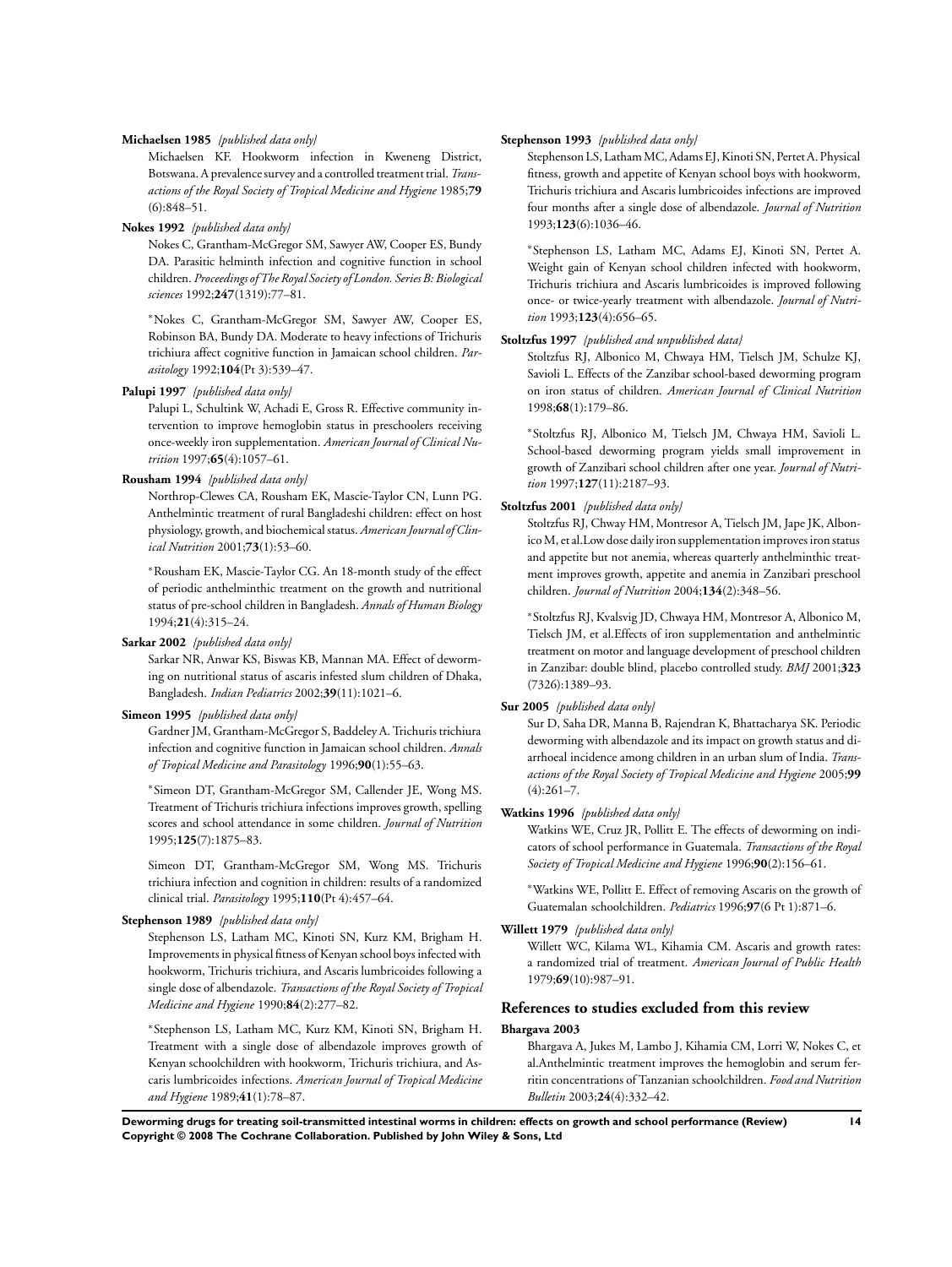#### **Boivin 1993**

Boivin MJ, Giordani B. Improvements in cognitive performance for schoolchildren in Zaire, Africa, following an iron supplement and treatment for intestinal parasites. *Journal of Pediatric Psychology* 1993; **18**(2):249–64.

#### **Cooper 2006**

Cooper PJ, Chico ME, Vaca MG, Moncayo AL, Bland JM, Mafla E, et al.Effect of albendazole treatments on the prevalence of atopy in children living in communities endemic for geohelminth parasites: a cluster-randomised trial. *Lancet* 2006;**367**(9522):1598–603.

#### **Cowden 2000**

Cowden J, Hotez P. Mebendazole and albendazole treatment of geohelminth infections in children and pregnant women. *Pediatric Infectious Disease Journal* 2000;**19**(7):659–60.

#### **Diouf 2002**

Diouf S, Diagne I, Moreira C, Signate SY, Faye O, Ndiaye O, et al.Integrated treatment of iron deficiency, vitamin A deficiency and intestinal parasitic diseases: impact on Senegalese children's growth [Traitement integre de la carence en fer, de l'avitaminose A et des parasitoses intestinales: imnpact sur la croissance des enfants senegalais]. *Archives de Pédiatrie* 2002;**9**(1):102–3.

#### **Evans 1986**

Evans J, Martin J, Mascie-Taylor CGN. *The effect of periodic deworming with pyrantel pamoate on the growth and nutritional status of preschool children in northern Bangladesh [Monograph No. 3]*. London: Save the Children Fund, 1986.

#### **Fernando 1983**

Fernando MA, Balasuriya, Somaratne. Effect of Ascaris lumbricoides infestation on growth of children. *Indian Pediatrics* 1983;**20**(10): 721–31.

#### **Friis 2003**

Friis H, Mwaniki D, Omondi B, Muniu E, Thiong'o F, Ouma J, et al.Effects on haemoglobin of multi-micronutrient supplementation and multi-helminth chemotherapy: a randomized, controlled trial in Kenyan school children. *European Journal of Clinical Nutrition* 2003; **57**(4):573–9.

#### **Gupta 1982**

Gupta MC, Urrutia JJ. Effect of periodic antascaris and antigiardia treatment on nutritional status of preschool children. *American Journal of Clinical Nutrition* 1982;**36**(1):79–86.

### **Hadidjaja 1998**

Hadidjaja P, Bonang E, Suyardi MA, Abidin SA, Ismid IS, Margono SS. The effect of intervention methods on nutritional status and cognitive function of primay school children infected with Ascaris Lumbricoide. *American Journal of Tropical Medicine and Hygiene* 1998;**59** (5):791–5.

## **Jinabhai 2001a**

Jinabhai CC, Taylor M, Coutsoudis A, Coovadia HM, Tomkins AM, Sullivan KR. Epidemiology of helminth infections: implications for parasite control programmes, a South African perspective. *Public Health Nutrition* 2001;**4**(6):1211–9.

#### **Jinabhai 2001b**

Jinabhai CC, Taylor M, Coutsoudis A, Coovadia HM, Tomkins AM, Sullivan KR. A randomized controlled trial of the effect of antihelminthic treatment and micronutrient fortification on health status and school performance of rural primary school children. *Annals of Tropical Paediatrics* 2001;**21**(4):319–33.

# **Kvalsvig 1991ii**

Kvalsvig JD, Cooppan RM, Connolly KJ. The effects of parasite infections on cognitive processes in children. *Annals of Tropical Medicine and Parasitology* 1991;**85**(5):551–68.

# **Miguel 2004**

Miguel E, Kremer M. Worms: Identifying impacts on education and health in the presence of treatment externalities. *Econometrica* 2004; **72**(1):159–217.

## **Pollitt 1991**

Pollitt E, Wayne W, Perez-Escamilla R, Latham M, Stephenson LS. Double blind clinical trial on the effects of helminth infection on cognition. *FASEB Journal* 1991;**5**:A1081.

# **Taylor 2001**

Taylor M, Jinabhai CC, Couper I, Kleinschmidt I, Jogessar VB. The effect of different anthelmintic treatment regimens combined with iron supplementation on the nutritional status of schoolchildren in KwaZulu-Natal, South Africa: a randomized controlled trial. *Transactions of the Royal Society of Tropical Medicine and Hygiene* 2001;**95**  $(2):211-6.$ 

#### **Thein-Hlaing 1991**

Thein-Hlaing, Thane-Toe, Than-Saw, Myat-Lay-Kyin, Myint-Lwin. A controlled chemotherapeutic intervention trial on the relationship between Ascaris lumbricoides infection and malnutrition in children. *Transactions of the Royal Society of Tropical Medicine and Hygiene* 1991; **85**(4):523–8.

# **Yang 2003**

Yang WP, Shao JO, Chen YJ. [Effect of chemotherapeutic regimens on soil-transmitted nematode infections in areas with low endemicity]. *Zhongguo Ji Sheng Chong Xue Yu Ji Sheng Chong Bing Za Zhi* 2003;**21**(2):128.

#### **References to ongoing studies**

#### **Alam 2006**

Alam MM, Principal Investigator, ICDDR, B: Centre for Health and Population Research. Relative efficacy of two tegimens of antehelminthic treatment. ClinicalTrials.gov identifier: NCT00367627.

#### **Lucknow ongoing**

Details unavailable. Cluster-randomized controlled trial in Lucknow, India. *Ongoing*.

#### **Stoltzfus 2004**

RJ Stoltzfus, Division of Nutritional Sciences, Cornell University. Effects of intestinal helminth infections in early childhood on immune response, inflammation, anaemia and malnutrition. IS-RCTN83988447.

## **Additional references**

#### **Anderson 1991**

Anderson R, May R. *Infectious diseases in humans: dynamics and control*. Oxford: Oxford University Press, 1991.

#### **Bundy 2000**

Bundy D, Peto R. Treatment for intestinal helminth infection. Studies of short term treatment cannot assess long term benefits of regular treatment. *BMJ* 2000;**321**(7270):1225.

**Deworming drugs for treating soil-transmitted intestinal worms in children: effects on growth and school performance (Review) 15 Copyright © 2008 The Cochrane Collaboration. Published by John Wiley & Sons, Ltd**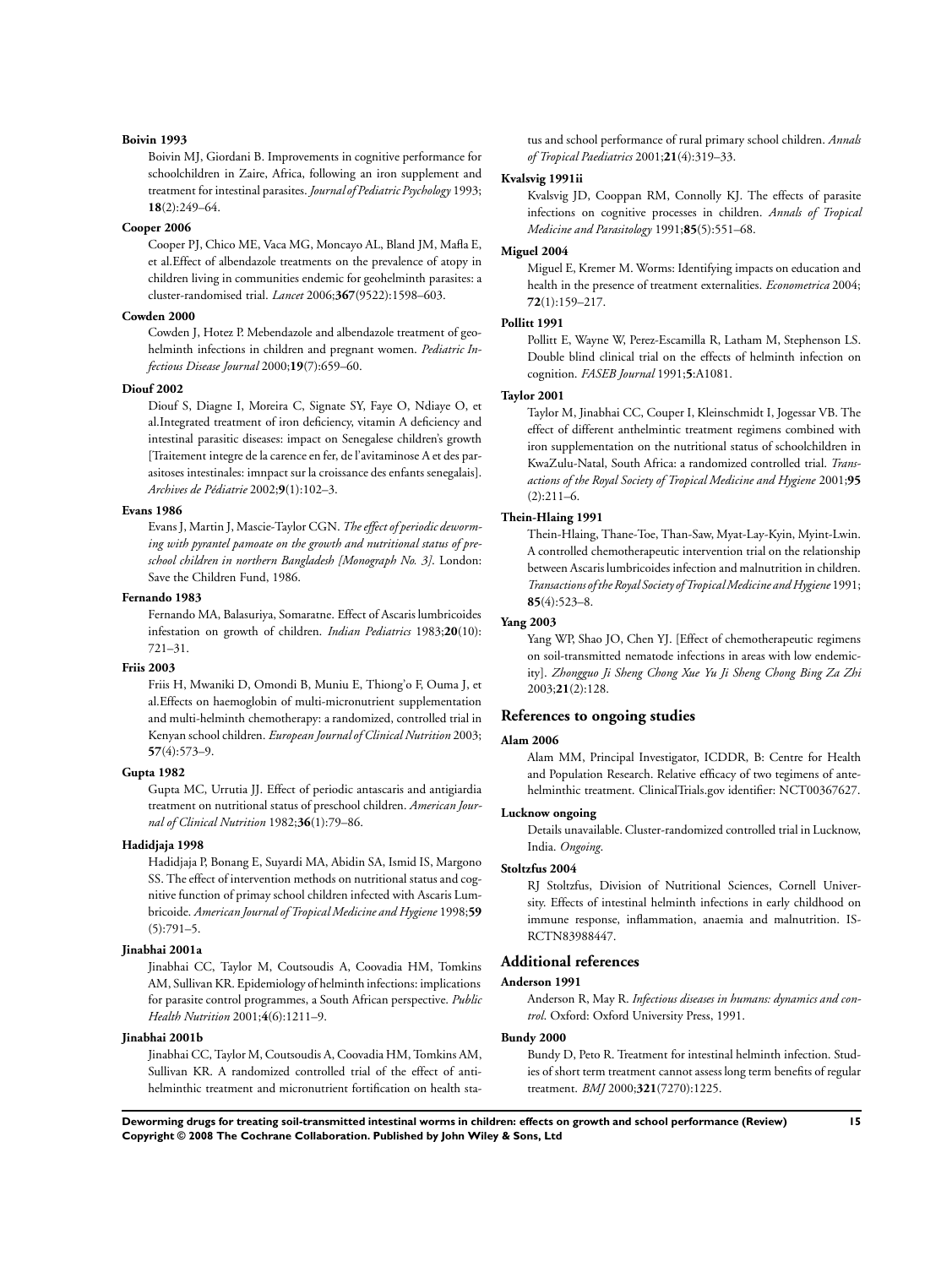#### **Callender 1998**

Callender JE, Walker SP, Grantham-McGregor SM, Cooper ES. Growth and development four years after treatment for the Trichuris dysentery syndrome. *Acta Paediatrica* 1998;**87**(12):1247–9.

# **Cappello 2004**

Cappello M. Global health impact of soil-transmitted nematodes. *Pediatric Infectious Disease Journal* 2004;**23**(7):663–4.

#### **Chan 1997**

Chan, MS. The global burden of intestinal nematode infections - fifty years on. *Parasitology Today* 1997;**13**(11):438–43.

## **Cooper 2000**

Cooper E. Treatment for intestinal helminth infection. Message does not follow from systematic review's findings. *BMJ* 2000;**321**(7270): 1225–6.

#### **Crompton 2000**

Crompton DW. The public health importance of hookworm disease. *Parasitology* 2000;**121 Suppl**:39–50.

# **Crompton 2003**

Crompton DWT, Torlesse H, Hodges ME. Hookworm infection and iron status. In: CromptonDWT, MontresorA, NesheimMC, SavioliL editor(s). *Controlling disease due to helminth infections*. Geneva: World Health Organization, 2003:23–32.

#### **de Silva 2003a**

de Silva NR. Impact of mass chemotherapy on the morbidity due to soil-transmitted nematodes. *Acta Tropica* 2003;**86**(2-3):197–214.

#### **de Silva 2003b**

de Silva NR, Brooker S, Hotez PJ, Montresor A, Engels D, Savioli L. Soil-transmitted helminth infections: updating the global picture. *Trends in Parasitology* 2003;**19**(12):547–51.

#### **Gulani 2007**

Gulani A, Nagpal J, Osmond C, Sachdev HP. Effect of administration of intestinal anthelmintic drugs on haemoglobin: systematic review of randomised controlled trials. *BMJ* 2007;**334**(7603):1095.

#### **Haider 2005**

Haider BA, Bhutta ZA. Effects of interventions for helminthic infections in pregnancy. *Cochrane Database of Systematic Reviews* 2005, Issue 4.Art. No.: CD005547. DOI:[10.1002/14651858.CD005547](ignorespaces http://dx.doi.org/10.1002/14651858.CD005547unskip unskip ).

## **Higgins 2003**

Higgins JPT, Thompson SG, Deeks JJ, Altman DG. Measuring inconsistency in meta-analyses. *BMJ* 2003;**327**(7414):557–60.

#### **Higgins 2006**

Higgins JPT, Green S, editors. Highly sensitive search strategies for identifying reports of randomized controlled trials in MEDLINE. Cochrane Handbook for Systematic Reviews of Interventions 4.2.6 [updated September 2006]; Appendix 5b. www.cochrane.org/resources/handbook/hbook.htm (accessed 1 May 2007).

## **Horton 2003**

Horton J. Global anthelmintic chemotherapy programs: learning from history. *Trends in Parasitology* 2003;**19**(9):405–9.

#### **Hotez 2006b**

Hotez P, Bundy D, Beegle K, Brooker S, Drake L, se Silva N, et al.Helminth infections: Soil-transmitted helminth infections and schistosomiasis. *Disease control priorities in developing countries*. 2nd Edition. New York: Oxford University Press, 2006:467–82.

#### **Juni 2001**

Juni P, Altman DG, Egger M. Systematic reviews in health care: Assessing the quality of controlled clinical trials. *BMJ* 2001;**323**(7303): 42–6.

#### **Kvalsvig 2003**

Kvalsvig JD. Parasites, nutrition, child development and public policy. In: CromptonDWT, MontresorA, NesheimMC, SavioliL editor(s). *Controlling disease due to helminth infections*. Geneva: World Health Organization, 2003:55–65.

# **Moher 2001**

Moher D, Schulz KF, Altman DG for the CONSORT Group. The CONSORT statement: Revised recommendations for improving the quality of reports of parallel group randomized trials 2001. www.consort-statement.org/Statement/revisedstatement.htm (accessed 3 August 2005).

#### **Molyneux 2005**

Molyneux DH, Hotez PJ, Fenwick A. "Rapid-impact interventions": How a policy of integrated control for Africa's neglected tropical diseases could benefit the poor. *PLoS Medicine* 2005;**2**(11):e336.

#### **Montresor 2002**

Montresor A, Crompton DWT, Gyorkos TW, Savioli L. *Helminth control in school-age children: a guide for managers of control programmes*. Geneva: World Health Organization, 2002.

#### **Review Manager 4.2**

The Nordic Cochrane Centre, The Cochrane Collaboration. Review Manager (RevMan). 4.2 for Windows. Copenhagen: The Nordic Cochrane Centre, The Cochrane Collaboration, 2003.

#### **Sakti 1999**

Sakti H, Nokes C, Hertanto WS, Hendratno S, Hall A, Bundy DA, et al.Evidence for an association between hookworm infection and cognitive function in Indonesian school children. *Tropical Medicine & International Health* 1999;**4**(5):322–34.

#### **Savioli 2000**

Savioli L, Neira M, Albonico M, Beach MJ, Chwaya HM, Crompton DW, et al. Treatment for intestinal helminth infection. Review needed to take account of all relevant evidence, not only effects on growth and cognitive performance. *BMJ* 2000;**321**(7270):1226–7.

#### **Savioli 2002**

Savioli L, Montresor A, Albonico M. Control strategies. In: HollandCV, KennedyMW editor(s). *The geohelminths: Ascaris, Trichuris and Hookworm*. Netherlands: Kluwer Academic Publishers, 2002: 25–37.

#### **Stephenson 2000**

Stephenson LS, Latham MC, Ottesen EA. Malnutrition and parasitic helminth infections. *Parasitology* 2000;**121 Suppl**:23–38.

#### **WHO 2002**

WHO Expert Committee on the Control of Schistosomiasis (2001: Geneva, Switzerland). *Prevention and control of schistosomiasis and soiltransmitted helminthiasis: report of a WHO expert committee. WHO technical report series no. 912*. Geneva: World Health Organization, 2002.

**Deworming drugs for treating soil-transmitted intestinal worms in children: effects on growth and school performance (Review) 16 Copyright © 2008 The Cochrane Collaboration. Published by John Wiley & Sons, Ltd**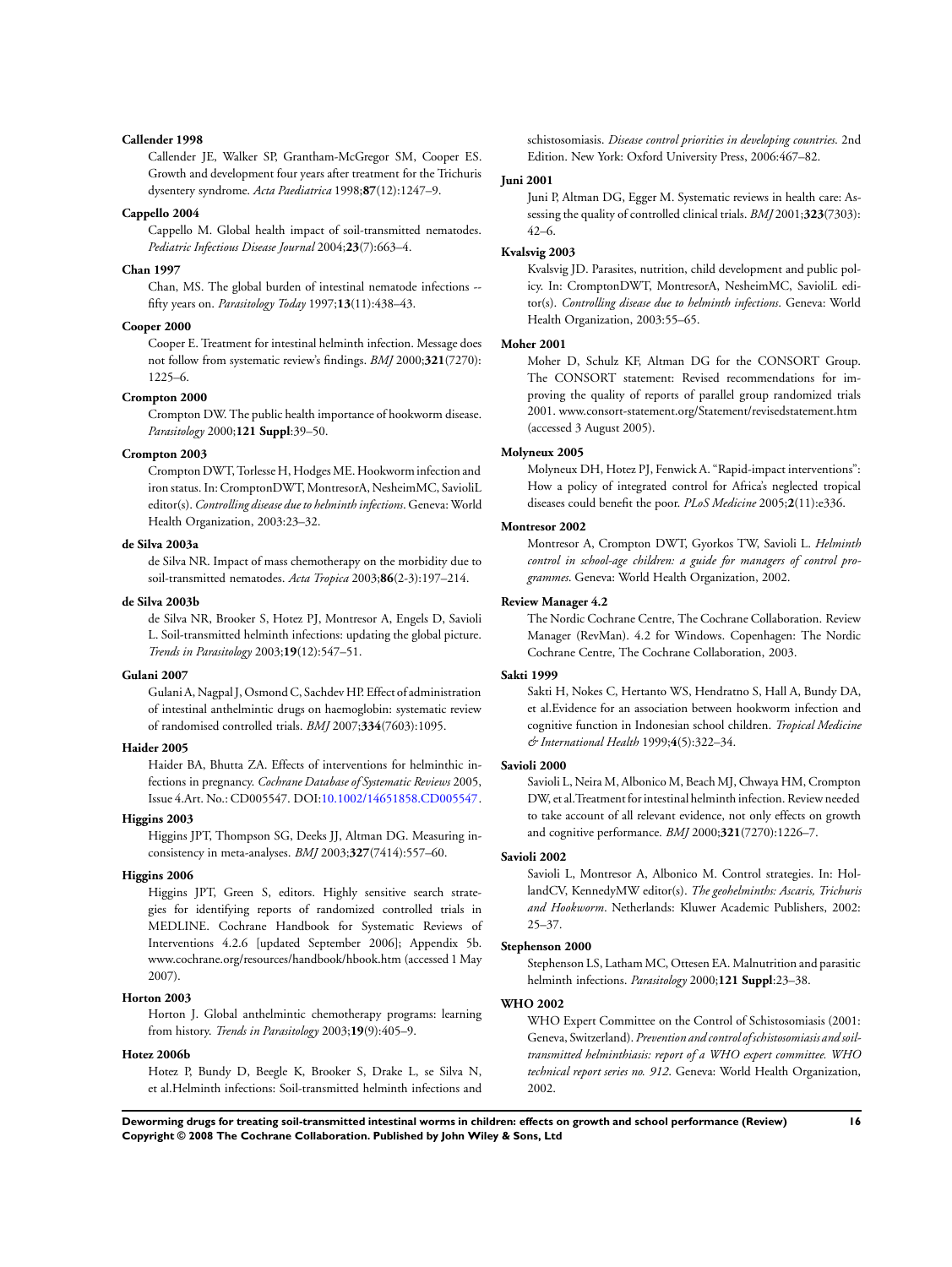## **WHO 2005**

World Health Organization. Strategy Development and Monitoring for Parasitic Diseases and Vector Control Team. *Deworming: The Millennium Development Goals. The evidence is in: deworming helps meet the Millennium Development Goals [WHO/CDS/CPE/PVC/2005.12]*. Geneva: World Health Organization, 2005.

## **WHO 2006**

World Health Organization. WHO Essential Medicines Library. mednet3.who.int/emlib/ 2006 (accessed 13 June 2007).

## **World Bank 1993**

TheWorld Bank. *World Development Report 1993: Investing in health*. Oxford: Oxford University Press, 1993.

# **World Bank 2003**

World Bank. School deworming at a glance. siteresources.worldbank.org/INTPHAAG/Resources/AAGDewormingEng110603.pdf November 2003 (accessed 6 July 2007).

# **References to other published versions of this review**

## **Dickson 2000a**

Dickson R, Awasthi S, Demellweek C, Williamson P. Anthelmintic drugs for treating worms in children: effects on growth and cognitive performance. *Cochrane Database of Systematic Reviews* 2000, Issue 2.

# **Dickson 2000b**

Dickson R, Awasthi S, Williamson P, Demellweek C, Garner P. Effects of treatment for intestinal helminth infection on growth and cognitive performance in children: systematic review of randomised trials. *BMJ* 2000;**320**(7251):1697–701.

∗ *Indicates the major publication for the study*

# **T A B L E S**

# **Characteristics of included studies**

| Study         | <b>Adams</b> 1994                                                                                          |
|---------------|------------------------------------------------------------------------------------------------------------|
| Methods       | Randomized controlled trial                                                                                |
|               | Generation of allocation sequence: paired by worm burden                                                   |
|               | Allocation concealment: unclear                                                                            |
|               | Blinding: participants only; provider and assessor unclear                                                 |
|               | Inclusion of all randomized participants (number evaluable/number randomized): 98% (55/56)                 |
|               | Length of follow up: 2.25 months (9 weeks)                                                                 |
| Participants  | Number analysed for primary outcome: 55                                                                    |
|               | Inclusion criteria: children in nursery and standard 1 classes of Mvindeni Primary School in Kwale, Kenya; |
|               | > 500 eggs/g hookworm or > 1000 eggs/g Trichuris or Ascaris; pre-pubertal; > 5 years old                   |
|               | Exclusion criteria: severe anaemia (haemoglobin < 75 g/L)                                                  |
| Interventions | Single dose versus placebo                                                                                 |
|               | 1. Albendazole: 3 x 400 mg doses on 3 consecutive days                                                     |
|               | 2. Identical placebo                                                                                       |
|               | Treatment strategy: screened children then randomized and treated infected children                        |
|               |                                                                                                            |

**Deworming drugs for treating soil-transmitted intestinal worms in children: effects on growth and school performance (Review) 17 Copyright © 2008 The Cochrane Collaboration. Published by John Wiley & Sons, Ltd**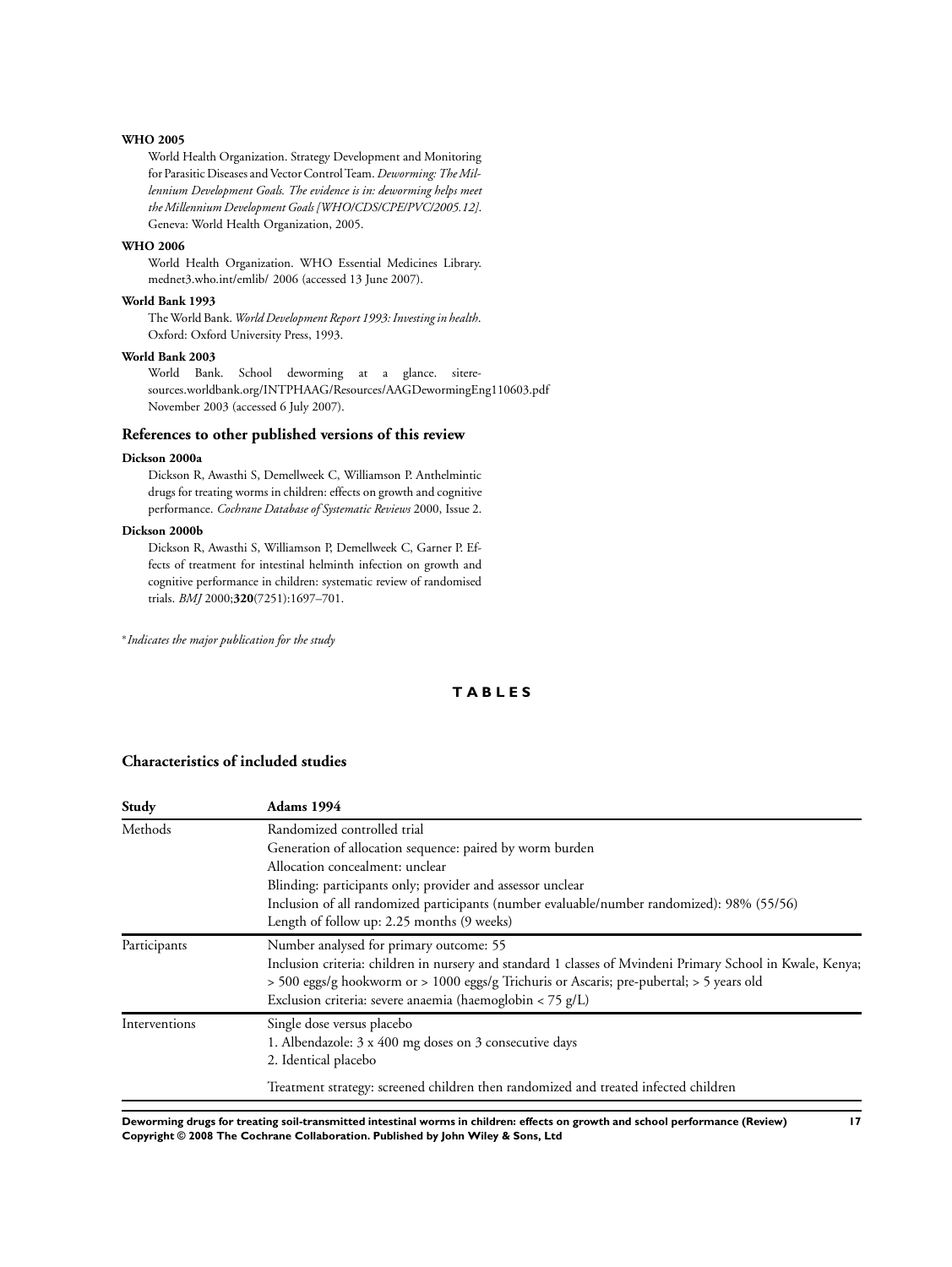| Outcomes                           | 1. Mean weight post-treatment                                                                                                                                                                                                                                                                                                 |
|------------------------------------|-------------------------------------------------------------------------------------------------------------------------------------------------------------------------------------------------------------------------------------------------------------------------------------------------------------------------------|
|                                    | 2. Mean change in weight post-treatment                                                                                                                                                                                                                                                                                       |
|                                    | 3. Mean height post-treatment                                                                                                                                                                                                                                                                                                 |
|                                    | 4. Mean change in height post-treatment                                                                                                                                                                                                                                                                                       |
|                                    | 5. Mean mid-upper arm circumference                                                                                                                                                                                                                                                                                           |
|                                    | 6. Mean change in mid-upper arm circumference                                                                                                                                                                                                                                                                                 |
|                                    | 7. Mean triceps skinfold thickness                                                                                                                                                                                                                                                                                            |
|                                    | 8. Mean change in triceps skinfold thickness                                                                                                                                                                                                                                                                                  |
|                                    | 9. Mean subscapular skinfold thickness                                                                                                                                                                                                                                                                                        |
|                                    | 10. Mean change in subscapular skinfold thickness                                                                                                                                                                                                                                                                             |
|                                    | 11. Mean haemoglobin post-treatment                                                                                                                                                                                                                                                                                           |
|                                    | 12. Activity levels (a measure of gross motor activity of legs)                                                                                                                                                                                                                                                               |
|                                    | 13. Self rating of appetite                                                                                                                                                                                                                                                                                                   |
|                                    | Not included in review: helminth prevalence and intensity (arithmetic and geometric mean eggs/g); baseline<br>and post-intervention values for arm muscle area and arm fat area; Z-scores for weight, height, weight-for-<br>height, mid-upper-arm circumference, triceps skinfold, subscapular, arm muscle, and arm fat area |
| <b>Notes</b>                       | Location: Kenya                                                                                                                                                                                                                                                                                                               |
|                                    | Community category: 1                                                                                                                                                                                                                                                                                                         |
| Allocation concealment B - Unclear |                                                                                                                                                                                                                                                                                                                               |

| Study                  | Alderman 2006                                                                                                  |
|------------------------|----------------------------------------------------------------------------------------------------------------|
| Methods                | Cluster-randomized controlled trial                                                                            |
|                        | Generation of allocation sequence: coin toss                                                                   |
|                        | Allocation concealment: unclear                                                                                |
|                        | Blinding: none                                                                                                 |
|                        | Inclusion of all randomized participants (number evaluable/number randomized): 75% 27,995/37,165               |
|                        | Length of follow up: 3 years                                                                                   |
| Participants           | Number analysed for primary outcome: 27,995 in 48 clusters                                                     |
|                        | Age range: 1 to 7 years                                                                                        |
|                        | Inclusion criteria: children aged 1 to 7 in 50 parishes in Uganda selected by the government on the basis that |
|                        | around 60% of children aged 5 to 10 years in these parishes were infected with intestinal nematodes            |
|                        | Exclusion criteria: sick children                                                                              |
| Interventions          | Multiple dose versus no treatment                                                                              |
|                        | 1. Albendazole: 400 mg tablet (Zentel, GSK) every 6 months, although in the event a year elapsed between the   |
|                        | first and second treatment round; given in conjunction with a child health package including vaccinations,     |
|                        | vitamin A, and health promotion                                                                                |
|                        | 2. Child health package including vaccinations, vitamin A, and health promotion                                |
|                        | Treatment strategy: randomized and treated all children                                                        |
| Outcomes               | 1. Mean change in weight post-treatment                                                                        |
| <b>Notes</b>           | Location: Uganda                                                                                               |
|                        | Community category: 2                                                                                          |
|                        | Weight gain does not take into account the effects of cluster randomization (correspondence with author)       |
| Allocation concealment | $B -$ Unclear                                                                                                  |
|                        |                                                                                                                |
| Study                  | Awasthi 1995                                                                                                   |
| Methods                | Cluster-randomized controlled trial                                                                            |
|                        | Generation of allocation sequence: unclear                                                                     |
|                        | Allocation concealment: unclear                                                                                |

**Deworming drugs for treating soil-transmitted intestinal worms in children: effects on growth and school performance (Review) 18 Copyright © 2008 The Cochrane Collaboration. Published by John Wiley & Sons, Ltd**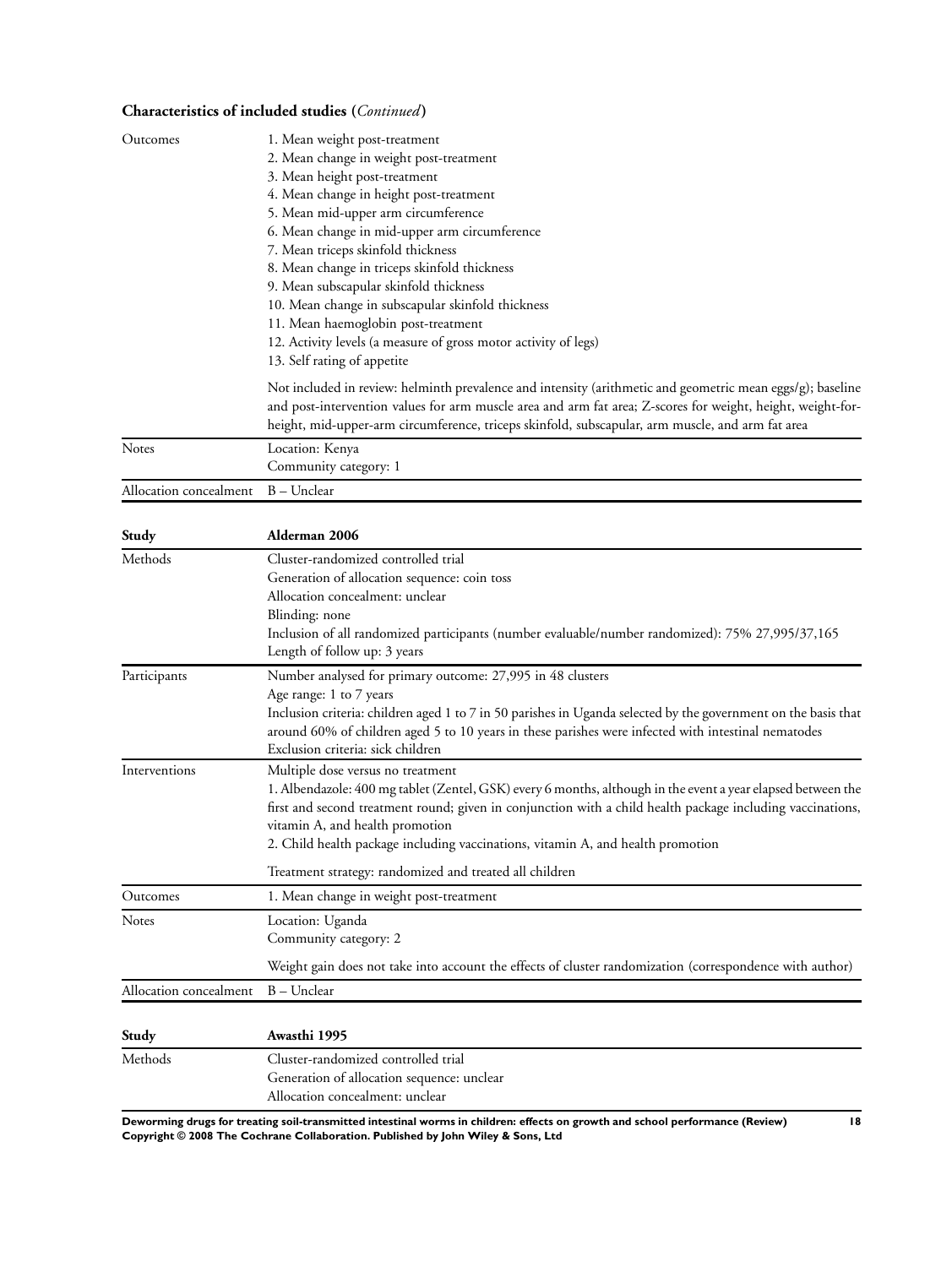|                        | Blinding: unclear<br>Inclusion of all randomized participants (number evaluable/number randomized): 87% (3514/3999)<br>Length of follow up: 2.5 years                                                                                                                                                                                                                                                                                                                |
|------------------------|----------------------------------------------------------------------------------------------------------------------------------------------------------------------------------------------------------------------------------------------------------------------------------------------------------------------------------------------------------------------------------------------------------------------------------------------------------------------|
| Participants           | Number analysed for primary outcome: 3514<br>Age range: 1 to 4 years<br>Inclusion criteria: children aged 1 to 4 from 50 randomly selected urban slums in Lucknow<br>Exclusion criteria: none stated                                                                                                                                                                                                                                                                 |
| Interventions          | Multiple doses versus placebo<br>1. Albendazole plus placebo: 400 mg albendazole plus 2 mL vitamin A every 6 months<br>2. Placebo: 2 mL vitamin A every 6 months<br>Treatment strategy: randomized and treated all children                                                                                                                                                                                                                                          |
| Outcomes               | 1. Mean change in weight post-treatment<br>2. Mean change in height post-treatment<br>3. Death                                                                                                                                                                                                                                                                                                                                                                       |
| Notes                  | Location: India<br>Community category: 3<br>Means of cluster means used in analysis; details of correspondence from previous review suggest that trial<br>ongoing; data for 3-year follow up are provided from R Dickson's correspondence with the author for the<br>Dickson 2000 Cochrane Review, but the loss to follow up is very high: only 24% analysed                                                                                                         |
| Allocation concealment | $B -$ Unclear                                                                                                                                                                                                                                                                                                                                                                                                                                                        |
| Study                  | Awasthi 2000                                                                                                                                                                                                                                                                                                                                                                                                                                                         |
| Methods                | Quasi-randomized controlled trial<br>Generation of allocation sequence: 32 clusters randomly selected, and then children allocated to a serial<br>number; those with odd or non-zero ending numbers were assigned to placebo<br>Allocation concealment: not concealed<br>Blinding: participants only; provider not blinded; assessor unclear<br>Inclusion of all randomized participants (number evaluable/number randomized): 98% (1045/1061)<br>Follow up: 2 years |
| Participants           | Number analysed for primary outcome: 1045<br>Age range: 1.5 to 3.5 years<br>Inclusion criteria: children living in 32 randomly selected urban slums; registered with an Anganwadi worker<br>(health worker); between 1.5 to 3.5 years of age<br>Exclusion criteria: none stated                                                                                                                                                                                      |
| Interventions          | Multiple doses versus placebo<br>1. Albendazole powder: 600 mg every 6 months for 2 years<br>2. Placebo: calcium powder                                                                                                                                                                                                                                                                                                                                              |
|                        | Treatment strategy: randomized and treated all children                                                                                                                                                                                                                                                                                                                                                                                                              |
| Outcomes               | 1. Mean weight post-treatment<br>2. Mean change in weight post-treatment<br>3. Mean height post-treatment<br>4. Mean change in height post-treatment<br>5. Developmental status (Denver Questionnaire): reported as proportion with normal development                                                                                                                                                                                                               |
|                        | Not included in review: prevalence of underweight and stunting over 2 years as defined by Z-scores,<br>haemoglobin (visual colour estimation), stool examination (non-concentration method), incidence of illness,<br>and death                                                                                                                                                                                                                                      |
| Notes                  | Location: India<br>Community category: 3                                                                                                                                                                                                                                                                                                                                                                                                                             |

**Deworming drugs for treating soil-transmitted intestinal worms in children: effects on growth and school performance (Review) 19 Copyright © 2008 The Cochrane Collaboration. Published by John Wiley & Sons, Ltd**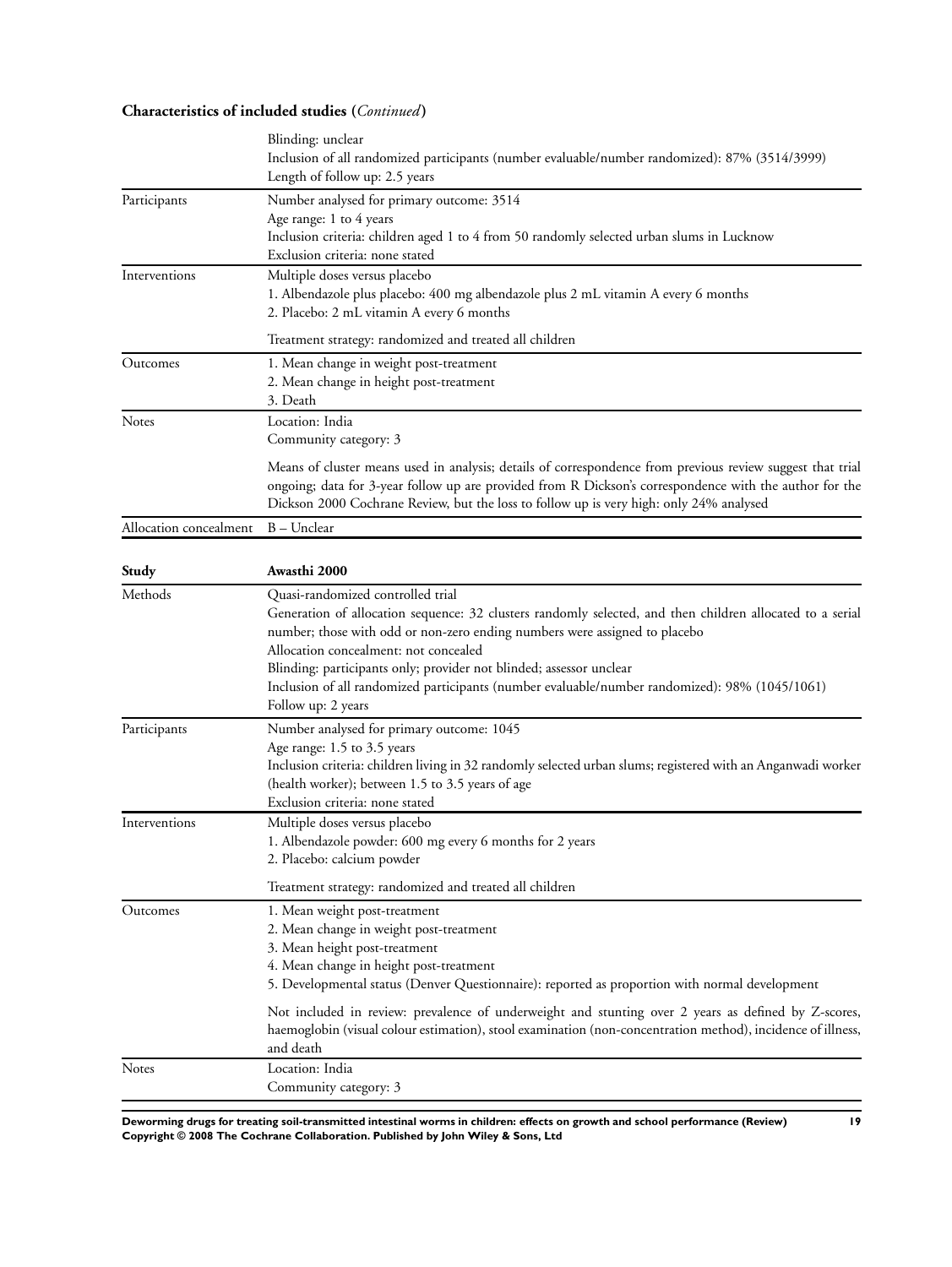Allocation concealment C – Inadequate

| Study                  | Awasthi 2001                                                                                                                                                                                                                                                                                                                                                                              |
|------------------------|-------------------------------------------------------------------------------------------------------------------------------------------------------------------------------------------------------------------------------------------------------------------------------------------------------------------------------------------------------------------------------------------|
| Methods                | Cluster-randomized controlled trial<br>Generation of allocation sequence: unclear<br>Allocation concealment: unclear<br>Blinding: none<br>Inclusion of all randomized participants (number evaluable/number randomized): 83% (1672/2010)<br>Length of follow up: 1.5 years                                                                                                                |
| Participants           | Number analysed for primary outcome: 124 slums randomized containing 1672 children<br>Inclusion criteria: clusters selected if they have functional community workers in slum areas of Lucknow;<br>within each cluster, children recruited if aged between 0.5 and 1 year, on basis of survey register held by each<br>worker of their particular area<br>Exclusion criteria: none stated |
| Interventions          | Multiple doses versus placebo<br>1. Albendazole plus placebo: albendazole suspension (concentration not stated) (Zentel, SZB) every 6 months<br>and 100,000 units of vitamin A every 6 months<br>2. Placebo: 100,000 units of vitamin A every 6 months                                                                                                                                    |
| Outcomes               | Treatment strategy: randomized and treated all children<br>1. Mean weight post-treatment<br>2. Mean change in weight post-treatment<br>3. Mean height post-treatment<br>4. Mean change in height post-treatment (not used due to question over quoted standard error)                                                                                                                     |
| Notes                  | Not included in review: stool smear for Ascaris prevalence on a subsample of the group; death rates<br>Location: India<br>Community category: 3                                                                                                                                                                                                                                           |
| Allocation concealment | Means of cluster means used in analysis. The results (weight gain) in the abstract differ from the text<br>B - Unclear                                                                                                                                                                                                                                                                    |
| Study                  | <b>Beach 1999</b>                                                                                                                                                                                                                                                                                                                                                                         |
| Methods                | Randomized controlled trial<br>Generation of allocation sequence: random-numbers table<br>Allocation concealment: unclear<br>Blinding: participants, provider, and assessors<br>Inclusion of all randomized participants (number evaluable/number randomized): 88.4% (853/965)<br>Length of follow up: 4 months                                                                           |
| Participants           | Number analysed for primary outcome: 853<br>Inclusion criteria: all children attending 5 schools (grades 1 to 4)<br>Exclusion criteria: haematocrit < 22%                                                                                                                                                                                                                                 |
| Interventions          | Single dose versus placebo<br>1. Albendazole: 400 mg (SmithKlineBeecham, Philadelphia or generic BeltaPharm, Milan)<br>2. Ivermectin: 200 to 400 µg/kg (mean 282.7 µg/kg) (Merck, West Point, PA)<br>3. Albendazole plus ivermectin<br>4. Placebo: 250 mg vitamin C                                                                                                                       |
| Outcomes               | Treatment strategy: randomized and treated all children<br>1. Height<br>2. Weight                                                                                                                                                                                                                                                                                                         |

**Deworming drugs for treating soil-transmitted intestinal worms in children: effects on growth and school performance (Review) 20 Copyright © 2008 The Cochrane Collaboration. Published by John Wiley & Sons, Ltd**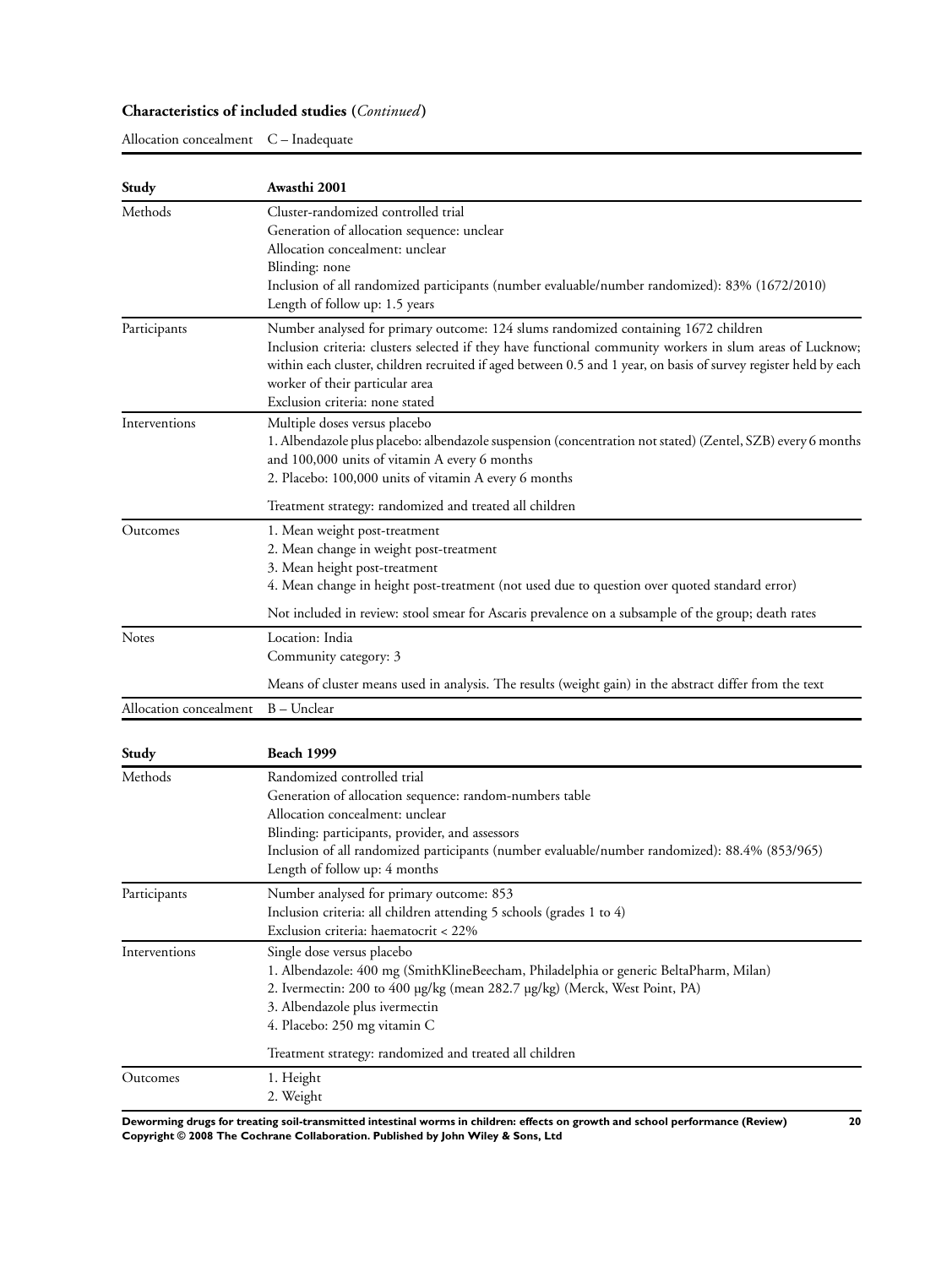|                        | 3. Stool examination for helminth prevalence and intensity (geometric mean)<br>4. Haematocrit                                                                                                                                                                                                                                                 |
|------------------------|-----------------------------------------------------------------------------------------------------------------------------------------------------------------------------------------------------------------------------------------------------------------------------------------------------------------------------------------------|
| Notes                  | Location: Haiti<br>Community category: 3                                                                                                                                                                                                                                                                                                      |
|                        | Results presented in a stratified analysis as per individual infection: disaggregated results not presented;<br>measures of error not given in tables                                                                                                                                                                                         |
| Allocation concealment | B – Unclear                                                                                                                                                                                                                                                                                                                                   |
| Study                  | Donnen 1998                                                                                                                                                                                                                                                                                                                                   |
| Methods                | Randomized controlled trial<br>Generation of allocation sequence: unclear<br>Allocation concealment: unclear<br>Blinding: unclear<br>Inclusion of all randomized participants (number evaluable/number randomized): 86% (311/358)<br>Length of follow up: 1 year                                                                              |
| Participants           | Number analysed for primary outcome: 222<br>Inclusion criteria: children aged 0 to 72 months eligible on discharge from hospital where primary cause for<br>admission is malnutrition<br>Exclusion criteria: none stated                                                                                                                      |
| Interventions          | Multiple doses versus placebo and no treatment<br>1. Mebendazole: 500 mg at start and every 3 months<br>2. Placebo: 60 mg vitamin A at start and 3 months<br>3. No treatment                                                                                                                                                                  |
|                        | Treatment strategy: randomized and treated all children                                                                                                                                                                                                                                                                                       |
| Outcomes               | 1. Mean weight post-treatment<br>2. Mean change in weight post-treatment<br>3. Mean height post-treatment<br>4. Mean change in height post-treatment<br>5. Mean mid-upper arm circumference<br>6. Mean change in mid-upper arm circumference                                                                                                  |
|                        | Not included in review: vitamin A levels; Z-scores for height-for-age, weight-for-age, weight-for-height<br>(NCHS reference); egg counts (eggs/g: Kato Katz method)                                                                                                                                                                           |
| Notes                  | Location: Zaire<br>Community category: 1                                                                                                                                                                                                                                                                                                      |
|                        | Unadjusted data not provided in original paper; results of multiple-regression models presented on basis of<br>stratifications into vitamin A status and sex; results in meta-analysis from R Dickson's correspondence with<br>author when preparing the Dickson 2000 Cochrane Review                                                         |
| Allocation concealment | B - Unclear                                                                                                                                                                                                                                                                                                                                   |
| Study                  | <b>Dossa 2001</b>                                                                                                                                                                                                                                                                                                                             |
| Methods                | Randomized controlled trial<br>Generation of allocation sequence: unclear<br>Allocation concealment: unclear<br>Blinding: unclear for participants, provider, and assessor, but described as "double-blind"<br>Inclusion of all randomized participants (number evaluable/number randomized): 79% (140/177)<br>Length of follow up: 10 months |

**Deworming drugs for treating soil-transmitted intestinal worms in children: effects on growth and school performance (Review) 21 Copyright © 2008 The Cochrane Collaboration. Published by John Wiley & Sons, Ltd**

Participants Number analysed for primary outcome: 65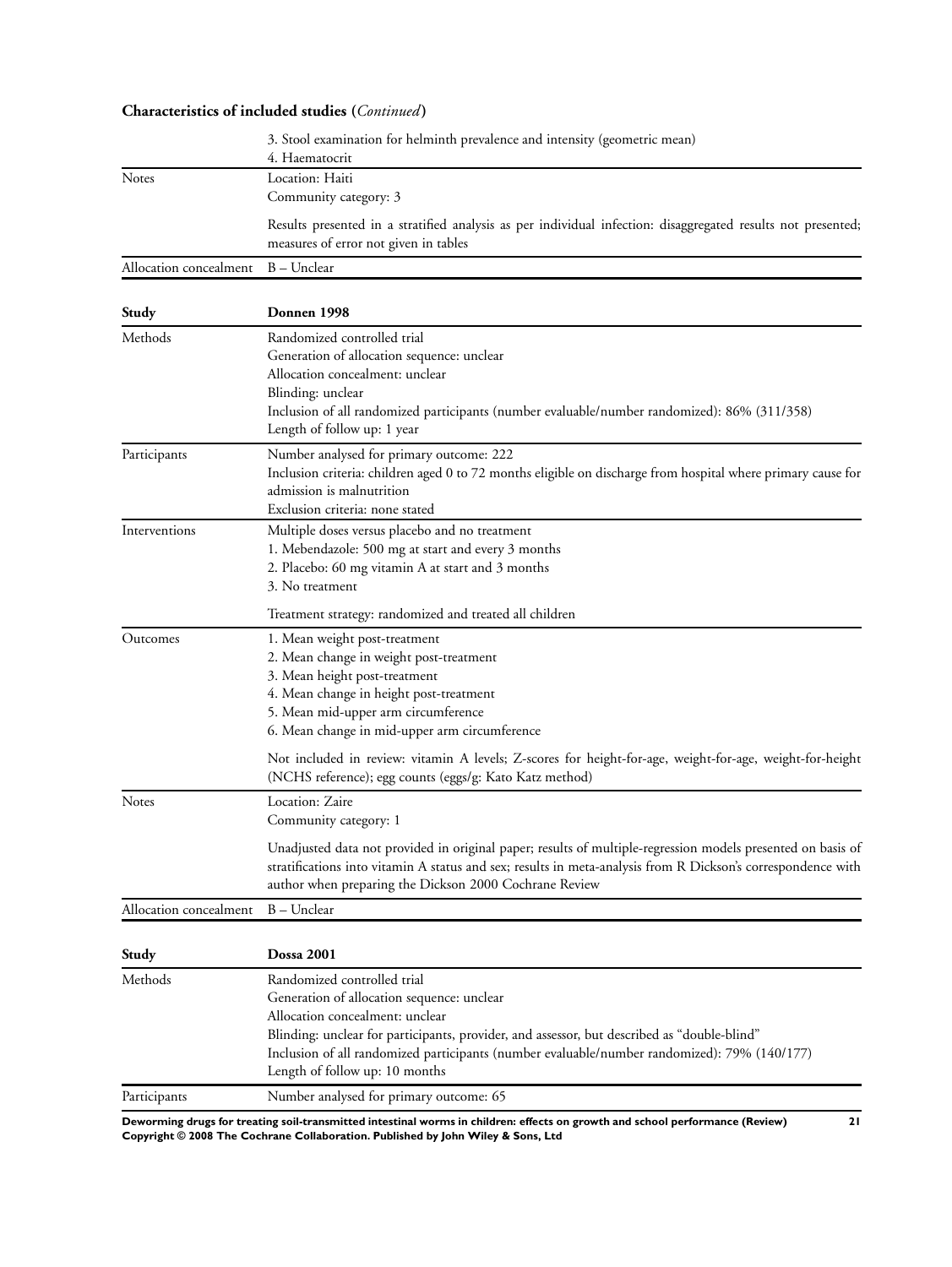|                        | Inclusion criteria: children aged 3 to 5 years; not acutely unwell                                                                                                                                                                                                                                        |
|------------------------|-----------------------------------------------------------------------------------------------------------------------------------------------------------------------------------------------------------------------------------------------------------------------------------------------------------|
|                        | Exclusion criteria: none stated                                                                                                                                                                                                                                                                           |
| Interventions          | Multiple doses versus placebo<br>1. Albendazole plus iron: 200 mg albendazole per day for 3 consecutive days repeated 1 month later plus<br>iron placebo<br>2. Placebo: iron<br>3. Albendazole: 200 mg per day for 3 consecutive days repeated 1 month later plus iron placebo<br>4. Placebo plus placebo |
|                        | Treatment strategy: randomized and treated all children                                                                                                                                                                                                                                                   |
| Outcomes               | 1. Mean change in weight post-treatment<br>2. Mean change in height post-treatment<br>3. Mean change in mid-upper arm circumference<br>4. Mean change in triceps skinfold thickness<br>5. Mean haemoglobin post-treatment                                                                                 |
|                        | Not included in review: weight-for-height Z-score and height-for-age Z-score at 3 and 10 months (both after<br>2 doses)<br>Not included in review                                                                                                                                                         |
|                        | Measured but not reported: Z-scores for weight-for-height, height for age using NCHS reference data; egg<br>count (arithmetic and geometric mean); prevalence, intensity; food intake over 3 days in subset at end of<br>trial (not at baseline)                                                          |
| <b>Notes</b>           | Location: Benin<br>Community category: 2                                                                                                                                                                                                                                                                  |
| Allocation concealment | B - Unclear                                                                                                                                                                                                                                                                                               |

| Study         | Fox 2005                                                                                                                                                                                                                                         |
|---------------|--------------------------------------------------------------------------------------------------------------------------------------------------------------------------------------------------------------------------------------------------|
| Methods       | Randomized controlled trial<br>Generation of allocation sequence: random-number table<br>Allocation concealment: centrally coded allocation system broken after baseline measures taken<br>Blinding: described as double blind; provider unclear |
|               | Inclusion of all randomized participants (number evaluable/number randomized): 97% (626/646)<br>Length of follow up: 6 months                                                                                                                    |
| Participants  | Number analysed for primary outcome: 626<br>Inclusion criteria: children aged 5 to 11 years attending any of 12 primary schools in Haiti where no other<br>deworming activity was taking place<br>Exclusion criteria: none stated                |
| Interventions | Single dose versus placebo:<br>1. Albendazole 400 mg<br>2. Placebo (250 mg vitamin C tablet)<br>3. Albendazole 400 mg plus single dose of 6 mg/kg diethylcarbamazine (DEC)<br>4. Placebo plus placebo (2 x 250 mg vitamin C tablets)             |
|               | Treatment strategy: randomized and treated all children                                                                                                                                                                                          |
| Outcomes      | 1. Weight: final and change in weight<br>2. Height: final and change in height<br>3. Adverse effects                                                                                                                                             |
|               | Not included in review: worm intensity and prevalence; microfilarial density                                                                                                                                                                     |
| <b>Notes</b>  | Location: Haiti<br>Community category: 2                                                                                                                                                                                                         |

**Deworming drugs for treating soil-transmitted intestinal worms in children: effects on growth and school performance (Review) 22 Copyright © 2008 The Cochrane Collaboration. Published by John Wiley & Sons, Ltd**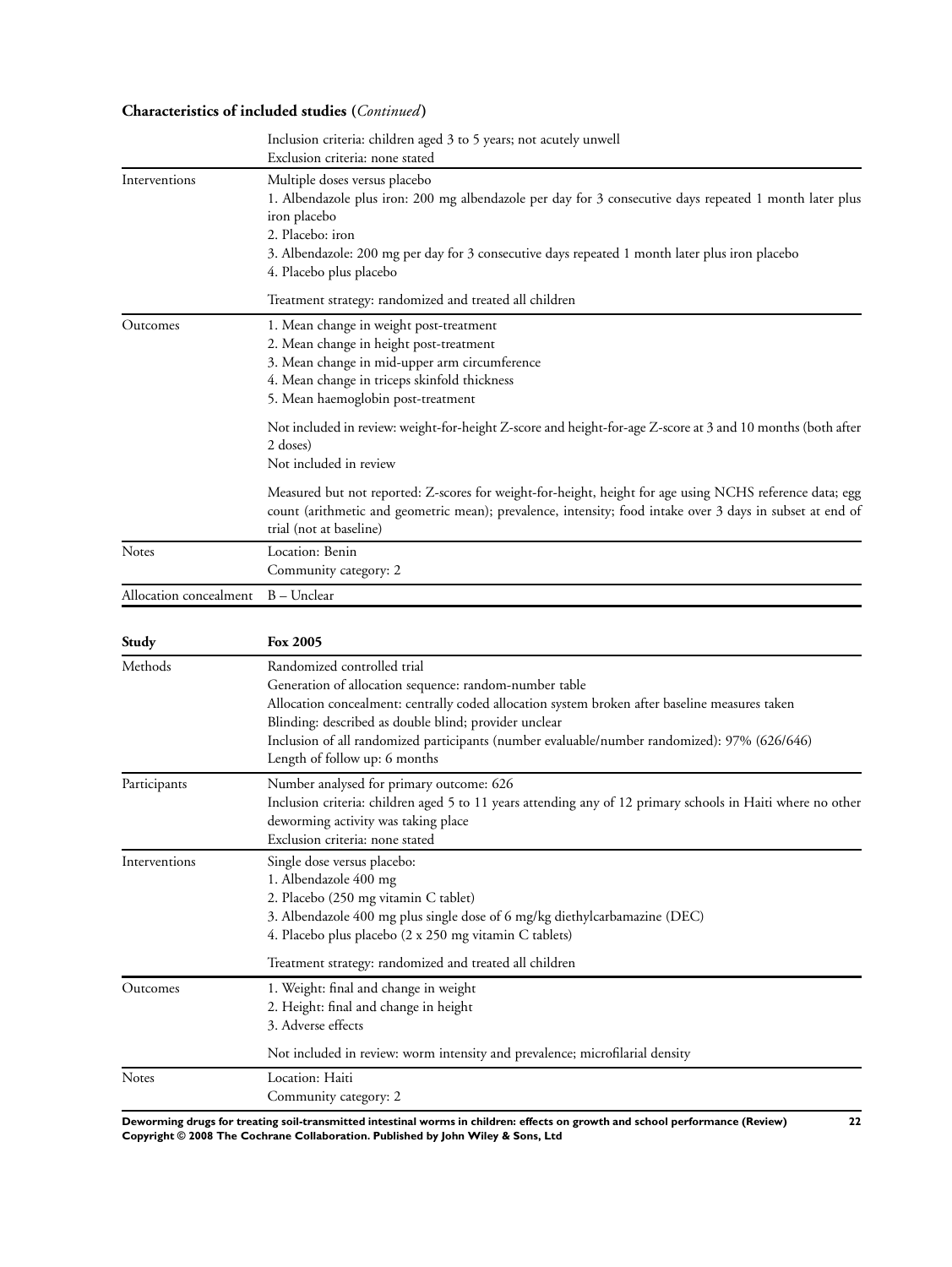Weight and height outcomes are only presented for a subgroup of children infected with Trichuris

| Allocation concealment | A – Adequate                                                                                                                                                                                                                                                                                                                                                                                                          |
|------------------------|-----------------------------------------------------------------------------------------------------------------------------------------------------------------------------------------------------------------------------------------------------------------------------------------------------------------------------------------------------------------------------------------------------------------------|
|                        |                                                                                                                                                                                                                                                                                                                                                                                                                       |
| Study                  | Freij 1979i                                                                                                                                                                                                                                                                                                                                                                                                           |
| Methods                | Quasi-randomized controlled trial: boys matched into pairs of equal age and nutritional status<br>Generation of allocation sequence: not described<br>Allocation concealment: unclear<br>Blinding: described as double blind<br>Inclusion of all randomized participants (number evaluable/number randomized): 100% (13/13)<br>Length of follow up: 28 days                                                           |
| Participants           | Number analysed for primary outcome: 13<br>Inclusion criteria: boys attending mother and child clinic with Ascaris on stool smear; aged 1.5 to 5 years<br>with no history of diarrhoea for preceding 2 weeks; no fever; no respiratory symptoms; no signs of severe<br>disease<br>Exclusion criteria: children diagnosed with other parasites; excluded girls to eliminate the contamination of<br>samples with urine |
| Interventions          | Single dose versus placebo<br>1. Piperazine: 3 g single dose<br>2. Placebo syrup: single dose                                                                                                                                                                                                                                                                                                                         |
|                        | Treatment strategy: screened children then randomized and treated infected children                                                                                                                                                                                                                                                                                                                                   |
| Outcomes               | 1. Weight<br>2. Mid-upper arm circumference<br>3. Triceps skinfold thickness                                                                                                                                                                                                                                                                                                                                          |
|                        | Not included in review: Ascaris worm count                                                                                                                                                                                                                                                                                                                                                                            |
| Notes                  | Location: Ethiopia<br>Community category: unclear                                                                                                                                                                                                                                                                                                                                                                     |
|                        | The authors mention that boys were matched in pairs so that if there were drop outs they could be replaced.<br>They do not indicate if there were any drop outs. Standard deviations calculated from individual data                                                                                                                                                                                                  |
|                        | Freij 1979i and Freij 1979ii were reported in the same article                                                                                                                                                                                                                                                                                                                                                        |
| Allocation concealment | B - Unclear                                                                                                                                                                                                                                                                                                                                                                                                           |
| Study                  | Freij 1979ii                                                                                                                                                                                                                                                                                                                                                                                                          |
| Methods                | Quasi-randomized controlled trial: children divided into groups similar for age and nutritional status<br>Generation of allocation sequence: not described<br>Allocation concealment: unclear<br>Blinding: described as double blind<br>Inclusion of all randomized participants (number evaluable/number randomized): 100% (44/44)<br>Length of follow up: 34 days                                                   |
| Participants           | Number analysed for primary outcome: 44<br>Inclusion criteria: 92 children 1 to 5 years from a community morbidity study                                                                                                                                                                                                                                                                                              |
| Interventions          | Single dose versus placebo<br>1. Piperazine: 3 g/day for 2 days<br>2. Placebo: for 2 days                                                                                                                                                                                                                                                                                                                             |
|                        | Treatment strategy: screened children then randomized and treated infected children                                                                                                                                                                                                                                                                                                                                   |
| Outcomes               | 1. Mid-upper arm circumference<br>2. Morbidity                                                                                                                                                                                                                                                                                                                                                                        |

**Deworming drugs for treating soil-transmitted intestinal worms in children: effects on growth and school performance (Review) 23 Copyright © 2008 The Cochrane Collaboration. Published by John Wiley & Sons, Ltd**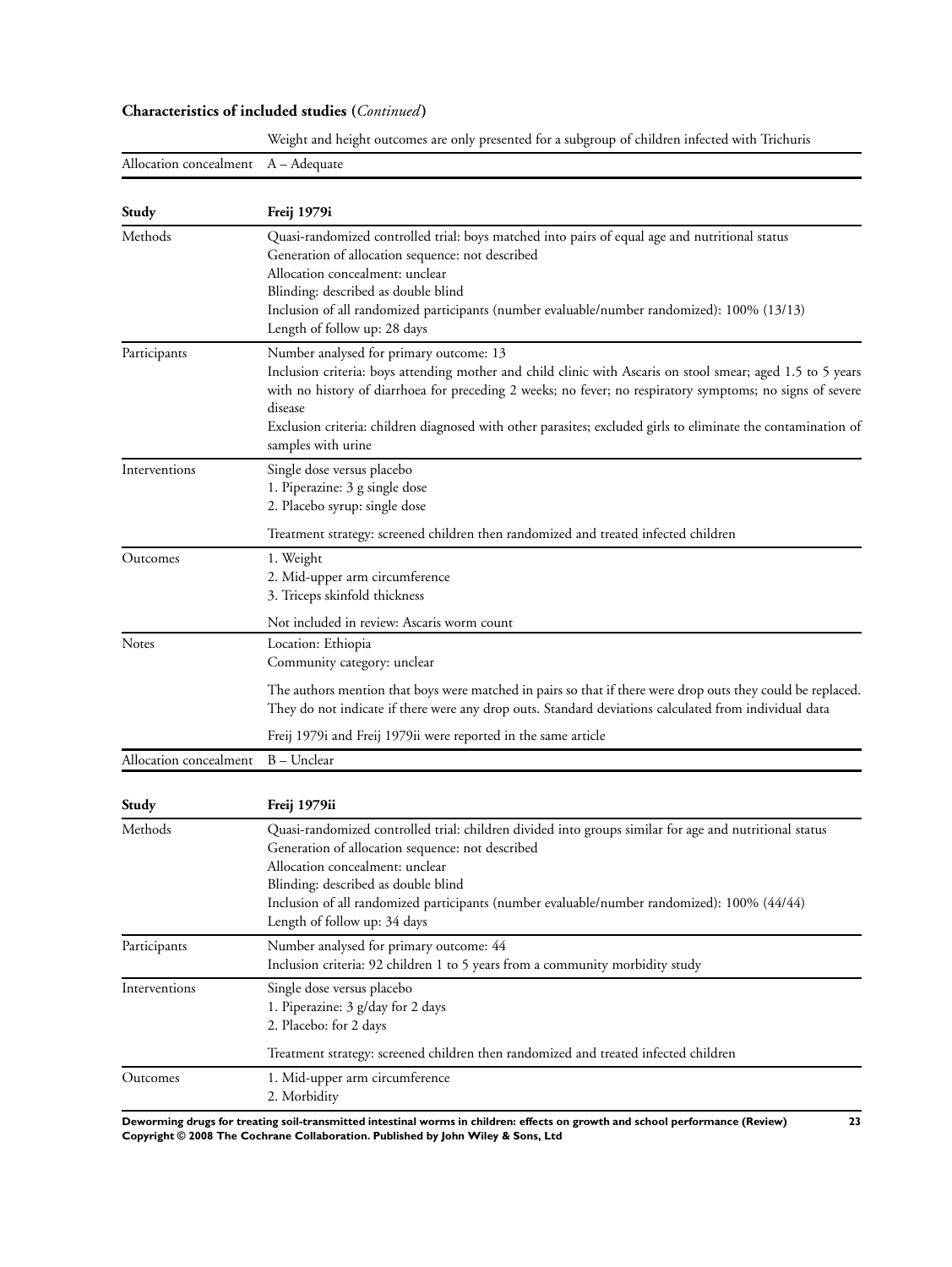|                                    | Not included in review: weight in % of Harvard standard; authors had intended to measure bicep and tricep<br>skinfolds, but staff were unable to take these measurements |
|------------------------------------|--------------------------------------------------------------------------------------------------------------------------------------------------------------------------|
| <b>Notes</b>                       | Location: Ethiopia<br>Community category: 3                                                                                                                              |
|                                    | Freij 1979i and Freij 1979ii were reported in the same article                                                                                                           |
| Allocation concealment B - Unclear |                                                                                                                                                                          |

| Study                  | <b>Garg 2002</b>                                                                                                                                                                                                                                                                                                                                                                                                               |
|------------------------|--------------------------------------------------------------------------------------------------------------------------------------------------------------------------------------------------------------------------------------------------------------------------------------------------------------------------------------------------------------------------------------------------------------------------------|
| Methods                | Randomized controlled trial<br>Generation of allocation sequence: computer-generated list of random numbers<br>Allocation concealment: drugs kept in envelope until after baseline assessment<br>Blinding: assessor; participants unclear; provider not blinded<br>Inclusion of all randomized participants (number evaluable/number randomized): 93% (347/370)<br>Length of follow up: 6 months                               |
| Participants           | Number analysed for primary outcome: 347<br>Inclusion criteria: sick children 2 to 4 years old presenting to 3 government health centres in Bungamo<br>district, without palmar pallor<br>Exclusion criteria: children with palmar pallor                                                                                                                                                                                      |
| Interventions          | Single dose versus placebo<br>1. Mebendazole: 500 mg (Vermox, Janssen, Belgium)<br>2. Placebo: sucrose starch capsule<br>Treatment strategy: randomized and treated all children                                                                                                                                                                                                                                               |
| Outcomes               | 1. Mean weight post-treatment<br>2. Mean change in weight post-treatment<br>3. Mean height post-treatment<br>4. Mean change in height post-treatment<br>5. Mean haemoglobin post-treatment<br>6. Mean change in haemoglobin post-treatment<br>Not included in review: Z-scores for weight-for-age, height-for-age, and weight-for-height; egg count (formol-<br>ethyl acetate concentration method) in categories of intensity |
| <b>Notes</b>           | Location: Kenya<br>Community category: 3                                                                                                                                                                                                                                                                                                                                                                                       |
| Allocation concealment | $A - Adequate$                                                                                                                                                                                                                                                                                                                                                                                                                 |

| Study         | Greenberg 1981                                                                                            |
|---------------|-----------------------------------------------------------------------------------------------------------|
| Methods       | Randomized controlled trial                                                                               |
|               | Generation of allocation sequence: unclear                                                                |
|               | Allocation concealment: unclear                                                                           |
|               | Blinding: participants; described as double blind; provider and assessor unclear                          |
|               | Inclusion of all randomized participants (number evaluable/number randomized): 82% (152/185)              |
|               | Length of follow up: 11 months                                                                            |
| Participants  | Number analysed for primary outcome: 152 aged 1.5 to 8 years                                              |
|               | Inclusion criteria: children aged 1.5 to 8 years living in Nandipara, Bangladesh; 50% entered into study; |
|               | only those who provided stool sample and had anthropometric measurements taken at first visit entered     |
|               | Exclusion criteria: none stated                                                                           |
| Interventions | Single dose versus placebo                                                                                |
|               | 1. Piperazine citrate: 80 mg/kg added to flavoured syrup; 2 doses in 2-week period                        |

**Deworming drugs for treating soil-transmitted intestinal worms in children: effects on growth and school performance (Review) 24 Copyright © 2008 The Cochrane Collaboration. Published by John Wiley & Sons, Ltd**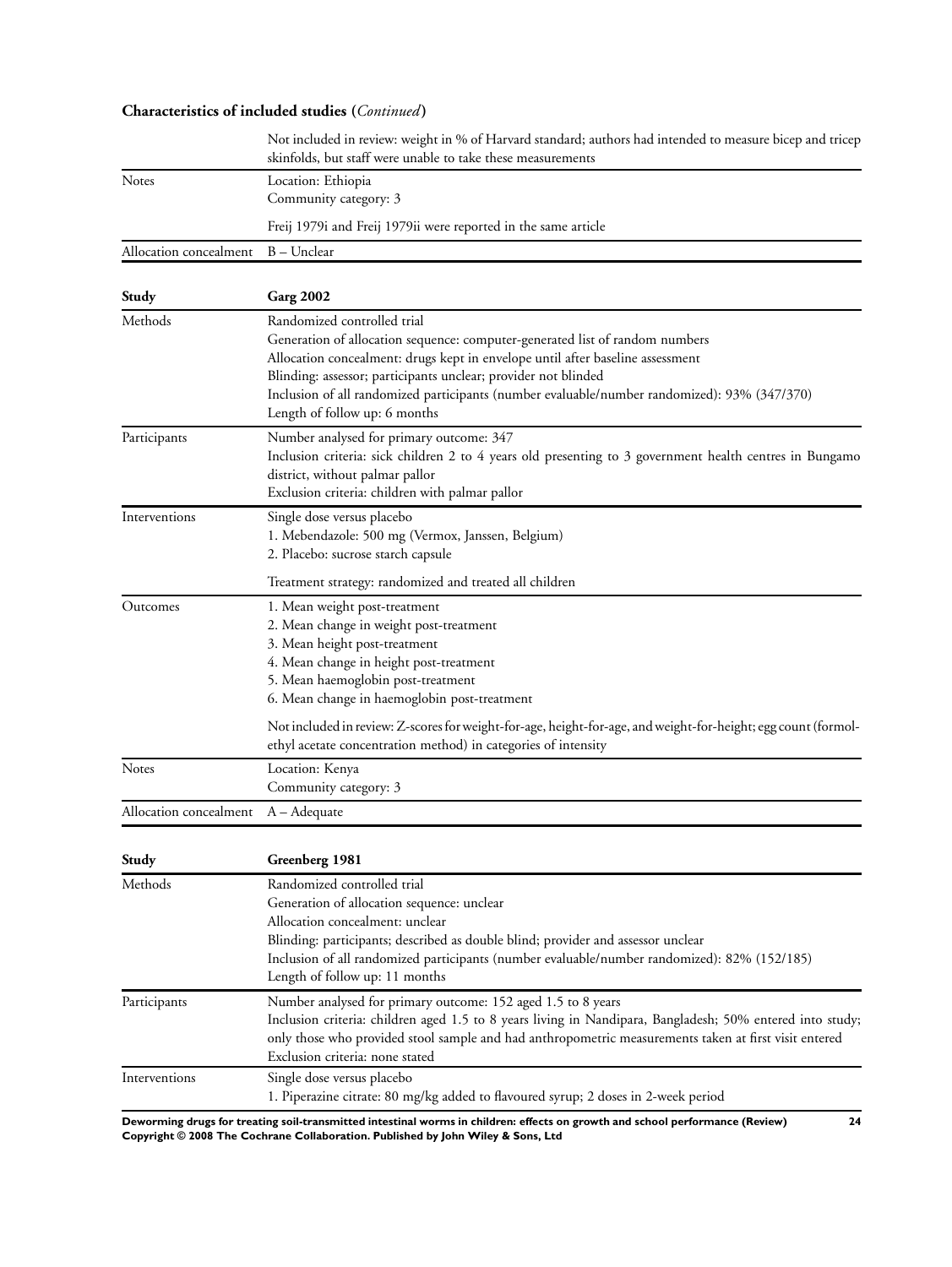# 2. Placebo: syrup only

|                        | Treatment strategy: randomized and treated all children                                                                                                                                                                                                                                                                                                                                                                                     |
|------------------------|---------------------------------------------------------------------------------------------------------------------------------------------------------------------------------------------------------------------------------------------------------------------------------------------------------------------------------------------------------------------------------------------------------------------------------------------|
| Outcomes               | 1. Cure rates<br>2. Reinfection rates<br>3. Weight-for-height<br>4. Height-for-age (NCHS reference)<br>5. Weight-for-age (graphically)<br>6. Other measured parameters not reported: weight; height; triceps skinfold thickness; mid-upper arm cir-<br>cumference; chest circumference; abdominal girth; egg counts (Dunn's method); prevalence; triceps skinfold<br>for age; mid-upper arm circumference for age (Tanner reference charts) |
| <b>Notes</b>           | Location: Bangladesh<br>Community category: 1                                                                                                                                                                                                                                                                                                                                                                                               |
|                        | Groups stratified by intensity of Ascaris infection                                                                                                                                                                                                                                                                                                                                                                                         |
| Allocation concealment | B – Unclear                                                                                                                                                                                                                                                                                                                                                                                                                                 |
| Study                  | Hadju 1996                                                                                                                                                                                                                                                                                                                                                                                                                                  |
| Methods                | Randomized controlled trial<br>Generation of allocation sequence: "by descending A. lubricoides egg count"<br>Allocation concealment: unclear<br>Blinding: participants; described as double blind; provider and assessor unclear<br>Inclusion of all randomized participants (number evaluable/number randomized): 85% (64/75)<br>Length of follow up: 1.75 months (7 weeks)                                                               |
| Participants           | Number analysed for primary outcome: 64<br>Inclusion criteria: boys aged 6 to 10 years attending second grade at 3 primary schools; completed assessment<br>and provided a stool sample; randomized by descending hookworm count (all treated)<br>Exclusion criteria: none stated                                                                                                                                                           |
| Interventions          | Single dose versus placebo<br>1. Pyrantel palmoate: 10 mg/kg<br>2. Placebo                                                                                                                                                                                                                                                                                                                                                                  |
|                        | Treatment strategy: randomized and treated all children                                                                                                                                                                                                                                                                                                                                                                                     |
| Outcomes               | 1. Mean weight post-treatment<br>2. Appetite: consumption test (mL porridge) and self assessment                                                                                                                                                                                                                                                                                                                                            |
|                        | Not included in review: egg counts arithmetic and geometric means (Kato-Katz); weight-for-age (NCHS<br>reference)                                                                                                                                                                                                                                                                                                                           |
| Notes                  | Location: Indonesia<br>Community category: 1                                                                                                                                                                                                                                                                                                                                                                                                |
|                        | Large drops in geometric mean egg counts in placebo noted                                                                                                                                                                                                                                                                                                                                                                                   |
| Allocation concealment | B – Unclear                                                                                                                                                                                                                                                                                                                                                                                                                                 |

| Study   | Hadju 1997                                                                                   |
|---------|----------------------------------------------------------------------------------------------|
| Methods | Randomized controlled trial                                                                  |
|         | Generation of allocation sequence: "by sex and egg count"                                    |
|         | Allocation concealment: unclear                                                              |
|         | Blinding: participants and provider; assessor unclear                                        |
|         | Inclusion of all randomized participants (number evaluable/number randomized): 65% (330/507) |
|         | Length of follow up: 12 months                                                               |

**Deworming drugs for treating soil-transmitted intestinal worms in children: effects on growth and school performance (Review) 25 Copyright © 2008 The Cochrane Collaboration. Published by John Wiley & Sons, Ltd**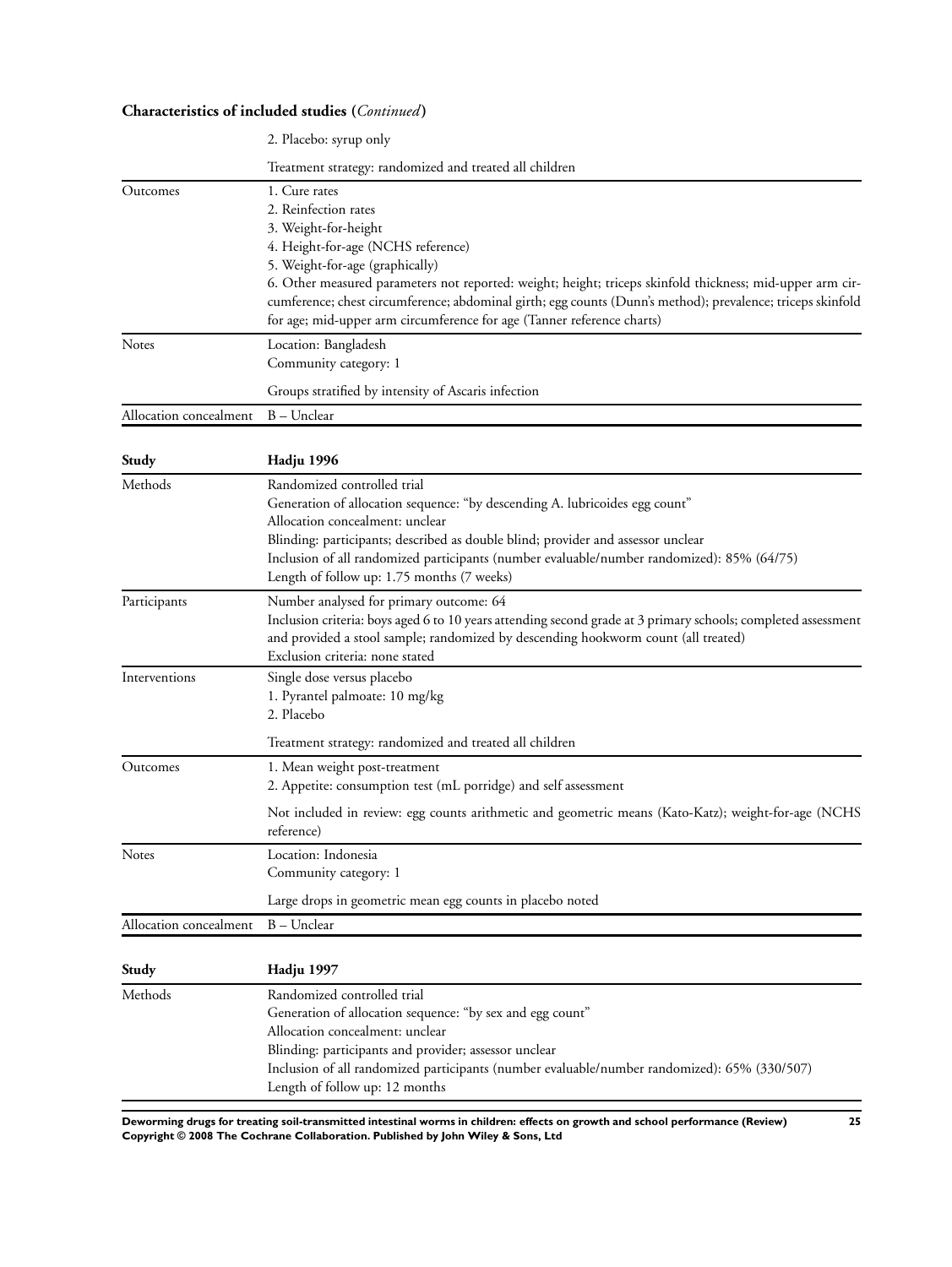| Participants           | Number analysed for primary outcome: 330; mean age 8.3 years<br>Inclusion criteria: all primary school children in grades 1, 2, and 3 in 2 schools in slum areas in Indonesia;<br>randomized according to Ascaris egg count and age<br>Exclusion criteria: children > 11; signs of puberty; signs of severe protein energy malnutrition                        |
|------------------------|----------------------------------------------------------------------------------------------------------------------------------------------------------------------------------------------------------------------------------------------------------------------------------------------------------------------------------------------------------------|
| Interventions          | Multiple doses versus placebo<br>1. Pyrantel pamoate: 10 mg/kg<br>2. Pyrantel pamoate: 10 mg/kg repeated at 6 months<br>3. Albendazole: 400 mg<br>4. Albendazole: 400 mg repeated at 6 months<br>5. Placebo                                                                                                                                                    |
|                        | Treatment strategy: randomized and treated all children                                                                                                                                                                                                                                                                                                        |
| Outcomes               | 1. Stool (Kato-Katz) prevalence and intensity<br>2. Weight<br>3. Height<br>4. Mid-upper arm circumference<br>5. Z-scores: weight-for-age, height for age, weight-for-height, and mid-upper arm circumference                                                                                                                                                   |
|                        | Results of multivariate analysis using Z-scores presented and could not be used in meta-analysis; unadjusted<br>results not reported                                                                                                                                                                                                                           |
| Notes                  | Location: Indonesia<br>Community category: 1                                                                                                                                                                                                                                                                                                                   |
|                        | Placebo group showed an unexplained drop in egg counts at the 3-month exam                                                                                                                                                                                                                                                                                     |
| Allocation concealment | B - Unclear                                                                                                                                                                                                                                                                                                                                                    |
| Study                  | <b>Hall 2006</b>                                                                                                                                                                                                                                                                                                                                               |
| Methods                | Cluster-randomized controlled trial<br>Generation of allocation sequence: unclear<br>Allocation concealment: unclear<br>Blinding: unclear<br>Inclusion of all randomized participants (number evaluable/number randomized): unclear; 80 schools con-<br>taining 56,444 pupils randomized, and those from class 3 used in study<br>Length of follow up: 2 years |
| Participants           | Number analysed for primary outcome: 80 schools randomized containing 2659 children in class 3<br>Mean age: 104.5 months<br>Inclusion criteria: children from class 3 and born in 1990 of 80/81 schools in the Red River delta of north                                                                                                                        |

|               | Aliocation conceaiment: unclear                                                                                    |
|---------------|--------------------------------------------------------------------------------------------------------------------|
|               | Blinding: unclear                                                                                                  |
|               | Inclusion of all randomized participants (number evaluable/number randomized): unclear; 80 schools con-            |
|               | taining 56,444 pupils randomized, and those from class 3 used in study                                             |
|               | Length of follow up: 2 years                                                                                       |
| Participants  | Number analysed for primary outcome: 80 schools randomized containing 2659 children in class 3                     |
|               | Mean age: 104.5 months                                                                                             |
|               | Inclusion criteria: children from class 3 and born in 1990 of 80/81 schools in the Red River delta of north        |
|               | Vietnam                                                                                                            |
| Interventions | Multiple doses versus placebo                                                                                      |
|               | 1. Albendazole (GlaxoSmithKline): 400 mg every 6 months and 200,000 IU retinol after first 6 months only           |
|               | 2. Retinol: 200,000 IU after first 6 months followed by inert placebo every 6 months                               |
|               | Treatment strategy: randomized and treated all children                                                            |
| Outcomes      | Measured:                                                                                                          |
|               | 1. Hookworm, Trichuris, and Ascaris prevalence                                                                     |
|               | 2. Eggs/g faeces                                                                                                   |
|               | 3. Weight and height                                                                                               |
| <b>Notes</b>  | Location: Vietnam                                                                                                  |
|               | Community category: 1                                                                                              |
|               | It is unclear what is meant by "randomization was adjusted so that there were equal numbers of schools in          |
|               | each district of the study group". It is also appears as if the analysis has not taken into account the effects of |
|               | cluster randomization                                                                                              |

**Deworming drugs for treating soil-transmitted intestinal worms in children: effects on growth and school performance (Review) 26 Copyright © 2008 The Cochrane Collaboration. Published by John Wiley & Sons, Ltd**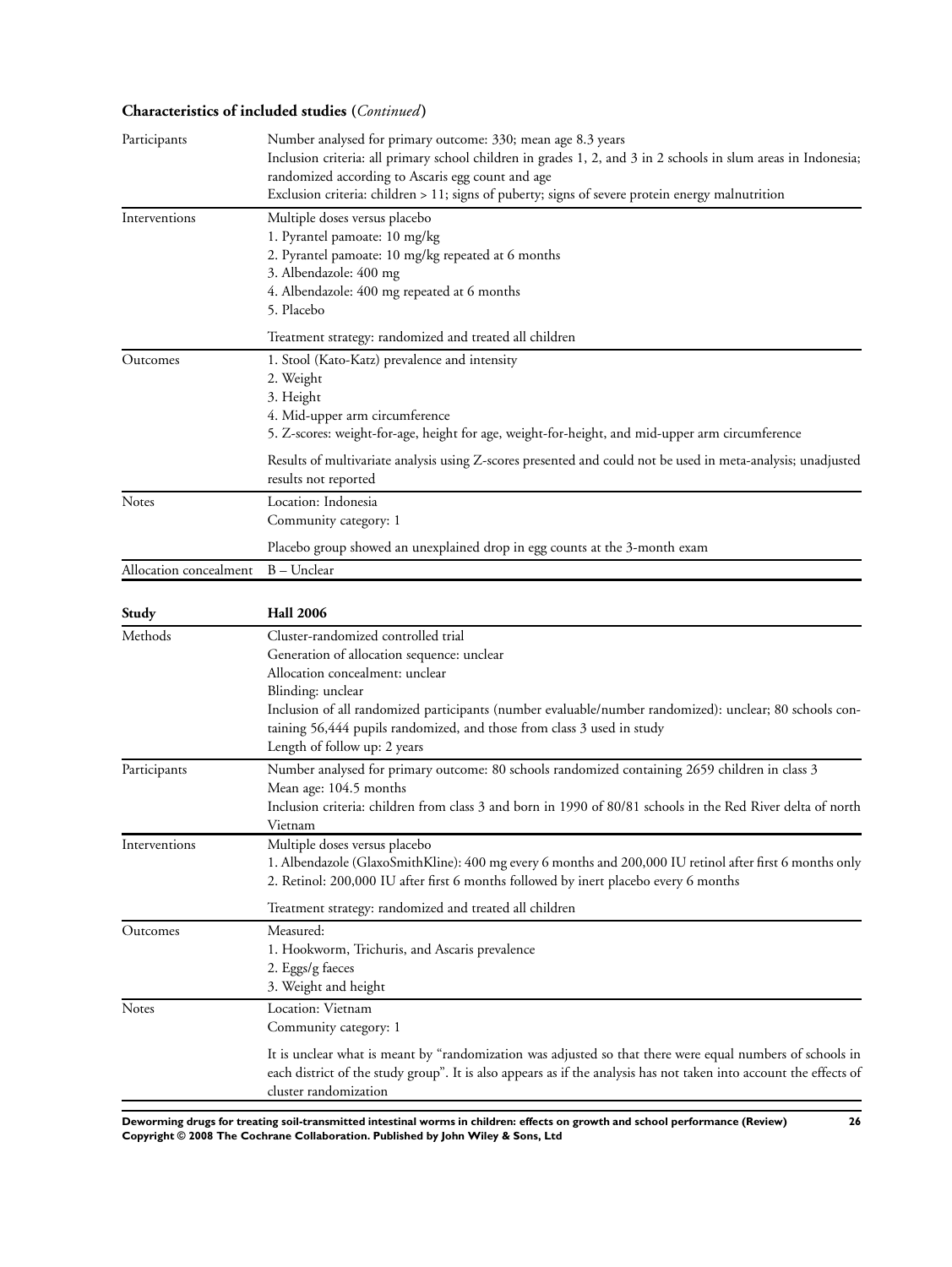Allocation concealment D – Not used

| Study                  | Kloetzel 1982                                                                                                                                                                                                                                                                                                                                     |
|------------------------|---------------------------------------------------------------------------------------------------------------------------------------------------------------------------------------------------------------------------------------------------------------------------------------------------------------------------------------------------|
| Methods                | Randomized controlled trial<br>Generation of allocation sequence: unclear<br>Allocation concealment: unclear<br>Blinding: participants only; provider and assessor unclear (described as double blind)<br>Inclusion of all randomized participants (number evaluable/number randomized): unclear (337 analysed)<br>Length of follow up: 10 months |
| Participants           | Number analysed for primary outcome: 337; unclear how many randomized; aged 1 to 8 years old<br>Inclusion criteria: enlisted from 9 rural communities in Pariquera-Acu state of S. Paulo<br>Exclusion criteria: none stated                                                                                                                       |
| Interventions          | Single dose versus placebo<br>1. Mebendazole: 100 mg twice per day for 3 days<br>2. Placebo                                                                                                                                                                                                                                                       |
|                        | Treatment strategy: randomized and treated all children                                                                                                                                                                                                                                                                                           |
| Outcomes               | 1. Weight<br>2. Height<br>3. Head, chest, and mid-arm circumference<br>4. Triceps skinfold<br>5. Stool egg counts (Kato-Katz)                                                                                                                                                                                                                     |
| Notes                  | Location: Cameroon<br>Community category: 1<br>Results reported as changes in nutritional status grouped into 3 categories: improved, deteriorated, no change                                                                                                                                                                                     |
|                        | (unclear on basis of which parameter), and proportions compared                                                                                                                                                                                                                                                                                   |
| Allocation concealment | $B -$ Unclear                                                                                                                                                                                                                                                                                                                                     |
| Study                  | Koroma 1996                                                                                                                                                                                                                                                                                                                                       |
| Methods                | Randomized controlled trial<br>Generation of allocation sequence: unclear<br>Allocation concealment: unclear<br>Blinding: unclear<br>Inclusion of all randomized participants (number evaluable/number randomized): 76% (187/247)<br>Length of follow up: 6 months                                                                                |
| Participants           | Number analysed for primary outcome: 187<br>Inclusion criteria: selected (unclear how) urban and rural school primary children aged 6 to 10 years<br>Exclusion criteria: not stated                                                                                                                                                               |
| Interventions          | Single dose versus placebo<br>1. Albendazole: 400 mg<br>2. Placebo                                                                                                                                                                                                                                                                                |
|                        | Treatment strategy: randomized and treated all children                                                                                                                                                                                                                                                                                           |
| Outcomes               | 1. Prevalence and intensity (arithmetic mean eggs/g)<br>2. Z-scores (no reference category stated): weight-for-height, weight-for-age, and height-for-age                                                                                                                                                                                         |
| Notes                  | Location: Sierra Leone<br>Community category: 2                                                                                                                                                                                                                                                                                                   |
| Allocation concealment | B - Unclear                                                                                                                                                                                                                                                                                                                                       |
|                        |                                                                                                                                                                                                                                                                                                                                                   |

**Deworming drugs for treating soil-transmitted intestinal worms in children: effects on growth and school performance (Review) 27 Copyright © 2008 The Cochrane Collaboration. Published by John Wiley & Sons, Ltd**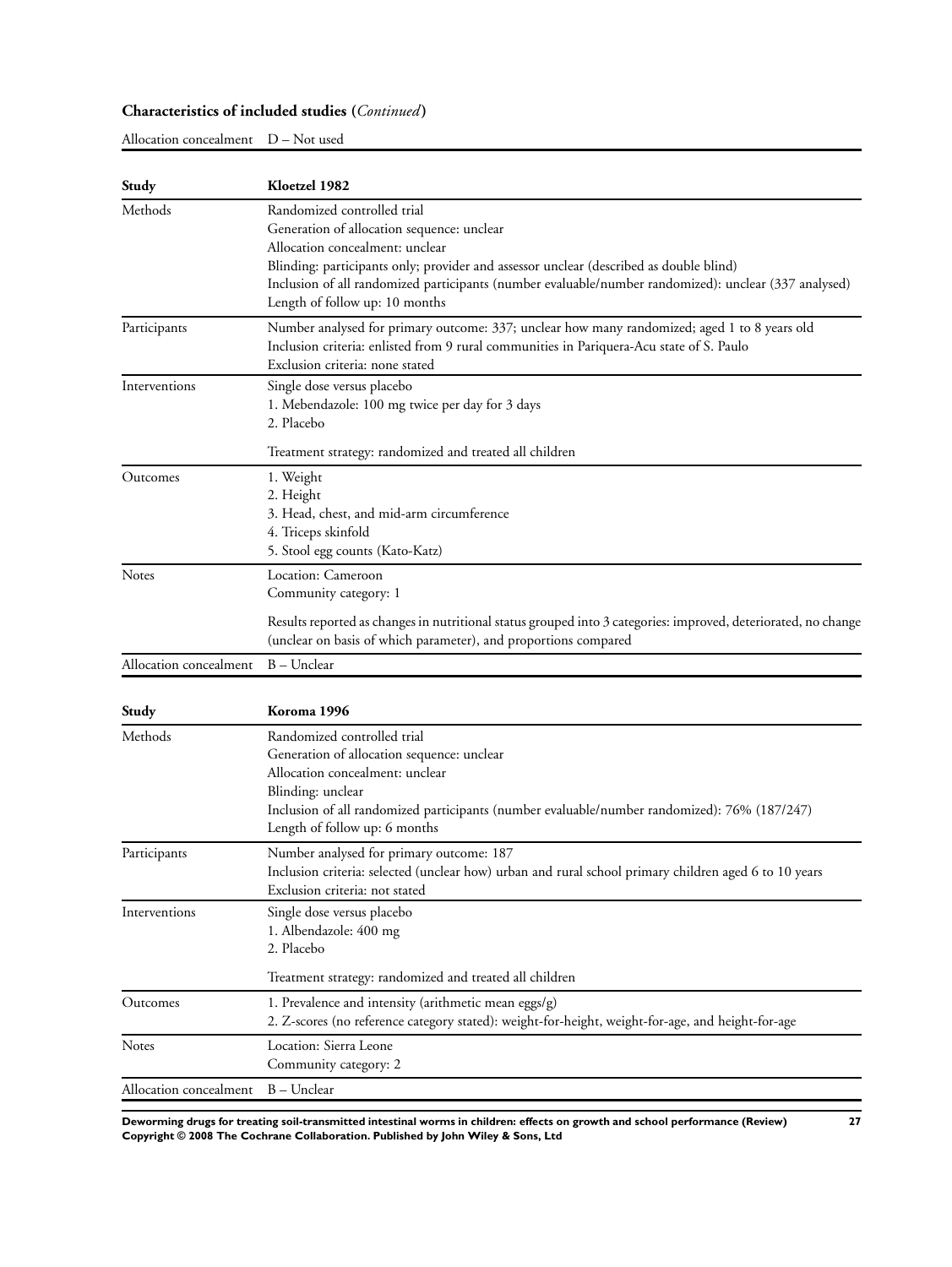| Study                  | Kruger 1996                                                                                                                                                                                                                                                                                                                                                                                                                                                     |
|------------------------|-----------------------------------------------------------------------------------------------------------------------------------------------------------------------------------------------------------------------------------------------------------------------------------------------------------------------------------------------------------------------------------------------------------------------------------------------------------------|
| Methods                | Randomized controlled trial<br>Generation of allocation sequence: unclear<br>Allocation concealment: unclear<br>Blinding: unclear<br>Inclusion of all randomized participants (number evaluable/number randomized): 72% (179/247)<br>Length of follow up: 11 months                                                                                                                                                                                             |
| Participants           | Number analysed for primary outcome: 74 aged 6 to 8 years<br>Inclusion criteria: 65 pupils in first year of school randomly selected from each of 5 primary schools; schools<br>included in a feeding scheme<br>Exclusion criteria: age > 9 years; current use of iron supplements; inclusion in an iron fortification trial;<br>infection (raised white cell count)                                                                                            |
| Interventions          | Multiple doses versus placebo<br>1. Albendazole: 2 x 200 mg repeated at 4 months, daily unfortified soup<br>2. Placebo: daily unfortified soup<br>Also: whole population<br>3/5 schools also allocated soup fortified with 20 mg elemental iron per day, and 100 mg vitamin C for<br>6 months; unclear whether this intervention was cluster randomized. All schools taking part in feeding<br>programme providing bread, soup, and peanut butter to all pupils |
|                        | Treatment strategy: randomized and treated all children                                                                                                                                                                                                                                                                                                                                                                                                         |
| Outcomes               | 1. Mean change in weight post-treatment<br>2. Mean change in height post-treatment<br>3. Mean change in haemoglobin post-treatment                                                                                                                                                                                                                                                                                                                              |
|                        | Not included in review: other iron indices; stool egg counts (Visser filter method); Z-scores for weight-for-<br>age, height for age, and weight-for-height                                                                                                                                                                                                                                                                                                     |
| Notes                  | Location: South Africa<br>Community category: 3                                                                                                                                                                                                                                                                                                                                                                                                                 |
|                        | In the Dickson 2000 Cochrane Review, the data were combined irrespective of the possible confounding<br>effects of iron allocation; data extracted for albendazole-iron placebo versus placebo-placebo groups only for<br>this review<br>Data stratified by baseline iron stores into 2 groups that were combined for meta-analysis                                                                                                                             |
| Allocation concealment | B - Unclear                                                                                                                                                                                                                                                                                                                                                                                                                                                     |
| Study                  | Kvalsvig 1991i                                                                                                                                                                                                                                                                                                                                                                                                                                                  |
| Methods                | Randomized controlled trial<br>Generation of allocation sequence: unclear<br>Allocation concealment: unclear<br>Blinding: unclear<br>Inclusion of all randomized participants (number evaluable/number randomized): unclear<br>Length of follow up: 1 month                                                                                                                                                                                                     |
| Participants           | Number analysed for primary outcome: unclear; age range unclear<br>Inclusion criteria: most severely infected 100 children in a primary school<br>Exclusion criteria: children with schistosomiasis                                                                                                                                                                                                                                                             |
| Interventions          | Single dose versus placebo<br>1. Mebendazole: 500 mg<br>2. Placebo                                                                                                                                                                                                                                                                                                                                                                                              |
|                        | Treatment strategy: screened children then randomized and treated infected children                                                                                                                                                                                                                                                                                                                                                                             |
|                        |                                                                                                                                                                                                                                                                                                                                                                                                                                                                 |

**Deworming drugs for treating soil-transmitted intestinal worms in children: effects on growth and school performance (Review) 28 Copyright © 2008 The Cochrane Collaboration. Published by John Wiley & Sons, Ltd**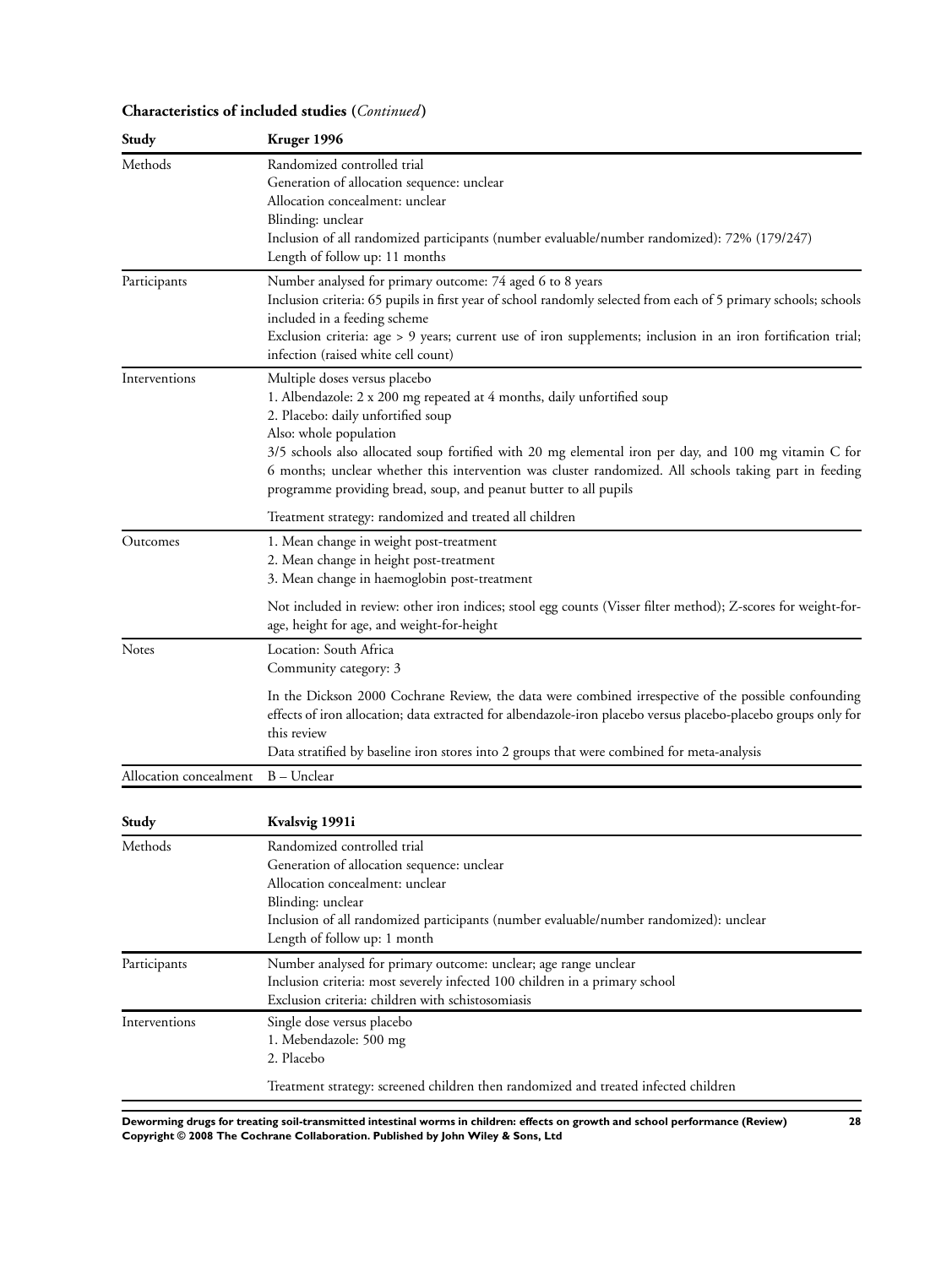Allocation concealment B - Unclear

| Outcomes     | 1. Cognition tests: card sorting task (coloured cards; cancellation task - striking out of letter's' in text, number<br>done in a period)                                                                         |
|--------------|-------------------------------------------------------------------------------------------------------------------------------------------------------------------------------------------------------------------|
|              | Not included in review: height; weight at baseline; standardized using NCHS standards; stool examination<br>(intensity index designed for this trial); no growth outcomes reported that can be used in the review |
| <b>Notes</b> | Location: South Africa<br>Community category: 1                                                                                                                                                                   |
|              | No data used in meta-analysis since standard deviations not provided                                                                                                                                              |

| Study                  | Lai 1995                                                                                                                                                                                                                                                                                                                                                                                                                                                                                                                                                                                                                                  |
|------------------------|-------------------------------------------------------------------------------------------------------------------------------------------------------------------------------------------------------------------------------------------------------------------------------------------------------------------------------------------------------------------------------------------------------------------------------------------------------------------------------------------------------------------------------------------------------------------------------------------------------------------------------------------|
| Methods                | Quasi-randomized controlled trial<br>Generation of allocation sequence: block assignment design by school, then by sex, then by presence of<br>worms as none, light, or moderate/heavy, and then by rank order of body weight in the group; used odd and<br>even numbers; in urban area the odd numbered children were assigned to treatment; in the peri-urban area<br>the even numbered children were assigned to the treatment group<br>Allocation concealment: unclear<br>Blinding: participants only<br>Inclusion of all randomized participants (number evaluable/number randomized): 89% (314/353)<br>Length of follow up: 2 years |
| Participants           | Number analysed for primary outcome: 314<br>Inclusion criteria: school children aged 8 who provided a stool sample<br>Exclusion criteria: concurrent illness; anthelminth treatment in previous 3 months                                                                                                                                                                                                                                                                                                                                                                                                                                  |
| Interventions          | Multiple doses versus placebo<br>1. Mebendazole plus pyrantel: 100 mg mebendazole and 200 mg pyrantel every 3 months for 2 years<br>2. Placebo: every 3 months for 2 years                                                                                                                                                                                                                                                                                                                                                                                                                                                                |
|                        | Treatment strategy: randomized and treated all children                                                                                                                                                                                                                                                                                                                                                                                                                                                                                                                                                                                   |
| Outcomes               | Measured:<br>1. Hookworm, Trichuris, and Ascaris prevalence<br>2. Eggs/g faeces<br>3. Weight and height                                                                                                                                                                                                                                                                                                                                                                                                                                                                                                                                   |
| <b>Notes</b>           | Location: Malaysia<br>Community category: 1                                                                                                                                                                                                                                                                                                                                                                                                                                                                                                                                                                                               |
|                        | No data used in meta-analysis since standard deviations not provided                                                                                                                                                                                                                                                                                                                                                                                                                                                                                                                                                                      |
| Allocation concealment | $B -$ Unclear                                                                                                                                                                                                                                                                                                                                                                                                                                                                                                                                                                                                                             |

| Study        | Michaelsen 1985                                                                                                                  |
|--------------|----------------------------------------------------------------------------------------------------------------------------------|
| Methods      | Randomized controlled trial                                                                                                      |
|              | Generation of allocation sequence: unclear                                                                                       |
|              | Allocation concealment: unclear                                                                                                  |
|              | Blinding: unclear                                                                                                                |
|              | Inclusion of all randomized participants (number evaluable/number randomized): 53% (121/228)                                     |
|              | Length of follow up: 5 months                                                                                                    |
| Participants | Number analysed for primary outcome: 121 for growth outcomes; age range 5 to 14 years                                            |
|              | Inclusion criteria: children from a school identified as having high prevalence of hookworm on the basis of<br>a previous survey |
|              | Exclusion criteria: children with height above 137 cm girls and 145 cm for boys since these were the upper                       |
|              | limits in the reference ranges                                                                                                   |
|              |                                                                                                                                  |

**Deworming drugs for treating soil-transmitted intestinal worms in children: effects on growth and school performance (Review) 29 Copyright © 2008 The Cochrane Collaboration. Published by John Wiley & Sons, Ltd**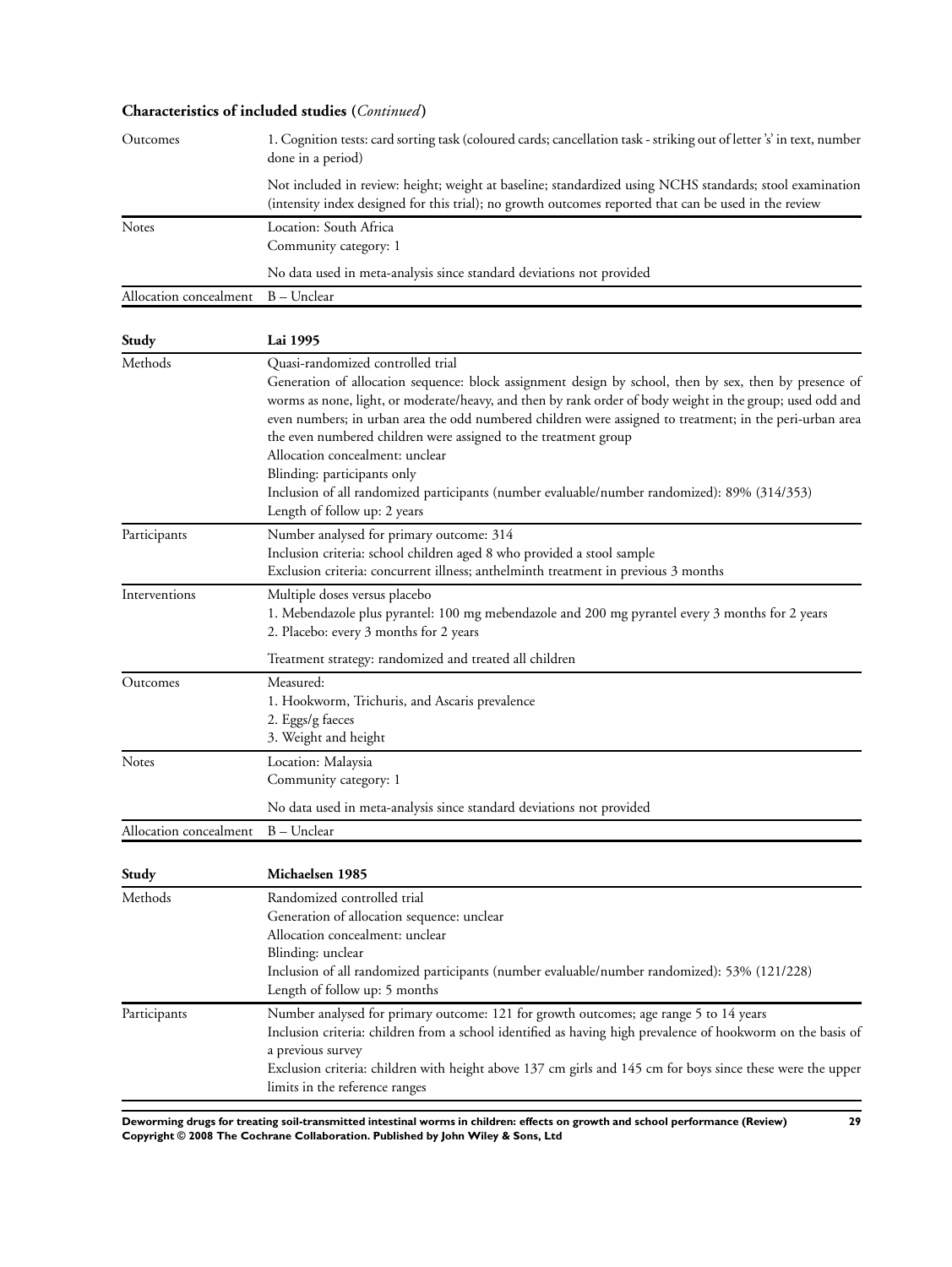| Interventions          | Single dose versus placebo<br>1. Tetrachloroethylene: 0.1 mL/kg (max 5 mL dose)<br>2. Placebo: children's cough medicine                                                    |
|------------------------|-----------------------------------------------------------------------------------------------------------------------------------------------------------------------------|
|                        | Treatment strategy: randomized and treated all children                                                                                                                     |
| Outcomes               | Measured:<br>1. Stool: prevalence in subgroup<br>2. Haemoglobin<br>3. Weight<br>4. Height<br>5. Weight-for-height (WHO reference median 1983)                               |
|                        | Reported:<br>1. Stool prevalence (graph) with 95% confidence intervals<br>2. Haemoglobin mean and difference (no SD)<br>3. Weight-for-height %, mean and difference (no SD) |
| Notes                  | Location: Botswana<br>Community category: 1                                                                                                                                 |
| Allocation concealment | B – Unclear                                                                                                                                                                 |

| Study                  | <b>Nokes 1992</b>                                                                                                                                                                                                                                                                                                                              |
|------------------------|------------------------------------------------------------------------------------------------------------------------------------------------------------------------------------------------------------------------------------------------------------------------------------------------------------------------------------------------|
| Methods                | Randomized controlled trial<br>Generation of allocation sequence: unclear<br>Allocation concealment: unclear<br>Blinding: participants; described as double blind; provider and assessor unclear<br>Inclusion of all randomized participants (number evaluable/number randomized): 73% (103/140)<br>Length of follow up: 2.25 months (9 weeks) |
| Participants           | Number analysed for primary outcome: 103; age range 9 to 12 years<br>Inclusion criteria: children from 3 schools in Mandeville; Trichuris egg counts > 1900, but low hookworm<br>counts on 2 occasions before the trial separated by 3 months<br>Exclusion criteria: twins; severe illness; physical handicaps; neurological disorders         |
| Interventions          | Single dose versus placebo<br>1. Albendazole: 400 mg daily for 3 days (SmithKlineBeecham)<br>2. Placebo: identical                                                                                                                                                                                                                             |
|                        | Treatment strategy: screened children then randomized and treated infected children                                                                                                                                                                                                                                                            |
| Outcomes               | 1. School attendance<br>2. Cognitive tests: digit span forwards/backwards; arithmetic and coding from Wechsler Intelligence Scale<br>for Children; fluency and listening comprehension from the Clinical Evaluation of Language functions; and<br>matching familiar figures test                                                               |
|                        | Not included in review: stool egg counts at baseline and 10 days (prevalence and arithmetic mean); height<br>and weight (expressed as % NCHS standard) iron status; school attendance; IQ; socioeconomic status;<br>educational opportunity measures at baseline                                                                               |
|                        | Outcomes not reported: growth outcomes at 9 weeks cited as too short a follow-up period to demonstrate a<br>change                                                                                                                                                                                                                             |
| <b>Notes</b>           | Location: Jamaica<br>Community category: 1                                                                                                                                                                                                                                                                                                     |
| Allocation concealment | There was an infected placebo group and an "uninfected control group"<br>$B -$ Unclear                                                                                                                                                                                                                                                         |

**Deworming drugs for treating soil-transmitted intestinal worms in children: effects on growth and school performance (Review) 30 Copyright © 2008 The Cochrane Collaboration. Published by John Wiley & Sons, Ltd**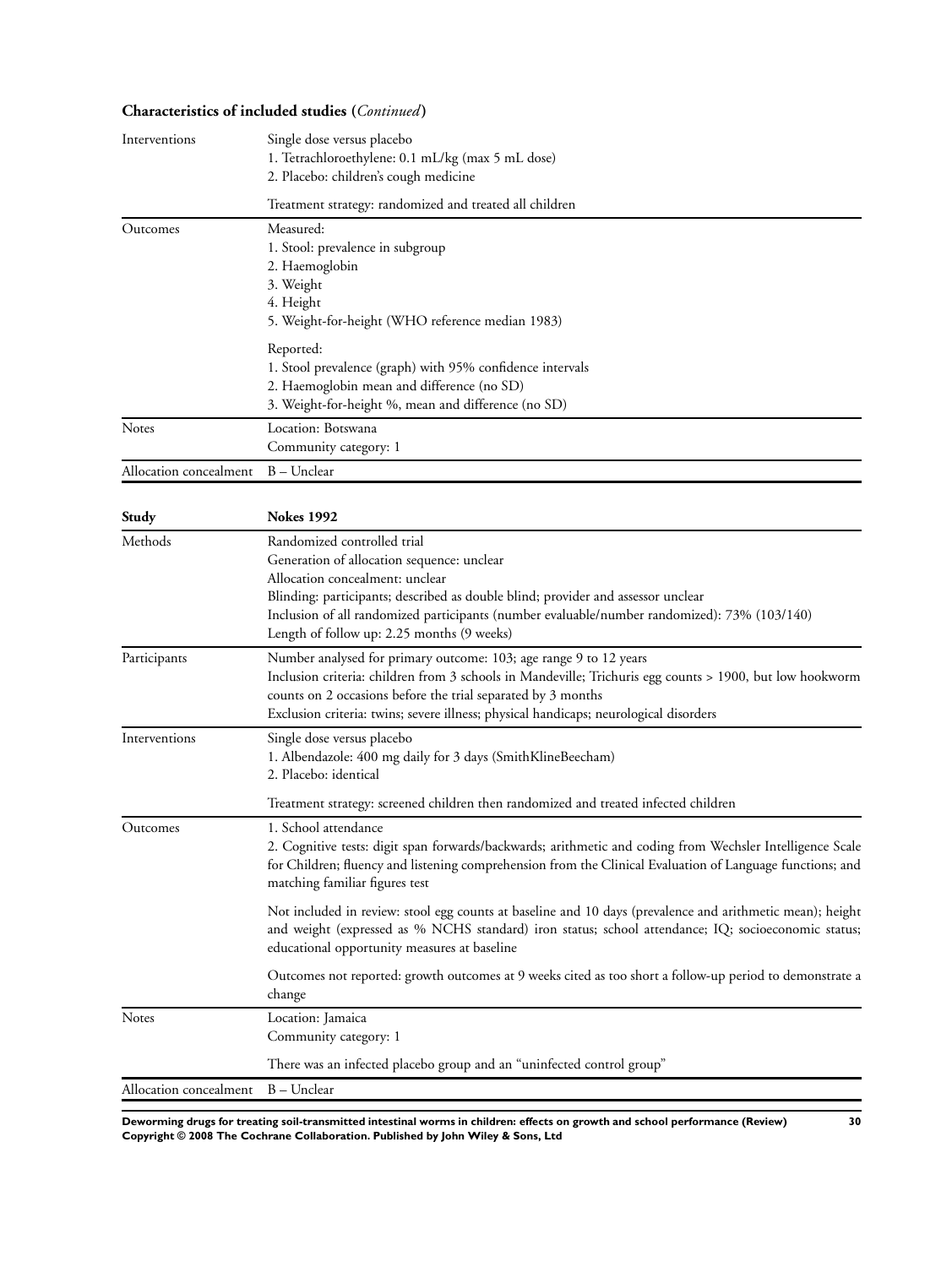| Study                  | Palupi 1997                                                                                                                                                                                                                                                                                                                                 |
|------------------------|---------------------------------------------------------------------------------------------------------------------------------------------------------------------------------------------------------------------------------------------------------------------------------------------------------------------------------------------|
| Methods                | Randomized controlled trial<br>Generation of allocation sequence: unclear<br>Allocation concealment: unclear<br>Blinding: participants; described as double blind; provider and assessor unclear                                                                                                                                            |
|                        | Inclusion of all randomized participants (number evaluable/number randomized): 97% (289/299)<br>Length of follow up: 9 weeks (2.25 months)                                                                                                                                                                                                  |
| Participants           | Number analysed for primary outcome: 191<br>Inclusion criteria: children ages 2 to 5 years registered at village health centres<br>Exclusion criteria: none stated                                                                                                                                                                          |
| Interventions          | Single dose versus placebo<br>1. Albendazole: 400 mg plus 30 mg elemental iron weekly<br>2. Elemental iron: 30 mg weekly                                                                                                                                                                                                                    |
|                        | Treatment strategy: randomized and treated all children                                                                                                                                                                                                                                                                                     |
| Outcomes               | 1. Mean change in weight post-treatment<br>2. Mean change in height post-treatment<br>3. Mean change in haemoglobin post-treatment<br>4. Mean haemoglobin post-treatment                                                                                                                                                                    |
|                        | Not included in review: Z-scores for height-for-age, weight-for-age, and weight-for-height (NCHS reference)                                                                                                                                                                                                                                 |
| Notes                  | Location: Java, Indonesia<br>Community category: 2                                                                                                                                                                                                                                                                                          |
| Allocation concealment | B – Unclear                                                                                                                                                                                                                                                                                                                                 |
| Study                  | Rousham 1994                                                                                                                                                                                                                                                                                                                                |
| Methods                | Cluster-randomized controlled trial<br>Generation of allocation sequence: unclear<br>Allocation concealment: unclear<br>Blinding: participants described as double blind; provider and assessor unclear<br>Inclusion of all randomized participants (number evaluable/number randomized): 94% (1402/1476)<br>Length of follow up: 18 months |
| Participants           | Number analysed for primary outcome: 1402<br>Inclusion criteria: children ages 2 to 6 years from 13 villages surrounding a mother and child health centre;<br>subgroup living in 8 villages within waking distance of health centre analysed for additional outcomes<br>Exclusion criteria: none stated                                     |
| Interventions          | Multiple doses versus placebo<br>1. Mebendazole: 500 mg (Janssen) every 2 months<br>2. Placebo                                                                                                                                                                                                                                              |

3. Pyrantel pamoate and mebendazole: initial dose of 10 mg/kg pyrantel pamoate (Combantrin, Pfizer, UK) then mebendazole 500 mg bimonthly for 8 months (4 doses) Treatment strategy: randomized and treated all children Outcomes 1. ANOVAs for change in Z-scores for Z-scores for height-for-age, weight-for-age, and weight-for-height (NCHS reference) 2. Change in mid-upper arm circumference at 6, 12, and 18 months (no SD) 3. Other outcomes measured but not reported: height; weight; stool examination for prevalence and intensity in subgroup (eggs/g: modified sedimentation technique); subgroup also analysed for intestinal permeability, albumin, alpha-1-antichymotrypsin, total protein every 2 months

Community category: 1 **Deworming drugs for treating soil-transmitted intestinal worms in children: effects on growth and school performance (Review) 31 Copyright © 2008 The Cochrane Collaboration. Published by John Wiley & Sons, Ltd**

Notes Location: Bangladesh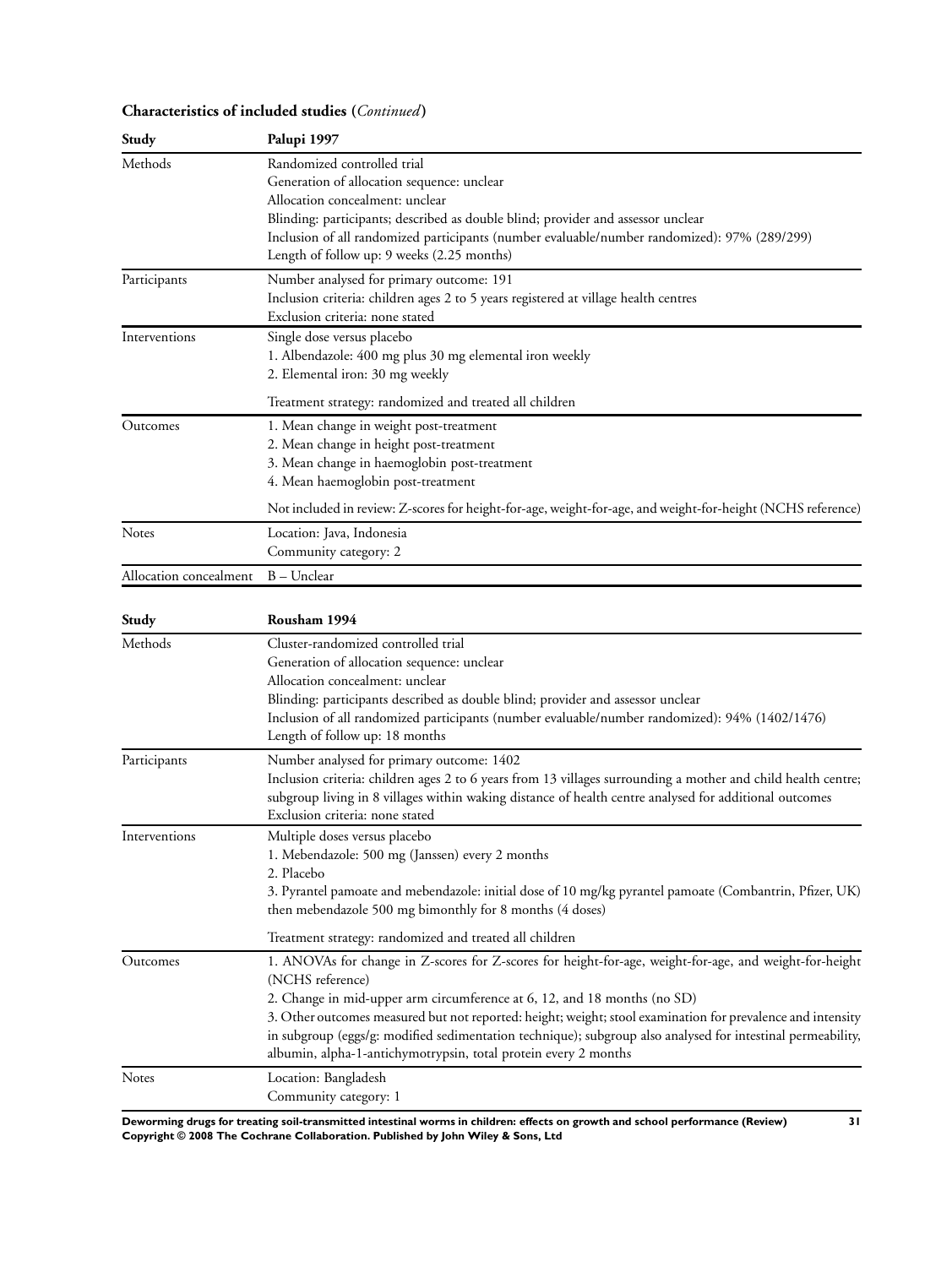No adjustment made for cluster randomization

|                        | I TO acquisitinent made for chister randomization                                                                                                                                                                                                                                                                                                                                                                                                                          |
|------------------------|----------------------------------------------------------------------------------------------------------------------------------------------------------------------------------------------------------------------------------------------------------------------------------------------------------------------------------------------------------------------------------------------------------------------------------------------------------------------------|
| Allocation concealment | B – Unclear                                                                                                                                                                                                                                                                                                                                                                                                                                                                |
| Study                  | Sarkar 2002                                                                                                                                                                                                                                                                                                                                                                                                                                                                |
| Methods                | Randomized controlled trial<br>Generation of allocation sequence: unclear<br>Allocation concealment: unclear<br>Blinding: participants described as double blind; provider and assessor unclear<br>Inclusion of all randomized participants (number evaluable/number randomized): 94% (81/85)<br>Length of follow up: 4 months (16 weeks)                                                                                                                                  |
| Participants           | Number analysed for primary outcome: 81<br>Inclusion criteria: children ages 2 to 12 living in Mirpur slum infected with Ascaris<br>Exclusion criteria: none stated                                                                                                                                                                                                                                                                                                        |
| Interventions          | Single dose versus placebo<br>1. Pyrantel pamoate: 11 mg/kg (Combantrin, Pfizer, Bangladesh)<br>2. Placebo                                                                                                                                                                                                                                                                                                                                                                 |
| Outcomes               | Treatment strategy: screened children then randomized and treated infected children<br>1. Mean change in weight post-treatment<br>2. Mean weight post-treatment<br>3. Mean change in height post-treatment<br>4. Mean height post-treatment                                                                                                                                                                                                                                |
|                        | Not included in review: median % weight-for-age, weight-for-height, and height-for-age                                                                                                                                                                                                                                                                                                                                                                                     |
| Notes                  | Location: Bangladesh<br>Community category: 1                                                                                                                                                                                                                                                                                                                                                                                                                              |
| Allocation concealment | $B -$ Unclear                                                                                                                                                                                                                                                                                                                                                                                                                                                              |
| Study                  | Simeon 1995                                                                                                                                                                                                                                                                                                                                                                                                                                                                |
| Methods                | Randomized controlled trial<br>Generation of allocation sequence: random-numbers table<br>Allocation concealment: unclear<br>Blinding: participants described as double blind; provider and assessor unclear<br>Inclusion of all randomized participants (number evaluable/number randomized): 96% (392/407)<br>Length of follow up: 6.5 months (26 weeks)                                                                                                                 |
| Participants           | Number analysed for primary outcome: 392; age range 6 to 12 years<br>Inclusion criteria: children in grades 2 to 5 of 14 schools in Jamaica with intensities of Trichura > 1200 eggs/g<br>Exclusion criteria: children with mental handicaps identified by their teachers                                                                                                                                                                                                  |
| Interventions          | Multiple doses versus placebo<br>1. Albendazole: 800 mg (400 mg in each of 2 days), repeated at 3 months and 6 months<br>2. Identical placebo                                                                                                                                                                                                                                                                                                                              |
|                        | Treatment strategy: screened children then randomized and treated infected children                                                                                                                                                                                                                                                                                                                                                                                        |
| Outcomes               | 1. Main study (264 children)<br>Wide range achievement test: reading, arithmetic, and spelling subtests; school attendance from children with<br>class registers pre- and post-intervention, height-for-age Z-score, body mass index pre- and post-intervention<br>2. Subgroup 1 (189 infected children from original population)<br>Digit span; verbal fluency test; visual search; number choice; French vocabulary learning<br>3. Subgroup 2 (97 children from grade 5) |

French learning; digit spans (forward and backward); Corsi block span; verbal fluency; picture search; silly sentences

**Deworming drugs for treating soil-transmitted intestinal worms in children: effects on growth and school performance (Review) 32 Copyright © 2008 The Cochrane Collaboration. Published by John Wiley & Sons, Ltd**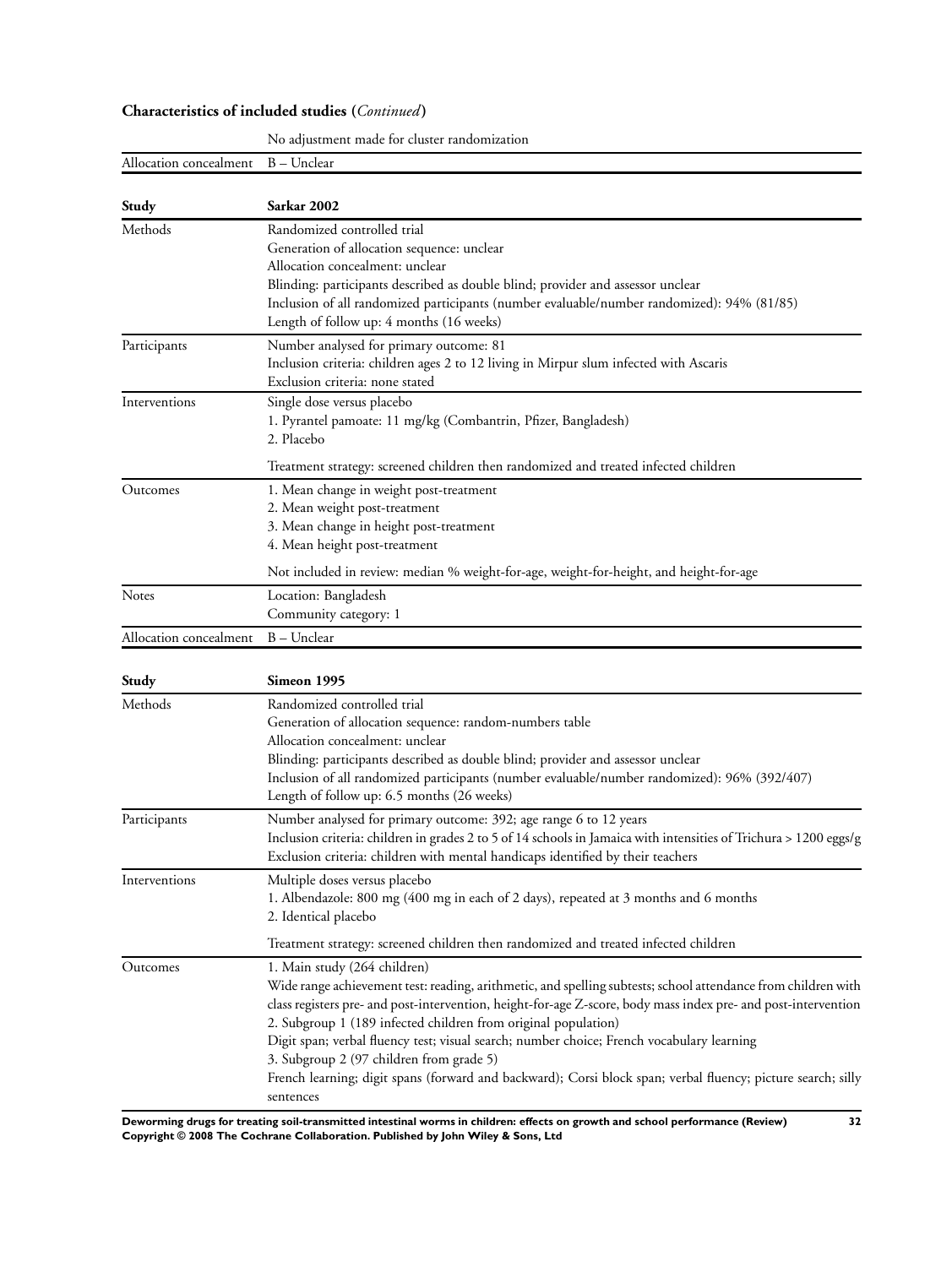Other outcomes measured but not reported: stool at baseline and at 8 weeks after second treatment round (Kato): prevalence and intensity, weight, height, Z-scores (NCHS standard)

| Notes                              | Location: Jamaica     |
|------------------------------------|-----------------------|
|                                    | Community category: 1 |
| Allocation concealment B - Unclear |                       |

| Study                  | Stephenson 1989                                                                                                                                                                                                                                                                                                                                                                                                                   |
|------------------------|-----------------------------------------------------------------------------------------------------------------------------------------------------------------------------------------------------------------------------------------------------------------------------------------------------------------------------------------------------------------------------------------------------------------------------------|
| Methods                | Randomized controlled trial<br>Generation of allocation sequence: "at random within sex"<br>Allocation concealment: unclear<br>Blinding: participants and assessor only; provider unclear<br>Inclusion of all randomized participants (number evaluable/number randomized): 88% (150/171)<br>Length of follow up: 6 months                                                                                                        |
| Participants           | Number analysed for primary outcome: 150<br>Inclusion criteria: all available children in lower grades (standards 1 and 2) in Mvindeni Primary School,<br>Kwale district (unscreened); subgroup of 36 boys chosen; haemoglobin > 8; willing to co-operate in physical<br>tests; pre-pubertal<br>Exclusion criteria: haemoglobin < 8                                                                                               |
| Interventions          | Single dose versus placebo<br>1. Albendazole: 2 x 200 mg (SmithKline and French)<br>2. Placebo: identical                                                                                                                                                                                                                                                                                                                         |
|                        | Treatment strategy: randomized and treated all children                                                                                                                                                                                                                                                                                                                                                                           |
| Outcomes               | 1. Mean weight post-treatment<br>2. Mean change in weight post-treatment<br>3. Mean height post-treatment<br>4. Mean change in height post-treatment<br>5. Mean mid-upper arm circumference<br>6. Mean change in mid-upper arm circumference<br>7. Mean triceps skinfold thickness<br>8. Mean change in triceps skinfold thickness<br>9. Mean subscapular skinfold thickness<br>10. Mean change in subscapular skinfold thickness |
|                        | Not included in review: all above converted to % median for sex and age; prevalence and mean egg counts<br>(arithmetic and geometric means); Harvard Step Test heart rates and score for subgroup                                                                                                                                                                                                                                 |
| Notes                  | Location: Kenya<br>Community category: 1                                                                                                                                                                                                                                                                                                                                                                                          |
| Allocation concealment | B - Unclear                                                                                                                                                                                                                                                                                                                                                                                                                       |

| Study        | Stephenson 1993                                                                                                                                                                                                                                                                                                                                                                                      |
|--------------|------------------------------------------------------------------------------------------------------------------------------------------------------------------------------------------------------------------------------------------------------------------------------------------------------------------------------------------------------------------------------------------------------|
| Methods      | Randomized controlled trial<br>Generation of allocation sequence: "at random within sex by descending hookworm egg count"<br>Allocation concealment: unclear<br>Blinding: participants and assessor only; provider unclear<br>Inclusion of all randomized participants (number evaluable/number randomized): 86% (284/328)<br>Length of follow up: 3.6 months (subgroup) and 8.2 months (main study) |
| Participants | Number analysed for primary outcome: 284<br>Inclusion criteria: all school children (unscreened) in grades 1 to 5 in Mvindeni Primary School                                                                                                                                                                                                                                                         |

**Deworming drugs for treating soil-transmitted intestinal worms in children: effects on growth and school performance (Review) 33 Copyright © 2008 The Cochrane Collaboration. Published by John Wiley & Sons, Ltd**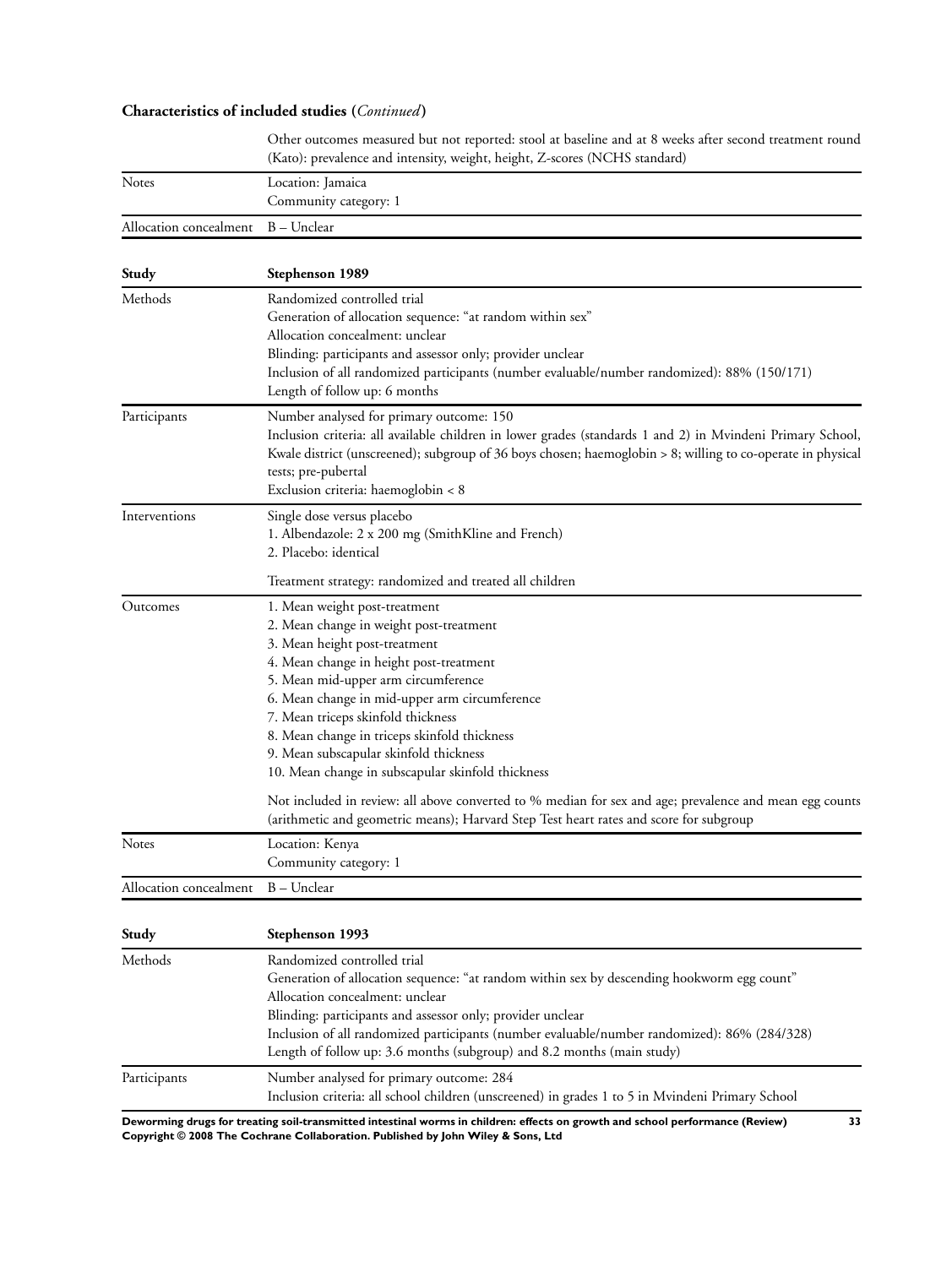# **Characteristics of included studies (***Continued* **)**

|                        | Subgroup (53 analysed) of 60 boys chosen because haemoglobin $> 80$ g/L, willing to cooperate in physical<br>tests and appetite tests, pre-pubertal, infected with at least 1 of helminths (screened), hookworm < 20,000<br>eggs/g; hookworm or Trichuris count > 1000 eggs/g or Ascaris > 4000 eggs/g<br>Exclusion criteria: Severe anaemia (haemoglobin < 75 g/L)                                                                                                                                                       |  |  |  |  |
|------------------------|---------------------------------------------------------------------------------------------------------------------------------------------------------------------------------------------------------------------------------------------------------------------------------------------------------------------------------------------------------------------------------------------------------------------------------------------------------------------------------------------------------------------------|--|--|--|--|
| Interventions          | Multiple doses versus placebo<br>1. Albendazole (single dose) plus placebo: 600 mg (3 x 200 mg) SmithKline Beecham at outset, identical<br>placebo at 3.6 months<br>2. Albendazole (multiple doses): single dose 600 mg repeated at 3.6 months<br>3. Placebo: identical placebo                                                                                                                                                                                                                                           |  |  |  |  |
|                        | Treatment strategy: randomized and treated all children (but infected children for appetite/activity outcomes)                                                                                                                                                                                                                                                                                                                                                                                                            |  |  |  |  |
| Outcomes               | 1. Mean weight post-treatment<br>2. Mean change in weight post-treatment<br>3. Mean height post-treatment<br>4. Mean change in height post-treatment<br>5. Mean mid-upper arm circumference<br>6. Mean change in mid-upper arm circumference<br>7. Mean triceps skinfold thickness<br>8. Mean change in triceps skinfold thickness<br>9. Mean subscapular skinfold thickness<br>10. Mean change in subscapular skinfold thickness<br>11. Mean haemoglobin post-treatment<br>12. Mean change in haemoglobin post treatment |  |  |  |  |
|                        | Not included in review: prevalence, eggs/g: geometric and arithmetic mean; converted to percentage of<br>median for age and sex using NCHS references; % weight-for-age, % height for age; % weight-for-height; %<br>arm circumference for age; % triceps for age; % subscapular for age; Harvard Step Test; appetite (self-rating<br>and snack consumed intake in kilojoules); haemoglobin                                                                                                                               |  |  |  |  |
| Notes                  | Location: Kwale, Kenya<br>Community category: 1                                                                                                                                                                                                                                                                                                                                                                                                                                                                           |  |  |  |  |
| Allocation concealment | B - Unclear                                                                                                                                                                                                                                                                                                                                                                                                                                                                                                               |  |  |  |  |
| Study                  | Stoltzfus 1997                                                                                                                                                                                                                                                                                                                                                                                                                                                                                                            |  |  |  |  |
| Methods                | Cluster-randomized controlled trial<br>Generation of allocation sequence: from each of the 4 districts, 3 schools randomly selected and then allocated<br>Allocation concealment: unclear<br>Blinding: participants only; provider and assessor unclear<br>Inclusion of all randomized participants (number evaluable/number randomized): 84% (3063/3605)<br>Length of follow up: 12 months                                                                                                                               |  |  |  |  |
| Participants           | Number analysed for primary outcome: 3063; mean age 10.5 years<br>Inclusion criteria: children in grades 1 to 5 from 12 randomly selected schools on Pemba island; only grades<br>1 to 4 included in evaluation of nutritional effect<br>Exclusion criteria: none stated                                                                                                                                                                                                                                                  |  |  |  |  |
| Interventions          | Multiple doses versus placebo<br>1. Mebendazole: 500 mg twice yearly<br>2. Mebendazole: 500 mg 3 times a year<br>3. Placebo                                                                                                                                                                                                                                                                                                                                                                                               |  |  |  |  |
|                        | Treatment strategy: randomized and treated all children                                                                                                                                                                                                                                                                                                                                                                                                                                                                   |  |  |  |  |
| Outcomes               | 1. Weight gain<br>2. Height gain<br>3. Change in haemoglobin at 12 months                                                                                                                                                                                                                                                                                                                                                                                                                                                 |  |  |  |  |

**Deworming drugs for treating soil-transmitted intestinal worms in children: effects on growth and school performance (Review) 34 Copyright © 2008 The Cochrane Collaboration. Published by John Wiley & Sons, Ltd**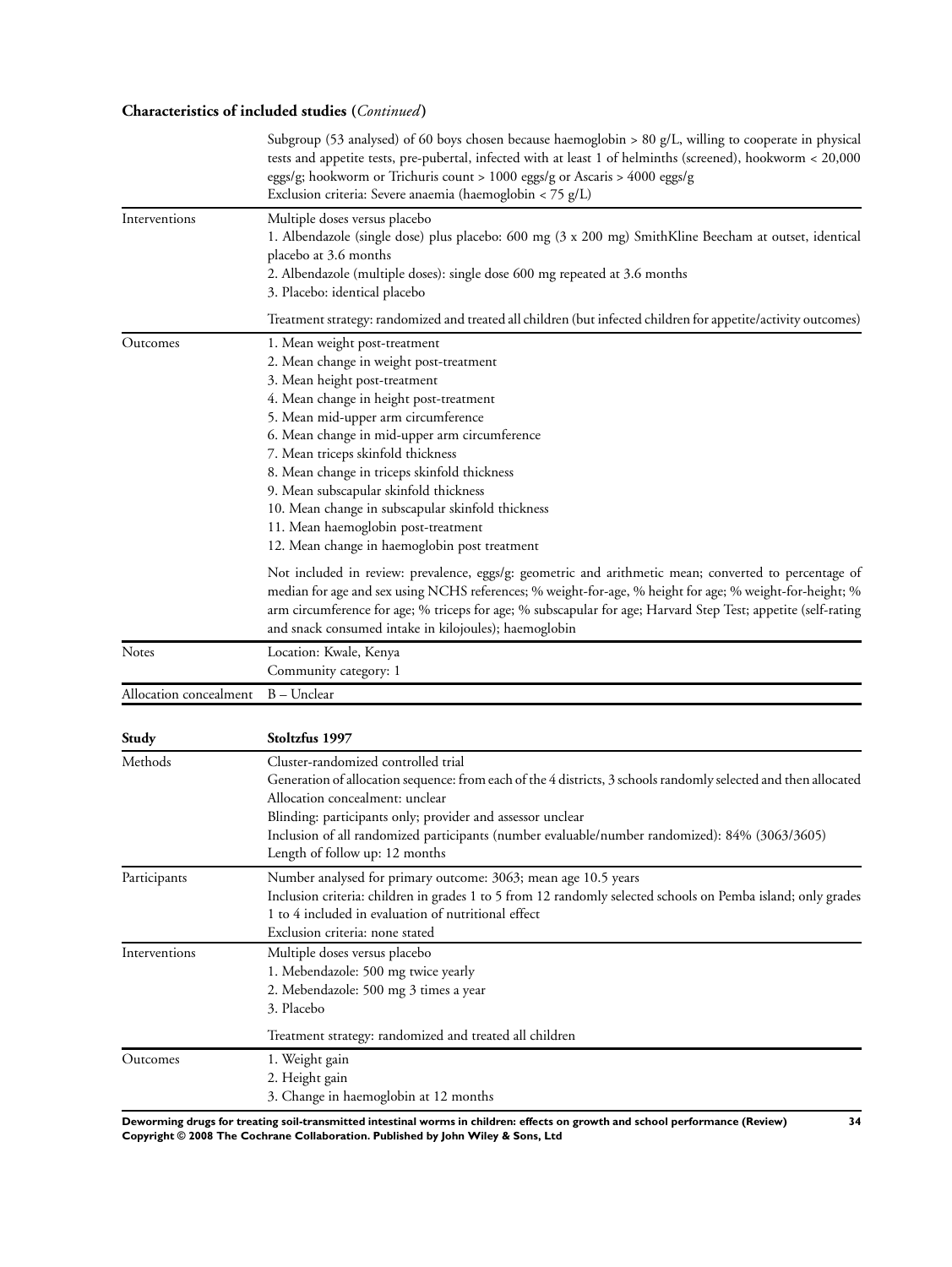#### **Characteristics of included studies (***Continued* **)**

Estimates are provided from multiple regression models taking into account various baseline differences for 2 subgroups above and below 10 years old. Unadjusted outcomes not presented. (These 2 groups were combined in the Dickson 2000 Cochrane Review.)

Other outcomes measured but not reported: micronutrient status (blood) for protoporphyrin and serum ferritin; stool egg count (Kato-Katz); Z-scores for height-for-age and weight-for-height; body mass index

| <b>Notes</b>                       | Location: Zanzibar, Tanzania<br>Community category: 1                                   |
|------------------------------------|-----------------------------------------------------------------------------------------|
|                                    | Appropriate adjustment made for cluster randomization using general estimating equation |
| Allocation concealment B – Unclear |                                                                                         |

| Study                  | Stoltzfus 2001                                                                                                                                                                                                                                                                                                                                                                                                                                                                                                                                                                     |  |  |  |
|------------------------|------------------------------------------------------------------------------------------------------------------------------------------------------------------------------------------------------------------------------------------------------------------------------------------------------------------------------------------------------------------------------------------------------------------------------------------------------------------------------------------------------------------------------------------------------------------------------------|--|--|--|
| Methods                | Randomized control trial (factorial design)<br>Generation of allocation sequence: "blocks of 4"<br>Allocation concealment: pills in bottles with unique treatment codes, assigned by 1 investigator, codes kept<br>in sealed envelopes<br>Blinding: participants and provider; assessor unclear<br>Inclusion of all randomized participants (number evaluable/number randomized): 52% (359/684 = 52%)<br>Length of follow up: 12 months                                                                                                                                            |  |  |  |
| Participants           | Number analysed for primary outcome: 359 in mebendazole arm aged 6 to 59 months<br>Inclusion criteria: all children in Kengeja village, with age reported as 3 to 56 months by parents; 3 months<br>before planned start of trial (pre-school children)<br>Exclusion criteria: severe anaemia (< 70 g/L)                                                                                                                                                                                                                                                                           |  |  |  |
| Interventions          | Multiple doses versus placebo<br>1. Mebendazole: 500 mg given every 3 months at home visits<br>2. Placebo: identical                                                                                                                                                                                                                                                                                                                                                                                                                                                               |  |  |  |
|                        | Treatment strategy: randomized and treated all children                                                                                                                                                                                                                                                                                                                                                                                                                                                                                                                            |  |  |  |
|                        | Both groups also received: 0.5 mL ferrous sulfate (20 mg/mL); 10 mg iron daily for 1 year or placebo as per<br>factorial design                                                                                                                                                                                                                                                                                                                                                                                                                                                    |  |  |  |
| Outcomes               | 1. Cognitive outcomes: motor and language development by parents reporting gross motor and language<br>milestones using scoring system developed specifically for the trial<br>2. Anthropometric measures presented in a stratified manner: (< 30 months, > 30 months), and presented<br>as proportion of children with small arm circumference, mild wasting, and stunting<br>3. Proportion of children with poor appetite, and proportion with severe anaemia are presented for the whole<br>group<br>4. Iron indices (not disaggregated, independent of the iron randomization) |  |  |  |
|                        | Not included in review: prevalence and egg counts (no SD/SEM); motor and language scores (results of<br>multiple regression and correlations; raw data not reported)                                                                                                                                                                                                                                                                                                                                                                                                               |  |  |  |
|                        | Others measured but not reported: stool (Kato-Katz); weight; height; haemoglobin; malaria film; ferritin;<br>appetite as reported by mothers                                                                                                                                                                                                                                                                                                                                                                                                                                       |  |  |  |
| Notes                  | Location: Zanzibar, Tanzania<br>Community category: 2                                                                                                                                                                                                                                                                                                                                                                                                                                                                                                                              |  |  |  |
|                        | Factorial design, with households randomized to iron, random allocation of mebendazole by child, stratified<br>by iron allocation and age grouped households. An iron with mebendazole treatment term was tested in all<br>regression models, but it did not reach significance                                                                                                                                                                                                                                                                                                    |  |  |  |
| Allocation concealment | A – Adequate                                                                                                                                                                                                                                                                                                                                                                                                                                                                                                                                                                       |  |  |  |

**Deworming drugs for treating soil-transmitted intestinal worms in children: effects on growth and school performance (Review) 35 Copyright © 2008 The Cochrane Collaboration. Published by John Wiley & Sons, Ltd**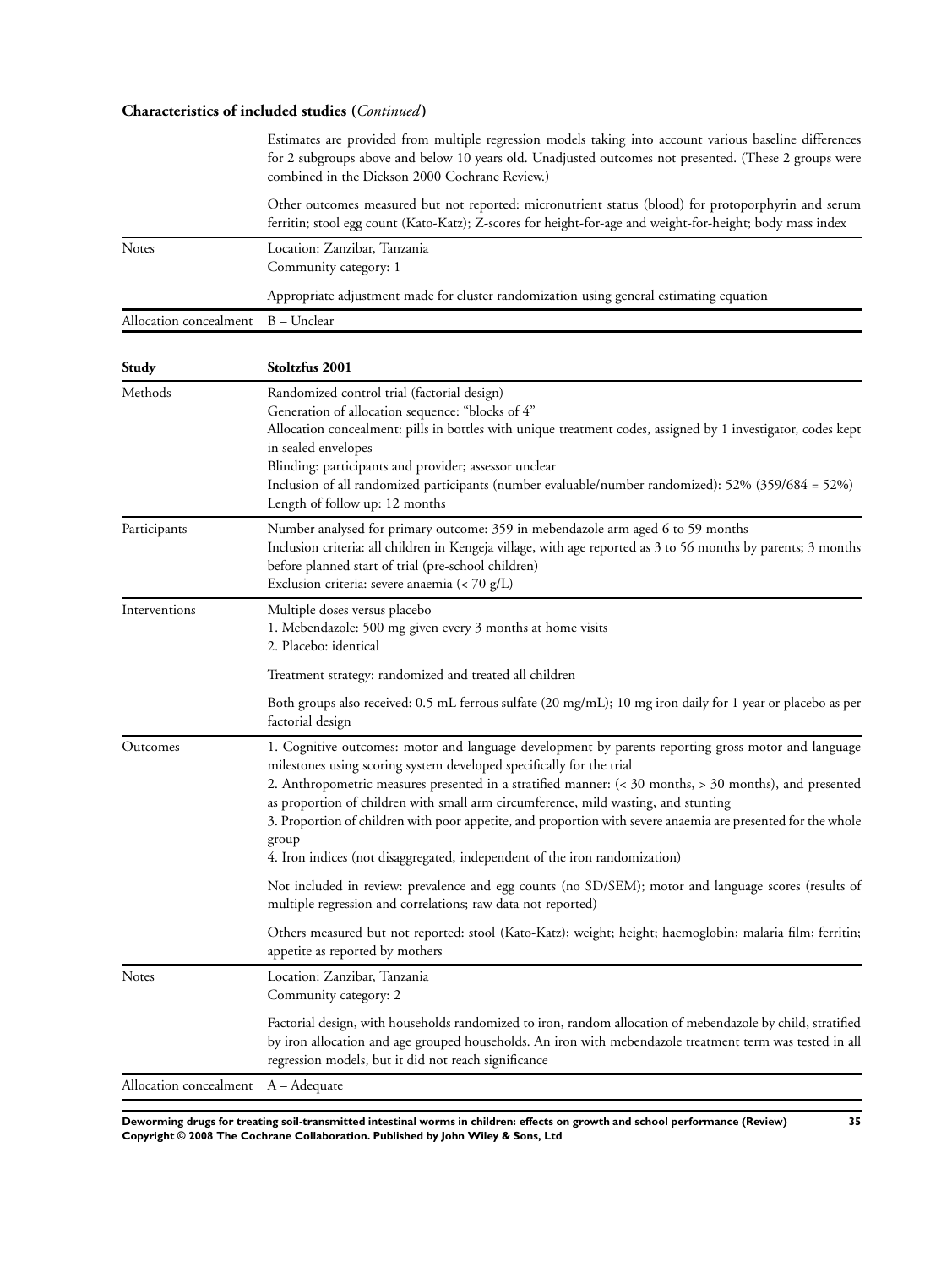# **Characteristics of included studies (***Continued* **)**

| Study                  | Sur 2005                                                                                                                                                                                                                                                                                                                                                                                                                                                                                                                                                                                                                                                                                                                                                    |  |  |  |  |
|------------------------|-------------------------------------------------------------------------------------------------------------------------------------------------------------------------------------------------------------------------------------------------------------------------------------------------------------------------------------------------------------------------------------------------------------------------------------------------------------------------------------------------------------------------------------------------------------------------------------------------------------------------------------------------------------------------------------------------------------------------------------------------------------|--|--|--|--|
| Methods                | Randomized controlled trial<br>Generation of allocation sequence: computer-generated random numbers sequence<br>Allocation concealment: identical coded bottles<br>Blinding: participants, provider, and assessor<br>Inclusion of all randomized participants (number evaluable/number randomized): 97% (683/702)<br>Length of follow up: 12 months                                                                                                                                                                                                                                                                                                                                                                                                         |  |  |  |  |
| Participants           | Number analysed for primary outcome: 683<br>Inclusion criteria: all children aged 2 to 5 in slum area of Tiljala identified and enrolled<br>Exclusion criteria: major illnesses; birth defects; and unwillingness to participate                                                                                                                                                                                                                                                                                                                                                                                                                                                                                                                            |  |  |  |  |
| Interventions          | Multiple doses versus placebo<br>1. Albendazole: 400 mg in a vitamin B complex base liquid; repeated at 6 months<br>2. Placebo: vitamin B complex base                                                                                                                                                                                                                                                                                                                                                                                                                                                                                                                                                                                                      |  |  |  |  |
|                        | Treatment strategy: randomized and treated all children                                                                                                                                                                                                                                                                                                                                                                                                                                                                                                                                                                                                                                                                                                     |  |  |  |  |
| Outcomes               | 1. Mean weight post-treatment (presented graphically)                                                                                                                                                                                                                                                                                                                                                                                                                                                                                                                                                                                                                                                                                                       |  |  |  |  |
|                        | Other outcomes measured but not reported: stool samples from random sample of 30% (formalin concen-<br>tration technique) for prevalence of Ascaris; weight-for-age; diarrhoeal episodes                                                                                                                                                                                                                                                                                                                                                                                                                                                                                                                                                                    |  |  |  |  |
| <b>Notes</b>           | Location: India<br>Community category: 2                                                                                                                                                                                                                                                                                                                                                                                                                                                                                                                                                                                                                                                                                                                    |  |  |  |  |
| Allocation concealment | $A - Adequate$                                                                                                                                                                                                                                                                                                                                                                                                                                                                                                                                                                                                                                                                                                                                              |  |  |  |  |
| Study                  | Watkins 1996                                                                                                                                                                                                                                                                                                                                                                                                                                                                                                                                                                                                                                                                                                                                                |  |  |  |  |
| Methods                | Randomized controlled trial<br>Generation of allocation sequence: "stratified by gender and age"<br>Allocation concealment: unclear<br>Blinding: participants and provider; assessor unclear<br>Inclusion of all randomized participants (number evaluable/number randomized): 90% (226/250)<br>Length of follow up: 6 months                                                                                                                                                                                                                                                                                                                                                                                                                               |  |  |  |  |
| Participants           | Number analysed for primary outcome: 226 for growth outcomes, reduced for cognitive outcomes; age 7 to<br>12 years<br>Inclusion criteria: children attending grades 1 to 4 in primary schools in the Guatemala highlands<br>Exclusion criteria: > 12 years; deworming medicine in last year                                                                                                                                                                                                                                                                                                                                                                                                                                                                 |  |  |  |  |
| Interventions          | Multiple doses versus placebo<br>1. Albendazole: 2 x 200 mg at baseline and 12 weeks<br>2. Placebo: identical at baseline and 12 weeks<br>Treatment strategy: randomized and treated all children                                                                                                                                                                                                                                                                                                                                                                                                                                                                                                                                                           |  |  |  |  |
| Outcomes               | 1. Mean weight post-treatment<br>2. Mean change in weight post-treatment<br>3. Mean height post-treatment<br>4. Mean change in height post-treatment<br>5. School performance: attendance rates of children actively attending school, dropout rates<br>6. Mean mid-upper arm circumference<br>7. Mean change in mid-upper arm circumference<br>8. Cognitive tests: Interamerican vocabulary test, Interamerican reading test, Peabody picture vocabulary test<br>Not included in review: egg counts (Kato-Katz: arithmetic and geometric mean); Z-scores (NCHS-CDC-<br>WHO reference) for weight-for-age, change in weight-for-age, height, change in height, height-for-age,<br>change in height-for-age, weight-for-height, and change in height-for-age |  |  |  |  |

**Deworming drugs for treating soil-transmitted intestinal worms in children: effects on growth and school performance (Review) 36 Copyright © 2008 The Cochrane Collaboration. Published by John Wiley & Sons, Ltd**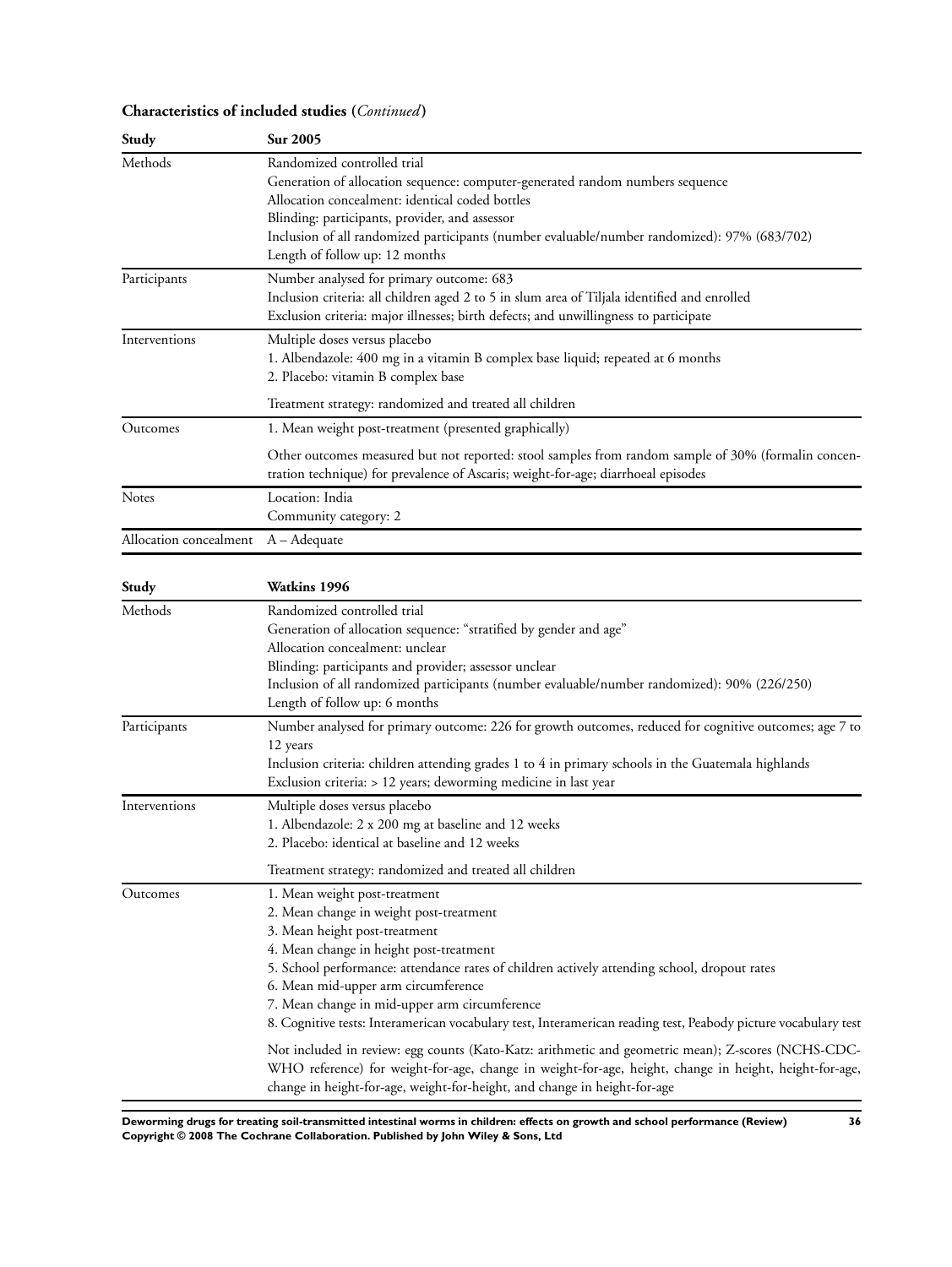| Notes                  | Location: Guatemala                                                                                                                                                                                                                                                                                                                                                               |  |  |  |
|------------------------|-----------------------------------------------------------------------------------------------------------------------------------------------------------------------------------------------------------------------------------------------------------------------------------------------------------------------------------------------------------------------------------|--|--|--|
|                        | Community category: 1                                                                                                                                                                                                                                                                                                                                                             |  |  |  |
| Allocation concealment | B - Unclear                                                                                                                                                                                                                                                                                                                                                                       |  |  |  |
| Study                  | Willett 1979                                                                                                                                                                                                                                                                                                                                                                      |  |  |  |
| Methods                | Randomized controlled trial<br>Generation of allocation sequence: random-numbers table; "stratified by sex and age"<br>Allocation concealment: unclear<br>Blinding: described as double blind; participants and assessor only; provider unclear<br>Inclusion of all randomized participants (number evaluable/number randomized): 78% (268/341)<br>Length of follow up: 12 months |  |  |  |
| Participants           | Number analysed for primary outcome: 268; age range 6 to 91 months<br>Inclusion criteria: pre-school children from Ubiri village who attended clinic and produced a stool sample<br>Exclusion criteria: none stated                                                                                                                                                               |  |  |  |
| Interventions          | Multiple doses<br>1. Levamisole syrup: 2.5 mg/kg every 3 months<br>2. Flavoured sucrose syrup: every 3 months                                                                                                                                                                                                                                                                     |  |  |  |
|                        | Treatment strategy: randomized and treated all children                                                                                                                                                                                                                                                                                                                           |  |  |  |
| Outcomes               | 1. Growth rates in both groups, and subgroup of those infected; these have been corrected for various factors<br>using analysis of covariance (unadjusted data are not reported and the growth rates are not presented with<br>any measure of variance)                                                                                                                           |  |  |  |
|                        | Measured but not reported: height; length; stool egg count in subgroup (Kato method); growth rates using<br>least square method                                                                                                                                                                                                                                                   |  |  |  |
| Notes                  | Location: Tanzania<br>Community category: 2                                                                                                                                                                                                                                                                                                                                       |  |  |  |
| Allocation concealment | B - Unclear                                                                                                                                                                                                                                                                                                                                                                       |  |  |  |
|                        | CI: confidence interval; Community category: a measure of the prevalence and intensity of infection (see Table 02); NCHS: National Center for Health                                                                                                                                                                                                                              |  |  |  |

CI: confidence interval; Community category: a measure of the prevalence and intensity of infection (see Table 02); NCHS: National Center for Health Statistics: SD: standard deviation; SEM: standard error of the mean

# **Characteristics of excluded studies**

| Study                                                                                                                                                                                                                                                                                                      | <b>Reason for exclusion</b>                                                                                                                                                                                                                                                                       |  |  |  |  |
|------------------------------------------------------------------------------------------------------------------------------------------------------------------------------------------------------------------------------------------------------------------------------------------------------------|---------------------------------------------------------------------------------------------------------------------------------------------------------------------------------------------------------------------------------------------------------------------------------------------------|--|--|--|--|
| Bhargava 2003                                                                                                                                                                                                                                                                                              | Treatment regimen comprised of albendazole for geohelminths and praziquantel against schistosomiasis versus<br>placebo                                                                                                                                                                            |  |  |  |  |
| Boivin 1993<br>Factorial-designed randomized controlled trial with children allocated to deworming and iron supplementation,<br>and in which the analysis compares the results for the levamisole and iron group against all the other groups<br>combined. (Included in the Dickson 2000 Cochrane Review.) |                                                                                                                                                                                                                                                                                                   |  |  |  |  |
| Cooper 2006                                                                                                                                                                                                                                                                                                | Study of allergy with no nutritional or cognitive outcomes                                                                                                                                                                                                                                        |  |  |  |  |
| Cowden 2000                                                                                                                                                                                                                                                                                                | Not a randomized controlled trial                                                                                                                                                                                                                                                                 |  |  |  |  |
| Diouf 2002                                                                                                                                                                                                                                                                                                 | Intervention comprised mebendazole, vitamin A, and iron supplementation metronidazole as a combined inter-<br>vention versus placebo                                                                                                                                                              |  |  |  |  |
| Treatments randomized, but some placebo groups accessed treatment. Analysis was by the treatment received,<br><b>Evans 1986</b><br>and randomization was ignored. (Included in the Dickson 2000 Cochrane Review.)                                                                                          |                                                                                                                                                                                                                                                                                                   |  |  |  |  |
| Fernando 1983                                                                                                                                                                                                                                                                                              | 2 villages allocated to treatment or no treatment on the basis of a coin toss. Essentially a cluster-randomized<br>trial with 2 large clusters. (Included in the Dickson 2000 Cochrane Review, which reported that no conclusions<br>could be drawn from the results due to selective reporting.) |  |  |  |  |

**Deworming drugs for treating soil-transmitted intestinal worms in children: effects on growth and school performance (Review) 37 Copyright © 2008 The Cochrane Collaboration. Published by John Wiley & Sons, Ltd**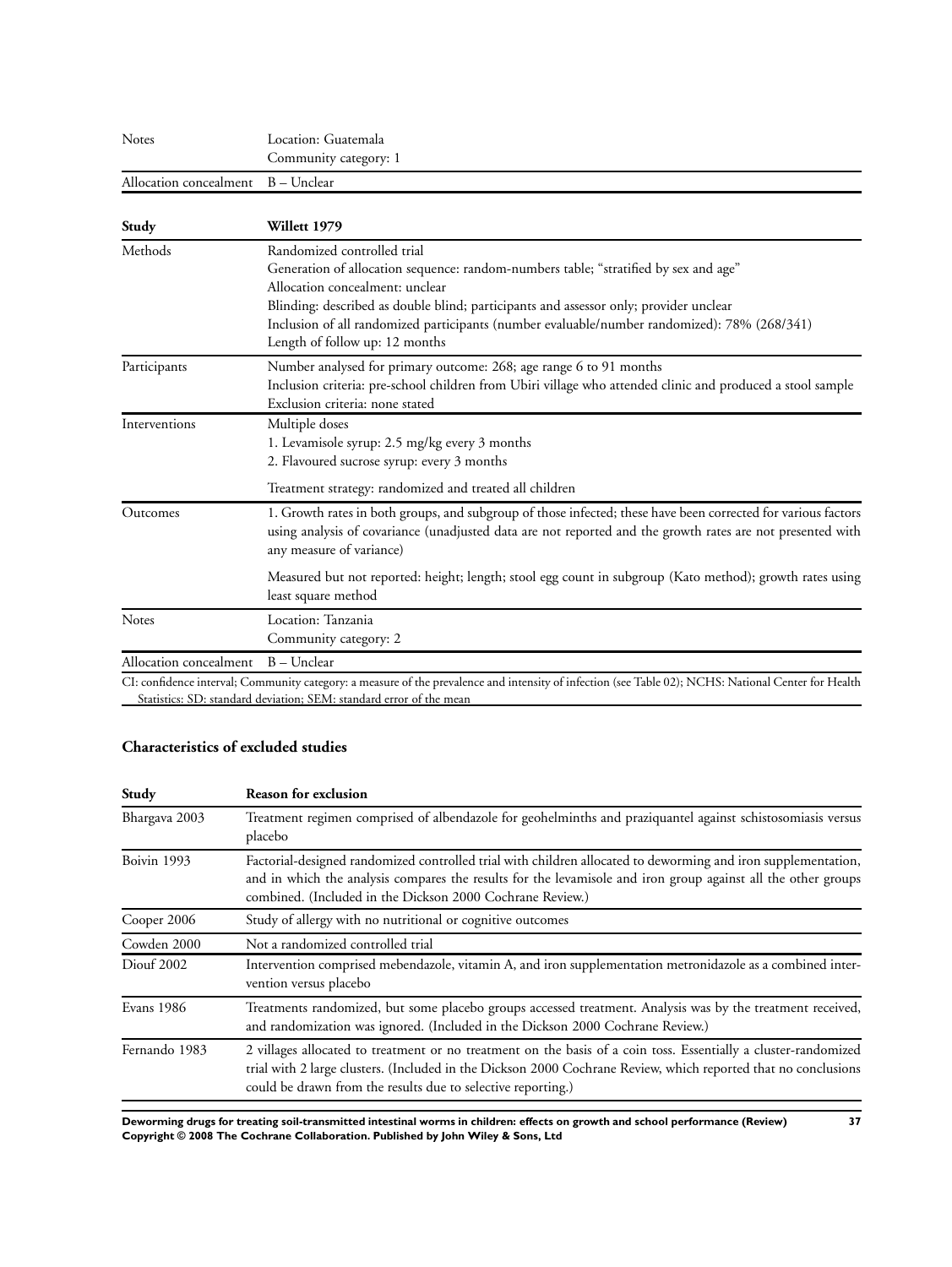### **Characteristics of excluded studies (***Continued* **)**

| Friis 2003<br>Combined treatment regimen albendazole for geohelminths and praziquantel for Schistosoma mansoni versus<br>placebo |                                                                                                                                                                                                                                                                                                                                              |  |  |
|----------------------------------------------------------------------------------------------------------------------------------|----------------------------------------------------------------------------------------------------------------------------------------------------------------------------------------------------------------------------------------------------------------------------------------------------------------------------------------------|--|--|
| Gupta 1982                                                                                                                       | Children randomly divided into 4 groups, "taking care that age distribution was similar in each group". The 4<br>groups were then allocated 1 of 4 different single treatment regimens; no details given. We excluded trials in<br>communities with only 2 units of allocation                                                               |  |  |
| Hadidjaja 1998                                                                                                                   | Cluster-randomized controlled trial with 2 units of allocation to mebendazole and placebo. Authors stated that<br>there were differences in environmental sanitary conditions in the clusters. (Included in the Dickson 2000<br>Cochrane Review, but it was noted that the groups were not comparable and there was high loss to follow up.) |  |  |
| Jinabhai 2001a                                                                                                                   | Treatment regimen comprised of albendazole for geohelminths and praziquantel against schistosomiasis versus<br>placebo                                                                                                                                                                                                                       |  |  |
| Jinabhai 2001b                                                                                                                   | Treatment regimen comprised of albendazole for geohelminths and praziquantel against schistosomiasis versus<br>placebo                                                                                                                                                                                                                       |  |  |
| Kvalsvig 1991ii                                                                                                                  | Incomplete data on the number of children in each arm of the trial. The researchers were unable to re-test<br>children due to major floods in the area                                                                                                                                                                                       |  |  |
| Miguel 2004                                                                                                                      | Treatment regimen comprised of albendazole for geohelminths and praziquantel against schistosomiasis versus<br>placebo                                                                                                                                                                                                                       |  |  |
| Pollitt 1991                                                                                                                     | Not described as randomized; conference proceedings                                                                                                                                                                                                                                                                                          |  |  |
| Taylor 2001                                                                                                                      | Treatment regimen albendazole for geohelminths and praziquantel for Schistosoma haematobium versus placebo                                                                                                                                                                                                                                   |  |  |
| Thein-Hlaing 1991                                                                                                                | 3/11 intervention villages were not randomly allocated, and unclear how intervention and control villages were<br>allocated as there is a large imbalance (8 intervention and 13 non-intervention villages)                                                                                                                                  |  |  |
| Yang 2003                                                                                                                        | Did not consider growth or cognitive outcome measures                                                                                                                                                                                                                                                                                        |  |  |

# **Characteristics of ongoing studies**

| Study               | <b>Alam 2006</b>                                                                                                                                                                                                                                                                                                                                                                                                                                                                                                                                                                                               |  |  |  |  |
|---------------------|----------------------------------------------------------------------------------------------------------------------------------------------------------------------------------------------------------------------------------------------------------------------------------------------------------------------------------------------------------------------------------------------------------------------------------------------------------------------------------------------------------------------------------------------------------------------------------------------------------------|--|--|--|--|
| Trial name or title | "Relative efficacy of two regimens of ante-helminthic treatment"                                                                                                                                                                                                                                                                                                                                                                                                                                                                                                                                               |  |  |  |  |
| Participants        | Total enrolment: 200<br>Inclusion criteria: age 2 to 5 years; not suffering from serious chronic illness; stool test positive for soil-trans-<br>mitted helminths; not taken any anthelminthic drug in previous 6 months; parents/guardian agree their child's<br>participation<br>Exclusion criteria: $age < 2$ years and $> 5$ years; stool test negative for any intestinal helminth; suffering from<br>serious chronic illness; parents/guardian not willing to give consent for their child's participation; if he/she<br>receives any anthelminthic drug after survey but before the study interventions |  |  |  |  |
| Interventions       | 1. Conventional treatment of 400 mg of albendazole in a single dose at 6-month interval<br>2. Intervention group: 400 mg of albendazole in a single-dose treatment at 3-month interval                                                                                                                                                                                                                                                                                                                                                                                                                         |  |  |  |  |
| Outcomes            | <b>PRIMARY</b><br>1. To determine the relative efficacy of de-worming at every 3 months versus every 6 month single dose of<br>albendazole treatment                                                                                                                                                                                                                                                                                                                                                                                                                                                           |  |  |  |  |
|                     | <b>SECONDARY</b><br>2. To compare additional morbidity information such as diarrhoeal diseases, respiratory tract infections, nutri-<br>tional status and E. histolytica associated morbidity between 2 groups                                                                                                                                                                                                                                                                                                                                                                                                 |  |  |  |  |
| Starting date       | Not yet recruiting                                                                                                                                                                                                                                                                                                                                                                                                                                                                                                                                                                                             |  |  |  |  |
| Contact information | Mohammad M Alam MBBS, Principal Investigator, ICDDR, B: Centre for Health and Population Research,<br>masud_icddrb@yahoo.com                                                                                                                                                                                                                                                                                                                                                                                                                                                                                   |  |  |  |  |
| Notes               | ClinicalTrials.gov identifier: NCT00367627                                                                                                                                                                                                                                                                                                                                                                                                                                                                                                                                                                     |  |  |  |  |

**Deworming drugs for treating soil-transmitted intestinal worms in children: effects on growth and school performance (Review) 38 Copyright © 2008 The Cochrane Collaboration. Published by John Wiley & Sons, Ltd**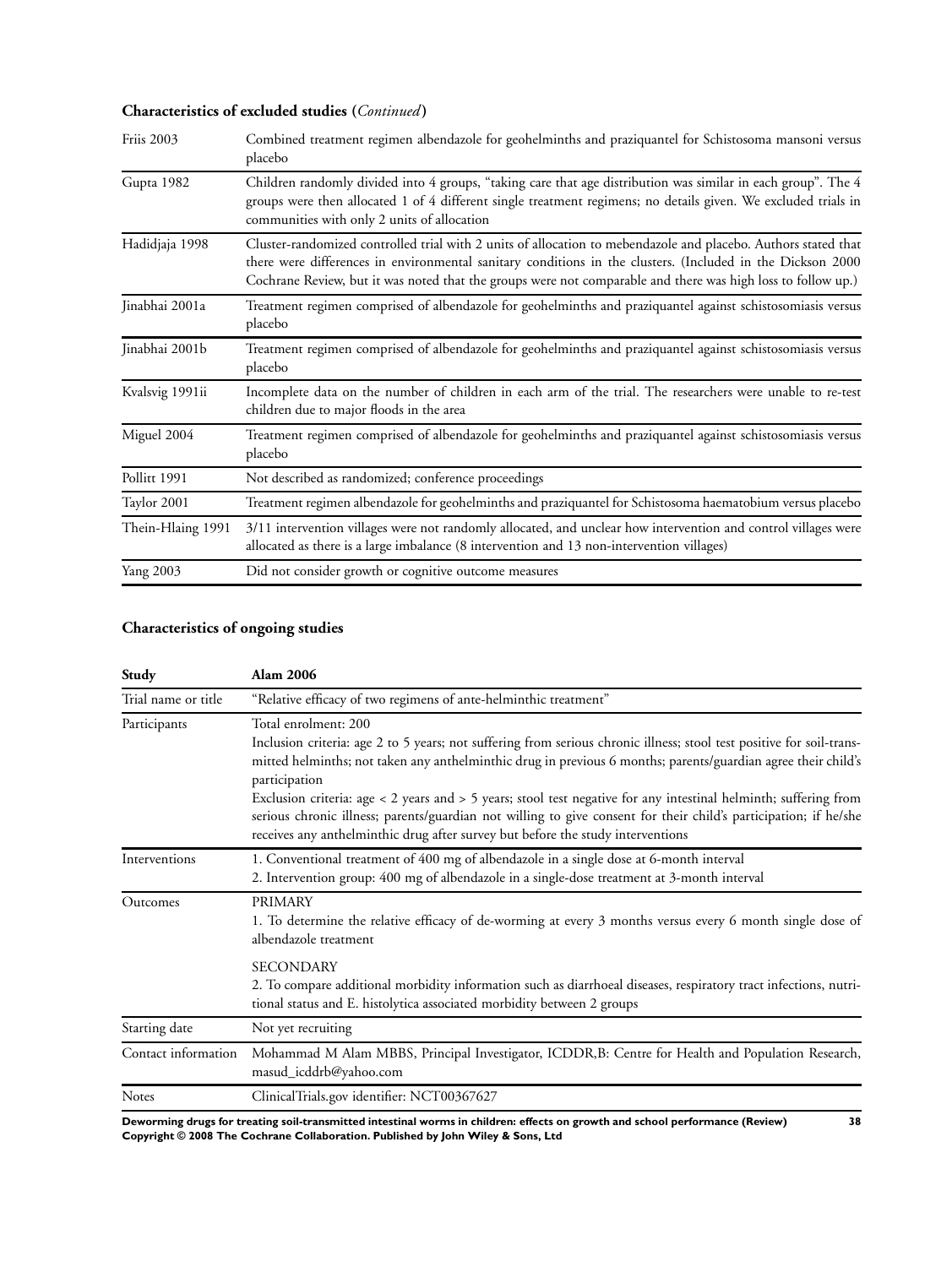# **Characteristics of ongoing studies (***Continued* **)**

### Sources of support: International Centre for Diarrhoeal Disease Research, Bangladesh (sponsor)

| Lucknow ongoing<br>Study |                                                                                                                                                                                                                                          |  |  |  |
|--------------------------|------------------------------------------------------------------------------------------------------------------------------------------------------------------------------------------------------------------------------------------|--|--|--|
| Trial name or title      | Cluster-randomized controlled trial in Lucknow, India                                                                                                                                                                                    |  |  |  |
| Participants             | Details unavailable                                                                                                                                                                                                                      |  |  |  |
| Interventions            | Details unavailable                                                                                                                                                                                                                      |  |  |  |
| Outcomes                 | Details unavailable                                                                                                                                                                                                                      |  |  |  |
| Starting date            | Details unavailable                                                                                                                                                                                                                      |  |  |  |
| Contact information      | Details unavailable                                                                                                                                                                                                                      |  |  |  |
| Notes                    | Details unavailable                                                                                                                                                                                                                      |  |  |  |
| Study                    | Stoltzfus 2004                                                                                                                                                                                                                           |  |  |  |
| Trial name or title      | Effects of intestinal helminth infections in early childhood on immune response, inflammation, anaemia and<br>malnutrition"                                                                                                              |  |  |  |
| Participants             | Expected enrolment: 2500<br>Inclusion criteria: 6 to 24 months of age; informed consent; residing in selected communities based on geographic<br>catchment area<br>Exclusion criteria: haemoglobin < 70 g/L; refusal of informed consent |  |  |  |
| Interventions            | 1. Mebendazole<br>2. Identical-looking but inert placebo                                                                                                                                                                                 |  |  |  |
| Outcomes                 | <b>PRIMARY</b><br>1. Haemoglobin < 70 g/L<br>2. Mid-upper arm circumference <- 2 Z scores of international reference<br>3. Maternal report of anorexia                                                                                   |  |  |  |
|                          | <b>SECONDARY</b><br>4. Weight-for-height <-1 Z scores of international reference<br>5. Height-for-age <-2 Z scores on international reference<br>6. Inflammation                                                                         |  |  |  |
| Starting date            | 1 January 2004                                                                                                                                                                                                                           |  |  |  |
|                          | End of follow up date: 31 March 2006                                                                                                                                                                                                     |  |  |  |
| Contact information      | Ms Rebecca J Stoltzfus, Cornell University<br>Division of Nutritional Sciences, rjs62@cornell.edu                                                                                                                                        |  |  |  |
| Notes                    | ISRCTN: 83988447<br>Sources of support: Burroughs Wellcome Initiative; Wellcome Trust; Cornell University, USA (sponsor)                                                                                                                 |  |  |  |

### **A D D I T I O N A L T A B L E S**

# **Table 01. Community diagnosis categories and recommended treatment strategies (WHO 2002)**

| Community category                       | Prevalence <sup>^</sup>  |         | Proportion <sup>**</sup> School intervention                       |
|------------------------------------------|--------------------------|---------|--------------------------------------------------------------------|
| 1. High prevalence or high intensity     | $> 70\%$                 | $>10\%$ | Targeted treatment of school-age children 2 to<br>3 times per year |
| 2. Moderate prevalence and low intensity | $> 50\%$ but < 70% < 10% |         | Targeted treatment of school-age children once                     |

**Deworming drugs for treating soil-transmitted intestinal worms in children: effects on growth and school performance (Review) 39 Copyright © 2008 The Cochrane Collaboration. Published by John Wiley & Sons, Ltd**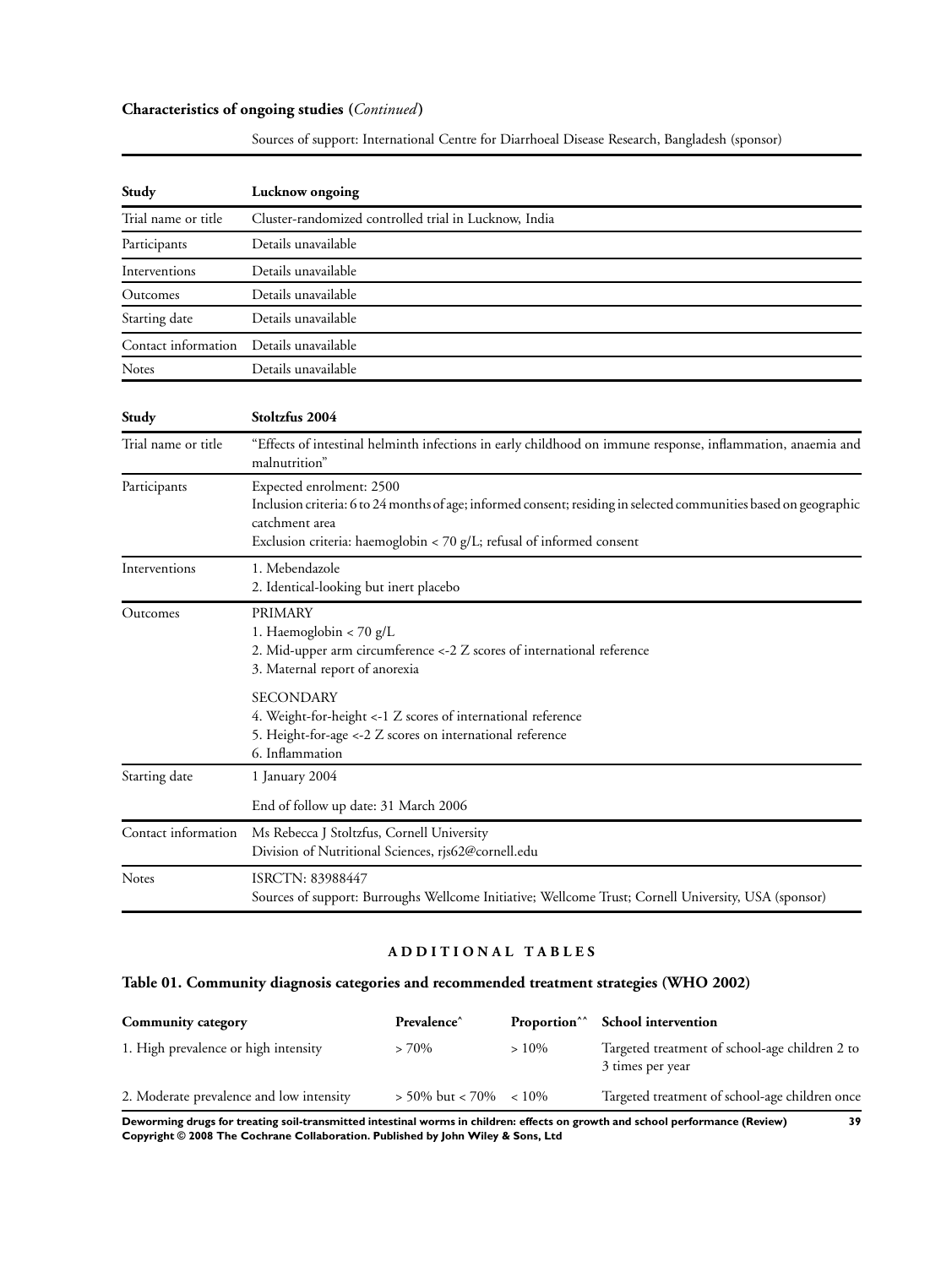# **Table 01. Community diagnosis categories and recommended treatment strategies (WHO 2002) (***Continued* **)**

| <b>Community category</b>           | Prevalence <sup>^</sup> |           | Proportion <sup>**</sup> School intervention |
|-------------------------------------|-------------------------|-----------|----------------------------------------------|
|                                     |                         |           | per year                                     |
| 3. Low prevalence and low intensity | $< 50\%$                | $~< 10\%$ | Selective treatment                          |
| ôf any worm infection               |                         |           |                                              |

ˆôf moderate to heavy infections

# **Table 02. Detailed search strategies**

|                | Search set CIDG SR^                                 | <b>CENTRAL</b>                      | <b>MEDLINE^^</b>                      | EMBASE <sup>^^</sup>                | LILACS <sup>^^</sup>       |
|----------------|-----------------------------------------------------|-------------------------------------|---------------------------------------|-------------------------------------|----------------------------|
| $\mathbf{1}$   | helmint*                                            | helmint*                            | helmint*                              | helmint\$                           | helmint*                   |
| $\overline{2}$ | Ancylostoma<br>duodenale                            | Ancylostoma<br>duodenale            | Ancylostoma<br>duodenale              | Ancylostoma<br>duodenale            | Ancylostoma<br>duodenale   |
| 3              | Necator americanus                                  | Necator americanus                  | Necator americanus                    | Necator americanus                  | Necator americanus         |
| 4              | Ascaris                                             | Ascaris                             | Ascaris                               | Ascaris                             | Ascaris                    |
| 5              | Enterobius<br>vermicularis                          | Enterobius<br>vermicularis          | Enterobius<br>vermicularis            | Enterobius<br>vermicularis          | Enterobius<br>vermicularis |
| 6              | trichuris                                           | trichuris                           | trichuris                             | trichuris                           | trichuris                  |
| 7              | Strongyloid*                                        | Strongyloid*                        | Strongyloid*                          | Strongyloid*                        | Strongyloid*               |
| 8              | albendazole                                         | hookworm*                           | hookworm*                             | hookworm\$                          | $1-7/OR$                   |
| 9              | mebendazole                                         | roundworm*                          | roundworm*                            | roundworm\$                         | albendazole                |
| 10             | piperazine                                          | pinworm*                            | pinworm*                              | pinworm\$                           | mebendazole                |
| 11             | levamisole                                          | whipworm*                           | whipworm*                             | whipworm\$                          | piperazine                 |
| 12             | pyrantel                                            | $1-11/OR$                           | $1-11/OR$                             | $1-11/OR$                           | levamisole                 |
| 13             | tiabendazole                                        | albendazole                         | albendazole                           | albendazole                         | pyrantel                   |
| 14             | $\overline{\phantom{a}}$                            | mebendazole                         | mebendazole                           | mebendazole                         | tiabendazole               |
| 15             |                                                     | piperazine                          | piperazine                            | piperazine                          | 9-14/OR                    |
| 16             |                                                     | levamisole                          | levamisole                            | levamisole                          | 8 and 15                   |
| 17             |                                                     | pyrantel                            | pyrantel                              | pyrantel                            | Limit 16 to human          |
| 18             |                                                     | tiabendazole                        | tiabendazole                          | tiabendazole                        |                            |
| 19             |                                                     | 13 or 14 or 15 or 16<br>or 17 or 18 | 13 or 14 or 15 or 16<br>or 17 or 18   | 13 or 14 or 15 or 16<br>or 17 or 18 | L,                         |
| 20             |                                                     | 12 and 19                           | 12 and 19                             | 12 and 19                           |                            |
| 21             |                                                     |                                     | Limit 20 to human                     | Limit 20 to human                   |                            |
|                | <sup>^</sup> Cochrane Infectious<br><b>Diseases</b> |                                     | <sup>^^</sup> Search terms used<br>in |                                     |                            |

**Deworming drugs for treating soil-transmitted intestinal worms in children: effects on growth and school performance (Review) 40 Copyright © 2008 The Cochrane Collaboration. Published by John Wiley & Sons, Ltd**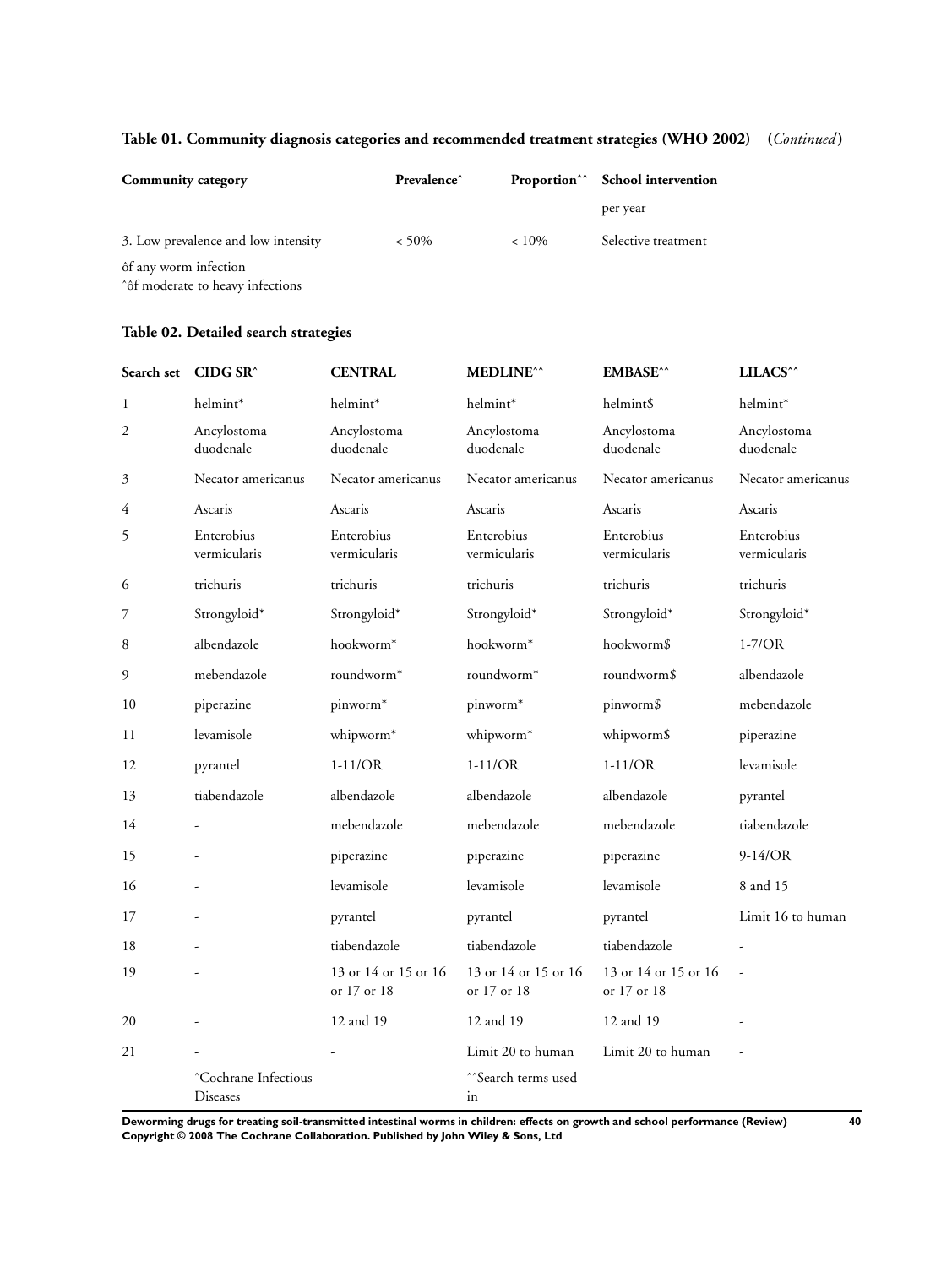| Search set CIDG SR <sup>^</sup> | <b>CENTRAL</b> | <b>MEDLINE</b> <sup>^^</sup>                                                                                                                                                                                      | <b>EMBASE</b> <sup>^^</sup> | LILACS <sup>^^</sup> |
|---------------------------------|----------------|-------------------------------------------------------------------------------------------------------------------------------------------------------------------------------------------------------------------|-----------------------------|----------------------|
| Group Specialized<br>Register   |                | combination with the<br>search<br>strategy for retrieving<br>trials<br>developed by The<br>Cochrane<br>Collaboration<br>(Higgins 2006);<br>upper case: MeSH or<br><b>EMTREE</b> heading;<br>lower case: free text |                             |                      |
|                                 |                | term                                                                                                                                                                                                              |                             |                      |

# **Table 02. Detailed search strategies (***Continued* **)**

### **Table 03. Cluster-randomized controlled trials**

| <b>Trial</b>     | <b>Cluster</b> | No. clusters | Adjustment <sup>^</sup>                   |
|------------------|----------------|--------------|-------------------------------------------|
| Alderman 2006    | Parishes       | 48           | Not adjusted (correspondence with author) |
| Awasthi 1995     | Urban slums    | 50           | Means of cluster means                    |
| Awasthi 2001     | Urban slums    | 124          | Means of cluster means                    |
| <b>Hall 2006</b> | Schools        | 80           | Unclear                                   |
| Rousham 1994     | Villages       | 13           | No                                        |
| Stoltzfus 1997   | Schools        | 12           | General estimating equation               |
|                  |                |              |                                           |

ˆfor cluster randomization

**Deworming drugs for treating soil-transmitted intestinal worms in children: effects on growth and school performance (Review) 41 Copyright © 2008 The Cochrane Collaboration. Published by John Wiley & Sons, Ltd**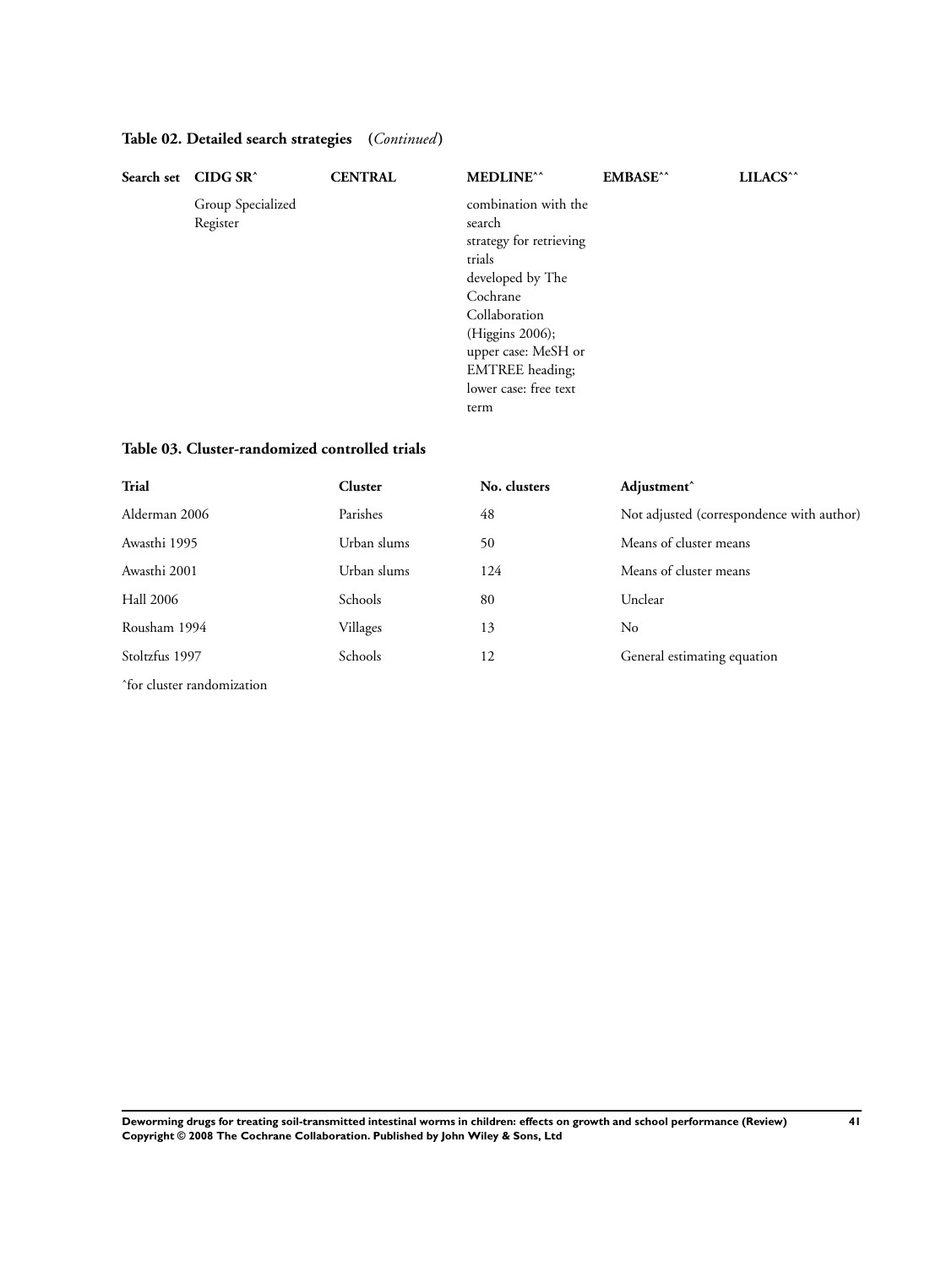#### Deworming drugs for treating soil-transmitted intestinal worms in children: effects on<br>Copyright © 2008 The Cochrane Collaboration. Published by John Wiley & Sons, Ltd **Copyright © 2008 The Cochrane Collaboration. Published by John Wiley & Sons, Ltd42 Deworming drugs for treating soil-transmitted intestinal worms in children: effects on growth and school performance (Review) Table 04. Trials with incomplete statistical data setsRandomization type Dose schedule Trial Intervention Results**Individual Single dose Beach 1999 Albendazole <sup>A</sup> nutritional benefit of treatment was notdetectable after 4 months for the entire study population (853 participants, no figures provided). Stratification by infectiondemonstrated small positive effects in the treatment group for some anthropometric outcomes. In Ascaris-infected children (51), height gain was 0.62 cm greater than <sup>p</sup>laceboin the combination treatment group  $(P = 0.01)$ at 4 months. In Trichuris-infected children (158), height gain was 0.56 kg greater than <sup>p</sup>lacebo in the combination treatment group $(P = 0.01)$  at 4 months Individual Single dose Fox 2005 Albendazole No results provided for whole study population. Results for height and weight only presented in the narrative for subgroupsinfected with hookworm and Ascaris: no significant anthropometric changes detected (no figures quoted). In those infected withTrichuris, weight gain was greater in thegrowth albendazole group (difference compared toplacebo  $0.28 \text{ kg}$ ,  $P = 0.038$ ) and school performance (Review) Individual Single dose Greenberg 1981 Piperazine citrate Treatment group tended to show worse growth than <sup>p</sup>lacebo. Comparison showed no significant difference for all measured anthropometric variables for the total groupand for subgroups defined by severity ofinfection (no figures provided)Individual Single dose Kloetzel 1982 Mebendazole No significant difference was found between the groups. Results reported as the proportion of treatment or control group that improved, deteriorated, or experienced no change. Unclear which anthropological measures were used in this categorization process. Proportions $42$ in each category were not significantly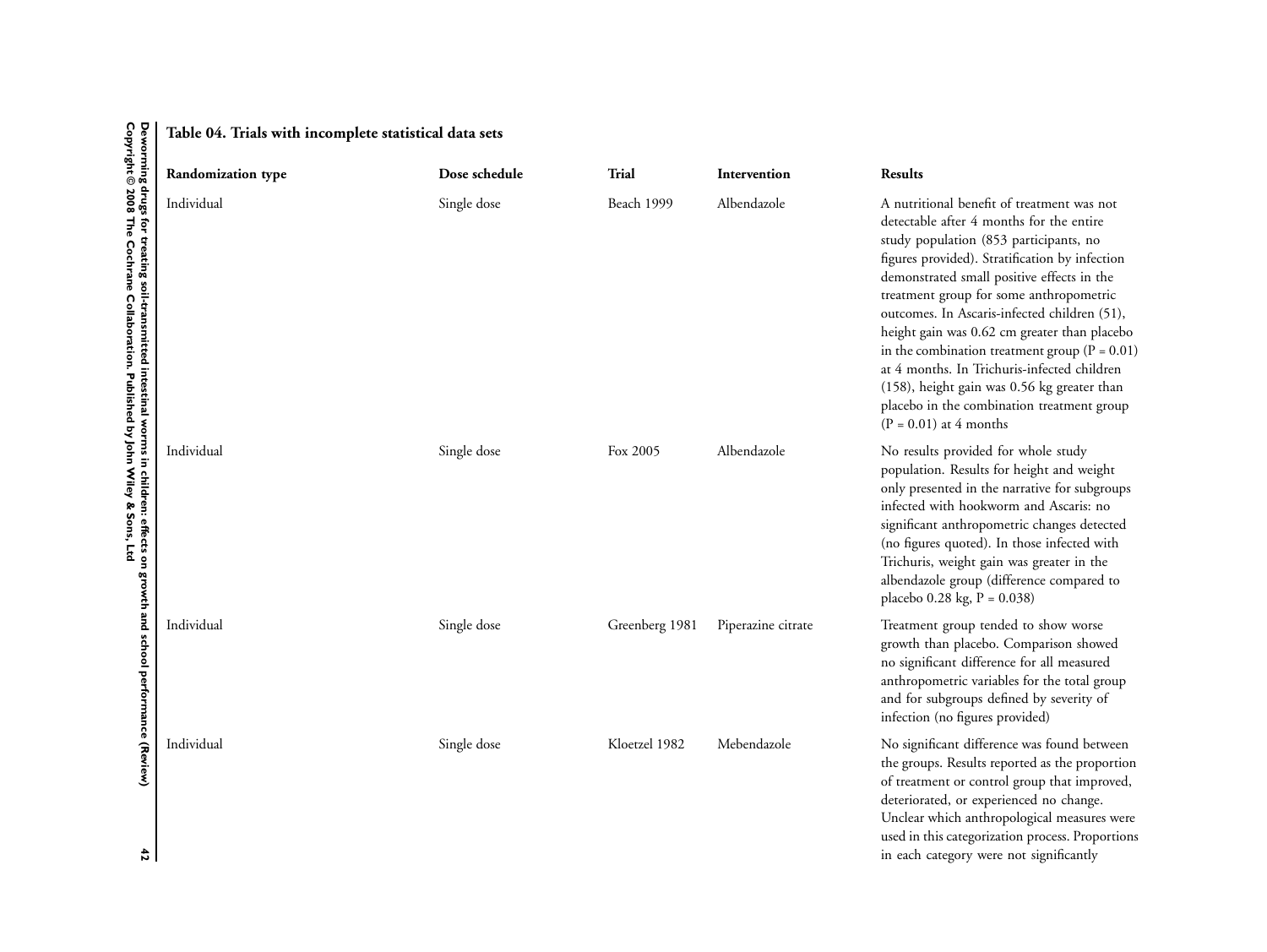| Randomization type | Dose schedule | <b>Trial</b> | Intervention                        | <b>Results</b>                                                                                                                                                                                                                                                                                                                                                                                                                                                                                                                                                                                                                                                                                                                                                                                                                                                                                                                                                                                                                                                                                                                                                                                                                                                                                         |
|--------------------|---------------|--------------|-------------------------------------|--------------------------------------------------------------------------------------------------------------------------------------------------------------------------------------------------------------------------------------------------------------------------------------------------------------------------------------------------------------------------------------------------------------------------------------------------------------------------------------------------------------------------------------------------------------------------------------------------------------------------------------------------------------------------------------------------------------------------------------------------------------------------------------------------------------------------------------------------------------------------------------------------------------------------------------------------------------------------------------------------------------------------------------------------------------------------------------------------------------------------------------------------------------------------------------------------------------------------------------------------------------------------------------------------------|
|                    |               |              |                                     | different between trial arms (improved: 51%<br>in mebendazole group vs 49% in control;<br>deteriorated: 35% in mebendazole group<br>vs 33% in control; no change: 14% in<br>mebendazole group vs 18% in control; no<br>significance test results quoted)                                                                                                                                                                                                                                                                                                                                                                                                                                                                                                                                                                                                                                                                                                                                                                                                                                                                                                                                                                                                                                               |
| Individual         | Single dose   | Koroma 1996  | Albendazole                         | Significant increases in weight-for-height,<br>weight-for-age, and height-for-age Z-scores<br>recorded in rural and urban treatment groups<br>at 6 months<br>Mean increase in rural treatment group<br>compared to placebo: weight-for-height Z-<br>score $0.28$ (SE $0.17$ ) P < 0.05; weight-for-age<br>Z-score 1.04 (SE 0.03) $P < 0.05$ ; and height-<br>for-age Z-score $0.83$ (SE $0.03$ ) P < $0.001$<br>Mean increase in urban treatment group<br>compared to placebo: weight-for-height Z-<br>score $1.04$ (SE 0.07) P < 0.05; weight-for-age<br>Z-score 1.02 (SE 0.09) $P < 0.001$ ; and height-<br>for-age Z-score 1.01 (SE 0.02) P < 0.05<br>Significant increases in weight-for-height,<br>weight-for-age, and height-for-age Z-scores<br>recorded in rural and urban treatment groups<br>at 6 months (mean increase in rural treatment<br>group compared to placebo): weight-for-<br>height Z-score 0.28 (SE 0.17) P < 0.05;<br>weight-for-age Z-score 1.04 (SE 0.03) $P <$<br>0.05; and height-for-age Z-score 0.83 (SE<br>$0.03)$ P < 0.001<br>Mean increase in urban treatment group<br>compared to placebo: weight-for-height Z-<br>score $1.04$ (SE 0.07) P < 0.05; weight-for-age<br>Z-score 1.02 (SE 0.09) $P < 0.001$ ; and height-<br>for-age Z-score 1.01 (SE 0.02) $P < 0.05$ |
| Individual         | Single dose   |              | Michaelsen 1985 Tetra-chlorethylene | No significant difference in change in mean                                                                                                                                                                                                                                                                                                                                                                                                                                                                                                                                                                                                                                                                                                                                                                                                                                                                                                                                                                                                                                                                                                                                                                                                                                                            |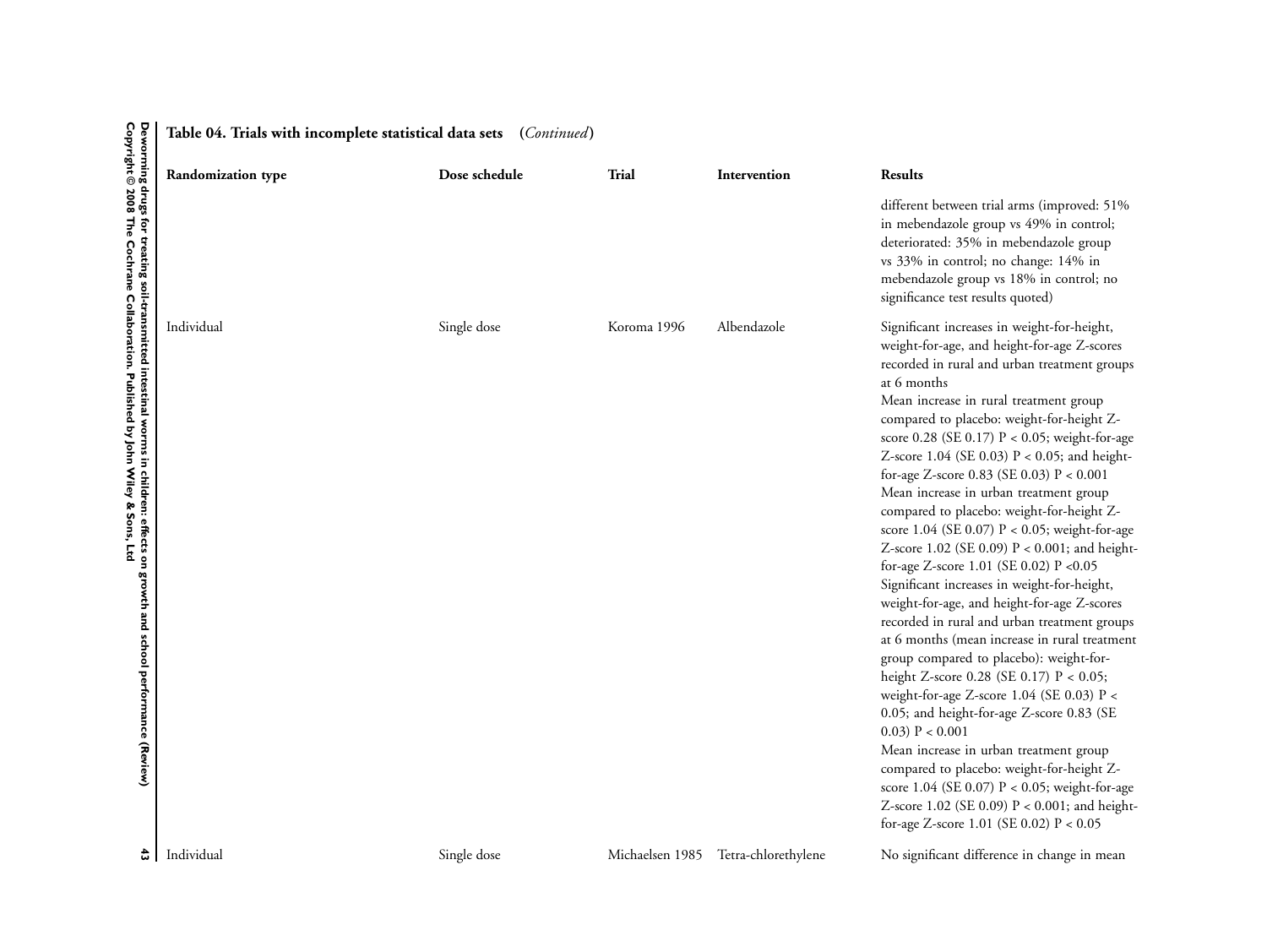| <b>Randomization type</b> | Dose schedule                            | <b>Trial</b>      | Intervention                    | <b>Results</b>                                                                                                                                                                                                                                                                                                                                                                                                                                                                                                                                                                               |
|---------------------------|------------------------------------------|-------------------|---------------------------------|----------------------------------------------------------------------------------------------------------------------------------------------------------------------------------------------------------------------------------------------------------------------------------------------------------------------------------------------------------------------------------------------------------------------------------------------------------------------------------------------------------------------------------------------------------------------------------------------|
|                           |                                          |                   |                                 | for haemoglobin (tetrachloroethylene 0.22<br>g/100 mL vs placebo 0.09 g/100 mL; quoted<br>as nonsignificant) or weight for height at 5<br>months (tetrachloroethylene -1.3% of WHO<br>reference mean vs placebo -0.4%; quoted as<br>nonsignificant)                                                                                                                                                                                                                                                                                                                                          |
| Individual                | Single dose                              | <b>Nokes 1992</b> | Albendazole                     | Growth measured but not reported: 9 weeks<br>cited as too short a follow-up period to<br>demonstrate a change                                                                                                                                                                                                                                                                                                                                                                                                                                                                                |
| Individual                | Multiple dose trials > 1 year Lai 1995   |                   | Mebendazole plus pyrantel       | No difference in height or weight between<br>treatment and control group at the end of<br>2-year follow up. Standard deviations not<br>provided. Results stratified for males and<br>females:<br>Females: change in height in treatment arm<br>12.2 cm vs change in height in placebo arm<br>12.4 cm; change in weight in treatment arm<br>5.6 kg vs change in weight in placebo arm 5.6<br>kg<br>Males: change in height in treatment arm<br>11.8 cm vs change in height in placebo arm<br>11.4cm; change in weight in treatment arm<br>5.7 kg vs change in weight in placebo arm 4.7<br>kg |
| Individual                | Multiple dose trials < 1 year Hadju 1997 |                   | Pyrantel pamoate<br>Albendazole | No significant differences detected between<br>treatment groups on basis of multivariate<br>analyses controlling for age, sex, and 'times':<br>Change in weight-for-age Z-score: placebo<br>0.02; pyrantel 1 x treatment 0.03; pyrantel 2 x<br>treatments 0.08; albendazole 1 x treatment -<br>0.10; albendazole 2 x treatments 0.01<br>Change in height-for-age Z-score: placebo<br>0.01; pyrantel 1 x treatment 0.00; pyrantel 2 x<br>treatments 0.04; albendazole 1 x treatment -                                                                                                         |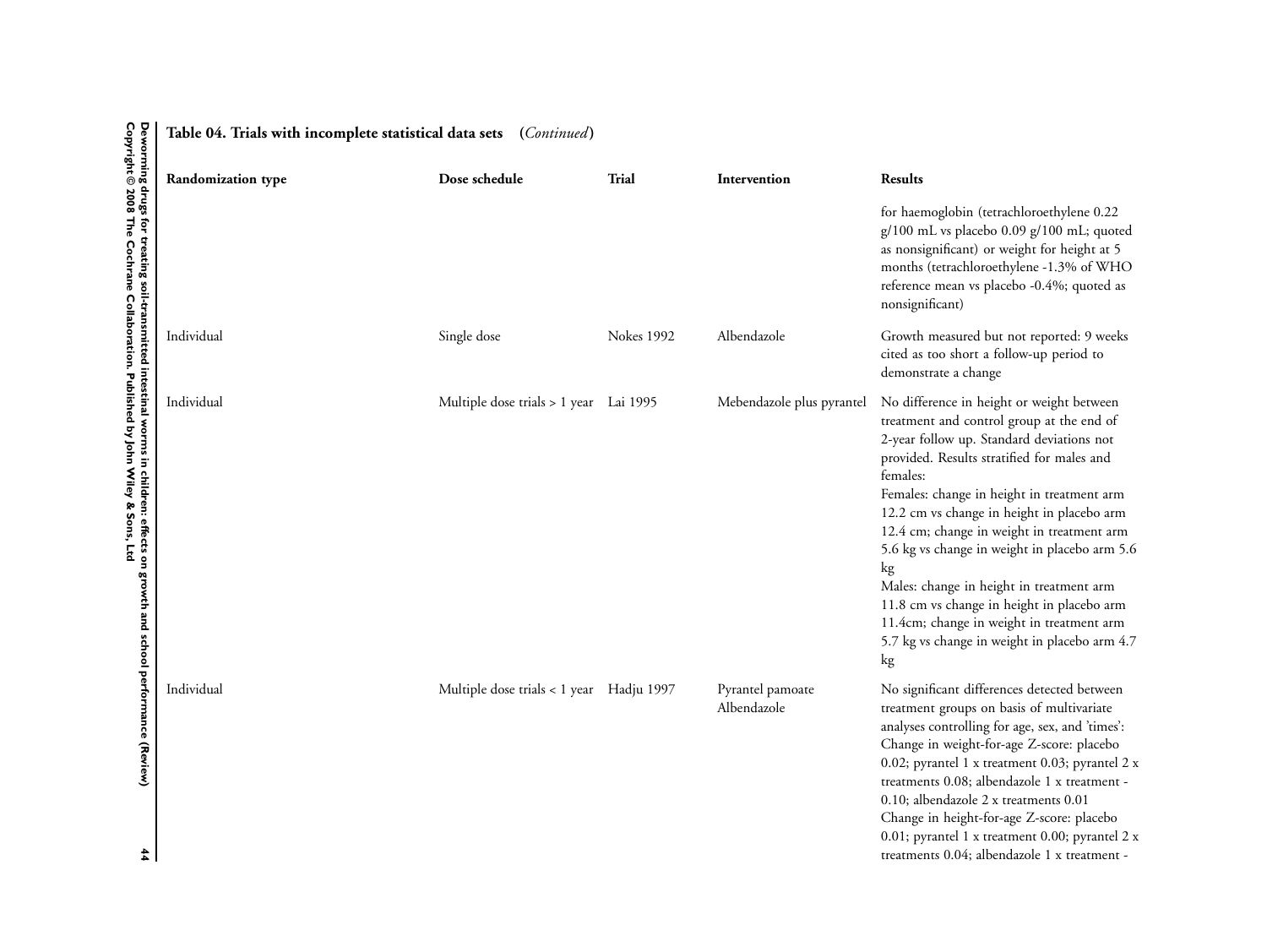| Randomization type | Dose schedule                                | <b>Trial</b> | Intervention | <b>Results</b>                                                                                                                                                                                                                                                                                                                                                                                                                                                                                                                                                                                                                                         |
|--------------------|----------------------------------------------|--------------|--------------|--------------------------------------------------------------------------------------------------------------------------------------------------------------------------------------------------------------------------------------------------------------------------------------------------------------------------------------------------------------------------------------------------------------------------------------------------------------------------------------------------------------------------------------------------------------------------------------------------------------------------------------------------------|
|                    |                                              |              |              | 0.07; albendazole 2 x treatments 0.01<br>Change in weight-for-height Z-score: placebo<br>0.02; pyrantel 1 x treatment 0.08; pyrantel 2 x<br>treatments 0.05; albendazole 1 x treatment -<br>0.07; albendazole 2 x treatments 0.03<br>Change mid-arm circumference Z-score:<br>placebo -0.09; pyrantel 1 x treatment -0.11;<br>pyrantel 2 x treatments -0.11; albendazole 1 x<br>treatment -0.07; albendazole 2 x treatments -<br>0.01                                                                                                                                                                                                                  |
| Individual         | Multiple dose trials < 1 year Simeon 1995    |              | Albendazole  | No significant difference in any reported<br>outcome for whole group:<br>Height-for-age Z-score at baseline in treatment<br>group $-0.48$ (0.95) and in placebo group $-0.39$<br>(0.90). At follow up in treatment group -0.48<br>$(0.97)$ and in placebo group -0.41 $(0.89)$<br>Body mass index (kg/m2) at baseline in<br>treatment group 15.3 (1.3) and in placebo<br>group 15.5 (1.3). At follow up in treatment<br>group 15.6 (1.3) and in placebo group 15.8<br>(1.4)                                                                                                                                                                            |
| Individual         | Multiple dose trials < 1 year Stoltzfus 2001 |              | Mebendazole  | Mebendazole is reported as significantly<br>reducing the prevalence of mild wasting<br>malnutrition in a subgroup of children aged<br>< 30 months only (adjusted odds ratio for<br>mebendazole 0.38 (95% CI 0.16 to 0.90) for<br>weight-for-height Z-score < -1). Mebendazole<br>is reported as significantly reducing the<br>prevalence of poor appetite across the whole<br>group (adjusted odds ratio for mebendazole<br>0.52 (95% CI 0.30 to 0.89) for weight-<br>for-height Z-score < -1). Mebendazole had<br>no impact on iron indices. Adjusted effect<br>on motor scores had a tendency to favour<br>mebendazole, but this was not significant |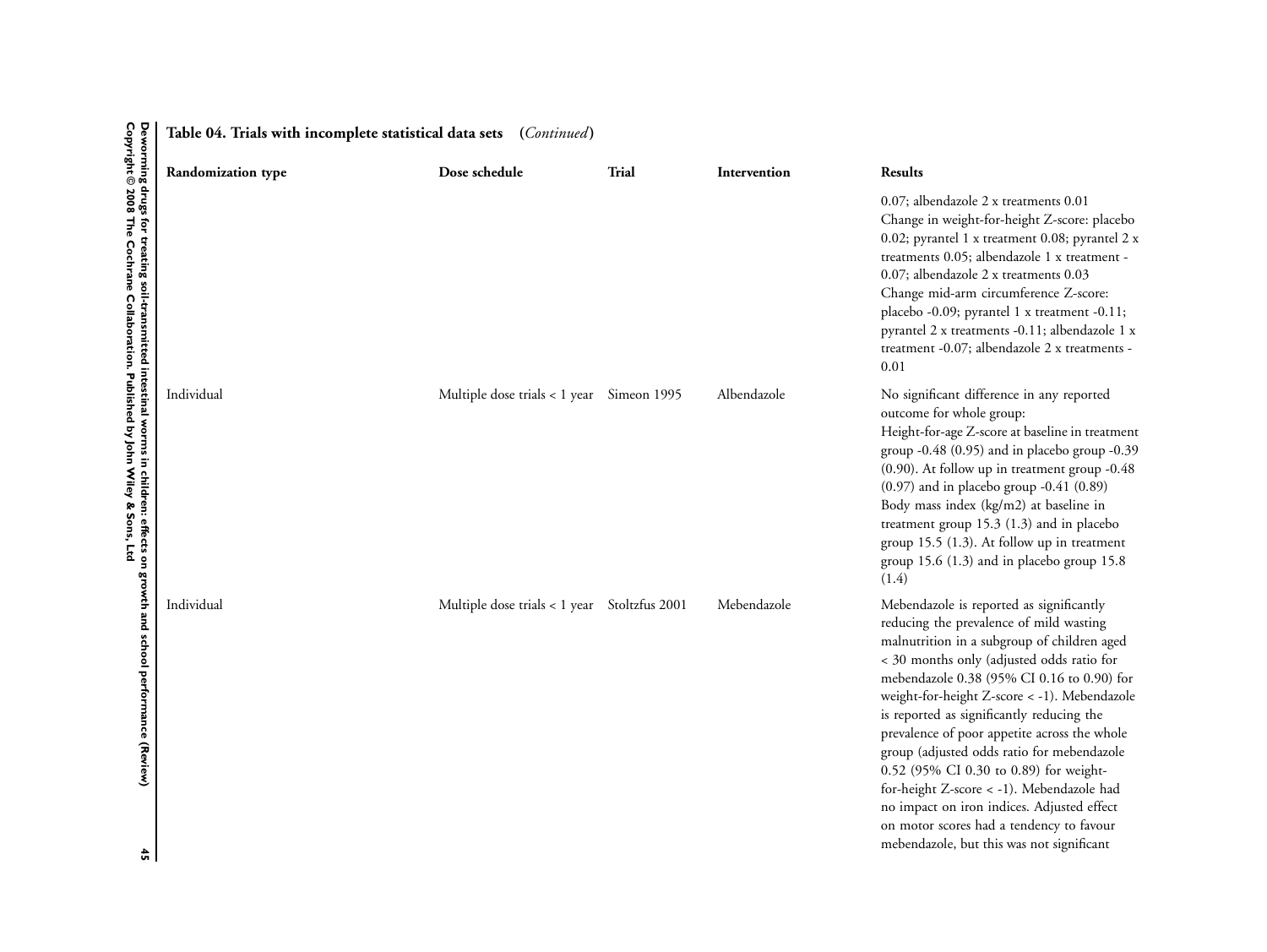| <b>Randomization type</b>              | Dose schedule                                | <b>Trial</b> | Intervention | <b>Results</b>                                                                                                                                                                                                                                                                                                                                                                                                                                                                                                                                                                                                                                                                                                                                                                                                                                                                                                                                                                                                                                                                                |
|----------------------------------------|----------------------------------------------|--------------|--------------|-----------------------------------------------------------------------------------------------------------------------------------------------------------------------------------------------------------------------------------------------------------------------------------------------------------------------------------------------------------------------------------------------------------------------------------------------------------------------------------------------------------------------------------------------------------------------------------------------------------------------------------------------------------------------------------------------------------------------------------------------------------------------------------------------------------------------------------------------------------------------------------------------------------------------------------------------------------------------------------------------------------------------------------------------------------------------------------------------|
| Individual                             |                                              |              | Levamisole   | No statistical difference in growth rates in<br>terms of height and weight between the 2<br>groups. Growth rates presented are adjusted<br>for a number of variables. Weight gain<br>(kg/year) in levamisole group 2.08 vs 1.92<br>in placebo group ( $P = 0.06$ ). Height gain<br>(cm/year) in levamisole group 7.58 vs 7.73 in<br>placebo group (no significance quoted)                                                                                                                                                                                                                                                                                                                                                                                                                                                                                                                                                                                                                                                                                                                    |
| Cluster-randomized trial (12 schools)  | Multiple dose trials < 1 year Stoltzfus 1997 |              | Mebendazole  | Weight gain: in a subgroup of under 10<br>year olds, the twice-yearly treated group<br>experienced significantly greater weight gain<br>(kg) compared to control (2.38 (SE 0.08)<br>vs 2.11 (SE 0.08), P < 0.05). In the thrice<br>yearly treatment group the difference was not<br>significant (2.31 (SE 0.08) vs 2.11 (SE 0.08),<br>no P value stated)<br>Height gain: in under 10 year olds the thrice-<br>yearly treated group experienced significantly<br>greater height gain (cm) compared to control<br>$(4.59$ (SE 0.07) vs 4.29 (SE 0.07), P < 0.01).<br>In the twice-yearly treatment group the<br>difference in height gain was not significant<br>(4.42 (SE 0.07) vs 4.29 (SE 0.07), no P value<br>stated). There were no significant differences<br>found in the subgroup of children aged over<br>10 years<br>Haemoglobin change: deworming had no<br>effect on haemoglobin change in an adjusted<br>analysis presented for the whole study group<br>$(g/L)$ : control 11.3 (SE 1.7); twice-yearly<br>treatment group 10.3 (SE 1.7); and thrice-<br>yearly group 12.7 (SE 1.7) |
| Cluster-randomized trial (50 parishes) | Multiple dose trials > 1 year Alderman 2006  |              | Albendazole  | Trial authors reported average weight gain<br>over a period of up to 3 years for individual<br>children within the 24 treatment parishes                                                                                                                                                                                                                                                                                                                                                                                                                                                                                                                                                                                                                                                                                                                                                                                                                                                                                                                                                      |

children within the 24 treatment parishes

# **Table 04. Trials with incomplete statistical data sets (***Continued* **)**

 $\frac{4}{16}$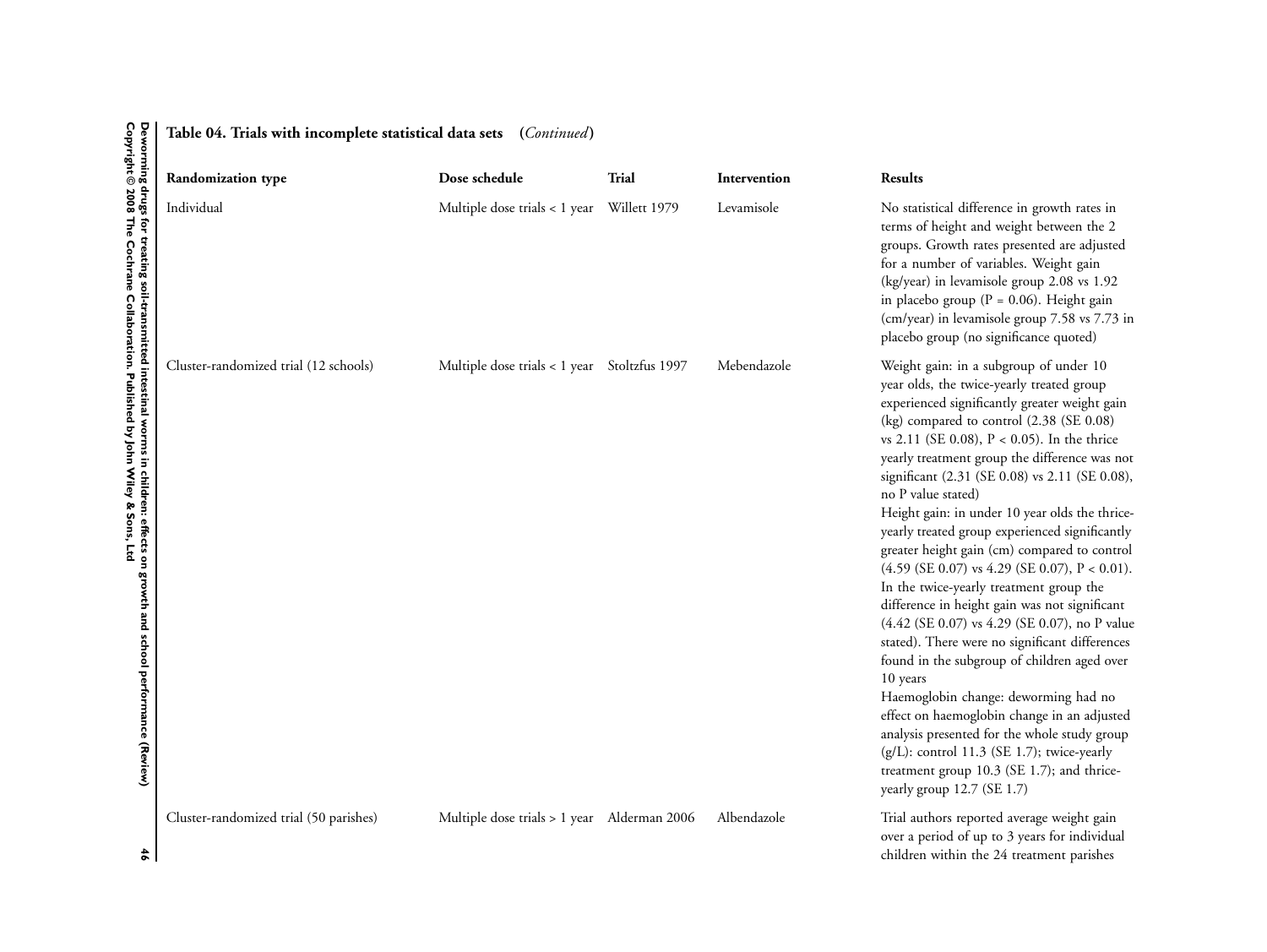| Randomization type                     | Dose schedule                              | <b>Trial</b> | Intervention | <b>Results</b>                                                                                                                                                                                                                                                                                                                                                                                                                                                                                                                                                                                                     |
|----------------------------------------|--------------------------------------------|--------------|--------------|--------------------------------------------------------------------------------------------------------------------------------------------------------------------------------------------------------------------------------------------------------------------------------------------------------------------------------------------------------------------------------------------------------------------------------------------------------------------------------------------------------------------------------------------------------------------------------------------------------------------|
|                                        |                                            |              |              | and the 24 control parishes. In the treatment<br>parishes, the mean (SD) weight gain (g) 2413<br>(2536) and in the control parishes 2259<br>(2474) (Alderman 2006; Table 02). Trial<br>authors confirmed that these results were not<br>adjusted to take into account clustering. In<br>table 3 of the same paper, a regression analysis<br>is adjusted for sampling effects                                                                                                                                                                                                                                       |
| Cluster-randomized trial (80 schools)  | Multiple dose trials > 1 year Hall 2006    |              | Albendazole  | Trial authors reported no difference in final<br>and change in weight and height. Mid-upper<br>arm circumference and subscapular skinfold<br>thickness improved significantly in the control<br>group compared to the albendazole group.<br>These results do not appear to have been<br>adjusted for cluster randomization. The<br>results that show no effect, however, will not<br>remain nonsignificant even after appropriate<br>adjustment, though the confidence intervals<br>may change                                                                                                                     |
| Cluster-randomized trial (13 villages) | Multiple dose trials > 1 year Rousham 1994 |              | Mebendazole  | ANOVAS of the change in Z-scores revealed<br>no significant improvement with treatment.<br>Change in weight-for-age and weight-for-<br>height Z-scores were significantly worse<br>in the treatment group. Height-for-age Z-<br>score (mebendazole 0.25 v 0.17 in placebo<br>group, P 'nonsignificant'), weight-for-age Z-<br>score (mebendazole 0.03 vs 0.12 in placebo<br>group, $P < 0.05$ ), weight-for-height Z-score<br>(mebendazole -0.25 vs -0.05 in placebo group,<br>$P < 0.001$ ), and mid-upper arm circumference<br>were presented (mebendazole 0.33 vs 0.23 in<br>placebo group, P 'nonsignificant') |

 $47$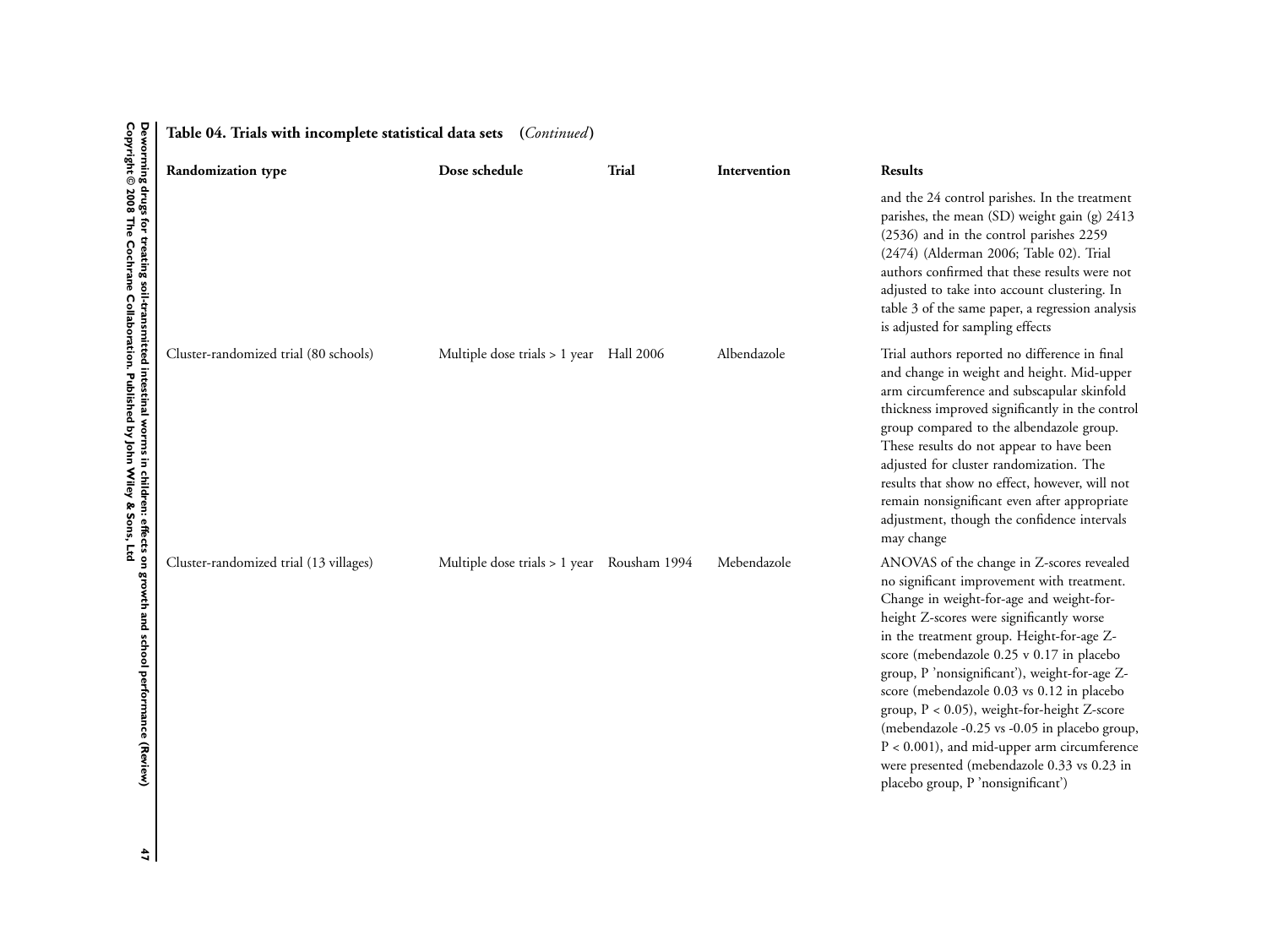# **Table 05. Methodological quality assessment**

| Trial            | Design     | Sequence <sup>^</sup> | Concealment <sup>^</sup> | Blinding                                                                   | Inclusion <sup>^</sup> |
|------------------|------------|-----------------------|--------------------------|----------------------------------------------------------------------------|------------------------|
| Adams 1994       | Individual | Unclear               | Unclear                  | Participants only; provider and<br>assessor unclear                        | Adequate               |
| Awasthi 2000     | Individual | Inadequate            | Inadequate               | Participants only; provider not<br>blinded; assessor unclear               | Adequate               |
| Beach 1999       | Individual | Adequate              | Unclear                  | Participants, provider, and assessors                                      | Inadequate             |
| Donnen 1998      | Individual | Unclear               | Unclear                  | Unclear                                                                    | Inadequate             |
| Dossa 2001       | Individual | Unclear               | Unclear                  | Participants, provider, and assessor<br>unclear; described as double blind | Inadequate             |
| Fox 2005         | Individual | Adequate              | Adequate                 | Described as double blind; provider<br>unclear                             | Adequate               |
| Freij 1979i      | Individual | Inadequate            | Unclear                  | Described as double blind                                                  | Adequate               |
| Freij 1979ii     | Individual | Inadequate            | Unclear                  | Described as double blind                                                  | Adequate               |
| <b>Garg 2002</b> | Individual | Adequate              | Adequate                 | Assessor; participants unclear;<br>provider not blinded                    | Adequate               |
| Greenberg 1981   | Individual | Unclear               | Unclear                  | Participants; described as double<br>blind; provider and assessor unclear  | Inadequate             |
| Hadju 1996       | Individual | Unclear               | Unclear                  | Participants; described as double<br>blind; provider and assessor unclear  | Inadequate             |
| Hadju 1997       | Individual | Unclear               | Unclear                  | Participants and provider; assessor<br>unclear                             | Inadequate             |
| Kloetzel 1982    | Individual | Unclear               | Unclear                  | Participants; provider and assessor<br>unclear; described as double blind  | Unclear                |
| Koroma 1996      | Individual | Unclear               | Unclear                  | Unclear                                                                    | Inadequate             |
| Kruger 1996      | Individual | Unclear               | Unclear                  | Unclear                                                                    | Inadequate             |
| Kvalsvig 1991i   | Individual | Unclear               | Unclear                  | Unclear                                                                    | Unclear                |
| Lai 1995         | Individual | Inadequate            | Unclear                  | Participants only                                                          | Inadequate             |
| Michaelsen 1985  | Individual | Unclear               | Unclear                  | Unclear                                                                    | Inadequate             |
| Nokes 1992       | Individual | Unclear               | Unclear                  | Participants described as double<br>blind; provider and assessor unclear   | Inadequate             |
| Palupi 1997      | Individual | Unclear               | Unclear                  | Described as double blind                                                  | Adequate               |
| Sarkar 2002      | Individual | Unclear               | Unclear                  | Described as double blind                                                  | Adequate               |
| Simeon 1995      | Individual | Adequate              | Unclear                  | Participants described as double<br>blind; provider and assessor unclear   | Adequate               |
| Stephenson 1989  | Individual | Unclear               | Unclear                  | Participants and assessor; provider<br>unclear                             | Inadequate             |
| Stephenson 1993  | Individual | Unclear               | Unclear                  | Participants and assessor; provider<br>unclear                             | Inadequate             |

**Deworming drugs for treating soil-transmitted intestinal worms in children: effects on growth and school performance (Review) 48 Copyright © 2008 The Cochrane Collaboration. Published by John Wiley & Sons, Ltd**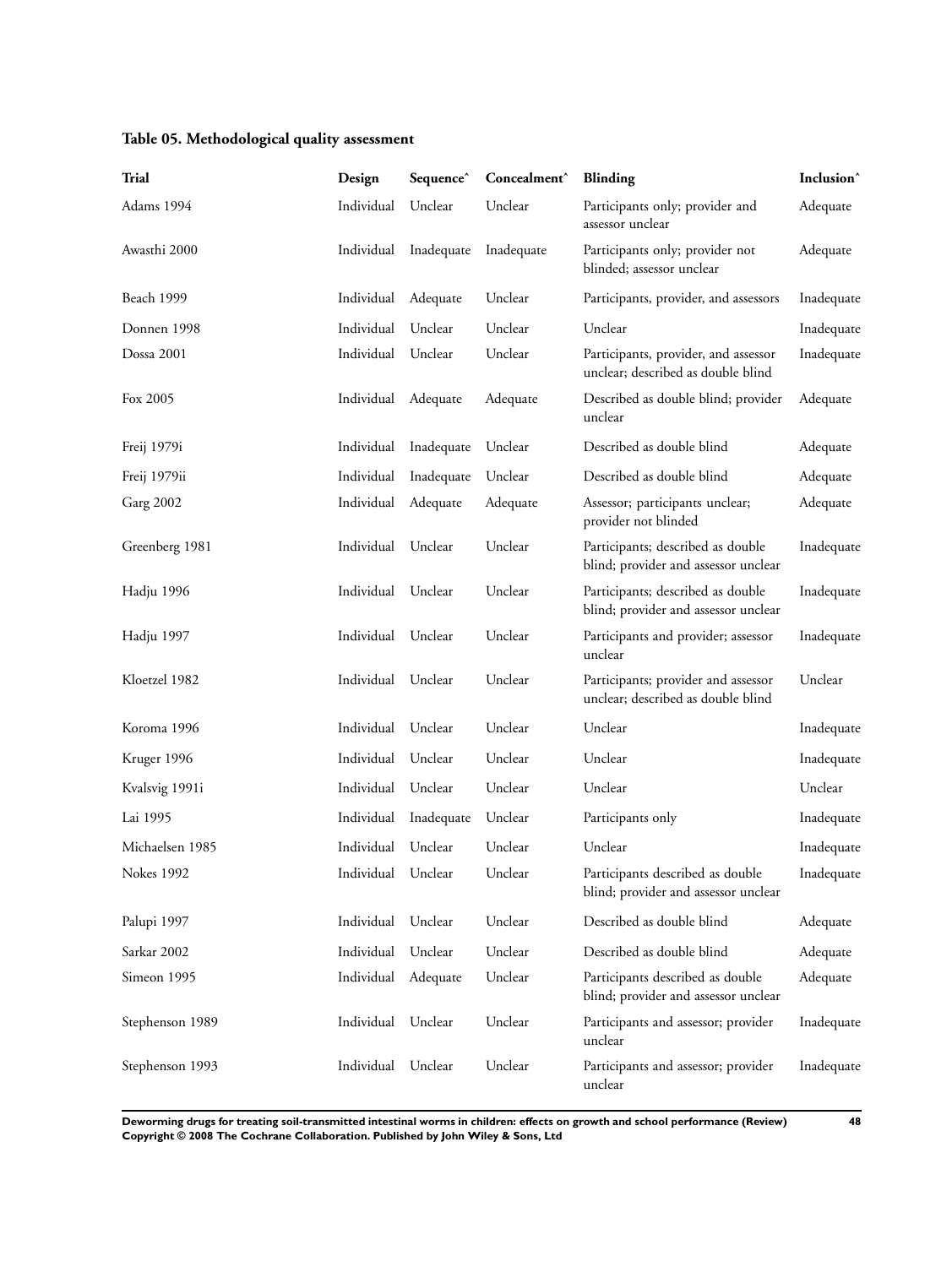# **Table 05. Methodological quality assessment (***Continued* **)**

| <b>Trial</b>     | Design     | Sequence <sup>^</sup> | Concealment <sup>^</sup> | Blinding                                                                  | Inclusion <sup>^</sup> |
|------------------|------------|-----------------------|--------------------------|---------------------------------------------------------------------------|------------------------|
| Stoltzfus 2001   | Individual | Unclear               | Adequate                 | Participants, provider, and assessor<br>unclear                           | Inadequate             |
| Sur 2005         | Individual | Adequate              | Adequate                 | Participants, provider, and assessor                                      | Adequate               |
| Watkins 1996     | Individual | Unclear               | Unclear                  | Participants and provider; assessor<br>unclear                            | Adequate               |
| Willett 1979     | Individual | Adequate              | Unclear                  | Participants and assessor; provider<br>unclear; described as double blind | Inadequate             |
| Alderman 2006    | Cluster    | Adequate              | Unclear                  | None                                                                      | Inadequate             |
| Awasthi 1995     | Cluster    | Unclear               | Unclear                  | Unclear                                                                   | Inadequate             |
| Awasthi 2001     | Cluster    | Unclear               | Unclear                  | None                                                                      | Inadequate             |
| <b>Hall 2006</b> | Cluster    | Unclear               | Unclear                  | Unclear                                                                   | Unclear                |
| Rousham 1994     | Cluster    | Unclear               | Unclear                  | Participants described as double<br>blind; provider and assessor unclear  | Adequate               |
| Stoltzfus 1997   | Cluster    | Unclear               | Unclear                  | Participants; provider and assessor<br>unclear                            | Inadequate             |

ˆGeneration of allocation sequence, allocation concealment, and inclusion of all randomized participants

**Deworming drugs for treating soil-transmitted intestinal worms in children: effects on growth and school performance (Review) 49 Copyright © 2008 The Cochrane Collaboration. Published by John Wiley & Sons, Ltd**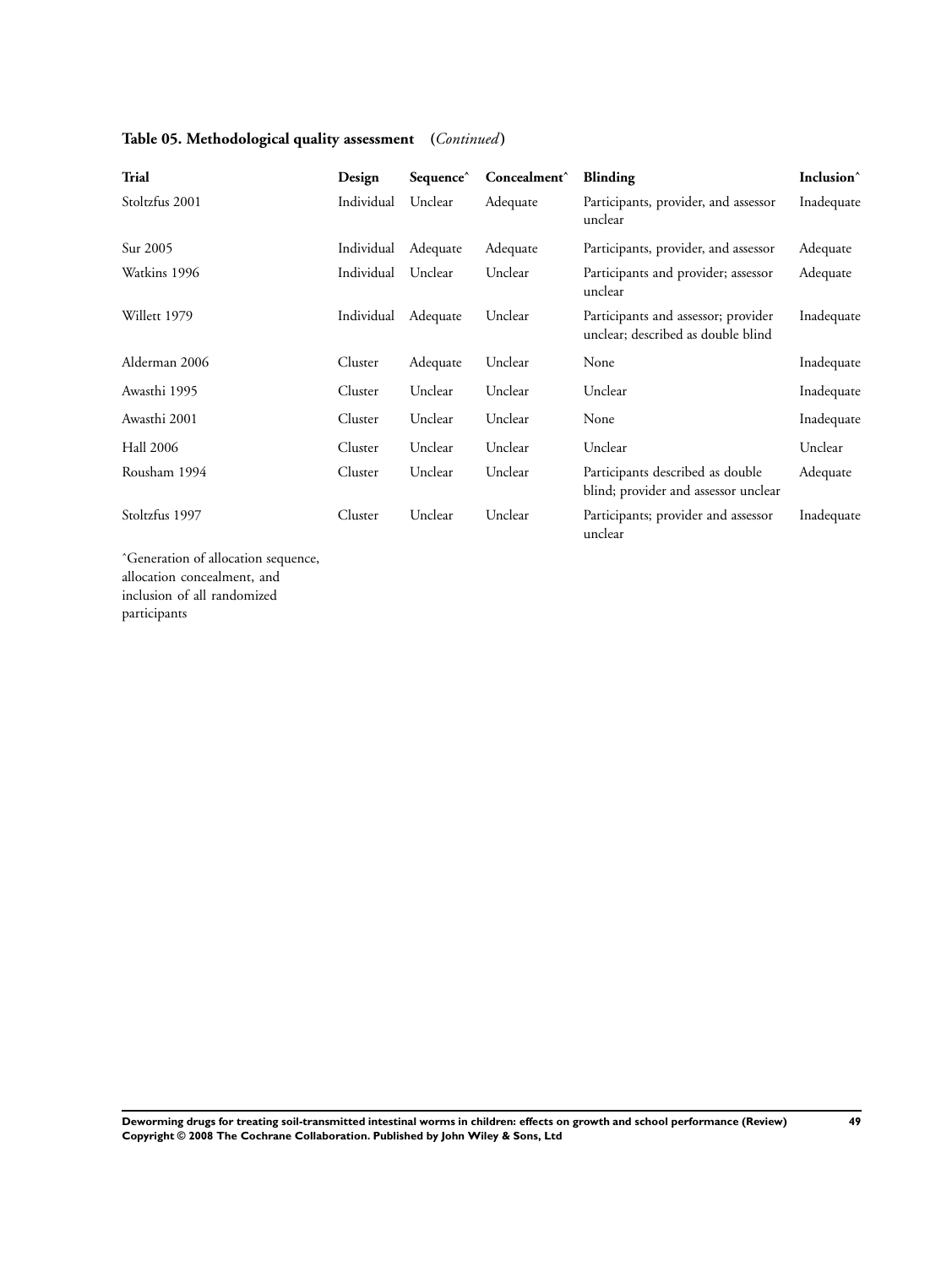Deworming drugs for treating soil-transmitted intestinal worms in children: effects on<br>Copyright © 2008 The Cochrane Collaboration. Published by John Wiley & Sons, Ltd **Copyright © 2008 The Cochrane Collaboration. Published by John Wiley & Sons, Ltd50 Deworming drugs for treating soil-transmitted intestinal worms in children: effects on growth and school performance (Review) Trial Follow up Participants Intervention Outcome measures Results**Awasthi <sup>2000</sup> <sup>2</sup> years Indian children aged 1.5 toMultiple doses of albendazoleDevelopmental statusNo difference in development3.5 years living in urbanversus placebo(Denver Questionnaire)between treatment groups in terms of proportion withslumsNumber analysed: 1045/1061"normal" developmentCommunity category: 3No statistically significantHall 2006 <sup>2</sup> years Children from class 3 andMultiple doses of albendazole Mathematics test score, born in 1990 of 80/81versus placeboVietnamese test scoredifferences in test results at start or end of study. schools in the Red River deltaof north VietnamThese results do not appearto have been adjusted for Community category: <sup>1</sup>cluster randomization. Theywill remain nonsignificant, however, even after appropriate adjustment, though the confidenceintervals may changeKvalsvig 1991i 1 month 1 South African children with Single dose of mebendazoleCard sorting task; cancellationChanges in cognitive scores are not clearly reported sinceversus placebotask (number of letter 's' in most severe worm infestations "the dose of mebendazole wasin <sup>a</sup> school Number analysed: text deleted in <sup>a</sup> time period)39/100inadequate to free childrengrowth Community category: <sup>1</sup>from infection"and school performance (Review) Nokes 1992 2.25 months Jamaican children aged 9Single dose of albendazoleDigit span (forward andMean test scores pre- and to <sup>12</sup> years with Trichurisversus placebo backward); arithmetic and post-intervention presentedegg counts <sup>&</sup>gt; 1900, butcoding from Wechslerwith confidence intervalslow hookworm counts onIntelligence Scale forNo comment made on <sup>2</sup> occasions separated by 3Children; fluency; listening significance of unadjustedmonths before the trial comprehension fromdataNumber analysed: 103/140 Results of multiple regression the Clinical EvaluationCommunity category: <sup>1</sup> of Language functions; suggest <sup>a</sup> greater improvementmatching familiar figures testin treated children in 3/10 tests (fluency, digitspan forwards, digit spanbackwards)Simeon 1995 6.5 months Jamaican children aged 6 ឌ l Multiple doses of albendazole 1. Main study (264 children) 1. Main study: no difference

#### **Table 06. Trials evaluating school performance or cognition**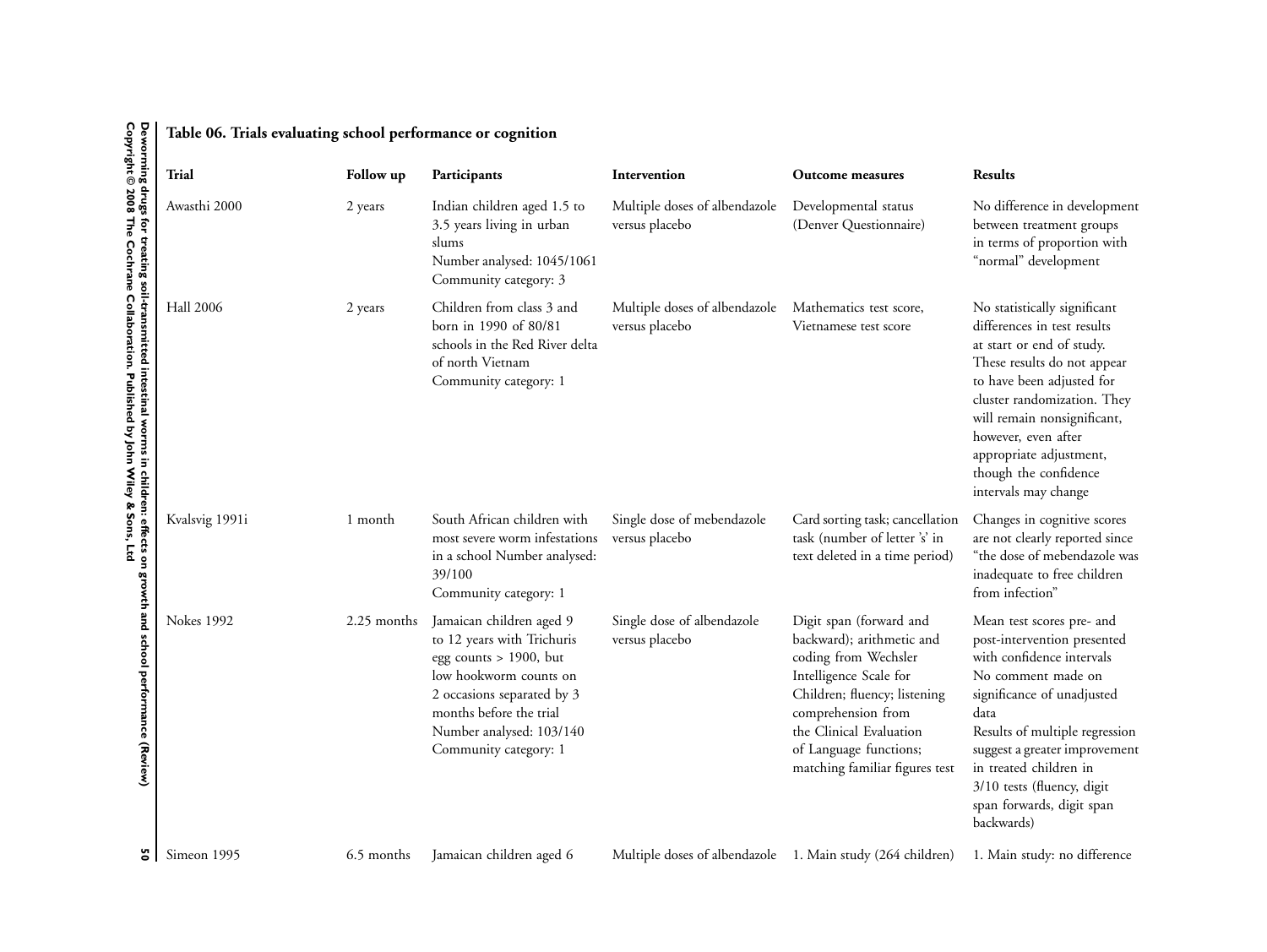| <b>Trial</b>   | Follow up | Participants                                                                                                                                 | Intervention                                    | <b>Outcome measures</b>                                                                                                                                                                                                                                                                                                                                                                                                                                                                                                                                 | Results                                                                                                                                                                                                                                                |
|----------------|-----------|----------------------------------------------------------------------------------------------------------------------------------------------|-------------------------------------------------|---------------------------------------------------------------------------------------------------------------------------------------------------------------------------------------------------------------------------------------------------------------------------------------------------------------------------------------------------------------------------------------------------------------------------------------------------------------------------------------------------------------------------------------------------------|--------------------------------------------------------------------------------------------------------------------------------------------------------------------------------------------------------------------------------------------------------|
|                |           | to 12 in grades 2 to 5 with<br>intensities of Trichura > 1200<br>eggs/g<br>Community category: 1                                             | versus placebo                                  | Wide range achievement<br>test: reading, arithmetic,<br>and spelling subtests; school<br>attendance from children<br>with class registers pre- and<br>post-intervention<br>2. Subgroup 1 (189 children<br>189 infected children from<br>original population)<br>Digit span; verbal fluency<br>test; visual search; number<br>choice; French vocabulary<br>learning<br>3. Subgroup 2 (97 children<br>from grade 5)<br>French learning; digit spans<br>(forward and backward);<br>Corsi block span; verbal<br>fluency; picture search; silly<br>sentences | in any reported outcome<br>measure<br>2. Subgroup 1: no significant<br>effect on any of the outcome<br>measures<br>3. Subgroup 2: no significant<br>improvement with treatment<br>in any of the tests was<br>found in multiple regression<br>modelling |
| Stoltzfus 2001 | 1 year    | Zanzibari children reported<br>as 3 to 56 months, 3 months<br>before the trial start<br>Number analysed: 359/684<br>Community category: 2    | Multiple doses of<br>mebendazole versus placebo | Motor and language<br>development by parents<br>reporting gross motor and<br>language milestones using<br>scoring system developed<br>specifically for the trial                                                                                                                                                                                                                                                                                                                                                                                        | Unadjusted data not reported<br>Treatment had no significant<br>effect on motor or language<br>development                                                                                                                                             |
| Watkins 1996   | 6 months  | Guatemalan children aged 7<br>to 12 years attending grades 1<br>to 4 in primary schools<br>Number analysed: 226/250<br>Community category: 1 | Multiple doses of albendazole<br>versus placebo | Interamerican vocabulary test;<br>Interamerican reading test;<br>Peabody picture vocabulary<br>test; attendance rates of<br>children actively attending<br>school; dropout rates                                                                                                                                                                                                                                                                                                                                                                        | All outcome measures<br>reported as unadjusted scores<br>No difference in any of the<br>tests found between treatment<br>groups                                                                                                                        |

# **Table 06. Trials evaluating school performance or cognition (***Continued* **)**

<sup>a</sup> measure of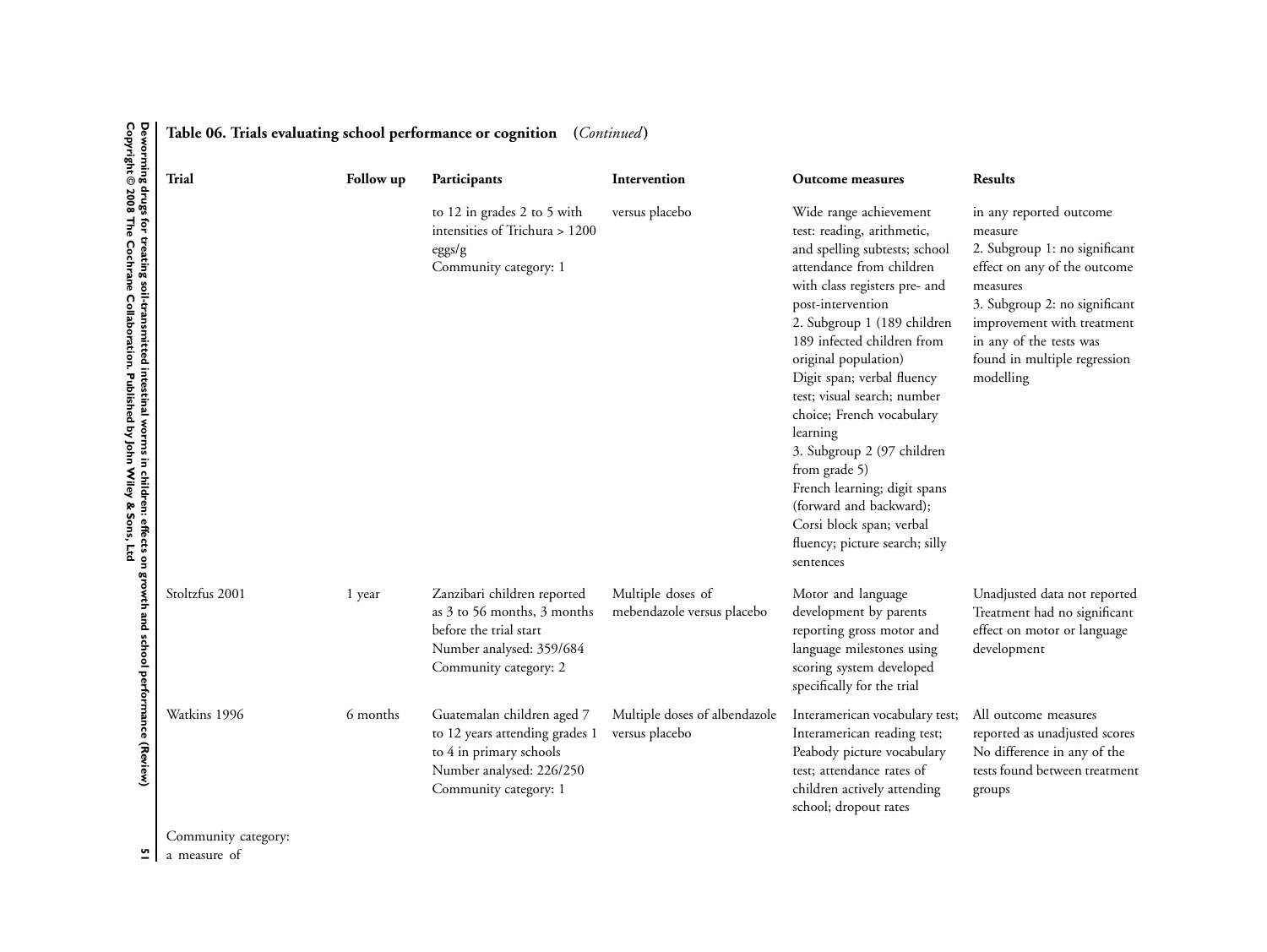| Table 06. Trials evaluating school performance or cognition (Continued) |                        |              |                         |         |
|-------------------------------------------------------------------------|------------------------|--------------|-------------------------|---------|
| Trial                                                                   | Follow up Participants | Intervention | <b>Jutcome</b> measures | Results |
| revalence/intensity of<br>nfection (se Table 01)                        |                        |              |                         |         |
|                                                                         |                        |              |                         |         |

Results

**Deworming drugs for treating soil-transmitted intestinal worms in children: effects on growth and school performance (Review) 52 Copyright © 2008 The Cochrane Collaboration. Published by John Wiley & Sons, Ltd**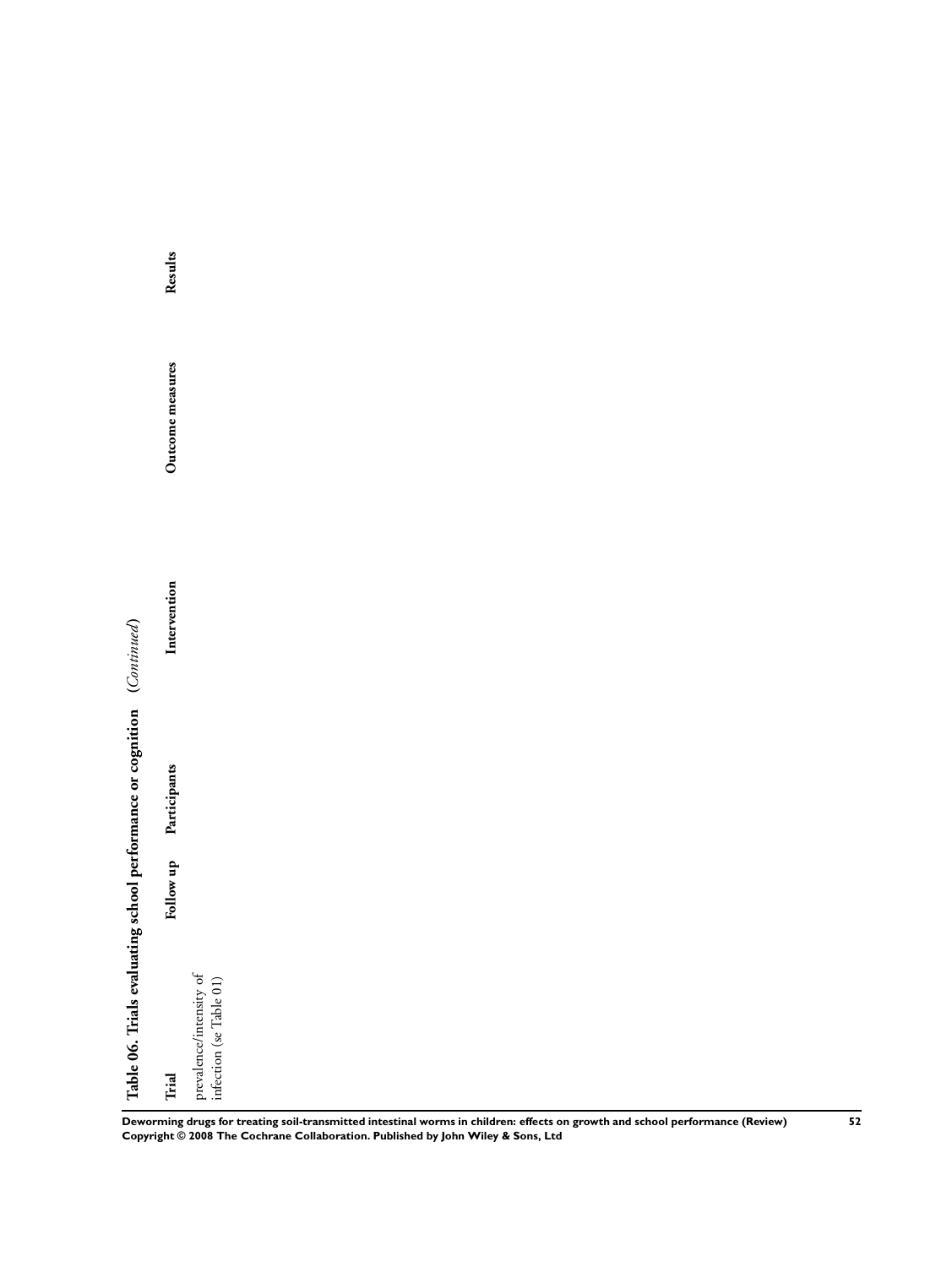### **A N A L Y S E S**

| Outcome title                          | No. of<br>studies | No. of<br>participants | <b>Statistical method</b>                                   | <b>Effect</b> size   |  |
|----------------------------------------|-------------------|------------------------|-------------------------------------------------------------|----------------------|--|
| 01 Weight (kg)                         |                   | 2448                   | Weighted Mean Difference (Random) 95% CI 0.34 [0.05, 0.64]  |                      |  |
| 02 Height (cm)                         |                   | 2449                   | Weighted Mean Difference (Random) 95% CI 0.04 [-0.16, 0.23] |                      |  |
| 03 Mid-upper arm circumference<br>(cm) |                   | 823                    | Weighted Mean Difference (Random) 95% CI 0.23 [-0.03, 0.48] |                      |  |
| 04 Triceps skin fold (mm)              |                   |                        | Weighted Mean Difference (Random) 95% CI                    | Subtotals only       |  |
| 05 Subscapular skin fold (mm)          |                   |                        | Weighted Mean Difference (Random) 95% CI                    | Subtotals only       |  |
| 06 Haemoglobin $(g/dL)$                |                   | 538                    | Weighted Mean Difference (Fixed) 95% CI                     | $0.09$ [-0.12, 0.29] |  |

# **Comparison 02. Single dose: end value**

| Outcome title                          | No. of<br>studies | No. of<br>participants | <b>Statistical method</b>                | <b>Effect</b> size   |
|----------------------------------------|-------------------|------------------------|------------------------------------------|----------------------|
| 01 Weight (kg)                         | 11                | 2980                   | Weighted Mean Difference (Fixed) 95% CI  | $0.03$ [-0.17, 0.23] |
| 02 Height (cm)                         | 8                 | 2222                   | Weighted Mean Difference (Fixed) 95% CI  | $0.16$ [-0.56, 0.89] |
| 03 Mid-upper arm circumference<br>(cm) |                   | 864                    | Weighted Mean Difference (Fixed) 95% CI  | $0.08$ [-0.11, 0.27] |
| 04 Triceps skin fold (mm)              | 4                 | 407                    | Weighted Mean Difference (Random) 95% CI | $0.67$ [-0.39, 1.72] |
| 05 Subscapular skin fold (mm)          |                   |                        | Weighted Mean Difference (Random) 95% CI | Subtotals only       |
| 06 Body mass index                     |                   |                        | Weighted Mean Difference (Fixed) 95% CI  | Totals not selected  |
| 07 Haemoglobin $(g/L)$                 | 4                 | 646                    | Weighted Mean Difference (Fixed) 95% CI  | $1.49$ [-0.39, 3.36] |
| 08 Harvard Step Test                   |                   |                        | Weighted Mean Difference (Fixed) 95% CI  | Subtotals only       |

# **Comparison 03. Multiple dose < 1 year: change in value**

| Outcome title                          | No. of<br>studies | No. of<br>participants | Statistical method                       | <b>Effect</b> size       |
|----------------------------------------|-------------------|------------------------|------------------------------------------|--------------------------|
| 01 Weight (kg)                         | 6                 | 1714                   | Weighted Mean Difference (Random) 95% CI | $0.05$ [-0.24, 0.33]     |
| 02 Height (cm)                         | 6                 | 1715                   | Weighted Mean Difference (Fixed) 95% CI  | $-0.02$ $[-0.15, 0.12]$  |
| 03 Mid-upper arm circumference<br>(cm) | 4                 | 658                    | Weighted Mean Difference (Random) 95% CI | $0.06$ [ $-0.24$ , 0.36] |
| 04 Triceps skin fold (mm)              |                   |                        | Weighted Mean Difference (Random) 95% CI | Subtotals only           |
| 05 Subscapular skin fold (mm)          |                   |                        | Weighted Mean Difference (Fixed) 95% CI  | Totals not selected      |
| 06 Haemoglobin $(g/dL)$                |                   |                        | Weighted Mean Difference (Fixed) 95% CI  | Subtotals only           |

# **Comparison 04. Multiple dose < 1 year: end value**

| Outcome title                          | No. of<br>studies | No. of<br>participants | Statistical method                      | <b>Effect</b> size           |  |  |
|----------------------------------------|-------------------|------------------------|-----------------------------------------|------------------------------|--|--|
| 01 Weight (kg)                         |                   | 2311                   | Weighted Mean Difference (Fixed) 95% CI | $-0.07$ $[-0.29, 0.14]$      |  |  |
| 02 Height (cm)                         | 4                 | 1630                   | Weighted Mean Difference (Fixed) 95% CI | $-0.32$ [ $-1.16$ , $0.51$ ] |  |  |
| 03 Mid-upper arm circumference<br>(cm) | 3                 | 581                    | Weighted Mean Difference (Fixed) 95% CI | $0.04$ [-0.21, 0.28]         |  |  |
| 04 Triceps skin fold (mm)              |                   |                        | Weighted Mean Difference (Fixed) 95% CI | Totals not selected          |  |  |
| 05 Subscapular skin fold (mm)          |                   |                        | Weighted Mean Difference (Fixed) 95% CI | Totals not selected          |  |  |

**Deworming drugs for treating soil-transmitted intestinal worms in children: effects on growth and school performance (Review) 53 Copyright © 2008 The Cochrane Collaboration. Published by John Wiley & Sons, Ltd**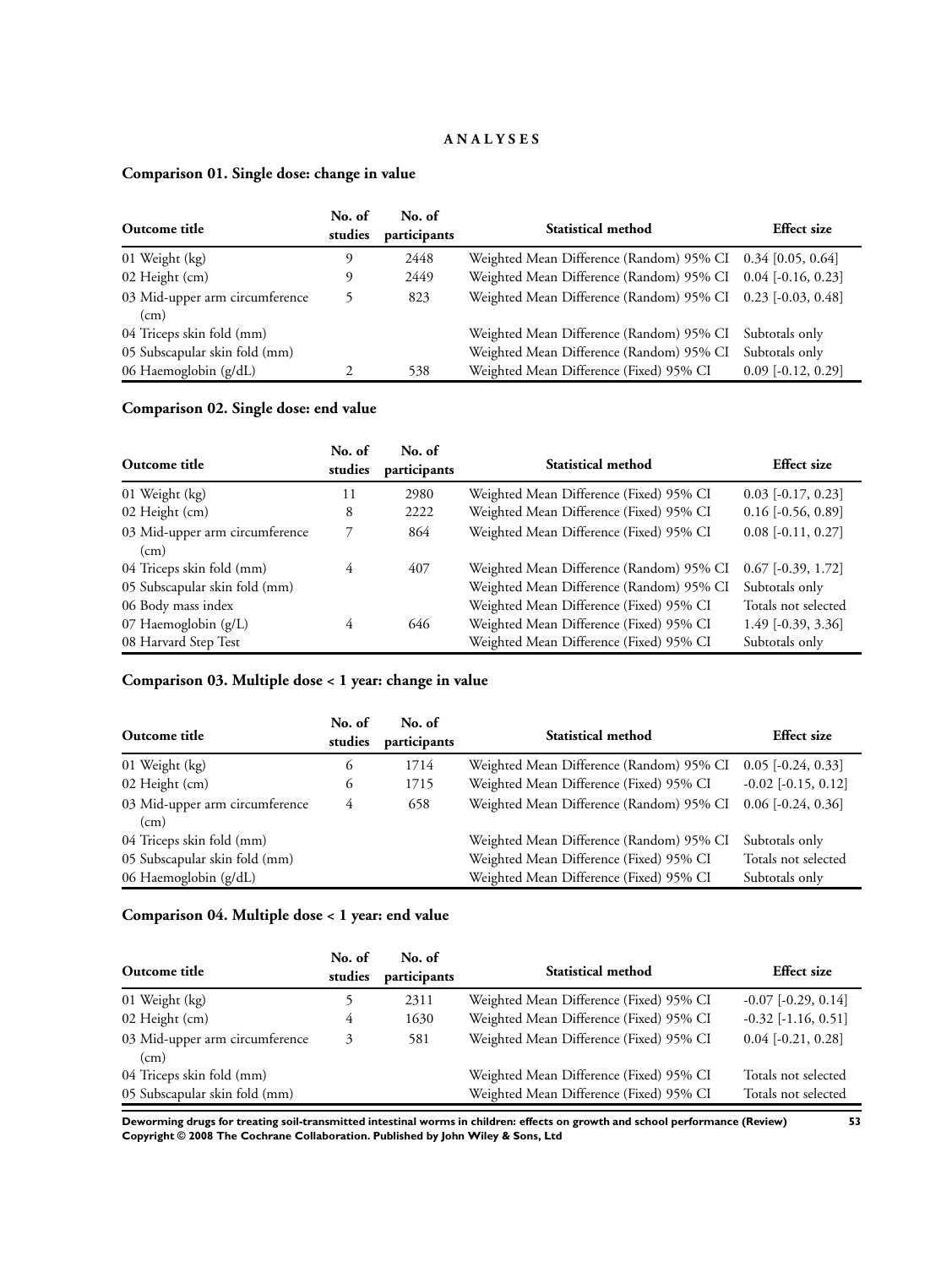# **Comparison 05. Multiple dose > 1 year: change in value**

| Outcome title    | No. of | No. of<br>studies participants | <b>Statistical method</b>                                   | <b>Effect</b> size           |  |
|------------------|--------|--------------------------------|-------------------------------------------------------------|------------------------------|--|
| 01 Weight $(kg)$ |        | 1219                           | Weighted Mean Difference (Random) 95% CI 0.46 [-0.47, 1.39] |                              |  |
| 02 Height (cm)   |        | 1219                           | Weighted Mean Difference (Fixed) 95% CI                     | $-0.26$ [ $-0.84$ , $0.31$ ] |  |

# **Comparison 06. Multiple dose > 1 year: end value**

| Outcome title         | No. of<br>studies | No. of<br>participants | <b>Statistical method</b>                | <b>Effect</b> size      |  |
|-----------------------|-------------------|------------------------|------------------------------------------|-------------------------|--|
| 01 Weight (kg)        |                   | 1169                   | Weighted Mean Difference (Random) 95% CI | $0.00$ [-0.18, 0.19]    |  |
| 02 Height (cm)        |                   | 1169                   | Weighted Mean Difference (Fixed) 95% CI  | $-0.08$ $[-0.89, 0.72]$ |  |
| 03 Haemoglobin (g/dL) |                   |                        | Weighted Mean Difference (Fixed) 95% CI  | Totals not selected     |  |

### **Comparison 07. Analysis by worm prevalence or intensity**

| Outcome title                                           | No. of<br>studies | No. of<br>participants | <b>Statistical method</b>                                   | <b>Effect</b> size           |
|---------------------------------------------------------|-------------------|------------------------|-------------------------------------------------------------|------------------------------|
| 01 Single dose: change in weight<br>(kg)                | 9                 | 2398                   | Weighted Mean Difference (Random) 95% CI 0.34 [0.04, 0.64]  |                              |
| 02 Single dose: change in height<br>(cm)                | 9                 | 2449                   | Weighted Mean Difference (Random) 95% CI 0.04 [-0.16, 0.23] |                              |
| 03 Multiple dose < 1 year: change<br>in weight (kg)     | 6                 | 1714                   | Weighted Mean Difference (Random) 95% CI 0.05 [-0.24, 0.33] |                              |
| 04 Multiple dose < 1 year: change<br>in height (cm)     | 6                 | 1715                   | Weighted Mean Difference (Fixed) 95% CI                     | $-0.02$ [ $-0.15$ , $0.12$ ] |
| 05 Single dose: end value for<br>weight (kg)            | 10                | 2967                   | Weighted Mean Difference (Fixed) 95% CI                     | $0.03$ [-0.17, 0.23]         |
| 06 Single dose: end value for<br>height (cm)            | 8                 | 2222                   | Weighted Mean Difference (Fixed) 95% CI                     | $0.16$ [-0.56, 0.89]         |
| 07 Multiple dose < 1 year: end<br>value for weight (kg) | 5                 | 2311                   | Weighted Mean Difference (Fixed) 95% CI                     | $-0.07$ $[-0.29, 0.14]$      |
| 08 Multiple dose < 1 year: end<br>value for height (cm) | $\overline{4}$    | 1630                   | Weighted Mean Difference (Fixed) 95% CI                     | $-0.32$ [ $-1.16$ , $0.51$ ] |

# **Comparison 08. Subgroup and sensitivity analyses**

| Outcome title                                       | No. of<br>studies | No. of<br>participants | Statistical method                                                                  | <b>Effect</b> size               |
|-----------------------------------------------------|-------------------|------------------------|-------------------------------------------------------------------------------------|----------------------------------|
| 01 Single dose: change<br>02 Single dose: end value |                   |                        | Weighted Mean Difference (Random) 95% CI<br>Weighted Mean Difference (Fixed) 95% CI | Subtotals only<br>Subtotals only |
| 03 Multiple dose < 1 year: change<br>in value       |                   |                        | Weighted Mean Difference (Fixed) 95% CI                                             | Subtotals only                   |
| 04 Multiple dose < 1 year: end<br>value             |                   |                        | Weighted Mean Difference (Fixed) 95% CI                                             | Subtotals only                   |
| 05 Multiple dose > 1 year: change<br>in value       |                   |                        | Weighted Mean Difference (Random) 95% CI                                            | Subtotals only                   |
| 06 Multiple dose > 1 year: end<br>value             |                   |                        | Weighted Mean Difference (Fixed) 95% CI                                             | Totals not selected              |

**Deworming drugs for treating soil-transmitted intestinal worms in children: effects on growth and school performance (Review) 54 Copyright © 2008 The Cochrane Collaboration. Published by John Wiley & Sons, Ltd**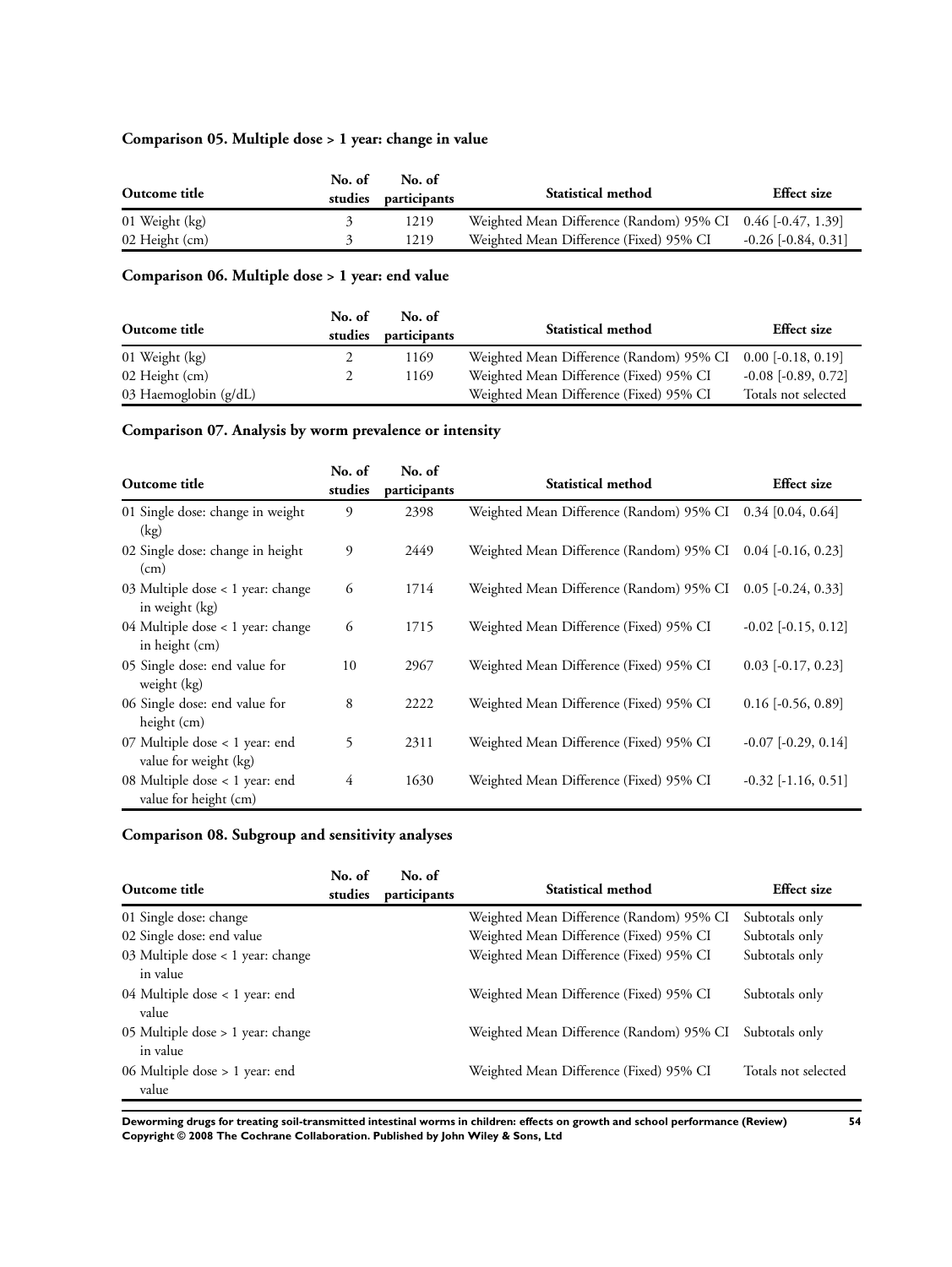#### **I N D E X T E R M S**

### **Medical Subject Headings (MeSH)**

Adolescent; Anthelmintics [pharmacology; <sup>∗</sup> therapeutic use]; Child Development [∗drug effects]; Cognition [∗drug effects]; Growth [ <sup>∗</sup>drug effects]; Helminthiasis [complications; <sup>∗</sup>drug therapy]; Intestinal Diseases, Parasitic [complications; <sup>∗</sup>drug therapy]; Nutritional Status [drug effects]; Randomized Controlled Trials as Topic; Weight Gain [drug effects]

### **MeSH check words**

Child; Child, Preschool; Humans

#### **C O V E R S H E E T**

| Title                                                   | Deworming drugs for treating soil-transmitted intestinal worms in children: effects on<br>growth and school performance                                                                                                                                                                                                                                                                                                                                                                                           |
|---------------------------------------------------------|-------------------------------------------------------------------------------------------------------------------------------------------------------------------------------------------------------------------------------------------------------------------------------------------------------------------------------------------------------------------------------------------------------------------------------------------------------------------------------------------------------------------|
| <b>Authors</b>                                          | Taylor-Robinson DC, Jones AP, Garner P                                                                                                                                                                                                                                                                                                                                                                                                                                                                            |
| Contribution of author(s)                               | David Taylor-Robinson wrote the protocol, applied inclusion criteria, assessed quality, ex-<br>tracted data, conducted data analysis, and wrote the first draft of the review. Ashley Jones<br>helped write the protocol, write the review, and analyse and interpret data. Paul provided<br>advice at all stages of the review production, applied inclusion criteria, assessed quality,<br>quality assured data extraction, helped construct the comparisons, and helped write the<br>review.                   |
| Issue protocol first published                          | 1997/3                                                                                                                                                                                                                                                                                                                                                                                                                                                                                                            |
| <b>Review first published</b>                           | 1998/2                                                                                                                                                                                                                                                                                                                                                                                                                                                                                                            |
| Date of most recent amendment                           | 10 November 2007                                                                                                                                                                                                                                                                                                                                                                                                                                                                                                  |
| Date of most recent<br><b>SUBSTANTIVE amendment</b>     | 13 August 2007                                                                                                                                                                                                                                                                                                                                                                                                                                                                                                    |
| <b>What's New</b>                                       | 2007, Issue 4 (substantive update): author team changed; review title modified from the<br>original title of "Anthelmintic drugs for treating worms in children: effects on growth and<br>cognitive performance"; updated methods, reapplied the inclusion criteria, repeated data<br>extraction, added new trials, and included additional analyses as recommended by policy<br>specialists.<br>2000, Issue 2 (substantive update): new trials added and review updated<br>1998, Issue 2: review first published |
| Date new studies sought but<br>none found               | Information not supplied by author                                                                                                                                                                                                                                                                                                                                                                                                                                                                                |
| Date new studies found but not<br>yet included/excluded | Information not supplied by author                                                                                                                                                                                                                                                                                                                                                                                                                                                                                |
| Date new studies found and<br>included/excluded         | Information not supplied by author                                                                                                                                                                                                                                                                                                                                                                                                                                                                                |
| Date authors' conclusions<br>section amended            | Information not supplied by author                                                                                                                                                                                                                                                                                                                                                                                                                                                                                |
| <b>Contact address</b>                                  | Dr David Taylor-Robinson<br>Clinical Lecturer in Public Health<br>International Health Group<br>Liverpool School of Tropical Medicine<br>Pembroke Place<br>Liverpool                                                                                                                                                                                                                                                                                                                                              |

**Deworming drugs for treating soil-transmitted intestinal worms in children: effects on growth and school performance (Review) 55 Copyright © 2008 The Cochrane Collaboration. Published by John Wiley & Sons, Ltd**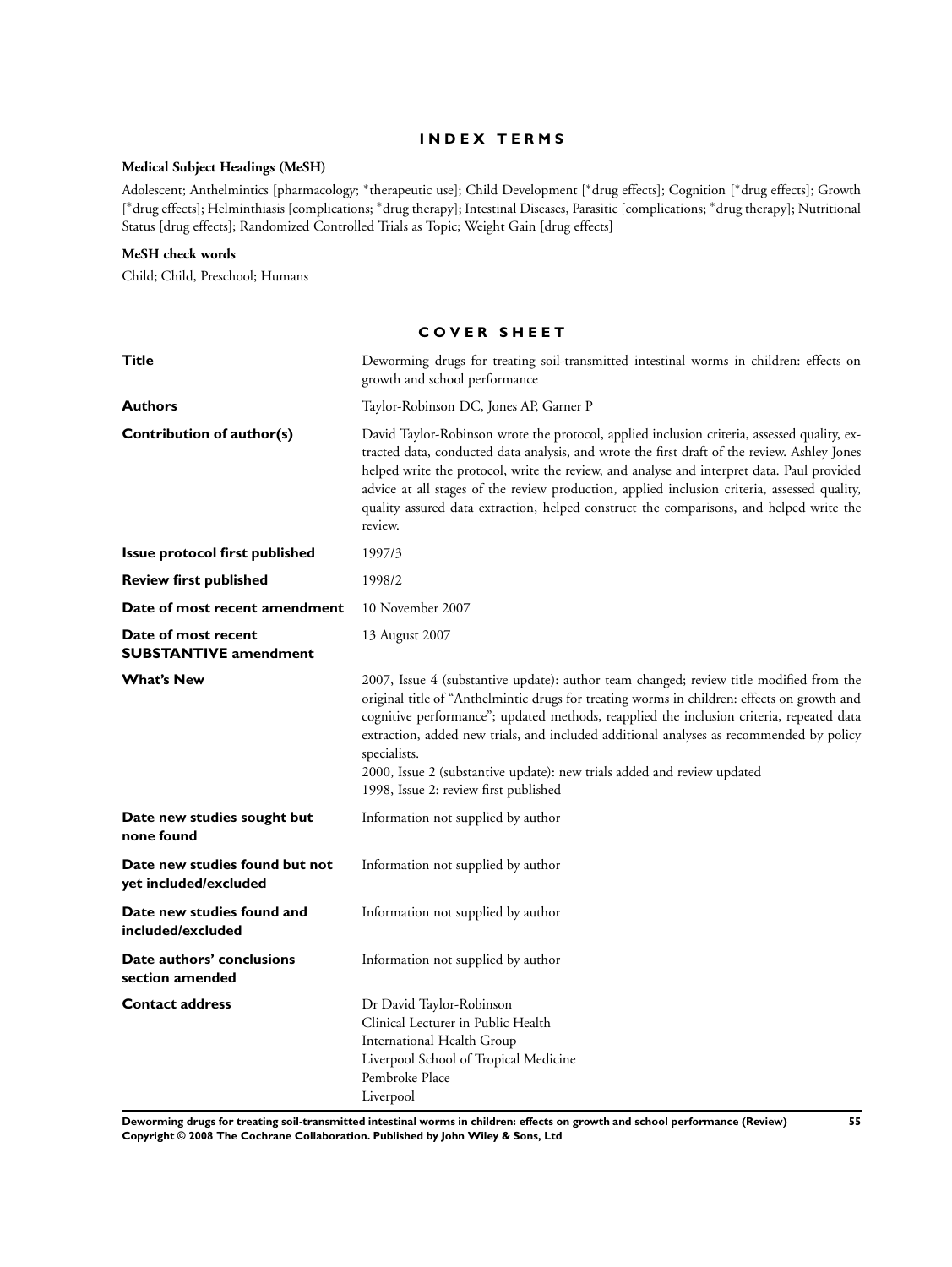|                                | Merseyside                                    |
|--------------------------------|-----------------------------------------------|
|                                | L3 5QA                                        |
|                                | UK                                            |
|                                | E-mail: David.Taylor-Robinson@liverpool.ac.uk |
| DOI                            | 10.1002/14651858.CD000371.pub3                |
| <b>Cochrane Library number</b> | CD000371                                      |
| <b>Editorial group</b>         | Cochrane Infectious Diseases Group            |
| <b>Editorial group code</b>    | HM-INFECTN                                    |

# **G R A P H S A N D O T H E R T A B L E S**

### **Analysis 01.01. Comparison 01 Single dose: change in value, Outcome 01 Weight (kg)**

Review: Deworming drugs for treating soil-transmitted intestinal worms in children: effects on growth and school performance

Comparison: 01 Single dose: change in value

| Outcome: 01 Weight (kg)                                                                                                                       |             |            |                |            |                                            |        |                                                                                  |
|-----------------------------------------------------------------------------------------------------------------------------------------------|-------------|------------|----------------|------------|--------------------------------------------|--------|----------------------------------------------------------------------------------|
| Study                                                                                                                                         | Deworming   |            | Control        |            |                                            |        | Weighted Mean Difference (Random)    Veight    Veighted Mean Difference (Random) |
|                                                                                                                                               | $\mathbb N$ | Mean(SD)   | $\hbox{N}$     | Mean(SD)   | 95% CI                                     | $(\%)$ | 95% CI                                                                           |
| 01 Albendazole                                                                                                                                |             |            |                |            |                                            |        |                                                                                  |
| Adams 1994                                                                                                                                    | 28          | 1.00(0.32) | 27             | 0.30(0.51) | æ.                                         | 11.2   | 0.70 [ 0.47, 0.93 ]                                                              |
| Awasthi 2000                                                                                                                                  | 592         | 0.54(1.34) | 395            | 0.71(1.23) |                                            | 11.6   | $-0.17$ [ $-0.33$ , $-0.01$ ]                                                    |
| Palupi 1997                                                                                                                                   | 95          | 0.51(0.73) | 96             | 0.45(0.58) |                                            | 11.4   | $0.06$ $\lceil -0.13, 0.25 \rceil$                                               |
| Stephenson 1989                                                                                                                               | 78          | 2.10(0.79) | 72             | 0.80(0.85) |                                            | 10.9   | $1.30$ $[$ $1.04$ , $1.56$ $]$                                                   |
| Stephenson 1993                                                                                                                               | 96          | 3.30(1.76) | 93             | 2.20(1.16) | -8-                                        | 9.6    | $1.10$ [ 0.68, 1.52 ]                                                            |
| Watkins 1996                                                                                                                                  | 116         | 0.99(0.65) | 10             | 0.98(0.63) |                                            | 11.5   | $0.01$ $[ -0.16, 0.18]$                                                          |
| Subtotal (95% CI)<br>Test for heterogeneity chi-square=129.39 df=5 p=<0.0001 l <sup>2</sup> =96.1%<br>Test for overall effect $z=2.14$ p=0.03 | 1005        |            | 793            |            |                                            | 66.3   | 0.48 [ 0.04, 0.92 ]                                                              |
| 02 Mebendazole                                                                                                                                |             |            |                |            |                                            |        |                                                                                  |
| Donnen 1998                                                                                                                                   | 112         | 0.44(0.72) | 10             | 0.59(0.74) |                                            | 11.4   | $-0.15$ [ $-0.34$ , 0.04]                                                        |
| Garg 2002                                                                                                                                     | 166         | 1.21(0.77) | 8              | 1.19(0.67) |                                            | 11.6   | $0.02$ $\lceil -0.13, 0.17 \rceil$                                               |
| Subtotal (95% CI)<br>Test for heterogeneity chi-square=1.85 df=1 p=0.17 l <sup>2</sup> =45.8%<br>Test for overall effect $z=0.65$ $p=0.5$     | 278         |            | 291            |            |                                            | 23.0   | $-0.05$ $[-0.22, 0.11]$                                                          |
| 03 Pyrantel                                                                                                                                   |             |            |                |            |                                            |        |                                                                                  |
| Sarkar 2002                                                                                                                                   | 40          | 0.92(0.84) | 4 <sup>1</sup> | 0.54(0.45) | ۰.                                         | 10.7   | $0.38$ $[0.09, 0.67]$                                                            |
| Subtotal (95% CI)<br>Test for heterogeneity: not applicable                                                                                   | 40          |            | 4 <sub>1</sub> |            |                                            | 10.7   | 0.38 [ 0.09, 0.67 ]                                                              |
|                                                                                                                                               |             |            |                |            | $-2.0$<br>2.0<br>4.0<br>$-4.0$<br>$\Omega$ |        |                                                                                  |
|                                                                                                                                               |             |            |                |            | Favours control<br>Favours deworming       |        | $(Continued \dots)$                                                              |

**Deworming drugs for treating soil-transmitted intestinal worms in children: effects on growth and school performance (Review) 56 Copyright © 2008 The Cochrane Collaboration. Published by John Wiley & Sons, Ltd**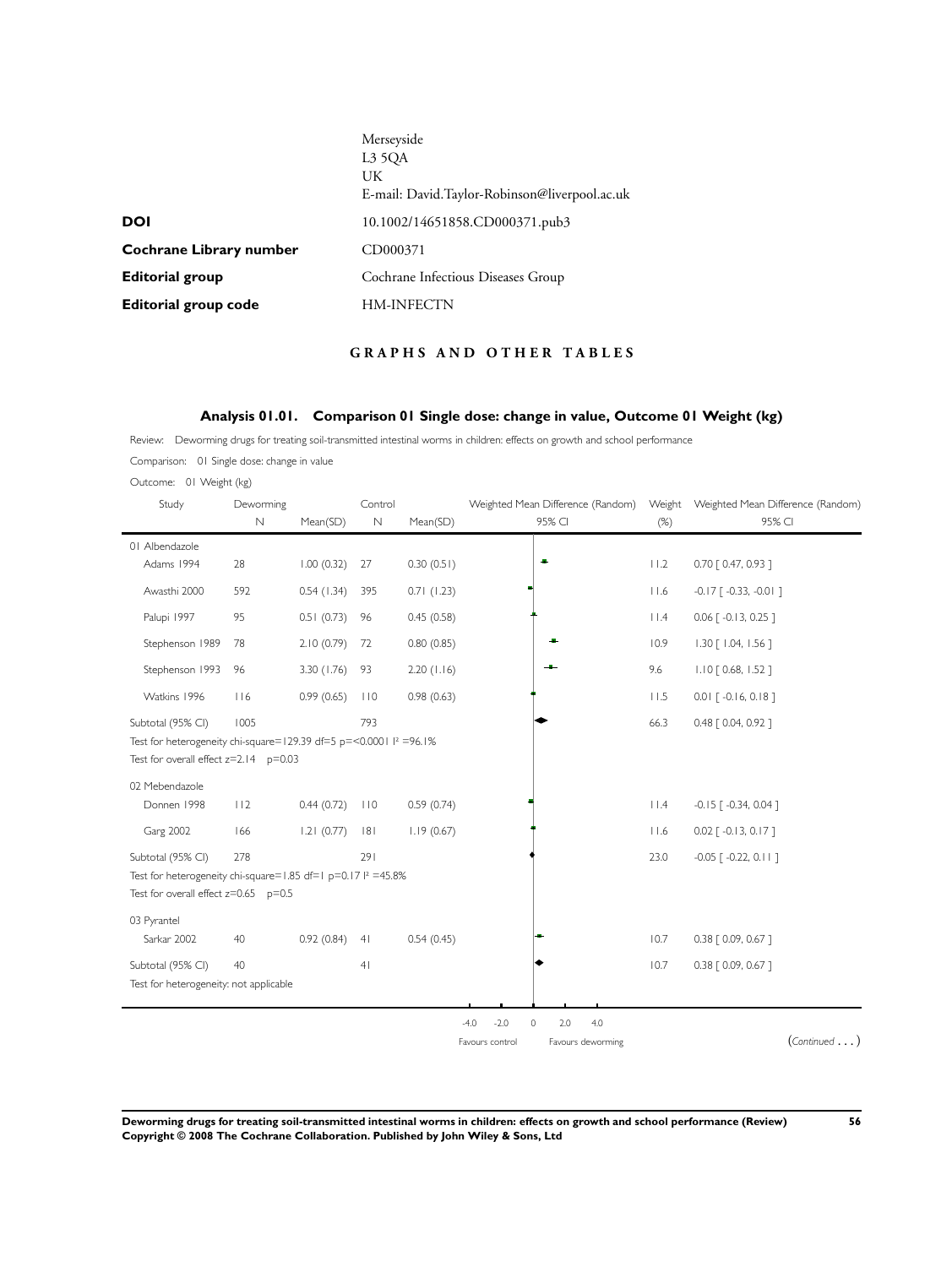(... *Continued*)

| Study                                                                | Deworming |          | Control |          |        |                 |        | Weighted Mean Difference (Random) | Weight | Weighted Mean Difference (Random) |
|----------------------------------------------------------------------|-----------|----------|---------|----------|--------|-----------------|--------|-----------------------------------|--------|-----------------------------------|
|                                                                      | N         | Mean(SD) | N       | Mean(SD) |        |                 | 95% CI |                                   | $(\%)$ | 95% CI                            |
| Test for overall effect $z=2.53$ $p=0.01$                            |           |          |         |          |        |                 |        |                                   |        |                                   |
| Total (95% CI)                                                       | 1323      |          | l 125   |          |        |                 |        |                                   | 100.0  | $0.34$ $[0.05, 0.64]$             |
| Test for heterogeneity chi-square=148.35 df=8 p=<0.0001 $1^2$ =94.6% |           |          |         |          |        |                 |        |                                   |        |                                   |
| Test for overall effect $z=2.26$ $p=0.02$                            |           |          |         |          |        |                 |        |                                   |        |                                   |
|                                                                      |           |          |         |          |        |                 |        |                                   |        |                                   |
|                                                                      |           |          |         |          | $-4.0$ | $-2.0$          | 2.0    | 4.0                               |        |                                   |
|                                                                      |           |          |         |          |        | Favours control |        | Favours deworming                 |        |                                   |
|                                                                      |           |          |         |          |        |                 |        |                                   |        |                                   |

### **Analysis 01.02. Comparison 01 Single dose: change in value, Outcome 02 Height (cm)**

Review: Deworming drugs for treating soil-transmitted intestinal worms in children: effects on growth and school performance

Comparison: 01 Single dose: change in value

Outcome: 02 Height (cm)

| Study                                                                                                                                      | Deworming   |            | Control        |            | Weighted Mean Difference (Random)                                           |        | Weight Weighted Mean Difference (Random) |
|--------------------------------------------------------------------------------------------------------------------------------------------|-------------|------------|----------------|------------|-----------------------------------------------------------------------------|--------|------------------------------------------|
|                                                                                                                                            | $\mathbb N$ | Mean(SD)   | $\mathbb N$    | Mean(SD)   | 95% CI                                                                      | $(\%)$ | 95% CI                                   |
| 01 Albendazole                                                                                                                             |             |            |                |            |                                                                             |        |                                          |
| Adams 1994                                                                                                                                 | 28          | 0.90(0.53) | 27             | 0.80(0.57) |                                                                             | 12.5   | $0.10$ $\lceil -0.19, 0.39 \rceil$       |
| Awasthi 2000                                                                                                                               | 592         | 4.19(5.08) | 395            | 4.59(5.25) |                                                                             | 5.8    | $-0.40$ $\lceil -1.06, 0.26 \rceil$      |
| Palupi 1997                                                                                                                                | 95          | 1.20(0.90) | 96             | 1.40(1.00) |                                                                             | 3.1    | $-0.20$ $\lceil -0.47, 0.07 \rceil$      |
| Stephenson 1989                                                                                                                            | 78          | 2.80(0.79) | 72             | 2.20(0.85) |                                                                             | 13.2   | 0.60 [ 0.34, 0.86 ]                      |
| Stephenson 1993                                                                                                                            | 96          | 3.80(1.18) | 93             | 3.70(1.16) |                                                                             | 11.5   | $0.10$ $[-0.23, 0.43]$                   |
| Watkins 1996                                                                                                                               | 116         | 1.44(0.54) | $\perp$        | 1.38(0.53) |                                                                             | 6.1    | $0.06$ $\lceil -0.08, 0.20 \rceil$       |
| Subtotal (95% CI)<br>Test for heterogeneity chi-square=21.13 df=5 p=0.0008 l <sup>2</sup> =76.3%<br>Test for overall effect $z=0.74$ p=0.5 | 1005        |            | 794            |            |                                                                             | 72.1   | $0.09$ $\lceil -0.15, 0.32 \rceil$       |
| 02 Mebendazole                                                                                                                             |             |            |                |            |                                                                             |        |                                          |
| Donnen 1998                                                                                                                                | 112         | 1.96(1.99) | 10             | 2.58(2.05) |                                                                             | 7.5    | $-0.62$ [ $-1.15, -0.09$ ]               |
| Garg 2002                                                                                                                                  | 166         | 4.25(1.42) | 8              | 4.17(1.35) |                                                                             | 12.5   | $0.08$ $\lceil -0.21, 0.37 \rceil$       |
| Subtotal (95% CI)<br>Test for heterogeneity chi-square=5.12 df=1 p=0.02 l <sup>2</sup> =80.5%<br>Test for overall effect $z=0.67$ $p=0.5$  | 278         |            | 291            |            |                                                                             | 20.0   | $-0.23$ $\lceil -0.92, 0.45 \rceil$      |
| 03 Pyrantel                                                                                                                                |             |            |                |            |                                                                             |        |                                          |
| Sarkar 2002                                                                                                                                | 40          | 1.20(1.50) | 4 <sub>1</sub> | 1.10(0.70) |                                                                             | 7.9    | $0.10$ $\lceil -0.41, 0.61 \rceil$       |
| Subtotal (95% CI)                                                                                                                          | 40          |            | 4 <sub>1</sub> |            |                                                                             | 7.9    | $0.10$ $\lceil -0.41, 0.61 \rceil$       |
| Test for heterogeneity: not applicable                                                                                                     |             |            |                |            |                                                                             |        |                                          |
| Test for overall effect $z=0.38$ $p=0.7$                                                                                                   |             |            |                |            |                                                                             |        |                                          |
|                                                                                                                                            |             |            |                |            | 2.0<br>4.0<br>$-4.0$<br>$-2.0$<br>Ò<br>Favours deworming<br>Favours control |        | $(Continued \dots)$                      |

**Deworming drugs for treating soil-transmitted intestinal worms in children: effects on growth and school performance (Review) 57 Copyright © 2008 The Cochrane Collaboration. Published by John Wiley & Sons, Ltd**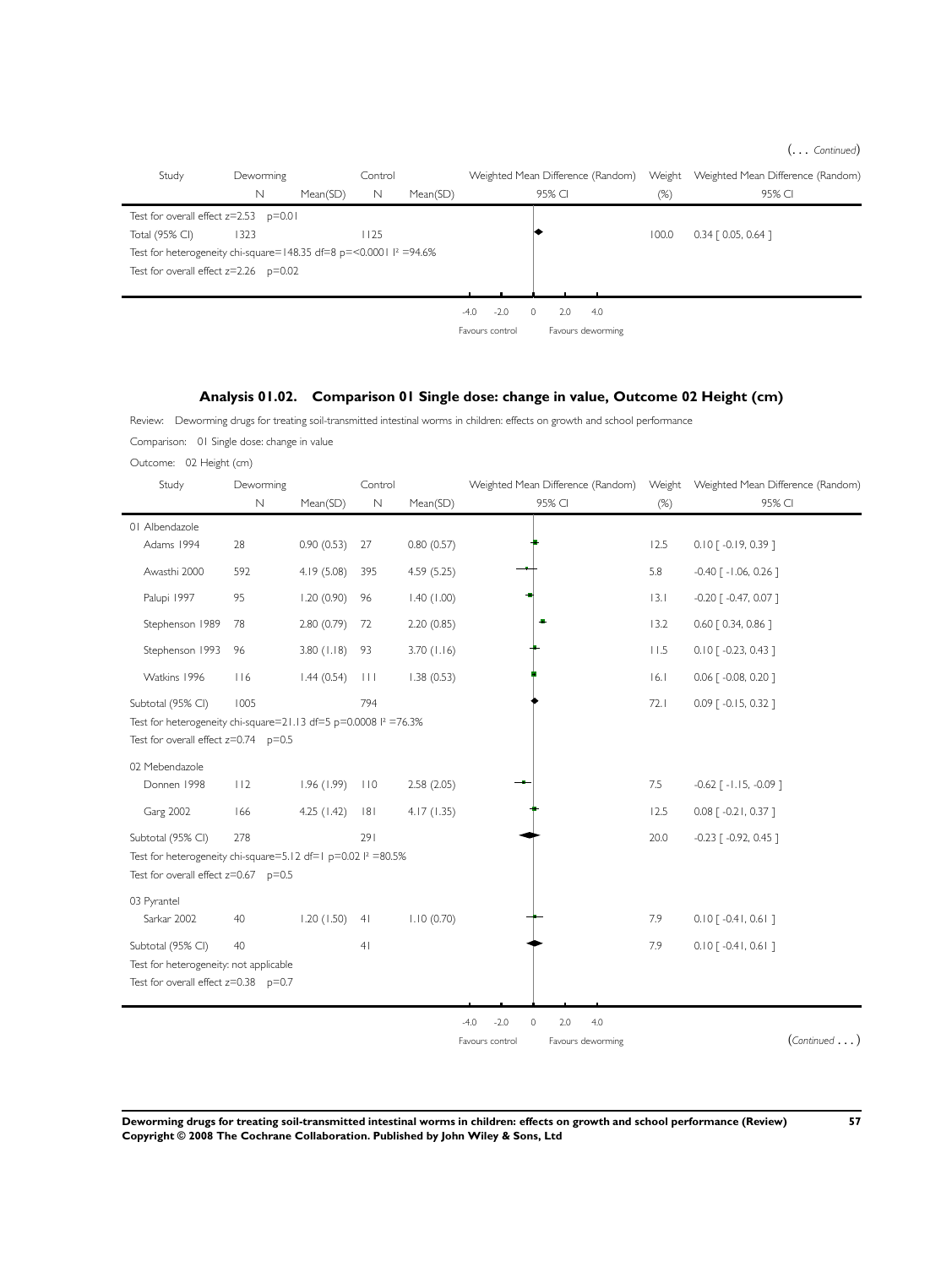(... *Continued*)

| Study                                                              | Deworming |          | Control |          |        |                 |        | Weighted Mean Difference (Random) |       | Weight Weighted Mean Difference (Random) |
|--------------------------------------------------------------------|-----------|----------|---------|----------|--------|-----------------|--------|-----------------------------------|-------|------------------------------------------|
|                                                                    | N         | Mean(SD) | N       | Mean(SD) |        |                 | 95% CI |                                   | (%)   | 95% CI                                   |
| Total (95% CI)                                                     | 323       |          | 126     |          |        |                 |        |                                   | 100.0 | $0.04$ [ -0.16, 0.23 ]                   |
| Test for heterogeneity chi-square=27.93 df=8 p=0.0005 $1^2$ =71.4% |           |          |         |          |        |                 |        |                                   |       |                                          |
| Test for overall effect $z=0.36$ $p=0.7$                           |           |          |         |          |        |                 |        |                                   |       |                                          |
|                                                                    |           |          |         |          |        |                 |        |                                   |       |                                          |
|                                                                    |           |          |         |          | $-4.0$ | $-2.0$          | 2.0    | 4.0                               |       |                                          |
|                                                                    |           |          |         |          |        | Favours control |        | Favours deworming                 |       |                                          |

#### **Analysis 01.03. Comparison 01 Single dose: change in value, Outcome 03 Mid-upper arm circumference (cm)**

Review: Deworming drugs for treating soil-transmitted intestinal worms in children: effects on growth and school performance

Comparison: 01 Single dose: change in value

Outcome: 03 Mid-upper arm circumference (cm)

| Study                                                                                                                                     | Deworming  |            | Control    |            | Weighted Mean Difference (Random)                                                        |        | Weight Weighted Mean Difference (Random) |
|-------------------------------------------------------------------------------------------------------------------------------------------|------------|------------|------------|------------|------------------------------------------------------------------------------------------|--------|------------------------------------------|
|                                                                                                                                           | $\hbox{N}$ | Mean(SD)   | $\hbox{N}$ | Mean(SD)   | 95% CI                                                                                   | $(\%)$ | 95% CI                                   |
| 01 Albendazole                                                                                                                            |            |            |            |            |                                                                                          |        |                                          |
| Adams 1994                                                                                                                                | 28         | 0.60(0.37) | 27         | 0.30(0.26) | $-$                                                                                      | 19.8   | $0.30$ $[0.13, 0.47]$                    |
| Stephenson 1989                                                                                                                           | 78         | 0.70(0.44) | 72         | 0.20(0.51) |                                                                                          | 20.2   | $0.50$ $[0.35, 0.65]$                    |
| Stephenson 1993                                                                                                                           | 96         | 0.80(0.49) | 93         | 0.30(0.39) |                                                                                          | 20.7   | 0.50 [ 0.37, 0.63 ]                      |
| Watkins 1996                                                                                                                              | 106        | 0.39(0.51) | 0          | 0.30(0.40) |                                                                                          | 20.7   | $0.09$ $[-0.03, 0.21]$                   |
| Subtotal (95% CI)<br>Test for heterogeneity chi-square=26.08 df=3 p=<0.000   $1^2$ =88.5%<br>Test for overall effect $z=3.26$ $p=0.001$   | 308        |            | 293        |            |                                                                                          | 81.3   | $0.35$ $[0.14, 0.55]$                    |
| 02 Mebendazole<br>Donnen 1998                                                                                                             | 112        | 0.11(0.84) | 110        | 0.41(0.84) |                                                                                          | 18.7   | $-0.30$ $\lceil -0.52, -0.08 \rceil$     |
| Subtotal (95% CI)<br>Test for heterogeneity: not applicable<br>Test for overall effect $z=2.66$ p=0.008                                   | 112        |            | 110        |            |                                                                                          | 18.7   | $-0.30$ $\lceil -0.52, -0.08 \rceil$     |
| Total (95% CI)<br>Test for heterogeneity chi-square=55.09 df=4 p=<0.0001 l <sup>2</sup> =92.7%<br>Test for overall effect $z=1.76$ p=0.08 | 420        |            | 403        |            |                                                                                          | 100.0  | $0.23$ [ -0.03, 0.48 ]                   |
|                                                                                                                                           |            |            |            |            | $-1.0$<br>$-0.5$<br>0.5<br>$\overline{1.0}$<br>0<br>Favours control<br>Favours deworming |        |                                          |

**Deworming drugs for treating soil-transmitted intestinal worms in children: effects on growth and school performance (Review) 58 Copyright © 2008 The Cochrane Collaboration. Published by John Wiley & Sons, Ltd**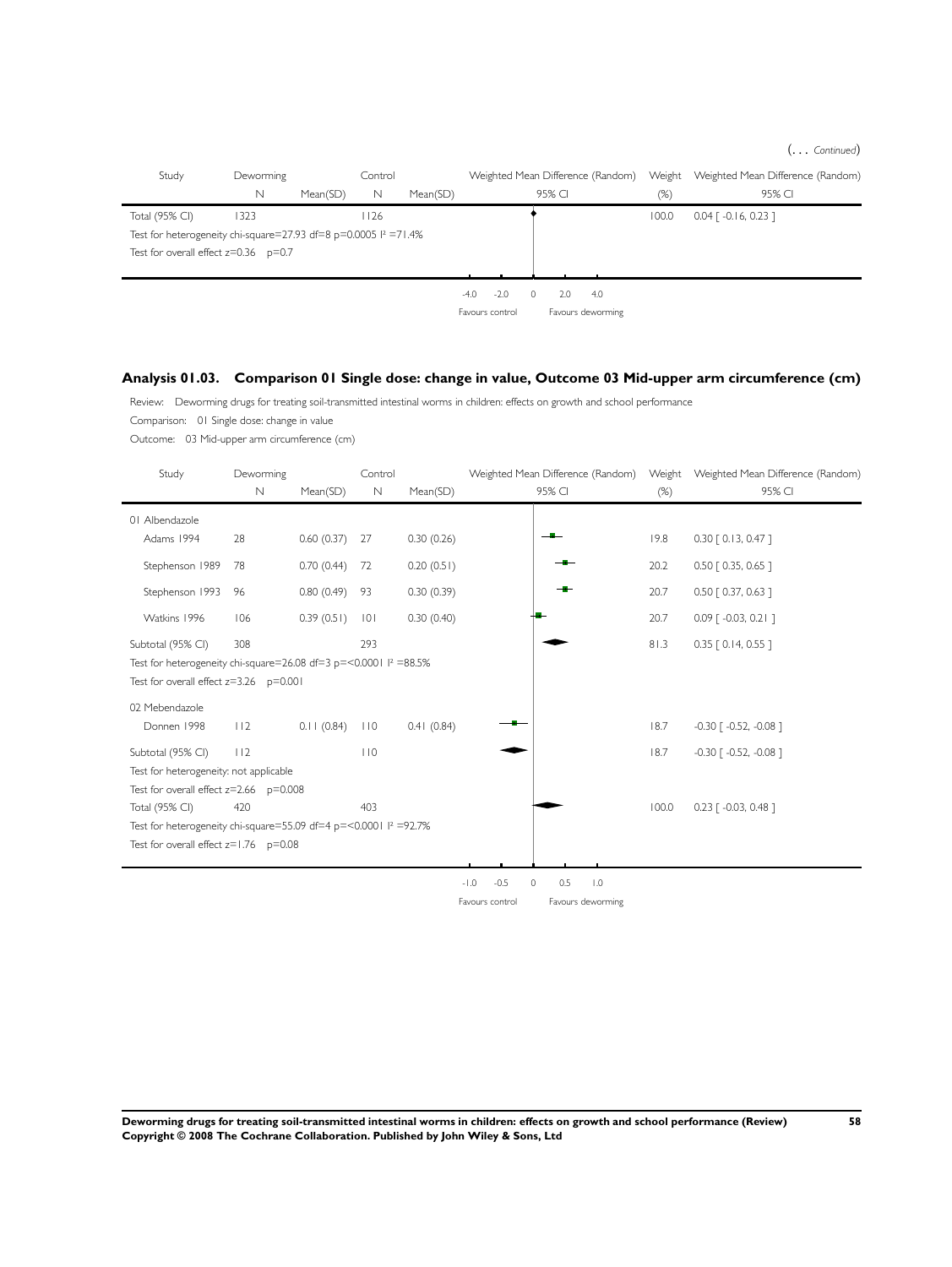### **Analysis 01.04. Comparison 01 Single dose: change in value, Outcome 04 Triceps skin fold (mm)**

Review: Deworming drugs for treating soil-transmitted intestinal worms in children: effects on growth and school performance Comparison: 01 Single dose: change in value

Outcome: 04 Triceps skin fold (mm)

| Study                                                                            | Deworming |                 | Control     |               | Weighted Mean Difference (Random) |                |                   | Weight | Weighted Mean Difference (Random) |
|----------------------------------------------------------------------------------|-----------|-----------------|-------------|---------------|-----------------------------------|----------------|-------------------|--------|-----------------------------------|
|                                                                                  | N         | Mean(SD)        | $\mathbb N$ | Mean(SD)      |                                   | 95% CI         |                   | $(\%)$ | 95% CI                            |
| 01 Albendazole                                                                   |           |                 |             |               |                                   |                |                   |        |                                   |
| Adams 1994                                                                       | 28        | $1.00(0.69)$ 27 |             | 0.20(0.47)    |                                   | $\blacksquare$ |                   | 32.4   | $0.80$ [ 0.49, 1.11 ]             |
| Stephenson 1989                                                                  | -78       | 1.00(0.71)      | - 72        | $-0.20(0.68)$ |                                   | H              |                   | 34.2   | 1.20 [ 0.98, 1.42 ]               |
| Stephenson 1993                                                                  | 96        | 2.00(1.08)      | 93          | 0.20(0.77)    |                                   | H              |                   | 33.4   | $1.80$ [ $1.53$ , 2.07 ]          |
| Subtotal (95% CI)                                                                | 202       |                 | 192         |               |                                   |                |                   | 100.0  | $1.27$ $[0.74, 1.80]$             |
| Test for heterogeneity chi-square=24.20 df=2 $p = 0.0001$   <sup>2</sup> = 91.7% |           |                 |             |               |                                   |                |                   |        |                                   |
| Test for overall effect $z=4.68$ $p<0.00001$                                     |           |                 |             |               |                                   |                |                   |        |                                   |
|                                                                                  |           |                 |             |               |                                   |                |                   |        |                                   |
|                                                                                  |           |                 |             |               | $-2.0$<br>$-4.0$                  | 2.0            | 4.0               |        |                                   |
|                                                                                  |           |                 |             |               | Favours control                   |                | Favours deworming |        |                                   |

#### **Analysis 01.05. Comparison 01 Single dose: change in value, Outcome 05 Subscapular skin fold (mm)**

Review: Deworming drugs for treating soil-transmitted intestinal worms in children: effects on growth and school performance

Comparison: 01 Single dose: change in value

Outcome: 05 Subscapular skin fold (mm)

| Study                                                               | Deworming   |                 | Control     |               |                  | Weighted Mean Difference (Random) Weight |        | Weighted Mean Difference (Random) |
|---------------------------------------------------------------------|-------------|-----------------|-------------|---------------|------------------|------------------------------------------|--------|-----------------------------------|
|                                                                     | $\mathbb N$ | Mean(SD)        | $\mathbb N$ | Mean(SD)      |                  | 95% CI                                   | $(\%)$ | 95% CI                            |
| 01 Albendazole                                                      |             |                 |             |               |                  |                                          |        |                                   |
| Adams 1994                                                          | 28          | $0.90(0.53)$ 27 |             | 0.10(0.94)    |                  | $\blacksquare$                           | 24.3   | $0.80$ $[0.39, 1.21]$             |
| Stephenson 1989                                                     | 78          | 0.90(0.62)      | 72          | $-0.30(0.68)$ |                  | ÷                                        | 39.0   | $1.20$ $[0.99, 1.41]$             |
| Stephenson 1993                                                     | 96          | 1.80(0.88)      | 93          | 0.40(0.77)    |                  |                                          | 36.8   | $1.40$ $[$ $1.16$ , $1.64$ $]$    |
| Subtotal (95% CI)                                                   | 202         |                 | 192         |               |                  |                                          | 100.0  | $1.18$ $[0.90, 1.46]$             |
| Test for heterogeneity chi-square=6.40 df=2 $p=0.04$ $1^2 = 68.7\%$ |             |                 |             |               |                  |                                          |        |                                   |
| Test for overall effect $z=8.27$ $p<0.00001$                        |             |                 |             |               |                  |                                          |        |                                   |
|                                                                     |             |                 |             |               |                  |                                          |        |                                   |
|                                                                     |             |                 |             |               | $-2.0$<br>$-4.0$ | 4.0<br>2.0                               |        |                                   |
|                                                                     |             |                 |             |               | Favours control  | Favours deworming                        |        |                                   |
|                                                                     |             |                 |             |               |                  |                                          |        |                                   |
|                                                                     |             |                 |             |               |                  |                                          |        |                                   |
|                                                                     |             |                 |             |               |                  |                                          |        |                                   |
|                                                                     |             |                 |             |               |                  |                                          |        |                                   |
|                                                                     |             |                 |             |               |                  |                                          |        |                                   |

**Deworming drugs for treating soil-transmitted intestinal worms in children: effects on growth and school performance (Review) 59 Copyright © 2008 The Cochrane Collaboration. Published by John Wiley & Sons, Ltd**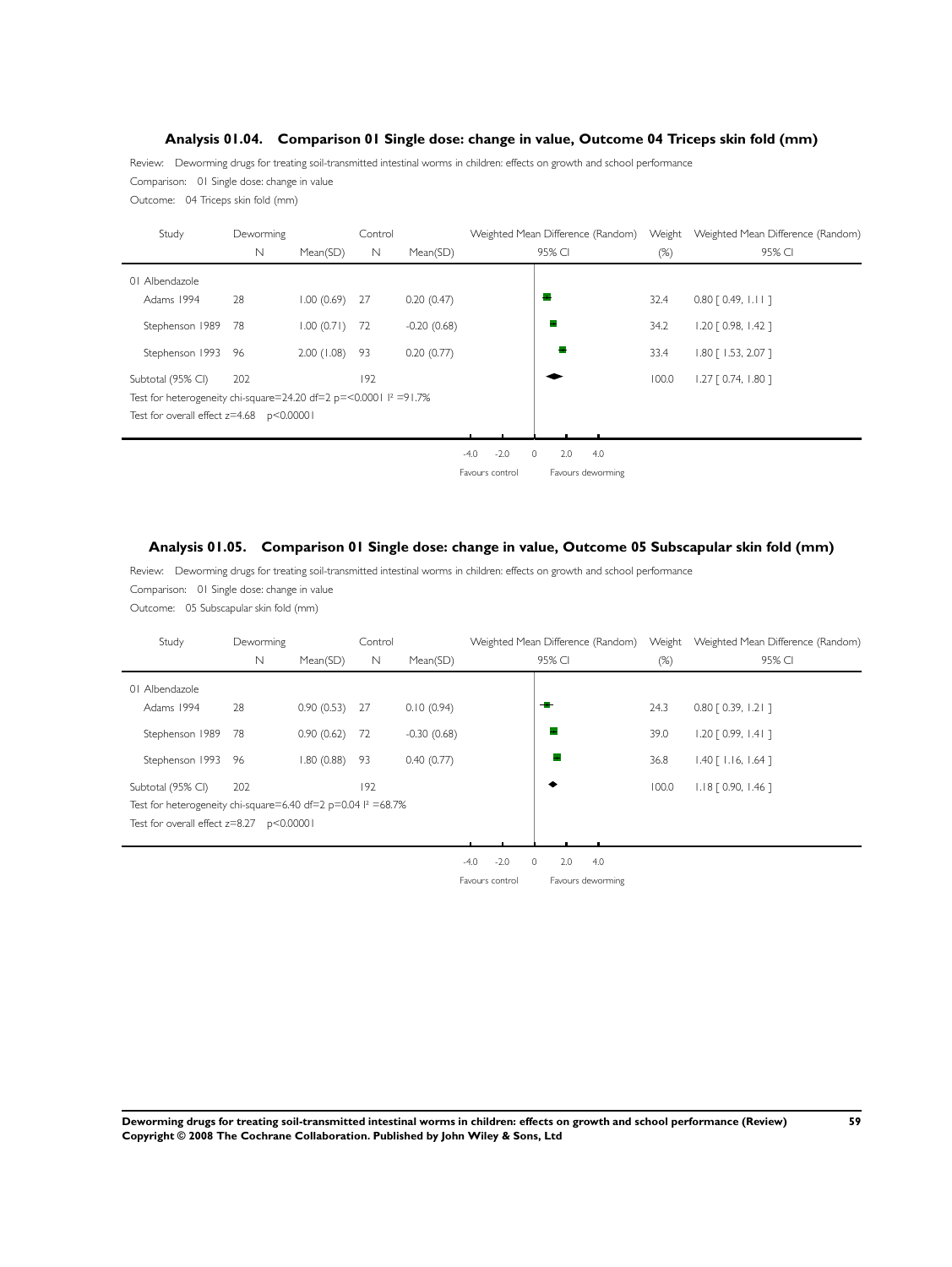#### **Analysis 01.06. Comparison 01 Single dose: change in value, Outcome 06 Haemoglobin (g/dL)**

Review: Deworming drugs for treating soil-transmitted intestinal worms in children: effects on growth and school performance Comparison: 01 Single dose: change in value

Outcome: 06 Haemoglobin (g/dL)

| Study                                                            | Deworming   |            | Control     |               | Weighted Mean Difference (Fixed)                        | Weight | Weighted Mean Difference (Fixed)   |
|------------------------------------------------------------------|-------------|------------|-------------|---------------|---------------------------------------------------------|--------|------------------------------------|
|                                                                  | $\mathbb N$ | Mean(SD)   | $\mathbb N$ | Mean(SD)      | 95% CI                                                  | $(\%)$ | 95% CI                             |
| 01 Mebendazole                                                   |             |            |             |               |                                                         |        |                                    |
| Garg 2002                                                        | 166         | 0.54(1.42) | 8           | $0.48$ (1.47) |                                                         | 45.2   | $0.06$ $\lceil -0.24, 0.36 \rceil$ |
| Subtotal (95% CI)                                                | 166         |            | 8           |               |                                                         | 45.2   | $0.06$ $\lceil -0.24, 0.36 \rceil$ |
| Test for heterogeneity: not applicable                           |             |            |             |               |                                                         |        |                                    |
| Test for overall effect $z=0.39$ $p=0.7$                         |             |            |             |               |                                                         |        |                                    |
| 02 Albendazole                                                   |             |            |             |               |                                                         |        |                                    |
| Palupi 1997                                                      | 95          | 0.75(0.88) | 96          | 0.64(1.06)    |                                                         | 54.8   | $0.11$ $[-0.17, 0.39]$             |
| Subtotal (95% CI)                                                | 95          |            | 96          |               |                                                         | 54.8   | $0.11$ $[-0.17, 0.39]$             |
| Test for heterogeneity: not applicable                           |             |            |             |               |                                                         |        |                                    |
| Test for overall effect $z=0.78$ p=0.4                           |             |            |             |               |                                                         |        |                                    |
| Total (95% CI)                                                   | 261         |            | 277         |               |                                                         | 100.0  | $0.09$ $[-0.12, 0.29]$             |
| Test for heterogeneity chi-square=0.06 df=1 $p=0.81$ $1^2$ =0.0% |             |            |             |               |                                                         |        |                                    |
| Test for overall effect $z=0.84$ p=0.4                           |             |            |             |               |                                                         |        |                                    |
|                                                                  |             |            |             |               |                                                         |        |                                    |
|                                                                  |             |            |             |               | 0.5<br>$-1.0$<br>$-0.5$<br>$\overline{1.0}$<br>$\Omega$ |        |                                    |
|                                                                  |             |            |             |               | Favours deworming<br>Favours control                    |        |                                    |

#### **Analysis 02.01. Comparison 02 Single dose: end value, Outcome 01 Weight (kg)**

Review: Deworming drugs for treating soil-transmitted intestinal worms in children: effects on growth and school performance

Comparison: 02 Single dose: end value Outcome: 01 Weight (kg)

| Study                                                          | Deworming |              | Control     |              |                  |          | Weighted Mean Difference (Fixed) | Weight | Weighted Mean Difference (Fixed)   |
|----------------------------------------------------------------|-----------|--------------|-------------|--------------|------------------|----------|----------------------------------|--------|------------------------------------|
|                                                                | N         | Mean(SD)     | $\mathbb N$ | Mean(SD)     |                  |          | 95% CI                           | $(\%)$ | 95% CI                             |
| 01 Albendazole                                                 |           |              |             |              |                  |          |                                  |        |                                    |
| Adams 1994                                                     | 28        | 21.10(2.43)  | 27          | 21.60(3.90)  |                  |          |                                  | 1.3    | $-0.50$ $[-2.22, 1.22]$            |
| Awasthi 2000                                                   | 592       | 10.70(2.10)  | 395         | 10.80(1.90)  |                  |          |                                  | 62.2   | $-0.10$ $[-0.35, 0.15]$            |
| Stephenson 1989                                                | 78        | 23.40 (3.80) | 72          | 22.50 (4.41) |                  |          |                                  | 2.3    | $0.90$ $\lceil -0.42, 2.22 \rceil$ |
| Stephenson 1993                                                | 96        | 31.30(7.45)  | 93          | 31.30(7.71)  |                  |          |                                  | 0.8    | $0.0$ [ -2.16, 2.16 ]              |
| Sur 2005                                                       | 342       | 12.60(5.73)  | 340         | 12.10(4.61)  |                  |          |                                  | 6.5    | $0.50$ $\lceil -0.28, 1.28 \rceil$ |
| Watkins 1996                                                   | 116       | 24.36 (3.99) | 110         | 24.93 (4.20) |                  |          |                                  | 3.5    | $-0.57$ [ $-1.64$ , 0.50]          |
| Subtotal (95% CI)                                              | 1252      |              | 1037        |              |                  |          |                                  | 76.6   | $-0.05$ $[-0.27, 0.18]$            |
| Test for heterogeneity chi-square=5.21 df=5 p=0.39 $1^2$ =4.1% |           |              |             |              |                  |          |                                  |        |                                    |
|                                                                |           |              |             |              |                  |          |                                  |        |                                    |
|                                                                |           |              |             |              | $-2.0$<br>$-4.0$ | $\Omega$ | 2.0<br>4.0                       |        |                                    |
|                                                                |           |              |             |              | Favours control  |          | Favours deworming                |        | $(Continued \dots)$                |

**Deworming drugs for treating soil-transmitted intestinal worms in children: effects on growth and school performance (Review) 60 Copyright © 2008 The Cochrane Collaboration. Published by John Wiley & Sons, Ltd**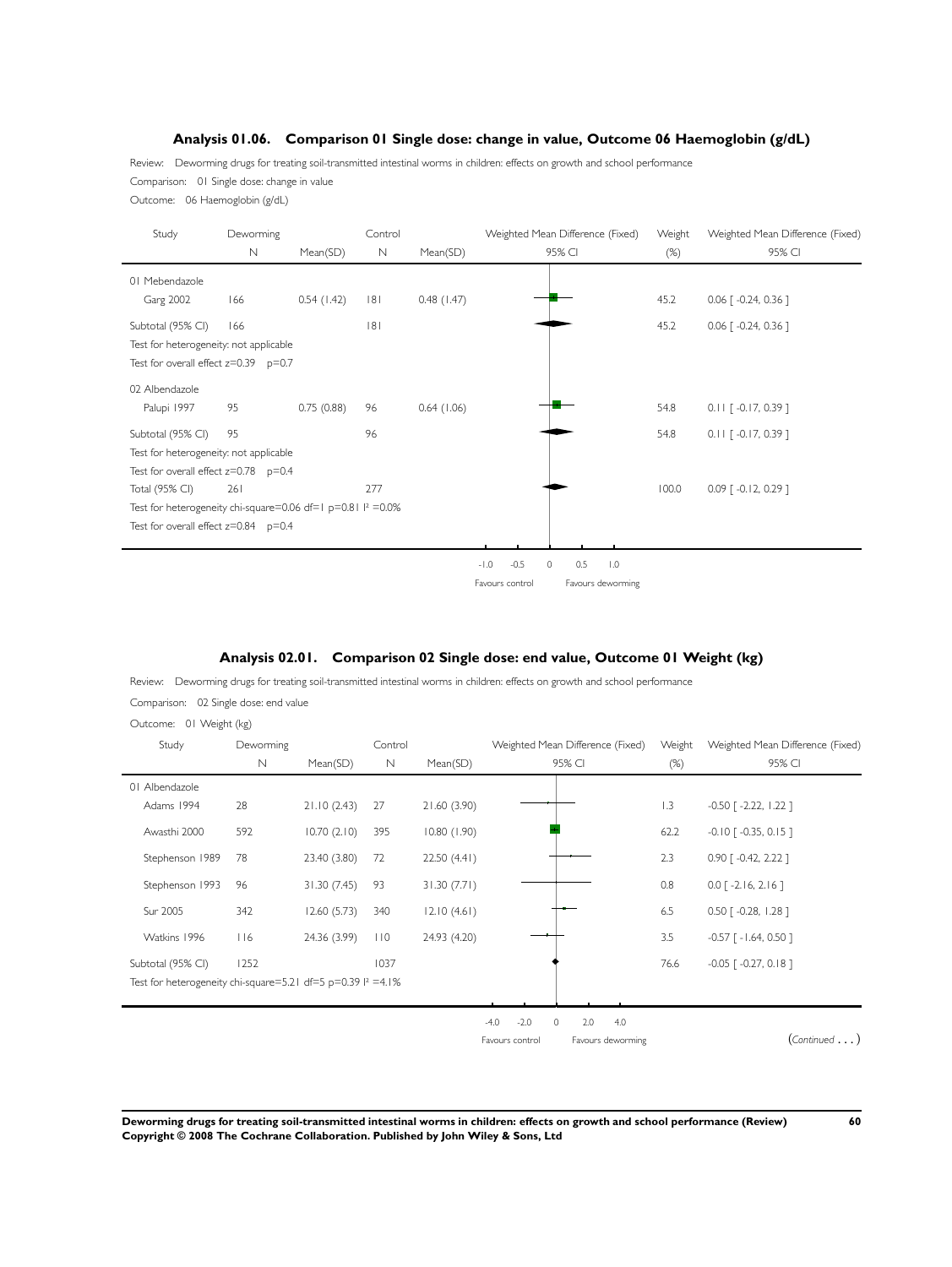| $(\ldots)$<br>Continued) |
|--------------------------|
|--------------------------|

| Study                                                                   | Deworming   |              | Control        |              | Weighted Mean Difference (Fixed) | Weight | Weighted Mean Difference (Fixed)   |
|-------------------------------------------------------------------------|-------------|--------------|----------------|--------------|----------------------------------|--------|------------------------------------|
|                                                                         | $\mathbb N$ | Mean(SD)     | $\mathsf{N}$   | Mean(SD)     | 95% CI                           | $(\%)$ | 95% CI                             |
| Test for overall effect $z=0.40$ $p=0.7$                                |             |              |                |              |                                  |        |                                    |
| 02 Piperazine                                                           |             |              |                |              |                                  |        |                                    |
| Freij 1979i                                                             | 6           | 12.30(2.91)  | 7              | 12.10(2.29)  |                                  | 0.5    | $0.20$ $\lceil -2.68, 3.08 \rceil$ |
| Subtotal (95% CI)                                                       | 6           |              | $\overline{7}$ |              |                                  | 0.5    | $0.20$ $\lceil -2.68, 3.08 \rceil$ |
| Test for heterogeneity: not applicable                                  |             |              |                |              |                                  |        |                                    |
| Test for overall effect $z=0.14$ $p=0.9$                                |             |              |                |              |                                  |        |                                    |
| 03 Pyrantel                                                             |             |              |                |              |                                  |        |                                    |
| Hadju 1996                                                              | 34          | 20.30 (3.20) | 30             | 19.90 (2.20) |                                  | 2.2    | $0.40$ $\lceil -0.93, 1.73 \rceil$ |
| Sarkar 2002                                                             | 40          | 19.30 (6.60) | 4 <sub>1</sub> | 18.90 (5.20) |                                  | 0.6    | 0.40 [ -2.19, 2.99 ]               |
| Subtotal (95% CI)                                                       | 74          |              | 71             |              |                                  | 2.8    | 0.40 [ -0.79, 1.59 ]               |
| Test for heterogeneity chi-square=0.0 df=1 $p=1.0012$ =0.0%             |             |              |                |              |                                  |        |                                    |
| Test for overall effect $z=0.66$ $p=0.5$                                |             |              |                |              |                                  |        |                                    |
| 04 Mebendazole                                                          |             |              |                |              |                                  |        |                                    |
| Donnen 1998                                                             | 96          | 9.82(2.45)   | 90             | 9.48(2.92)   |                                  | 6.6    | $0.34$ $\lceil -0.44, 1.12 \rceil$ |
| Garg 2002                                                               | 166         | 14.35(2.58)  | 8              | 14.11(2.56)  |                                  | 13.5   | $0.24$ $\lceil -0.30, 0.78 \rceil$ |
| Subtotal (95% CI)                                                       | 262         |              | 271            |              |                                  | 20.1   | $0.27$ [ -0.17, 0.72 ]             |
| Test for heterogeneity chi-square=0.04 df=1 p=0.84 l <sup>2</sup> =0.0% |             |              |                |              |                                  |        |                                    |
| Test for overall effect $z=1.20$ p=0.2                                  |             |              |                |              |                                  |        |                                    |
| Total (95% CI)                                                          | 1594        |              | 1386           |              |                                  | 100.0  | $0.03$ $\lceil -0.17, 0.23 \rceil$ |
| Test for heterogeneity chi-square=7.22 df=10 p=0.70 $1^2$ =0.0%         |             |              |                |              |                                  |        |                                    |
| Test for overall effect $z=0.31$ $p=0.8$                                |             |              |                |              |                                  |        |                                    |
|                                                                         |             |              |                |              |                                  |        |                                    |

Favours control Favours deworming

| Deworming drugs for treating soil-transmitted intestinal worms in children: effects on growth and school performance (Review) | -61 |
|-------------------------------------------------------------------------------------------------------------------------------|-----|
| Copyright © 2008 The Cochrane Collaboration. Published by John Wiley & Sons, Ltd                                              |     |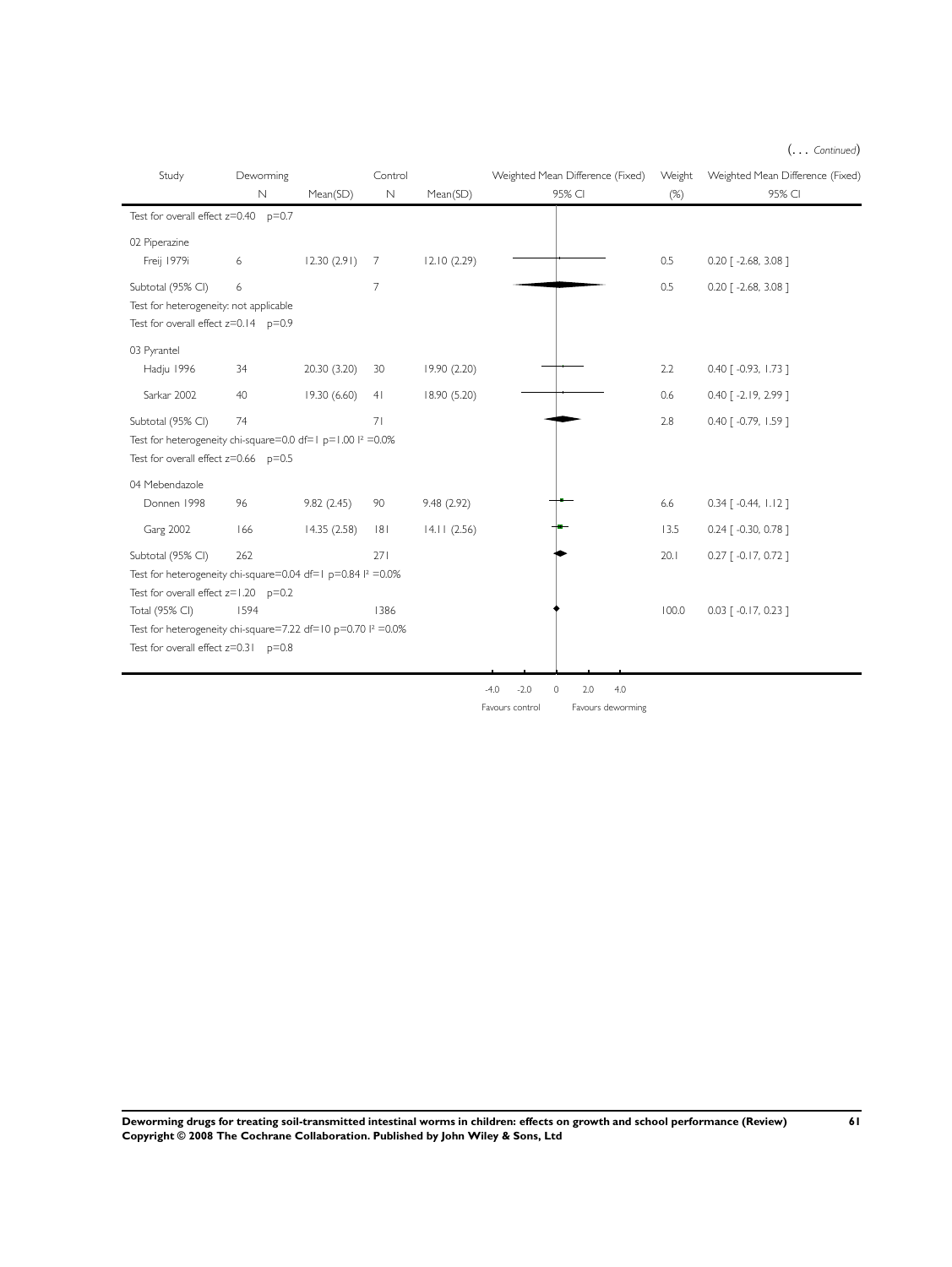#### **Analysis 02.02. Comparison 02 Single dose: end value, Outcome 02 Height (cm)**

Review: Deworming drugs for treating soil-transmitted intestinal worms in children: effects on growth and school performance

Comparison: 02 Single dose: end value

Outcome: 02 Height (cm)

| Study                                                                   | Deworming    |                | Control                 |                | Weighted Mean Difference (Fixed)             |        | Weight Weighted Mean Difference (Fixed) |
|-------------------------------------------------------------------------|--------------|----------------|-------------------------|----------------|----------------------------------------------|--------|-----------------------------------------|
|                                                                         | $\mathsf{N}$ | Mean(SD)       | $\mathbb N$             | Mean(SD)       | 95% CI                                       | $(\%)$ | 95% CI                                  |
| 01 Albendazole                                                          |              |                |                         |                |                                              |        |                                         |
| Adams 1994                                                              | 28           | 118.60 (6.83)  | 27                      | 119.00 (7.33)  |                                              | 3.7    | $-0.40$ $[-4.15, 3.35]$                 |
| Awasthi 2000                                                            | 592          | 86.23 (8.37)   | 395                     | 86.21 (8.31)   |                                              | 46.5   | $0.02$ $\lceil -1.04, 1.08 \rceil$      |
| Stephenson 1989                                                         | 78           | 126.40 (7.42)  | 72                      | 124.50(8.15)   |                                              | 8.4    | 1.90 [ -0.60, 4.40 ]                    |
| Stephenson 1993                                                         | 96           | 138.20 (9.80)  | 93                      | 139.20 (11.19) |                                              | 5.8    | $-1.00$ $[-4.00, 2.00]$                 |
| Watkins 1996                                                            | 116          | 121.01(7.75)   | $\vert \ \vert \ \vert$ | 121.76 (7.90)  |                                              | 12.6   | $-0.75$ [ $-2.79$ , 1.29 ]              |
| Subtotal (95% CI)                                                       | 910          |                | 698                     |                |                                              | 77.0   | $0.00$ $\lceil -0.82, 0.83 \rceil$      |
| Test for heterogeneity chi-square=3.21 df=4 p=0.52 l <sup>2</sup> =0.0% |              |                |                         |                |                                              |        |                                         |
| Test for overall effect $z=0.00$ $p=1$                                  |              |                |                         |                |                                              |        |                                         |
| 02 Mebendazole                                                          |              |                |                         |                |                                              |        |                                         |
| Donnen 1998                                                             | 96           | 77.80 (9.40)   | 90                      | 76.50 (11.80)  |                                              | 5.5    | $1.30$ [ $-1.78$ , 4.38]                |
| Garg 2002                                                               | 166          | 95.06 (8.25)   | 8                       | 94.71 (8.61)   |                                              | 16.6   | $0.35$ $\lceil -1.42, 2.12 \rceil$      |
| Subtotal (95% CI)                                                       | 262          |                | 271                     |                |                                              | 22.2   | $0.59$ $\lceil -0.95, 2.12 \rceil$      |
| Test for heterogeneity chi-square=0.27 df=1 p=0.60 l <sup>2</sup> =0.0% |              |                |                         |                |                                              |        |                                         |
| Test for overall effect $z=0.75$ $p=0.5$                                |              |                |                         |                |                                              |        |                                         |
| 03 Pyrantel                                                             |              |                |                         |                |                                              |        |                                         |
| Sarkar 2002                                                             | 40           | 115.00 (18.90) | 4 <sub>1</sub>          | 111.20(17.60)  |                                              | 0.8    | 3.80 [-4.16, 11.76]                     |
| Subtotal (95% CI)                                                       | 40           |                | 4 <sub>1</sub>          |                |                                              | 0.8    | 3.80 [ -4.16, 11.76 ]                   |
| Test for heterogeneity: not applicable                                  |              |                |                         |                |                                              |        |                                         |
| Test for overall effect $z=0.94$ $p=0.3$                                |              |                |                         |                |                                              |        |                                         |
| Total (95% CI)                                                          | $1212$       |                | 1010                    |                |                                              | 100.0  | $0.16$ $[ -0.56, 0.89]$                 |
| Test for heterogeneity chi-square=4.73 df=7 $p=0.69$ $1^2 = 0.0\%$      |              |                |                         |                |                                              |        |                                         |
| Test for overall effect $z=0.44$ $p=0.7$                                |              |                |                         |                |                                              |        |                                         |
|                                                                         |              |                |                         |                |                                              |        |                                         |
|                                                                         |              |                |                         |                | $-10.0$<br>$-5.0$<br>5.0<br>10.0<br>$\Omega$ |        |                                         |

Favours control Favours deworming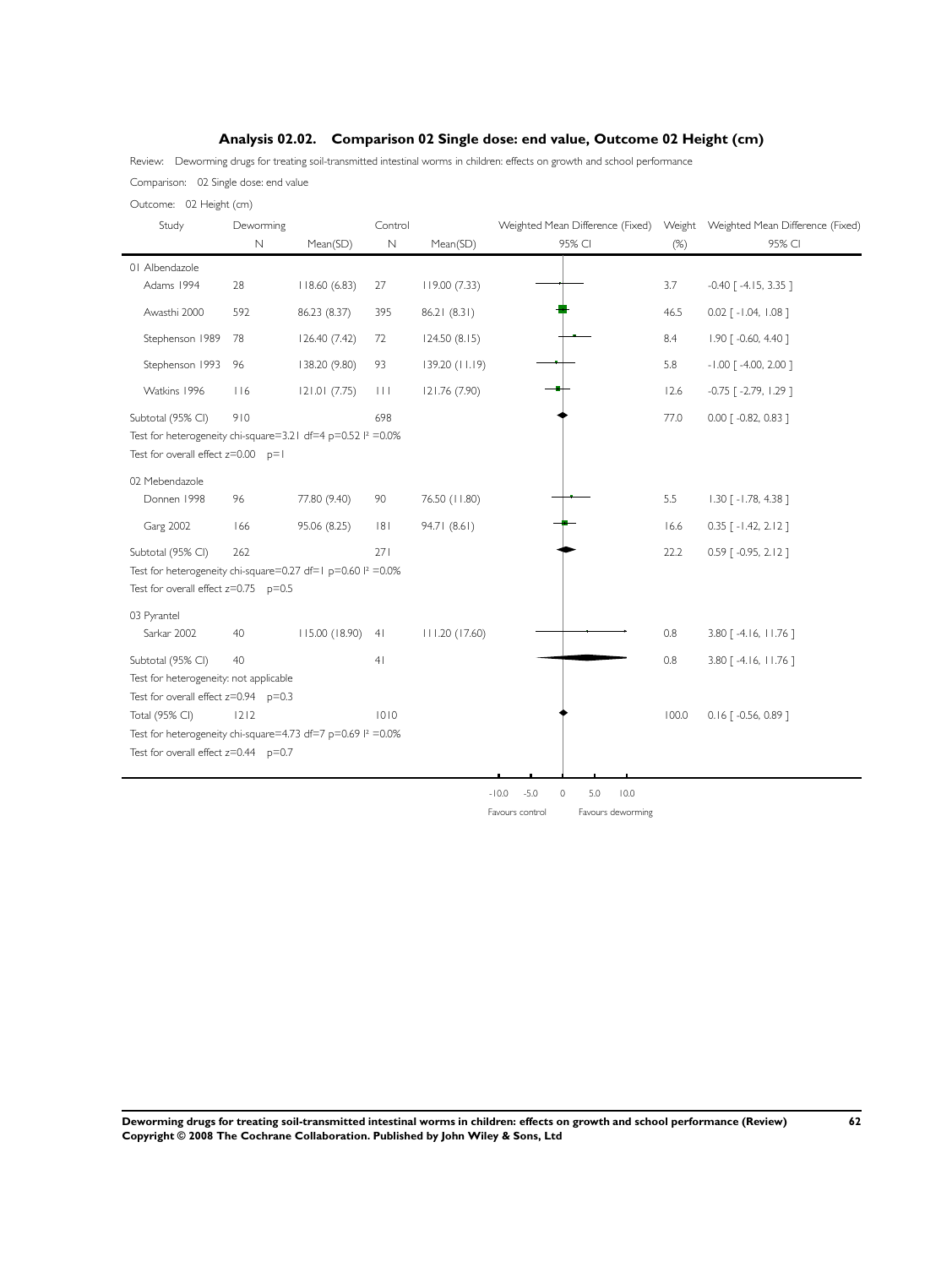#### **Analysis 02.03. Comparison 02 Single dose: end value, Outcome 03 Mid-upper arm circumference (cm)**

Review: Deworming drugs for treating soil-transmitted intestinal worms in children: effects on growth and school performance

Comparison: 02 Single dose: end value

Outcome: 03 Mid-upper arm circumference (cm)

| Study                                                                                                                             | Deworming  |              | Control     |             | Weighted Mean Difference (Fixed)                                            | Weight | Weighted Mean Difference (Fixed)    |
|-----------------------------------------------------------------------------------------------------------------------------------|------------|--------------|-------------|-------------|-----------------------------------------------------------------------------|--------|-------------------------------------|
|                                                                                                                                   | $\hbox{N}$ | Mean(SD)     | $\mathbb N$ | Mean(SD)    | 95% CI                                                                      | $(\%)$ | 95% CI                              |
| 01 Albendazole                                                                                                                    |            |              |             |             |                                                                             |        |                                     |
| Adams 1994                                                                                                                        | 28         | 15.90(1.01)  | 27          | 16.10(1.45) |                                                                             | 8.4    | $-0.20$ $\lceil -0.86, 0.46 \rceil$ |
| Stephenson 1989                                                                                                                   | 78         | 16.70(1.41)  | 72          | 16.30(1.53) |                                                                             | 16.6   | 0.40 [ -0.07, 0.87 ]                |
| Stephenson 1993                                                                                                                   | 96         | 18.40 (1.96) | 93          | 18.00(2.12) |                                                                             | 10.9   | $0.40$ $[ -0.18, 0.98 ]$            |
| Watkins 1996                                                                                                                      | 116        | 18.67 (1.34) | $\perp$     | 18.79(1.31) |                                                                             | 31.2   | $-0.12$ $[-0.46, 0.22]$             |
| Subtotal (95% CI)<br>Test for heterogeneity chi-square=4.90 df=3 p=0.18 $1^2$ =38.8%<br>Test for overall effect $z=0.69$ $p=0.5$  | 318        |              | 303         |             |                                                                             | 67.2   | $0.08$ $\lceil -0.15, 0.32 \rceil$  |
| 02 Mebendazole<br>Donnen 1998                                                                                                     | 96         | 13.50 (1.40) | 90          | 13.40(1.40) |                                                                             | 22.9   | 0.10 [ -0.30, 0.50 ]                |
| Subtotal (95% CI)<br>Test for heterogeneity: not applicable<br>Test for overall effect $z=0.49$ $p=0.6$                           | 96         |              | 90          |             |                                                                             | 22.9   | $0.10$ $\lceil -0.30, 0.50 \rceil$  |
| 03 Piperazine                                                                                                                     |            |              |             |             |                                                                             |        |                                     |
| Freij 1979i                                                                                                                       | 6          | 14.50(1.13)  | 7           | 14.80(1.44) |                                                                             | 1.9    | $-0.30$ $[-1.70, 1.10]$             |
| Freij 1979ii                                                                                                                      | 24         | 14.60 (1.20) | 20          | 14.50(1.10) |                                                                             | 8.0    | $0.10$ [ -0.58, 0.78 ]              |
| Subtotal (95% CI)<br>Test for heterogeneity chi-square=0.25 df=1 $p=0.61$ $1^2$ =0.0%<br>Test for overall effect $z=0.08$ $p=0.9$ | 30         |              | 27          |             |                                                                             | 9.9    | $0.02$ $\lceil -0.59, 0.64 \rceil$  |
| Total (95% CI)<br>Test for heterogeneity chi-square=5.20 df=6 p=0.52 $1^2$ =0.0%<br>Test for overall effect $z=0.83$ $p=0.4$      | 444        |              | 420         |             |                                                                             | 100.0  | $0.08$ $\lceil -0.11, 0.27 \rceil$  |
|                                                                                                                                   |            |              |             |             | 4.0<br>$-2.0$<br>2.0<br>$-4.0$<br>0<br>Favours deworming<br>Favours control |        |                                     |

**Deworming drugs for treating soil-transmitted intestinal worms in children: effects on growth and school performance (Review) 63 Copyright © 2008 The Cochrane Collaboration. Published by John Wiley & Sons, Ltd**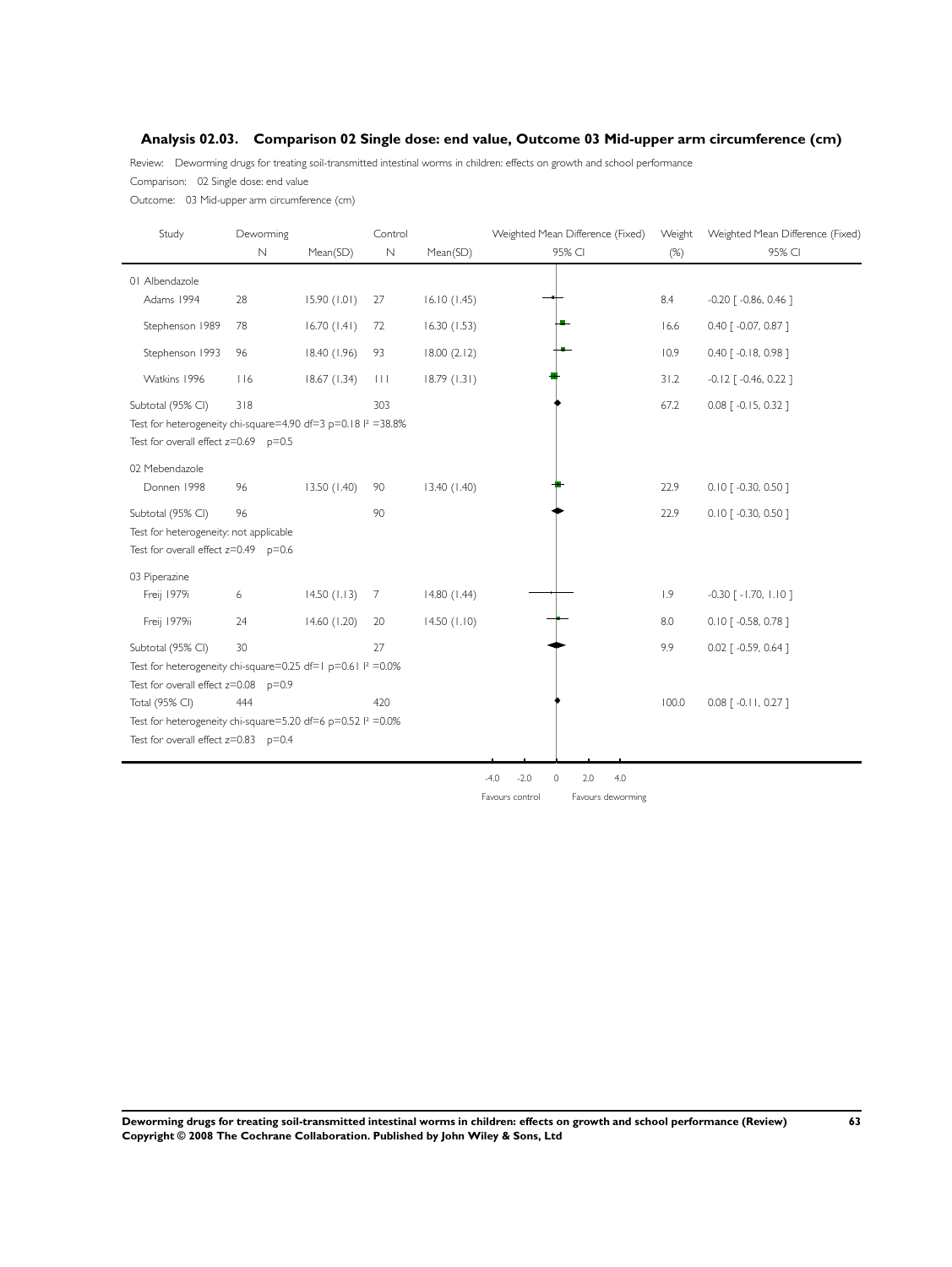#### **Analysis 02.04. Comparison 02 Single dose: end value, Outcome 04 Triceps skin fold (mm)**

Review: Deworming drugs for treating soil-transmitted intestinal worms in children: effects on growth and school performance Comparison: 02 Single dose: end value

Outcome: 04 Triceps skin fold (mm)

| Study                                                                                                                                       | Deworming |                | Control        |             |                                      |        | Weighted Mean Difference (Random) Weight Weighted Mean Difference (Random) |
|---------------------------------------------------------------------------------------------------------------------------------------------|-----------|----------------|----------------|-------------|--------------------------------------|--------|----------------------------------------------------------------------------|
|                                                                                                                                             | N         | Mean(SD)       | $\mathbb N$    | Mean(SD)    | 95% CI                               | $(\%)$ | 95% CI                                                                     |
| 01 Albendazole                                                                                                                              |           |                |                |             |                                      |        |                                                                            |
| Adams 1994                                                                                                                                  | 28        | 7.70 (1.80)    | 27             | 6.90(2.49)  |                                      | 25.0   | $0.80$ $\lceil -0.35, 1.95 \rceil$                                         |
| Stephenson 1989                                                                                                                             | 78        | 7.70 (1.94)    | 72             | 7.60(2.04)  |                                      | 31.4   | $0.10$ $\lceil -0.54, 0.74 \rceil$                                         |
| Stephenson 1993                                                                                                                             | 96        | 9.10(2.73)     | 93             | 7.30(2.50)  |                                      | 30.2   | $1.80$ $[$ 1.05, 2.55 ]                                                    |
| Subtotal (95% CI)<br>Test for heterogeneity chi-square=11.52 df=2 p=0.003 l <sup>2</sup> =82.6%<br>Test for overall effect $z=1.55$ $p=0.1$ | 202       |                | 192            |             |                                      | 86.5   | $0.89$ $\lceil -0.24, 2.03 \rceil$                                         |
| 02 Piperazine                                                                                                                               |           |                |                |             |                                      |        |                                                                            |
| Freij 1979i                                                                                                                                 | 6         | $9.80(1.51)$ 7 |                | 10.60(2.59) |                                      | 13.5   | $-0.80$ [ $-3.07$ , 1.47 ]                                                 |
| Subtotal (95% CI)                                                                                                                           | 6         |                | $\overline{7}$ |             |                                      | 13.5   | $-0.80$ $[-3.07, 1.47]$                                                    |
| Test for heterogeneity: not applicable                                                                                                      |           |                |                |             |                                      |        |                                                                            |
| Test for overall effect $z=0.69$ $p=0.5$                                                                                                    |           |                |                |             |                                      |        |                                                                            |
| Total (95% CI)                                                                                                                              | 208       |                | 199            |             |                                      | 100.0  | $0.67$ $[-0.39, 1.72]$                                                     |
| Test for heterogeneity chi-square=13.40 df=3 p=0.004 $1^2$ =77.6%                                                                           |           |                |                |             |                                      |        |                                                                            |
| Test for overall effect $z=1.24$ p=0.2                                                                                                      |           |                |                |             |                                      |        |                                                                            |
|                                                                                                                                             |           |                |                |             |                                      |        |                                                                            |
|                                                                                                                                             |           |                |                |             | 4.0<br>$-2.0$<br>2.0<br>$-4.0$<br>0  |        |                                                                            |
|                                                                                                                                             |           |                |                |             | Favours control<br>Favours deworming |        |                                                                            |

#### **Analysis 02.05. Comparison 02 Single dose: end value, Outcome 05 Subscapular skin fold (mm)**

Review: Deworming drugs for treating soil-transmitted intestinal worms in children: effects on growth and school performance Comparison: 02 Single dose: end value

Outcome: 05 Subscapular skin fold (mm)

| Study                                                                 | Deworming   |                 | Control |            |                  | Weighted Mean Difference (Random) | Weight | Weighted Mean Difference (Random)  |
|-----------------------------------------------------------------------|-------------|-----------------|---------|------------|------------------|-----------------------------------|--------|------------------------------------|
|                                                                       | $\mathbb N$ | Mean(SD)        | N       | Mean(SD)   |                  | 95% CI                            | $(\%)$ | 95% CI                             |
| 01 Albendazole                                                        |             |                 |         |            |                  |                                   |        |                                    |
| Adams 1994                                                            | 28          | $5.50(1.01)$ 27 |         | 5.00(1.61) |                  |                                   | 29.5   | $0.50$ [ -0.21, 1.21 ]             |
| Stephenson 1989                                                       | 78          | 5.70 (1.32) 72  |         | 5.40(1.19) |                  |                                   | 37.1   | $0.30$ $\lceil -0.10, 0.70 \rceil$ |
| Stephenson 1993                                                       | -96         | $6.80(1.96)$ 93 |         | 5.40(1.93) |                  | - 11                              | 33.4   | $1.40$ $[0.85, 1.95]$              |
| Subtotal (95% CI)                                                     | 202         |                 | 192     |            |                  |                                   | 100.0  | $0.73$ $[0.02, 1.44]$              |
| Test for heterogeneity chi-square=10.11 df=2 $p=0.006$ $1^2 = 80.2\%$ |             |                 |         |            |                  |                                   |        |                                    |
| Test for overall effect $z=2.01$ p=0.04                               |             |                 |         |            |                  |                                   |        |                                    |
|                                                                       |             |                 |         |            |                  |                                   |        |                                    |
|                                                                       |             |                 |         |            | $-2.0$<br>$-4.0$ | 2.0<br>4.0<br>U                   |        |                                    |
|                                                                       |             |                 |         |            | Favours control  | Favours deworming                 |        |                                    |

**Deworming drugs for treating soil-transmitted intestinal worms in children: effects on growth and school performance (Review) 64 Copyright © 2008 The Cochrane Collaboration. Published by John Wiley & Sons, Ltd**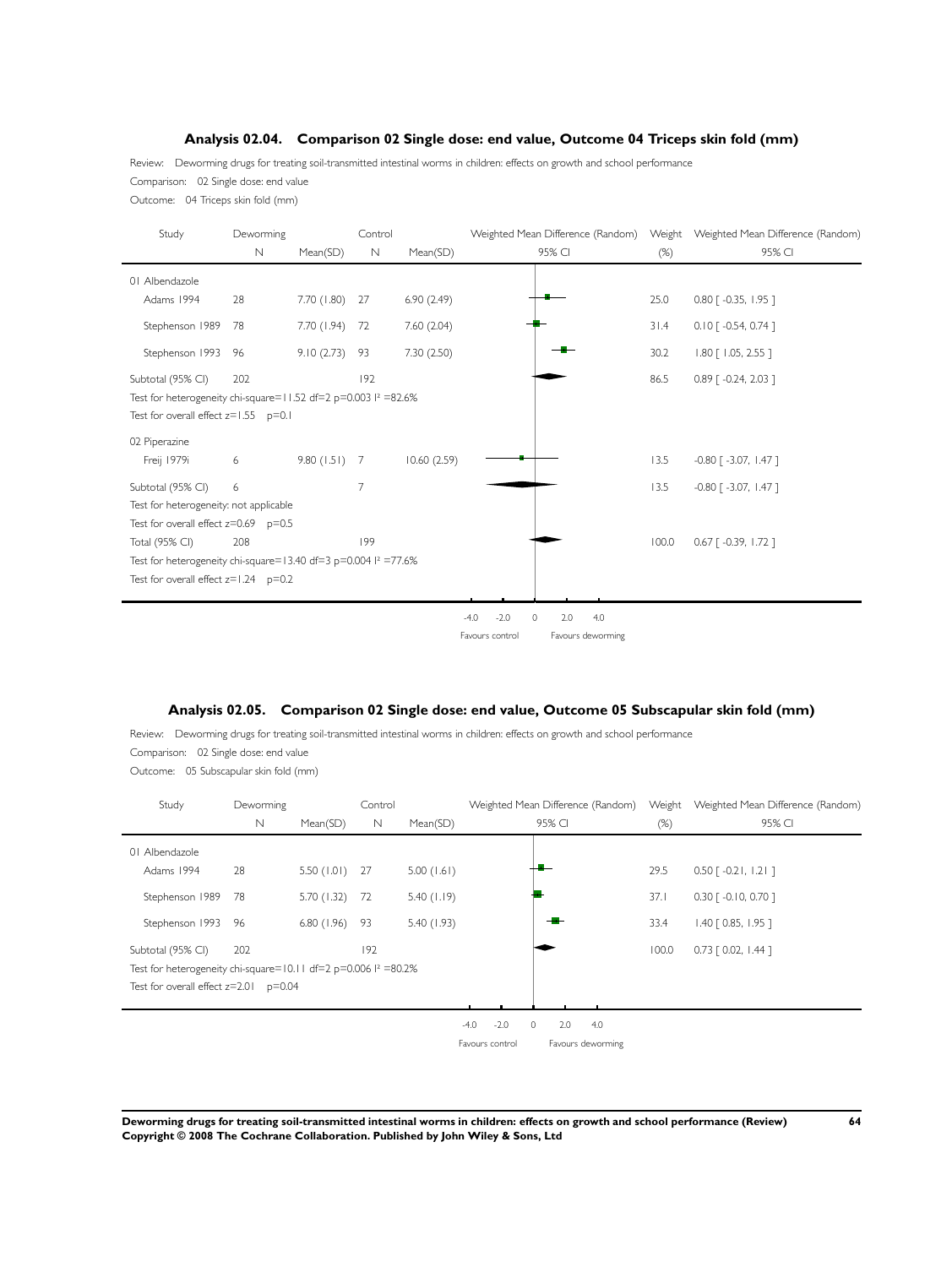#### **Analysis 02.06. Comparison 02 Single dose: end value, Outcome 06 Body mass index**

Review: Deworming drugs for treating soil-transmitted intestinal worms in children: effects on growth and school performance Comparison: 02 Single dose: end value

Outcome: 06 Body mass index

| Study                         | Deworming | Control     |             |             |                                     | Weighted Mean Difference (Fixed)             | Weighted Mean Difference (Fixed)    |
|-------------------------------|-----------|-------------|-------------|-------------|-------------------------------------|----------------------------------------------|-------------------------------------|
|                               | N         | Mean(SD)    | $\mathbb N$ | Mean(SD)    |                                     | 95% CI                                       | 95% CI                              |
| 01 Albendazole<br>Simeon 1995 | 206       | 15.60(1.30) | 201         | 15.80(1.40) |                                     |                                              | $-0.20$ $\lceil -0.46, 0.06 \rceil$ |
|                               |           |             |             |             | $-0.5$<br>$-1.0$<br>Favours control | 0.5<br>$\overline{1.0}$<br>Favours deworming |                                     |

#### **Analysis 02.07. Comparison 02 Single dose: end value, Outcome 07 Haemoglobin (g/L)**

Review: Deworming drugs for treating soil-transmitted intestinal worms in children: effects on growth and school performance Comparison: 02 Single dose: end value Outcome: 07 Haemoglobin (g/L)

| Mean(SD)<br>$\mathbb N$<br>Mean(SD)<br>95% CI<br>95% CI<br>N<br>$(\%)$<br>01 Albendazole<br>28<br>108.00(12.17)<br>106.00 (12.47)<br>8.3<br>$2.00$ [ -4.51, 8.51 ]<br>Adams 1994<br>27<br>95<br>120.10 (9.70)<br>118.60(11.40)<br>39.0<br>$1.50$ [ -1.50, 4.50 ]<br>Palupi 1997<br>96<br>119.00 (10.39)<br>114.00(10.20)<br>11.4<br>5.00 [ -0.54, 10.54 ]<br>Stephenson 1993<br>27<br>26<br>150<br> 49<br>58.7<br>2.25 [ -0.19, 4.70 ]<br>Subtotal (95% CI)<br>Test for heterogeneity chi-square=1.19 df=2 $p=0.55$ $1^2 = 0.0\%$<br>Test for overall effect $z=1.80$ p=0.07<br>02 Mebendazole<br>117.80(14.17)<br> 8 <br>117.40(13.45)<br>41.3<br>$0.40$ [ -2.51, 3.31 ]<br><b>Garg 2002</b><br>166<br> 8 <br>41.3<br>$0.40$ [ -2.51, 3.31 ]<br>Subtotal (95% CI)<br>166<br>Test for heterogeneity: not applicable<br>Test for overall effect $z=0.27$ $p=0.8$<br>316<br>330<br>100.0<br>Total (95% CI)<br>$1.49$ [ -0.39, 3.36 ]<br>Test for heterogeneity chi-square=2.10 df=3 p=0.55 $1^2$ =0.0%<br>Test for overall effect $z=1.55$ $p=0.1$ | Study | Deworming | Control |  | Weighted Mean Difference (Fixed)    Veight    Veighted Mean Difference (Fixed) |
|--------------------------------------------------------------------------------------------------------------------------------------------------------------------------------------------------------------------------------------------------------------------------------------------------------------------------------------------------------------------------------------------------------------------------------------------------------------------------------------------------------------------------------------------------------------------------------------------------------------------------------------------------------------------------------------------------------------------------------------------------------------------------------------------------------------------------------------------------------------------------------------------------------------------------------------------------------------------------------------------------------------------------------------------------|-------|-----------|---------|--|--------------------------------------------------------------------------------|
|                                                                                                                                                                                                                                                                                                                                                                                                                                                                                                                                                                                                                                                                                                                                                                                                                                                                                                                                                                                                                                                  |       |           |         |  |                                                                                |
|                                                                                                                                                                                                                                                                                                                                                                                                                                                                                                                                                                                                                                                                                                                                                                                                                                                                                                                                                                                                                                                  |       |           |         |  |                                                                                |
|                                                                                                                                                                                                                                                                                                                                                                                                                                                                                                                                                                                                                                                                                                                                                                                                                                                                                                                                                                                                                                                  |       |           |         |  |                                                                                |
|                                                                                                                                                                                                                                                                                                                                                                                                                                                                                                                                                                                                                                                                                                                                                                                                                                                                                                                                                                                                                                                  |       |           |         |  |                                                                                |
|                                                                                                                                                                                                                                                                                                                                                                                                                                                                                                                                                                                                                                                                                                                                                                                                                                                                                                                                                                                                                                                  |       |           |         |  |                                                                                |
|                                                                                                                                                                                                                                                                                                                                                                                                                                                                                                                                                                                                                                                                                                                                                                                                                                                                                                                                                                                                                                                  |       |           |         |  |                                                                                |
|                                                                                                                                                                                                                                                                                                                                                                                                                                                                                                                                                                                                                                                                                                                                                                                                                                                                                                                                                                                                                                                  |       |           |         |  |                                                                                |
|                                                                                                                                                                                                                                                                                                                                                                                                                                                                                                                                                                                                                                                                                                                                                                                                                                                                                                                                                                                                                                                  |       |           |         |  |                                                                                |
|                                                                                                                                                                                                                                                                                                                                                                                                                                                                                                                                                                                                                                                                                                                                                                                                                                                                                                                                                                                                                                                  |       |           |         |  |                                                                                |
|                                                                                                                                                                                                                                                                                                                                                                                                                                                                                                                                                                                                                                                                                                                                                                                                                                                                                                                                                                                                                                                  |       |           |         |  |                                                                                |
|                                                                                                                                                                                                                                                                                                                                                                                                                                                                                                                                                                                                                                                                                                                                                                                                                                                                                                                                                                                                                                                  |       |           |         |  |                                                                                |
|                                                                                                                                                                                                                                                                                                                                                                                                                                                                                                                                                                                                                                                                                                                                                                                                                                                                                                                                                                                                                                                  |       |           |         |  |                                                                                |
|                                                                                                                                                                                                                                                                                                                                                                                                                                                                                                                                                                                                                                                                                                                                                                                                                                                                                                                                                                                                                                                  |       |           |         |  |                                                                                |
|                                                                                                                                                                                                                                                                                                                                                                                                                                                                                                                                                                                                                                                                                                                                                                                                                                                                                                                                                                                                                                                  |       |           |         |  |                                                                                |
|                                                                                                                                                                                                                                                                                                                                                                                                                                                                                                                                                                                                                                                                                                                                                                                                                                                                                                                                                                                                                                                  |       |           |         |  |                                                                                |
|                                                                                                                                                                                                                                                                                                                                                                                                                                                                                                                                                                                                                                                                                                                                                                                                                                                                                                                                                                                                                                                  |       |           |         |  |                                                                                |

 $-100.0$   $-50.0$  0  $50.0$  100.0 Favours control Favours deworming

**Deworming drugs for treating soil-transmitted intestinal worms in children: effects on growth and school performance (Review) 65 Copyright © 2008 The Cochrane Collaboration. Published by John Wiley & Sons, Ltd**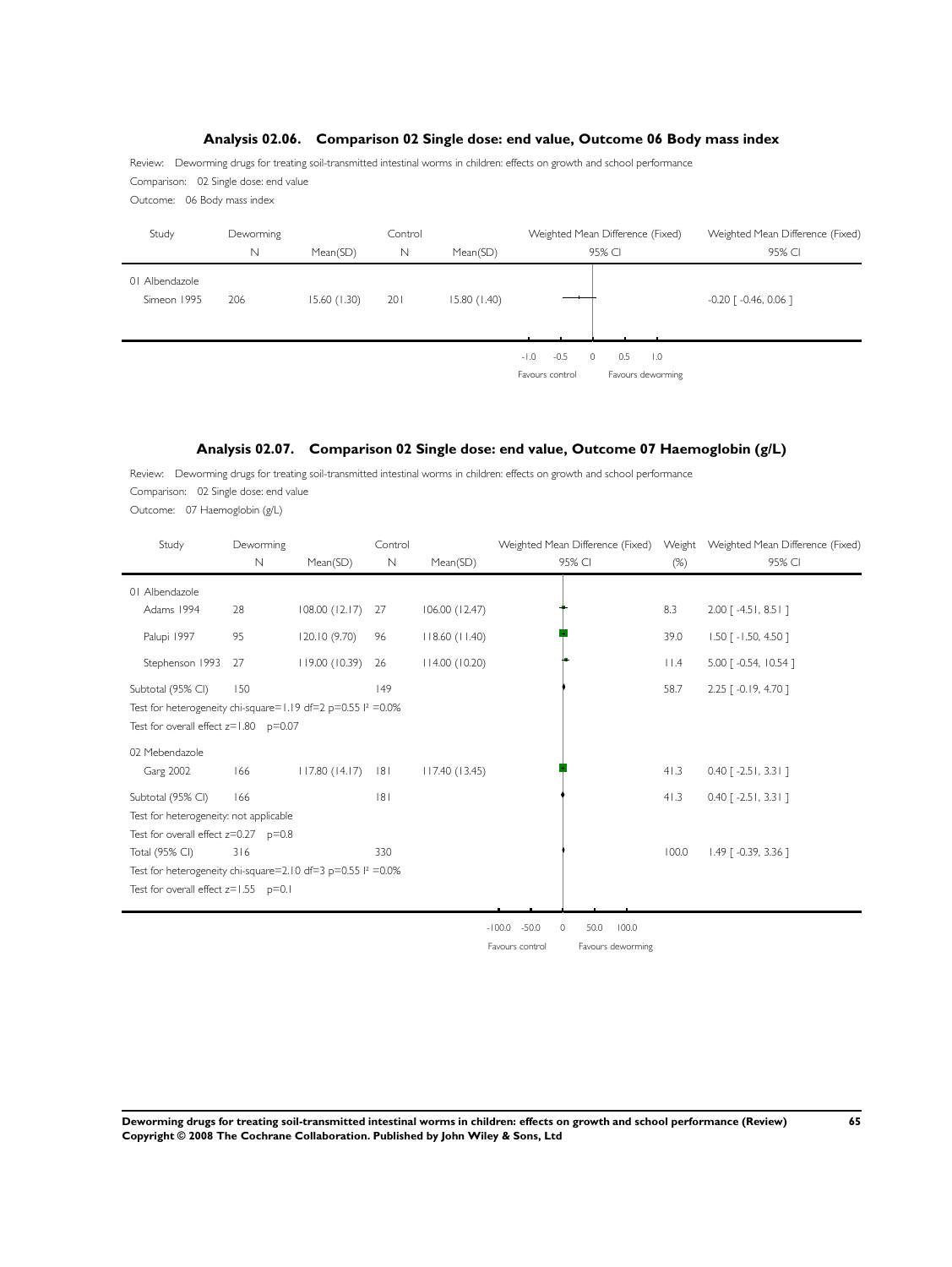#### **Analysis 02.08. Comparison 02 Single dose: end value, Outcome 08 Harvard Step Test**

Review: Deworming drugs for treating soil-transmitted intestinal worms in children: effects on growth and school performance Comparison: 02 Single dose: end value

Outcome: 08 Harvard Step Test

| Study                                                            | Deworming    |              | Control        |              |                   | Weighted Mean Difference (Fixed) | Weight | Weighted Mean Difference (Fixed) |
|------------------------------------------------------------------|--------------|--------------|----------------|--------------|-------------------|----------------------------------|--------|----------------------------------|
|                                                                  | $\mathsf{N}$ | Mean(SD)     | N              | Mean(SD)     |                   | 95% CI                           |        | 95% CI                           |
| 01 Albendazole                                                   |              |              |                |              |                   |                                  |        |                                  |
| Stephenson 1989                                                  | 8            | 80.00(5.51)  | 5              | 74.00 (4.65) |                   |                                  | 23.9   | 6.00 $[2.53, 9.47]$              |
| Stephenson 1993                                                  | - 27         | 82.00 (3.64) | 26             | 76.00 (3.57) |                   | ╶╊┹╌                             | 76.1   | 6.00 [ 4.06, 7.94 ]              |
| Subtotal (95% CI)                                                | 45           |              | 4 <sup>1</sup> |              |                   |                                  | 100.0  | $6.00$ [ 4.31, 7.69 ]            |
| Test for heterogeneity chi-square=0.00 df=1 $p=1.00$ $P = 0.0\%$ |              |              |                |              |                   |                                  |        |                                  |
| Test for overall effect $z=6.94$ $p<0.00001$                     |              |              |                |              |                   |                                  |        |                                  |
|                                                                  |              |              |                |              |                   |                                  |        |                                  |
|                                                                  |              |              |                |              | $-5.0$<br>$-10.0$ | 5.0<br>10.0                      |        |                                  |
|                                                                  |              |              |                |              | Favours control   | Favours deworming                |        |                                  |

### **Analysis 03.01. Comparison 03 Multiple dose < 1 year: change in value, Outcome 01 Weight (kg)**

Review: Deworming drugs for treating soil-transmitted intestinal worms in children: effects on growth and school performance Comparison: 03 Multiple dose < 1 year: change in value

Outcome: 01 Weight (kg)

| Study                                                                    | Deworming |            | Control     |            |                                      |        | Weighted Mean Difference (Random)    Veight    Veighted Mean Difference (Random) |
|--------------------------------------------------------------------------|-----------|------------|-------------|------------|--------------------------------------|--------|----------------------------------------------------------------------------------|
|                                                                          | N         | Mean(SD)   | $\mathbb N$ | Mean(SD)   | 95% CI                               | $(\%)$ | 95% CI                                                                           |
| 01 Albendazole                                                           |           |            |             |            |                                      |        |                                                                                  |
| Awasthi 2000                                                             | 576       | 0.99(0.62) | 387         | 0.95(0.85) |                                      | 21.0   | $0.04$ $[ -0.06, 0.14]$                                                          |
| Dossa 2001                                                               | 37        | 1.20(1.00) | 28          | 1.20(1.10) |                                      | 12.6   | $0.0$ $\lceil -0.52, 0.52 \rceil$                                                |
| Kruger 1996                                                              | 37        | 2.32(0.64) | 37          | 2.70(1.22) |                                      | 14.2   | $-0.38$ $\lceil -0.82, 0.06 \rceil$                                              |
| Stephenson 1993                                                          | 95        | 3.10(1.36) | 93          | 2.20(1.16) | - 동안 -                               | 16.0   | 0.90 [ 0.54, 1.26 ]                                                              |
| Watkins 1996                                                             | 116       | 1.82(0.86) | 10          | 1.69(0.73) |                                      | 19.3   | $0.13$ $[ -0.08, 0.34]$                                                          |
| Subtotal (95% CI)                                                        | 861       |            | 655         |            |                                      | 83.1   | $0.15$ $[-0.15, 0.45]$                                                           |
| Test for heterogeneity chi-square=24.87 df=4 $p = 0.0001$ $1^2 = 83.9\%$ |           |            |             |            |                                      |        |                                                                                  |
| Test for overall effect $z=0.99$ $p=0.3$                                 |           |            |             |            |                                      |        |                                                                                  |
| 02 Mebendazole                                                           |           |            |             |            |                                      |        |                                                                                  |
| Donnen 1998                                                              | 100       | 1.64(1.12) | 98          | 2.09(1.19) |                                      | 16.9   | $-0.45$ $[-0.77, -0.13]$                                                         |
| Subtotal (95% CI)                                                        | 100       |            | 98          |            |                                      | 16.9   | $-0.45$ $[-0.77, -0.13]$                                                         |
| Test for heterogeneity: not applicable                                   |           |            |             |            |                                      |        |                                                                                  |
| Test for overall effect $z=2.74$ p=0.006                                 |           |            |             |            |                                      |        |                                                                                  |
| Total (95% CI)                                                           | 961       |            | 753         |            |                                      | 100.0  | $0.05$ $\lceil -0.24, 0.33 \rceil$                                               |
| Test for heterogeneity chi-square=34.80 df=5 $p = 0.0001$ $1^2 = 85.6\%$ |           |            |             |            |                                      |        |                                                                                  |
| Test for overall effect $z=0.33$ $p=0.7$                                 |           |            |             |            |                                      |        |                                                                                  |
|                                                                          |           |            |             |            |                                      |        |                                                                                  |
|                                                                          |           |            |             |            | $-4.0$<br>$-2.0$<br>2.0<br>4.0<br>∩  |        |                                                                                  |
|                                                                          |           |            |             |            | Favours deworming<br>Favours control |        |                                                                                  |

**Deworming drugs for treating soil-transmitted intestinal worms in children: effects on growth and school performance (Review) 66 Copyright © 2008 The Cochrane Collaboration. Published by John Wiley & Sons, Ltd**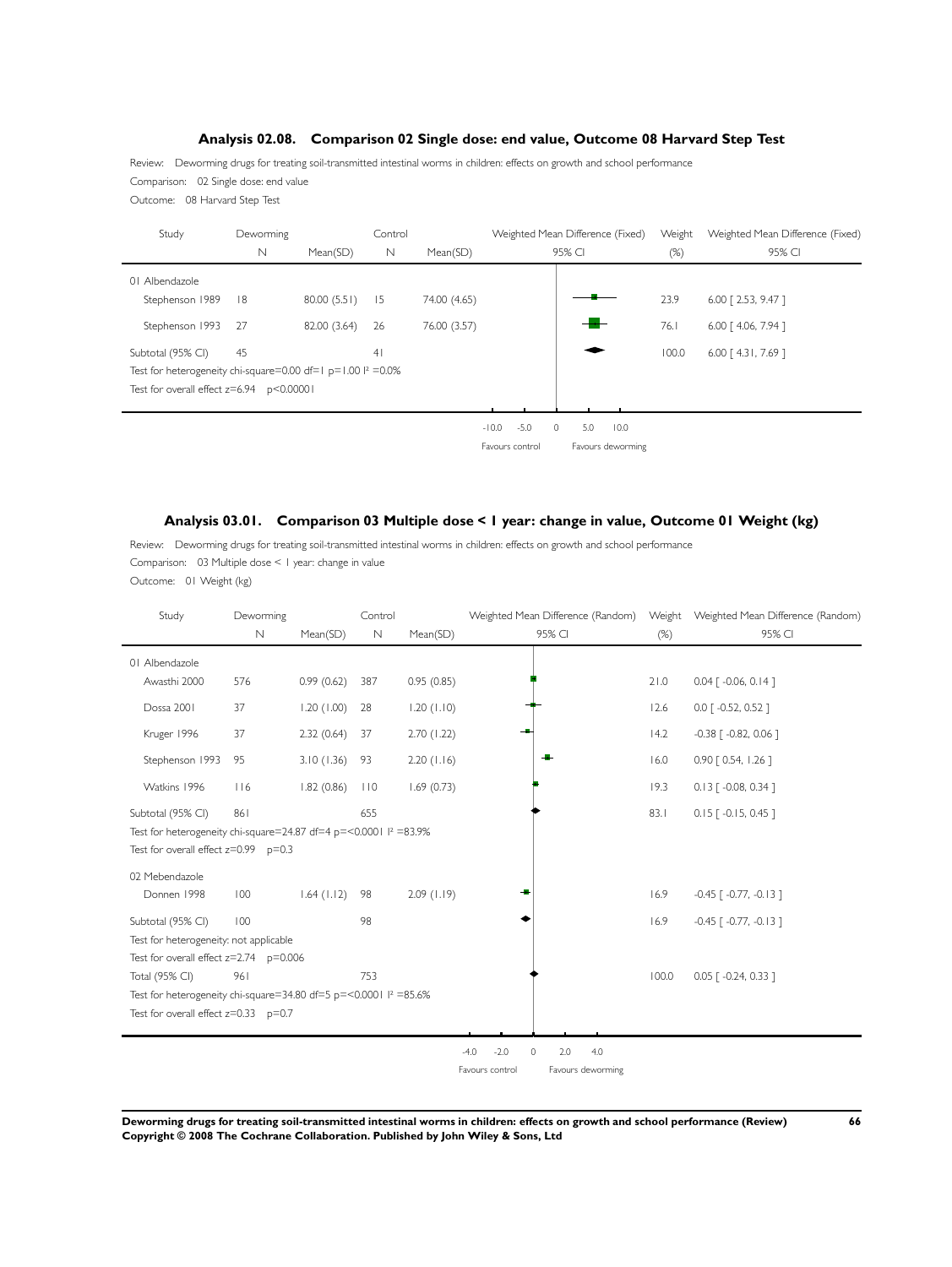#### **Analysis 03.02. Comparison 03 Multiple dose < 1 year: change in value, Outcome 02 Height (cm)**

Review: Deworming drugs for treating soil-transmitted intestinal worms in children: effects on growth and school performance Comparison: 03 Multiple dose < 1 year: change in value

Outcome: 02 Height (cm)

| Study                                                                                                                         | Deworming  |             | Control    |            | Weighted Mean Difference (Fixed)     | Weight      | Weighted Mean Difference (Fixed)   |
|-------------------------------------------------------------------------------------------------------------------------------|------------|-------------|------------|------------|--------------------------------------|-------------|------------------------------------|
|                                                                                                                               | $\hbox{N}$ | Mean(SD)    | $\hbox{N}$ | Mean(SD)   | 95% CI                               | $(\%)$      | 95% CI                             |
| 01 Albendazole                                                                                                                |            |             |            |            |                                      |             |                                    |
| Awasthi 2000                                                                                                                  | 576        | 2.87(2.18)  | 387        | 2.98(2.20) |                                      | 22.1        | $-0.11$ [ $-0.39, 0.17$ ]          |
| Dossa 2001                                                                                                                    | 37         | 6.50(2.60)  | 28         | 6.00(2.50) |                                      | $  \cdot  $ | $0.50$ $\lceil -0.75, 1.75 \rceil$ |
| Kruger 1996                                                                                                                   | 37         | 5.62(0.90)  | 37         | 5.54(0.91) |                                      | 10.4        | 0.08 [ -0.33, 0.49 ]               |
| Stephenson 1993                                                                                                               | 95         | 3.60 (1.07) | 93         | 3.70(1.16) |                                      | 17.3        | $-0.10$ $[-0.42, 0.22]$            |
| Watkins 1996                                                                                                                  | 116        | 2.45(0.75)  | $\perp$    | 2.39(0.73) |                                      | 47.6        | $0.06$ $\lceil -0.13, 0.25 \rceil$ |
| Subtotal (95% CI)<br>Test for heterogeneity chi-square=2.09 df=4 p=0.72 $1^2$ =0.0%<br>Test for overall effect $z=0.01$ $p=1$ | 861        |             | 656        |            |                                      | 98.5        | $0.00$ $\lceil -0.13, 0.13 \rceil$ |
| 02 Mebendazole                                                                                                                |            |             |            |            |                                      |             |                                    |
| Donnen 1998                                                                                                                   | 100        | 7.27(3.56)  | 98         | 8.46(4.18) |                                      | 1.5         | $-1.19$ [ $-2.27$ , $-0.11$ ]      |
| Subtotal (95% CI)                                                                                                             | 100        |             | 98         |            |                                      | 1.5         | $-1.19$ [ $-2.27$ , $-0.11$ ]      |
| Test for heterogeneity: not applicable                                                                                        |            |             |            |            |                                      |             |                                    |
| Test for overall effect $z=2.15$ $p=0.03$                                                                                     |            |             |            |            |                                      |             |                                    |
| Total (95% CI)                                                                                                                | 961        |             | 754        |            |                                      | 100.0       | $-0.02$ $[-0.15, 0.12]$            |
| Test for heterogeneity chi-square=6.67 df=5 p=0.25 $1^2$ =25.1%                                                               |            |             |            |            |                                      |             |                                    |
| Test for overall effect $z=0.25$ $p=0.8$                                                                                      |            |             |            |            |                                      |             |                                    |
|                                                                                                                               |            |             |            |            |                                      |             |                                    |
|                                                                                                                               |            |             |            |            | $-2.0$<br>2.0<br>4.0<br>$-4.0$<br>0  |             |                                    |
|                                                                                                                               |            |             |            |            | Favours deworming<br>Favours control |             |                                    |
|                                                                                                                               |            |             |            |            |                                      |             |                                    |
|                                                                                                                               |            |             |            |            |                                      |             |                                    |

**Deworming drugs for treating soil-transmitted intestinal worms in children: effects on growth and school performance (Review) 67 Copyright © 2008 The Cochrane Collaboration. Published by John Wiley & Sons, Ltd**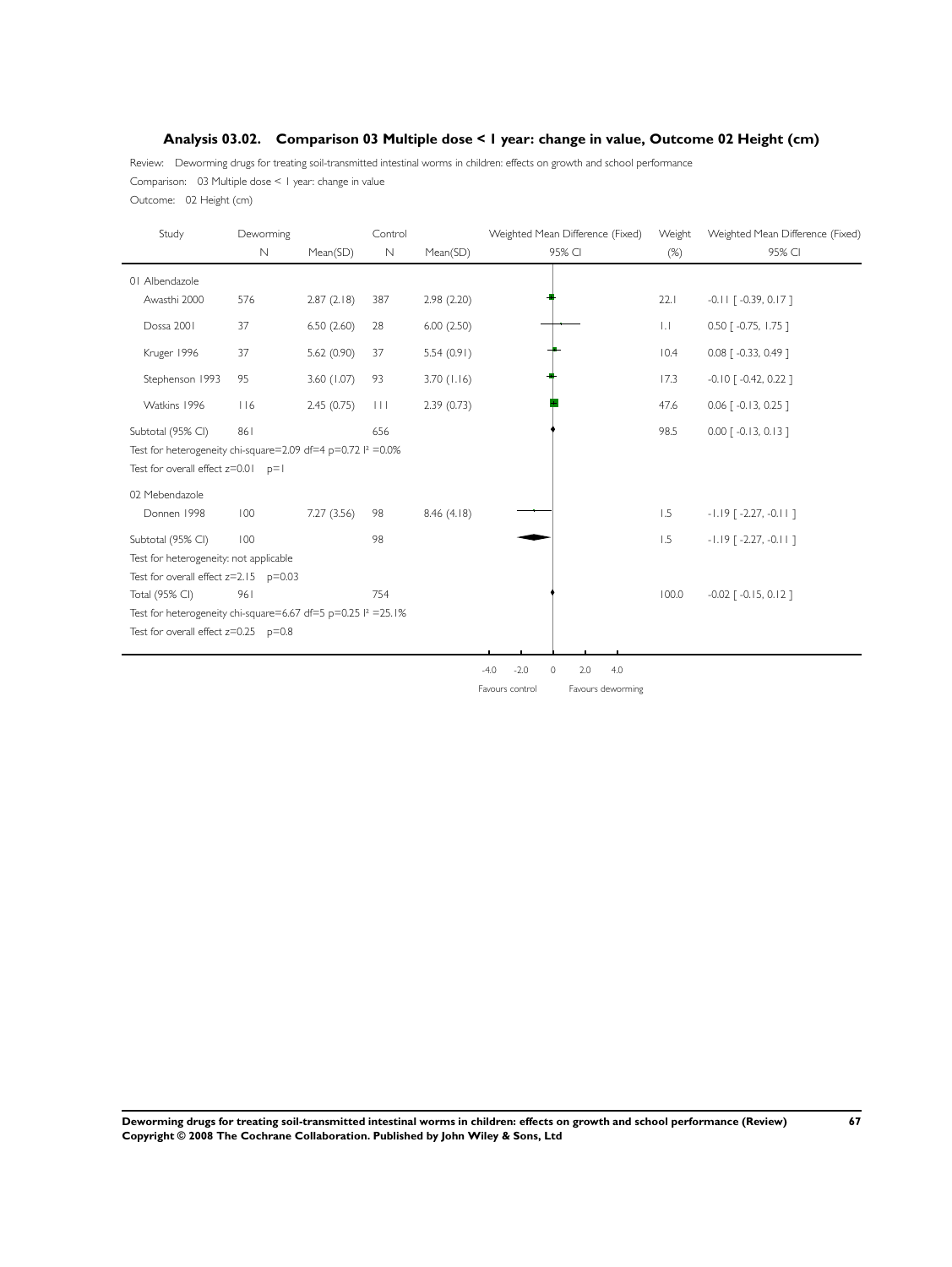### **Analysis 03.03. Comparison 03 Multiple dose < 1 year: change in value, Outcome 03 Mid-upper arm circumference (cm)**

Review: Deworming drugs for treating soil-transmitted intestinal worms in children: effects on growth and school performance

Comparison: 03 Multiple dose < 1 year: change in value

| Outcome: | 03 Mid-upper arm circumference (cm) |  |  |  |  |
|----------|-------------------------------------|--|--|--|--|
|----------|-------------------------------------|--|--|--|--|

| Study                                                               | Deworming |               | Control     |            | Weighted Mean Difference (Random)                | Weight | Weighted Mean Difference (Random)    |
|---------------------------------------------------------------------|-----------|---------------|-------------|------------|--------------------------------------------------|--------|--------------------------------------|
|                                                                     | N         | Mean(SD)      | $\mathbb N$ | Mean(SD)   | 95% CI                                           | $(\%)$ | 95% CI                               |
| 01 Albendazole                                                      |           |               |             |            |                                                  |        |                                      |
| Dossa 2001                                                          | 37        | 0.10(0.80)    | 28          | 0.10(0.90) |                                                  | 19.0   | $0.0$ $\lceil -0.42, 0.42 \rceil$    |
| Stephenson 1993                                                     | 95        | 0.70(0.49)    | 93          | 0.30(0.39) |                                                  | 29.0   | $0.40$ $[0.27, 0.53]$                |
| Watkins 1996                                                        | 106       | 0.60(0.51)    | 0           | 0.52(0.50) |                                                  | 28.7   | $0.08$ $\lceil -0.06, 0.22 \rceil$   |
| Subtotal (95% CI)                                                   | 238       |               | 222         |            |                                                  | 76.7   | $0.19$ [ -0.08, 0.46 ]               |
| Test for heterogeneity chi-square=12.59 df=2 p=0.002 $P = 84.1\%$   |           |               |             |            |                                                  |        |                                      |
| Test for overall effect $z=1.40$ p=0.2                              |           |               |             |            |                                                  |        |                                      |
| 02 Mebendazole                                                      |           |               |             |            |                                                  |        |                                      |
| Donnen 1998                                                         | 100       | $0.62$ (1.00) | 98          | 0.97(1.16) |                                                  | 23.3   | $-0.35$ $\lceil -0.65, -0.05 \rceil$ |
| Subtotal (95% CI)                                                   | 100       |               | 98          |            |                                                  | 23.3   | $-0.35$ $\lceil -0.65, -0.05 \rceil$ |
| Test for heterogeneity: not applicable                              |           |               |             |            |                                                  |        |                                      |
| Test for overall effect $z=2.27$ $p=0.02$                           |           |               |             |            |                                                  |        |                                      |
| Total (95% CI)                                                      | 338       |               | 320         |            |                                                  | 100.0  | $0.06$ $\lceil -0.24, 0.36 \rceil$   |
| Test for heterogeneity chi-square=26.11 df=3 p=<0.0001 $1^2$ =88.5% |           |               |             |            |                                                  |        |                                      |
| Test for overall effect $z=0.38$ $p=0.7$                            |           |               |             |            |                                                  |        |                                      |
|                                                                     |           |               |             |            |                                                  |        |                                      |
|                                                                     |           |               |             |            | $-0.5$<br>0.5<br>$\overline{0}$ .<br>$-1.0$<br>U |        |                                      |
|                                                                     |           |               |             |            | Favours deworming<br>Favours control             |        |                                      |
|                                                                     |           |               |             |            |                                                  |        |                                      |

### **Analysis 03.04. Comparison 03 Multiple dose < 1 year: change in value, Outcome 04 Triceps skin fold (mm)**

Review: Deworming drugs for treating soil-transmitted intestinal worms in children: effects on growth and school performance Comparison: 03 Multiple dose < 1 year: change in value

Outcome: 04 Triceps skin fold (mm)

| Study                                                                        | Deworming |                   | Control |            |                  |                   |        | Weighted Mean Difference (Random) Weight Weighted Mean Difference (Random) |
|------------------------------------------------------------------------------|-----------|-------------------|---------|------------|------------------|-------------------|--------|----------------------------------------------------------------------------|
|                                                                              | N         | Mean(SD)          | N       | Mean(SD)   |                  | 95% CI            | $(\%)$ | 95% CI                                                                     |
| 01 Albendazole                                                               |           |                   |         |            |                  |                   |        |                                                                            |
| Dossa 2001                                                                   | 38        | $-0.60$ (1.30) 28 |         | 0.20(1.70) |                  |                   | 49.1   | $-0.80$ $[-1.55, -0.05]$                                                   |
| Stephenson 1993 95                                                           |           | $2.00$ (1.17)     | - 93    | 0.20(0.77) |                  |                   | 50.9   | 1.80 [ 1.52, 2.08 ]                                                        |
| Subtotal (95% CI)                                                            | 133       |                   | 2       |            |                  |                   | 100.0  | $0.52$ [ $-2.02$ , 3.07 ]                                                  |
| Test for heterogeneity chi-square=40.13 df=1 p=<0.0001 l <sup>2</sup> =97.5% |           |                   |         |            |                  |                   |        |                                                                            |
| Test for overall effect $z=0.40$ $p=0.7$                                     |           |                   |         |            |                  |                   |        |                                                                            |
|                                                                              |           |                   |         |            |                  |                   |        |                                                                            |
|                                                                              |           |                   |         |            | $-2.0$<br>$-4.0$ | 4.0<br>2.0        |        |                                                                            |
|                                                                              |           |                   |         |            | Favours control  | Favours deworming |        |                                                                            |

**Deworming drugs for treating soil-transmitted intestinal worms in children: effects on growth and school performance (Review) 68 Copyright © 2008 The Cochrane Collaboration. Published by John Wiley & Sons, Ltd**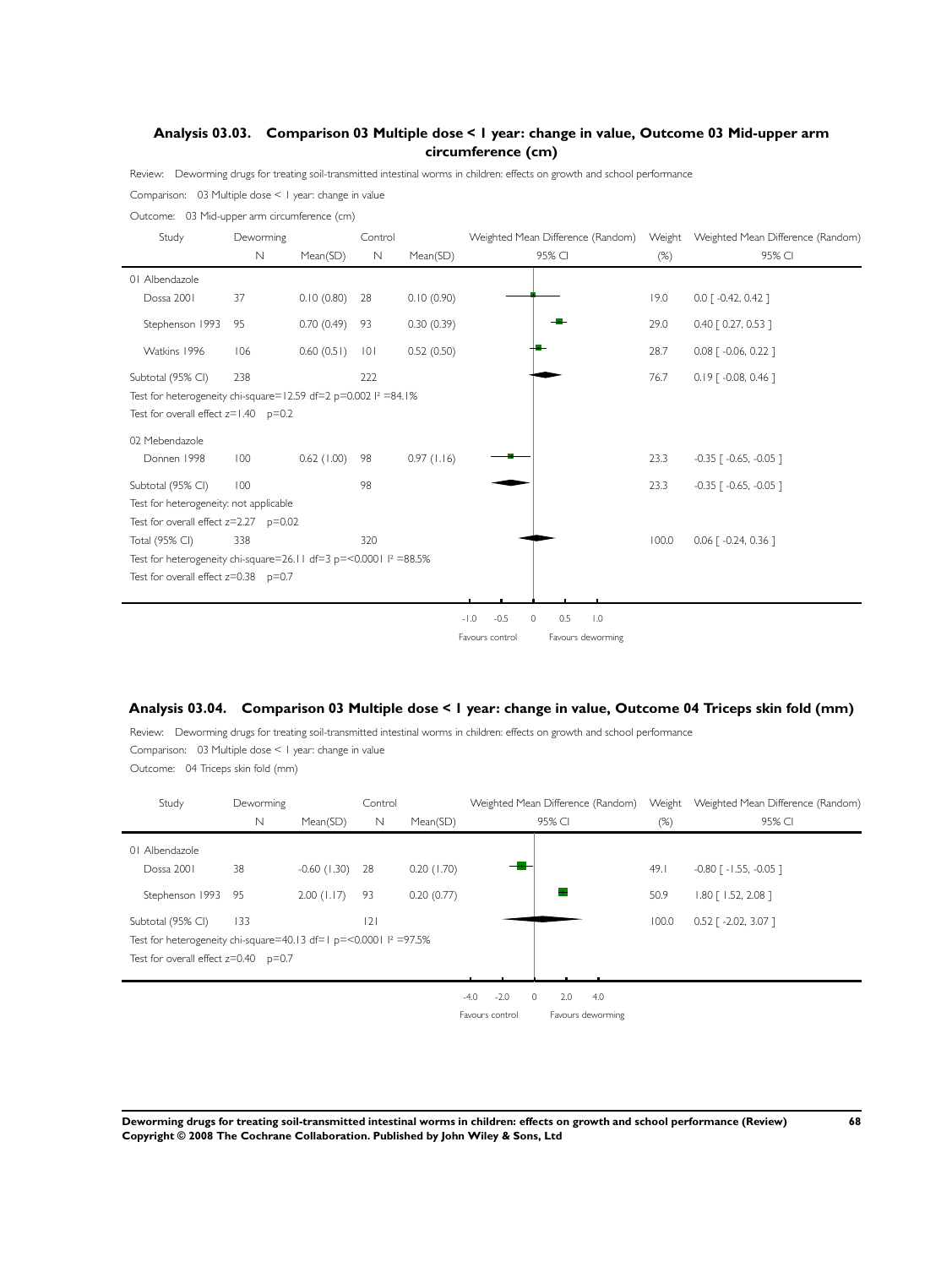### **Analysis 03.05. Comparison 03 Multiple dose < 1 year: change in value, Outcome 05 Subscapular skin fold (mm)**

Review: Deworming drugs for treating soil-transmitted intestinal worms in children: effects on growth and school performance Comparison: 03 Multiple dose < 1 year: change in value Outcome: 05 Subscapular skin fold (mm)

| Study                             | Deworming |            | Control |            |                                     | Weighted Mean Difference (Fixed) | Weighted Mean Difference (Fixed) |  |  |
|-----------------------------------|-----------|------------|---------|------------|-------------------------------------|----------------------------------|----------------------------------|--|--|
|                                   | N         | Mean(SD)   | N       | Mean(SD)   |                                     | 95% CI                           | 95% CI                           |  |  |
| 01 Albendazole<br>Stephenson 1993 | 95        | 1.90(1.07) | 93      | 0.40(0.77) |                                     | $\overline{\phantom{0}}$         | $1.50$ [ $1.23$ , $1.77$ ]       |  |  |
|                                   |           |            |         |            | $-2.0$<br>$-4.0$<br>Favours control | 2.0<br>4.0<br>Favours deworming  |                                  |  |  |

### **Analysis 03.06. Comparison 03 Multiple dose < 1 year: change in value, Outcome 06 Haemoglobin (g/dL)**

Review: Deworming drugs for treating soil-transmitted intestinal worms in children: effects on growth and school performance Comparison: 03 Multiple dose < 1 year: change in value

Outcome: 06 Haemoglobin (g/dL)

| Study                                                            | Deworming |            | Control     |            |        |                 |         |     | Weighted Mean Difference (Fixed) | Weight | Weighted Mean Difference (Fixed)    |
|------------------------------------------------------------------|-----------|------------|-------------|------------|--------|-----------------|---------|-----|----------------------------------|--------|-------------------------------------|
|                                                                  | N         | Mean(SD)   | $\mathbb N$ | Mean(SD)   |        |                 | 95% CI  |     |                                  | $(\%)$ | 95% CI                              |
| 01 Albendazole                                                   |           |            |             |            |        |                 |         |     |                                  |        |                                     |
| Dossa 2001                                                       | 38        | 0.20(1.60) | 32          | 0.40(1.00) |        |                 |         |     |                                  | 19.4   | $-0.20$ $\lceil -0.82, 0.42 \rceil$ |
| Kruger 1996                                                      | 37        | 0.24(0.60) | 37          | 0.26(0.72) |        |                 |         |     |                                  | 80.6   | $-0.02$ $\lceil -0.32, 0.28 \rceil$ |
| Subtotal (95% CI)                                                | 75        |            | 69          |            |        |                 |         |     |                                  | 100.0  | $-0.05$ $\lceil -0.33, 0.22 \rceil$ |
| Test for heterogeneity chi-square=0.26 df=1 $p=0.61$ $1^2$ =0.0% |           |            |             |            |        |                 |         |     |                                  |        |                                     |
| Test for overall effect $z=0.40$ $p=0.7$                         |           |            |             |            |        |                 |         |     |                                  |        |                                     |
|                                                                  |           |            |             |            |        |                 |         |     |                                  |        |                                     |
|                                                                  |           |            |             |            | $-4.0$ | $-2.0$          | $\circ$ | 2.0 | 4.0                              |        |                                     |
|                                                                  |           |            |             |            |        | Favours control |         |     | Favours deworming                |        |                                     |
|                                                                  |           |            |             |            |        |                 |         |     |                                  |        |                                     |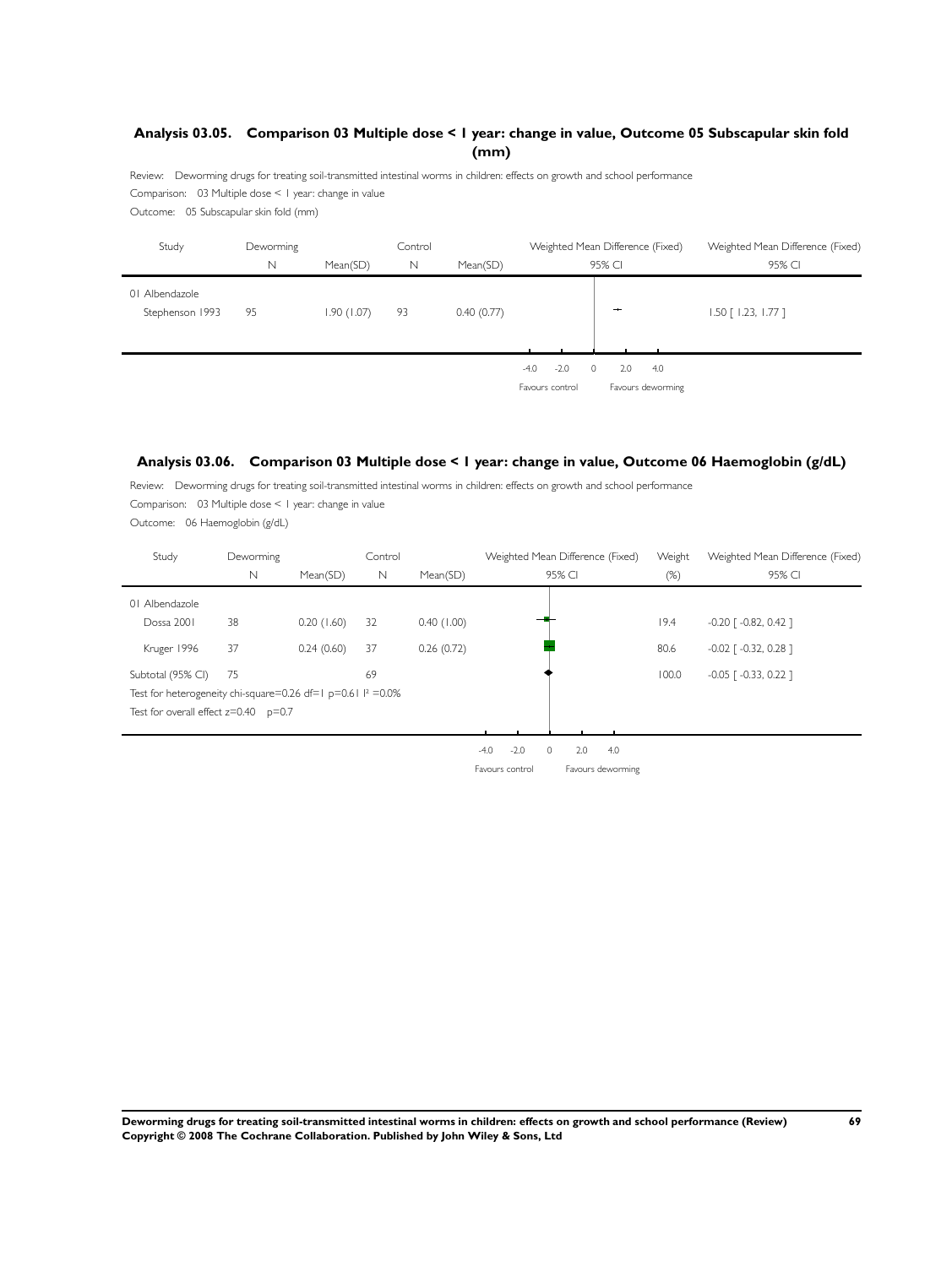#### **Analysis 04.01. Comparison 04 Multiple dose < 1 year: end value, Outcome 01 Weight (kg)**

Review: Deworming drugs for treating soil-transmitted intestinal worms in children: effects on growth and school performance Comparison: 04 Multiple dose < 1 year: end value

Outcome: 01 Weight (kg)

| Study                                                                                                                                                                       | Deworming  |              | Control             |              | Weighted Mean Difference (Fixed)     | Weight | Weighted Mean Difference (Fixed) |
|-----------------------------------------------------------------------------------------------------------------------------------------------------------------------------|------------|--------------|---------------------|--------------|--------------------------------------|--------|----------------------------------|
|                                                                                                                                                                             | $\hbox{N}$ | Mean(SD)     | $\mathsf{N}\xspace$ | Mean(SD)     | 95% CI                               | $(\%)$ | 95% CI                           |
| 01 Albendazole                                                                                                                                                              |            |              |                     |              |                                      |        |                                  |
| Awasthi 2000                                                                                                                                                                | 619        | 11.67(1.97)  | 410                 | 11.78 (1.86) |                                      | 81.2   | $-0.11$ [ $-0.35, 0.13$ ]        |
| Stephenson 1993                                                                                                                                                             | 95         | 31.90 (7.99) | 93                  | 31.30 (7.17) |                                      | 1.0    | 0.60 [-1.57, 2.77]               |
| Sur 2005                                                                                                                                                                    | 342        | 12.90(7.40)  | 340                 | 12.40(4.61)  |                                      | 5.4    | 0.50 [ -0.42, 1.42 ]             |
| Watkins 1996                                                                                                                                                                | 116        | 25.19 (4.20) | $ $ $ $ 0           | 25.63 (4.30) |                                      | 3.7    | $-0.44$ [ $-1.55$ , 0.67]        |
| Subtotal (95% CI)<br>Test for heterogeneity chi-square=2.35 df=3 p=0.50 l <sup>2</sup> =0.0%<br>Test for overall effect $z=0.70$ $p=0.5$                                    | 1172       |              | 953                 |              |                                      | 91.3   | $-0.08$ [ $-0.30$ , $0.14$ ]     |
| 02 Mebendazole<br>Donnen 1998                                                                                                                                               | 96         | 10.99 (2.32) | 90                  | 10.98 (2.69) |                                      | 8.7    | $0.01$ [-0.71, 0.73]             |
| Subtotal (95% CI)<br>Test for heterogeneity: not applicable                                                                                                                 | 96         |              | 90                  |              |                                      | 8.7    | 0.01 [ -0.71, 0.73 ]             |
| Test for overall effect $z=0.03$ $p=1$<br>Total (95% CI)<br>Test for heterogeneity chi-square=2.41 df=4 p=0.66 l <sup>2</sup> =0.0%<br>Test for overall effect z=0.66 p=0.5 | 1268       |              | 1043                |              |                                      | 100.0  | $-0.07$ [ $-0.29$ , 0.14]        |
|                                                                                                                                                                             |            |              |                     |              | Favours control<br>Favours deworming |        |                                  |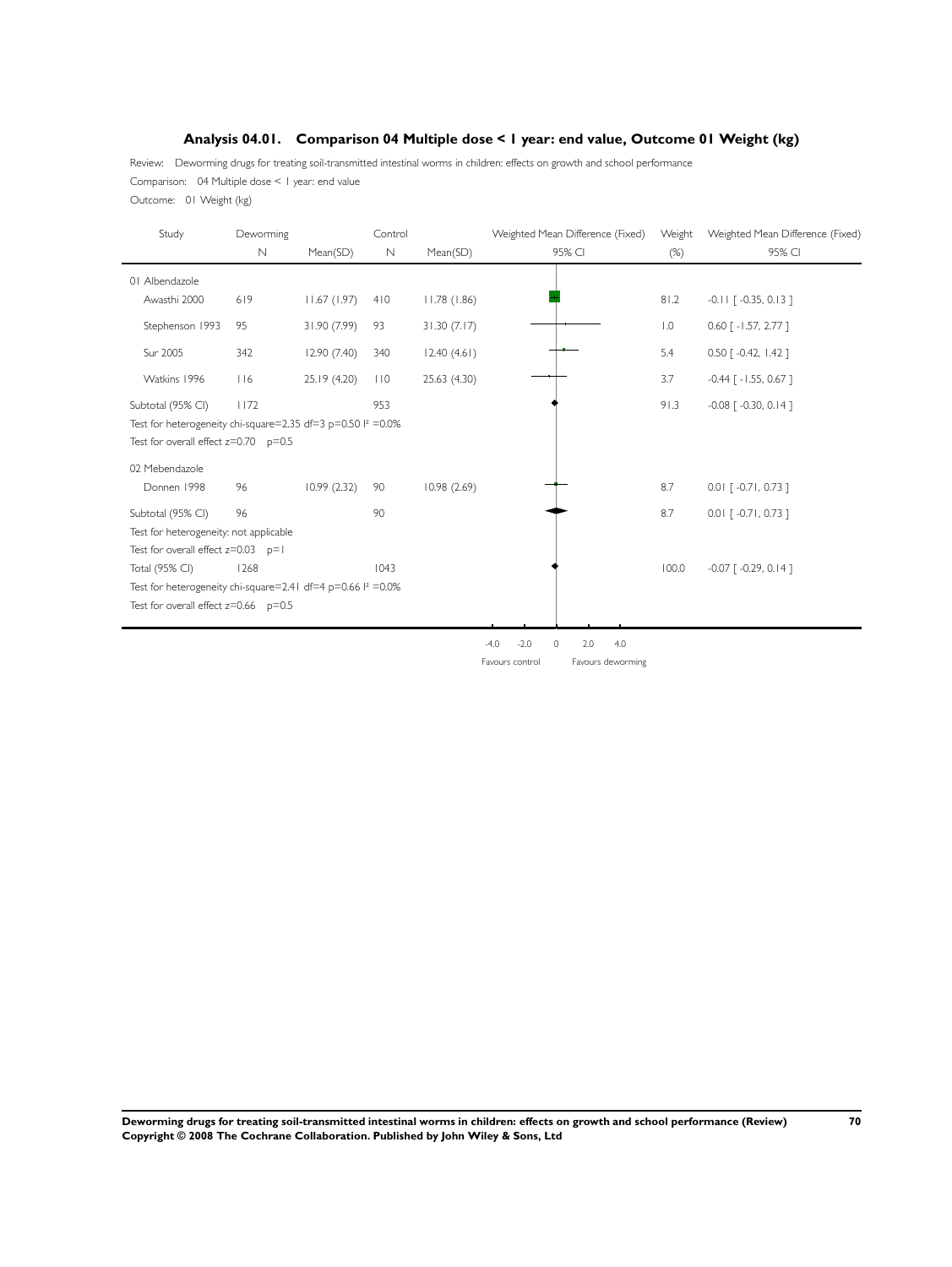#### **Analysis 04.02. Comparison 04 Multiple dose < 1 year: end value, Outcome 02 Height (cm)**

Review: Deworming drugs for treating soil-transmitted intestinal worms in children: effects on growth and school performance

Comparison: 04 Multiple dose < 1 year: end value

Outcome: 02 Height (cm)

| Study                                                          | Deworming |                  | Control     |                | Weighted Mean Difference (Fixed) | Weight | Weighted Mean Difference (Fixed) |
|----------------------------------------------------------------|-----------|------------------|-------------|----------------|----------------------------------|--------|----------------------------------|
|                                                                | N         | Mean(SD)         | $\mathbb N$ | Mean(SD)       | 95% CI                           | $(\%)$ | 95% CI                           |
| 01 Albendazole                                                 |           |                  |             |                |                                  |        |                                  |
| Awasthi 2000                                                   | 619       | 88.99 (8.19)     | 410         | 89.32 (8.12)   |                                  | 67.1   | $-0.33$ [ $-1.35$ , 0.69]        |
| Stephenson 1993                                                | 95        | $138.40$ (11.11) | 93          | 139.20 (11.19) |                                  | 6.8    | $-0.80$ [ $-3.99$ , 2.39 ]       |
| Watkins 1996                                                   | $ $ 16    | 122.03(7.75)     | $\Box$      | 122.78 (8.00)  |                                  | 16.5   | $-0.75$ [ $-2.80$ , 1.30 ]       |
| Subtotal (95% CI)                                              | 830       |                  | 614         |                |                                  | 90.4   | $-0.44$ [ $-1.32$ , 0.43]        |
| Test for heterogeneity chi-square=0.18 df=2 $p=0.9112$ =0.0%   |           |                  |             |                |                                  |        |                                  |
| Test for overall effect $z=0.99$ $p=0.3$                       |           |                  |             |                |                                  |        |                                  |
| 02 Mebendazole                                                 |           |                  |             |                |                                  |        |                                  |
| Donnen 1998                                                    | 96        | 83.20 (8.60)     | 90          | 82.40 (10.00)  |                                  | 9.6    | $0.80$ [ -1.89, 3.49 ]           |
| Subtotal (95% CI)                                              | 96        |                  | 90          |                |                                  | 9.6    | $0.80$ [ -1.89, 3.49 ]           |
| Test for heterogeneity: not applicable                         |           |                  |             |                |                                  |        |                                  |
| Test for overall effect $z=0.58$ $p=0.6$                       |           |                  |             |                |                                  |        |                                  |
| Total (95% CI)                                                 | 926       |                  | 704         |                |                                  | 100.0  | $-0.32$ [ $-1.16$ , $0.51$ ]     |
| Test for heterogeneity chi-square=0.92 df=3 p=0.82 $1^2$ =0.0% |           |                  |             |                |                                  |        |                                  |
| Test for overall effect $z=0.76$ p=0.4                         |           |                  |             |                |                                  |        |                                  |
|                                                                |           |                  |             |                |                                  |        |                                  |
|                                                                |           |                  |             |                | $-10.0$<br>$-5.0$<br>5.0<br>10.0 |        |                                  |

Favours control Favours deworming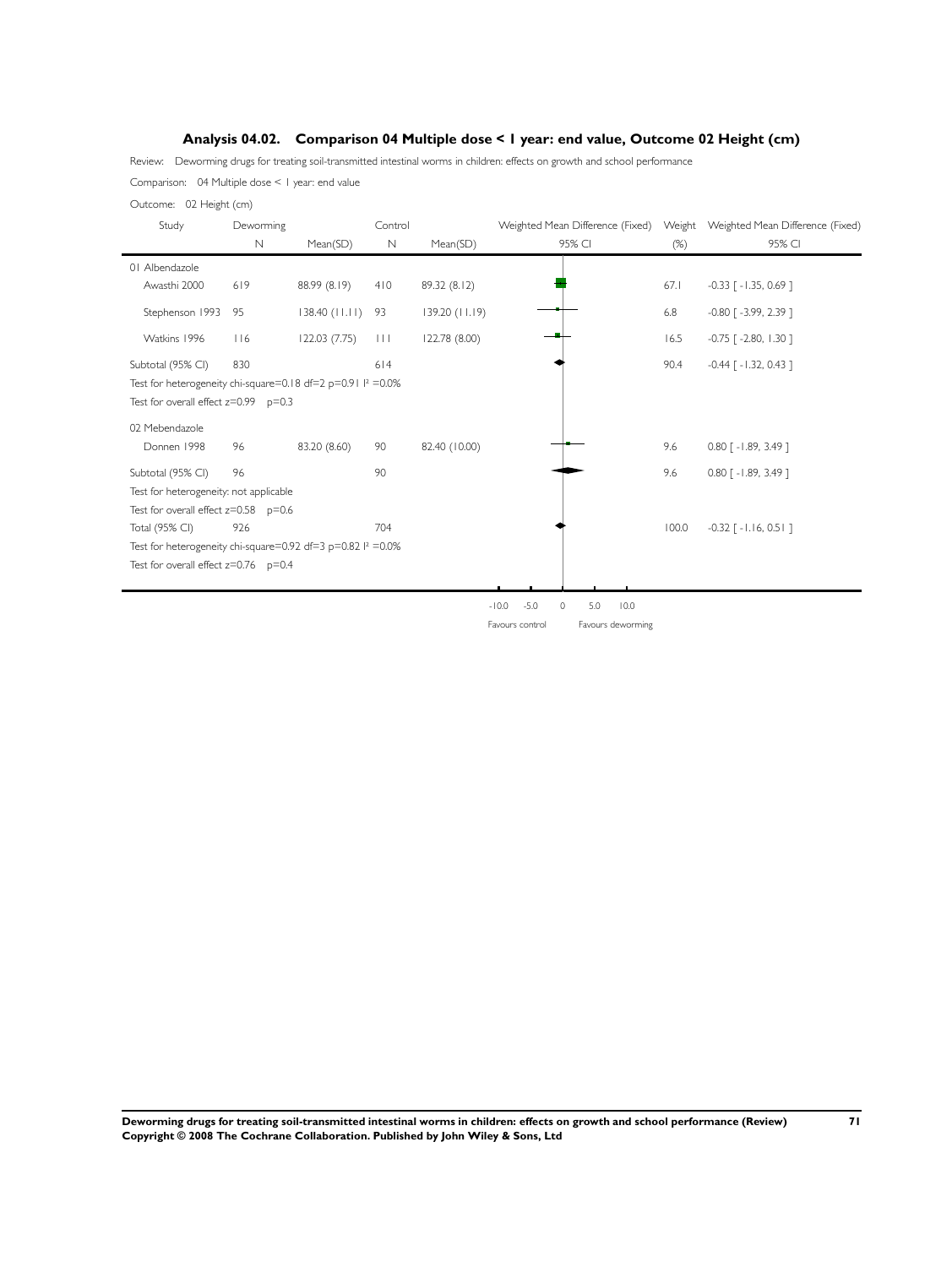## **Analysis 04.03. Comparison 04 Multiple dose < 1 year: end value, Outcome 03 Mid-upper arm circumference (cm)**

Review: Deworming drugs for treating soil-transmitted intestinal worms in children: effects on growth and school performance

Comparison: 04 Multiple dose < 1 year: end value

Outcome: 03 Mid-upper arm circumference (cm)

| Study                                                               | Deworming   |             | Control |             |                  | Weighted Mean Difference (Fixed) | Weight | Weighted Mean Difference (Fixed)    |
|---------------------------------------------------------------------|-------------|-------------|---------|-------------|------------------|----------------------------------|--------|-------------------------------------|
|                                                                     | $\mathbb N$ | Mean(SD)    | N       | Mean(SD)    |                  | 95% CI                           | $(\%)$ | 95% CI                              |
| 01 Albendazole                                                      |             |             |         |             |                  |                                  |        |                                     |
| Stephenson 1993                                                     | 95          | 18.60(2.34) | 93      | 18.00(2.12) |                  |                                  | 14.7   | $0.60$ $\lceil -0.04, 1.24 \rceil$  |
| Watkins 1996                                                        | 106         | 18.88(1.44) | 0       | 19.00(1.31) |                  |                                  | 42.6   | $-0.12$ $\lceil -0.49, 0.25 \rceil$ |
| Subtotal (95% CI)                                                   | 201         |             | 194     |             |                  |                                  | 57.2   | $0.06$ $\lceil -0.26, 0.39 \rceil$  |
| Test for heterogeneity chi-square=3.64 df=1 $p=0.06$ $1^2 = 72.5\%$ |             |             |         |             |                  |                                  |        |                                     |
| Test for overall effect $z=0.39$ $p=0.7$                            |             |             |         |             |                  |                                  |        |                                     |
| 02 Mebendazole                                                      |             |             |         |             |                  |                                  |        |                                     |
| Donnen 1998                                                         | 96          | 14.00(1.30) | 90      | 14.00(1.30) |                  |                                  | 42.8   | $0.0$ [ -0.37, 0.37 ]               |
| Subtotal (95% CI)                                                   | 96          |             | 90      |             |                  |                                  | 42.8   | $0.0$ [ $-0.37$ , 0.37 ]            |
| Test for heterogeneity: not applicable                              |             |             |         |             |                  |                                  |        |                                     |
| Test for overall effect $z=0.0$ $p=1$                               |             |             |         |             |                  |                                  |        |                                     |
| Total (95% CI)                                                      | 297         |             | 284     |             |                  |                                  | 100.0  | $0.04$ $\lceil -0.21, 0.28 \rceil$  |
| Test for heterogeneity chi-square=3.70 df=2 p=0.16 $1^2$ =46.0%     |             |             |         |             |                  |                                  |        |                                     |
| Test for overall effect $z=0.30$ $p=0.8$                            |             |             |         |             |                  |                                  |        |                                     |
|                                                                     |             |             |         |             |                  |                                  |        |                                     |
|                                                                     |             |             |         |             | $-4.0$<br>$-2.0$ | 4.0<br>2.0                       |        |                                     |
|                                                                     |             |             |         |             | Favours control  | Favours deworming                |        |                                     |

# **Analysis 04.04. Comparison 04 Multiple dose < 1 year: end value, Outcome 04 Triceps skin fold (mm)**

Review: Deworming drugs for treating soil-transmitted intestinal worms in children: effects on growth and school performance Comparison: 04 Multiple dose < 1 year: end value Outcome: 04 Triceps skin fold (mm)

| Study                             | Deworming<br>$\mathbb N$ | Mean(SD)   | Control<br>$\mathbb N$ | Mean(SD)    |                                      | Weighted Mean Difference (Fixed)<br>95% CI | Weighted Mean Difference (Fixed)<br>95% CI |  |
|-----------------------------------|--------------------------|------------|------------------------|-------------|--------------------------------------|--------------------------------------------|--------------------------------------------|--|
| 01 Albendazole<br>Stephenson 1993 | 95                       | 9.20(3.51) | 93                     | 7.30 (2.50) |                                      |                                            | 1.90 [1.03, 2.77]                          |  |
|                                   |                          |            |                        |             | $-5.0$<br>$-10.0$<br>Favours control | 5.0<br>10.0<br>Favours deworming           |                                            |  |

**Deworming drugs for treating soil-transmitted intestinal worms in children: effects on growth and school performance (Review) 72 Copyright © 2008 The Cochrane Collaboration. Published by John Wiley & Sons, Ltd**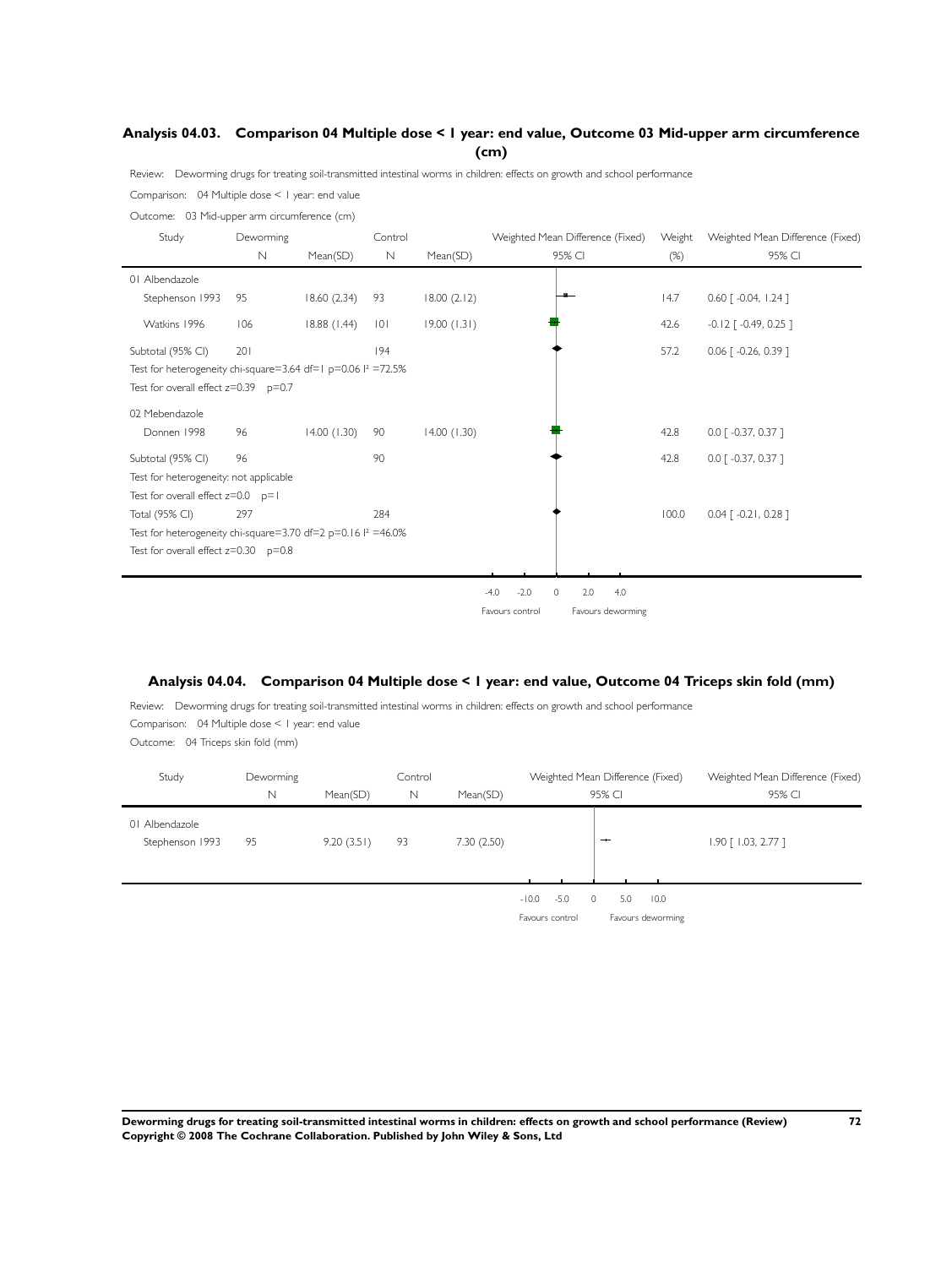#### **Analysis 04.05. Comparison 04 Multiple dose < 1 year: end value, Outcome 05 Subscapular skin fold (mm)**

Review: Deworming drugs for treating soil-transmitted intestinal worms in children: effects on growth and school performance

Comparison: 04 Multiple dose < 1 year: end value

Outcome: 05 Subscapular skin fold (mm)

| Study                             | Deworming |            | Control     |            | Weighted Mean Difference (Fixed)            |                           | Weighted Mean Difference (Fixed) |
|-----------------------------------|-----------|------------|-------------|------------|---------------------------------------------|---------------------------|----------------------------------|
|                                   | N         | Mean(SD)   | $\mathbb N$ | Mean(SD)   | 95% CI                                      |                           | 95% CI                           |
| 01 Albendazole<br>Stephenson 1993 | 95        | 7.10(2.34) | 93          | 5.40(1.93) | $\overline{\phantom{0}}$                    |                           | $1.70$ [ $1.09$ , $2.31$ ]       |
|                                   |           |            |             |            | $-10.0$<br>$-5.0$<br>5.0<br>Favours control | 10.0<br>Favours deworming |                                  |

#### **Analysis 05.01. Comparison 05 Multiple dose > 1 year: change in value, Outcome 01 Weight (kg)**

Review: Deworming drugs for treating soil-transmitted intestinal worms in children: effects on growth and school performance Comparison: 05 Multiple dose > 1 year: change in value Outcome: 01 Weight (kg)

| Study                                                                           | Deworming |            | Control     |            | Weighted Mean Difference (Random)    | Weight | Weighted Mean Difference (Random) |
|---------------------------------------------------------------------------------|-----------|------------|-------------|------------|--------------------------------------|--------|-----------------------------------|
|                                                                                 | N         | Mean(SD)   | $\mathbb N$ | Mean(SD)   | 95% CI                               | $(\%)$ | 95% CI                            |
| 01 Albendazole                                                                  |           |            |             |            |                                      |        |                                   |
| Awasthi 2000                                                                    | 601       | 2.63(1.34) | 444         | 2.68(1.20) |                                      | 35.2   | $-0.05$ $[-0.20, 0.10]$           |
| Subtotal (95% CI)                                                               | 601       |            | 444         |            |                                      | 35.2   | $-0.05$ $[-0.20, 0.10]$           |
| Test for heterogeneity: not applicable                                          |           |            |             |            |                                      |        |                                   |
| Test for overall effect $z=0.63$ $p=0.5$                                        |           |            |             |            |                                      |        |                                   |
| 02 Cluster-randomized trials (albendazole)                                      |           |            |             |            |                                      |        |                                   |
| Awasthi 1995                                                                    | 25        | 4.60(0.55) | 25          | 3.36(0.60) |                                      | 34.1   | $1.24$ [ 0.92, 1.56 ]             |
| Awasthi 2001                                                                    | 63        | 3.22(2.03) | 61          | 3.05(1.47) |                                      | 30.7   | $0.17$ [ -0.45, 0.79 ]            |
| Subtotal (95% CI)                                                               | 88        |            | 86          |            |                                      | 64.8   | $0.74$ [ -0.31, 1.79 ]            |
| Test for heterogeneity chi-square=8.99 df=1 $p=0.003$ $1^2 = 88.9\%$            |           |            |             |            |                                      |        |                                   |
| Test for overall effect $z=1.39$ $p=0.2$                                        |           |            |             |            |                                      |        |                                   |
| Total (95% CI)                                                                  | 689       |            | 530         |            |                                      | 100.0  | 0.46 [ -0.47, 1.39 ]              |
| Test for heterogeneity chi-square=50.85 df=2 $p = 0.0001$   <sup>2</sup> =96.1% |           |            |             |            |                                      |        |                                   |
| Test for overall effect $z=0.96$ $p=0.3$                                        |           |            |             |            |                                      |        |                                   |
|                                                                                 |           |            |             |            |                                      |        |                                   |
|                                                                                 |           |            |             |            | 2.0<br>$-4.0$<br>$-2.0$<br>4.0<br>0  |        |                                   |
|                                                                                 |           |            |             |            | Favours deworming<br>Favours control |        |                                   |
|                                                                                 |           |            |             |            |                                      |        |                                   |
|                                                                                 |           |            |             |            |                                      |        |                                   |
|                                                                                 |           |            |             |            |                                      |        |                                   |

**Deworming drugs for treating soil-transmitted intestinal worms in children: effects on growth and school performance (Review) 73 Copyright © 2008 The Cochrane Collaboration. Published by John Wiley & Sons, Ltd**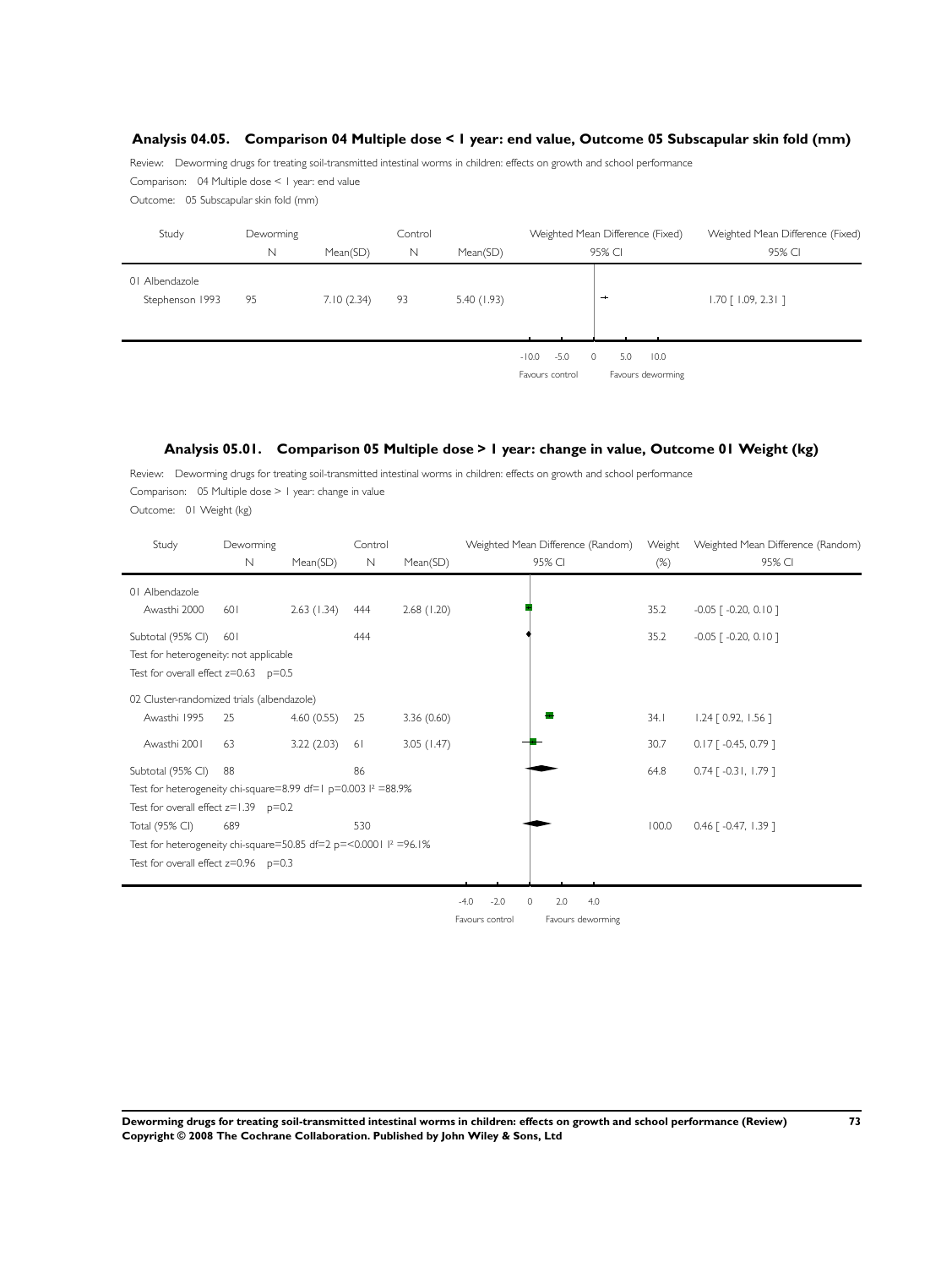#### **Analysis 05.02. Comparison 05 Multiple dose > 1 year: change in value, Outcome 02 Height (cm)**

Review: Deworming drugs for treating soil-transmitted intestinal worms in children: effects on growth and school performance Comparison: 05 Multiple dose > 1 year: change in value

Outcome: 02 Height (cm)

| Study                                                            | Deworming |             | Control     |             | Weighted Mean Difference (Fixed)      | Weight | Weighted Mean Difference (Fixed)    |
|------------------------------------------------------------------|-----------|-------------|-------------|-------------|---------------------------------------|--------|-------------------------------------|
|                                                                  | N         | Mean(SD)    | $\mathbb N$ | Mean(SD)    | 95% CI                                | $(\%)$ | 95% CI                              |
| 01 Albendazole                                                   |           |             |             |             |                                       |        |                                     |
| Awasthi 2000                                                     | 601       | 9.94(4.90)  | 444         | 10.35(5.10) |                                       | 87.7   | $-0.41$ [ $-1.03$ , 0.21]           |
| Subtotal (95% CI)                                                | 601       |             | 444         |             |                                       | 87.7   | $-0.4$   $\lceil -1.03, 0.2$   ]    |
| Test for heterogeneity: not applicable                           |           |             |             |             |                                       |        |                                     |
| Test for overall effect $z=1.31$ p=0.2                           |           |             |             |             |                                       |        |                                     |
| 02 Cluster-randomized trials (albendazole)                       |           |             |             |             |                                       |        |                                     |
| Awasthi 1995                                                     | 25        | 17.59(4.50) | 25          | 16.40(4.00) |                                       | 6.0    | $1.19$ [ -1.17, 3.55 ]              |
| Awasthi 2001                                                     | 63        | 16.50(6.51) | 61          | 16.10(6.48) |                                       | 6.3    | $0.40$ $\lceil -1.89, 2.69 \rceil$  |
| Subtotal (95% CI)                                                | 88        |             | 86          |             |                                       | 12.3   | $0.78$ $\lceil -0.86, 2.42 \rceil$  |
| Test for heterogeneity chi-square=0.22 df=1 $p=0.64$ $1^2$ =0.0% |           |             |             |             |                                       |        |                                     |
| Test for overall effect $z=0.93$ $p=0.4$                         |           |             |             |             |                                       |        |                                     |
| Total (95% CI)                                                   | 689       |             | 530         |             |                                       | 100.0  | $-0.26$ $\lceil -0.84, 0.31 \rceil$ |
| Test for heterogeneity chi-square=2.00 df=2 $p=0.37$ $1^2$ =0.0% |           |             |             |             |                                       |        |                                     |
| Test for overall effect $z=0.90$ $p=0.4$                         |           |             |             |             |                                       |        |                                     |
|                                                                  |           |             |             |             |                                       |        |                                     |
|                                                                  |           |             |             |             | 10.0<br>$-10.0$<br>$-5.0$<br>5.0<br>0 |        |                                     |
|                                                                  |           |             |             |             | Favours deworming<br>Favours control  |        |                                     |

#### **Analysis 06.01. Comparison 06 Multiple dose > 1 year: end value, Outcome 01 Weight (kg)**

Review: Deworming drugs for treating soil-transmitted intestinal worms in children: effects on growth and school performance

| Comparison:                                | 06 Multiple dose > I year: end value |             |         |             |                   |                                   |        |                                   |
|--------------------------------------------|--------------------------------------|-------------|---------|-------------|-------------------|-----------------------------------|--------|-----------------------------------|
| Outcome:                                   | 01 Weight (kg)                       |             |         |             |                   |                                   |        |                                   |
| Study                                      | Deworming                            |             | Control |             |                   | Weighted Mean Difference (Random) | Weight | Weighted Mean Difference (Random) |
|                                            | $\mathbb N$                          | Mean(SD)    | N       | Mean(SD)    |                   | 95% CI                            | $(\%)$ | 95% CI                            |
| 01 Albendazole                             |                                      |             |         |             |                   |                                   |        |                                   |
| Awasthi 2000                               | 601                                  | 12.71(1.93) | 444     | 12.84(1.94) |                   |                                   | 32.7   | $-0.13$ $[-0.37, 0.11]$           |
| Subtotal (95% CI)                          | 601                                  |             | 444     |             |                   |                                   | 32.7   | $-0.13$ $[-0.37, 0.11]$           |
| Test for heterogeneity: not applicable     |                                      |             |         |             |                   |                                   |        |                                   |
| Test for overall effect $z=1.07$ p=0.3     |                                      |             |         |             |                   |                                   |        |                                   |
| 02 Cluster-randomized trials (albendazole) |                                      |             |         |             |                   |                                   |        |                                   |
| Awasthi 2001                               | 63                                   | 9.94(0.16)  | 61      | 9.87(0.16)  |                   |                                   | 67.3   | $0.07$ $[0.01, 0.13]$             |
| Subtotal (95% CI)                          | 63                                   |             | 61      |             |                   |                                   | 67.3   | $0.07$ $[0.01, 0.13]$             |
| Test for heterogeneity: not applicable     |                                      |             |         |             |                   |                                   |        |                                   |
|                                            |                                      |             |         |             |                   |                                   |        |                                   |
|                                            |                                      |             |         |             | $-0.25$<br>$-0.5$ | 0.5<br>0.25<br>$\Omega$           |        |                                   |
|                                            |                                      |             |         |             | Favours control   | Favours deworming                 |        | $(Continued \dots)$               |
|                                            |                                      |             |         |             |                   |                                   |        |                                   |

**Deworming drugs for treating soil-transmitted intestinal worms in children: effects on growth and school performance (Review) 74 Copyright © 2008 The Cochrane Collaboration. Published by John Wiley & Sons, Ltd**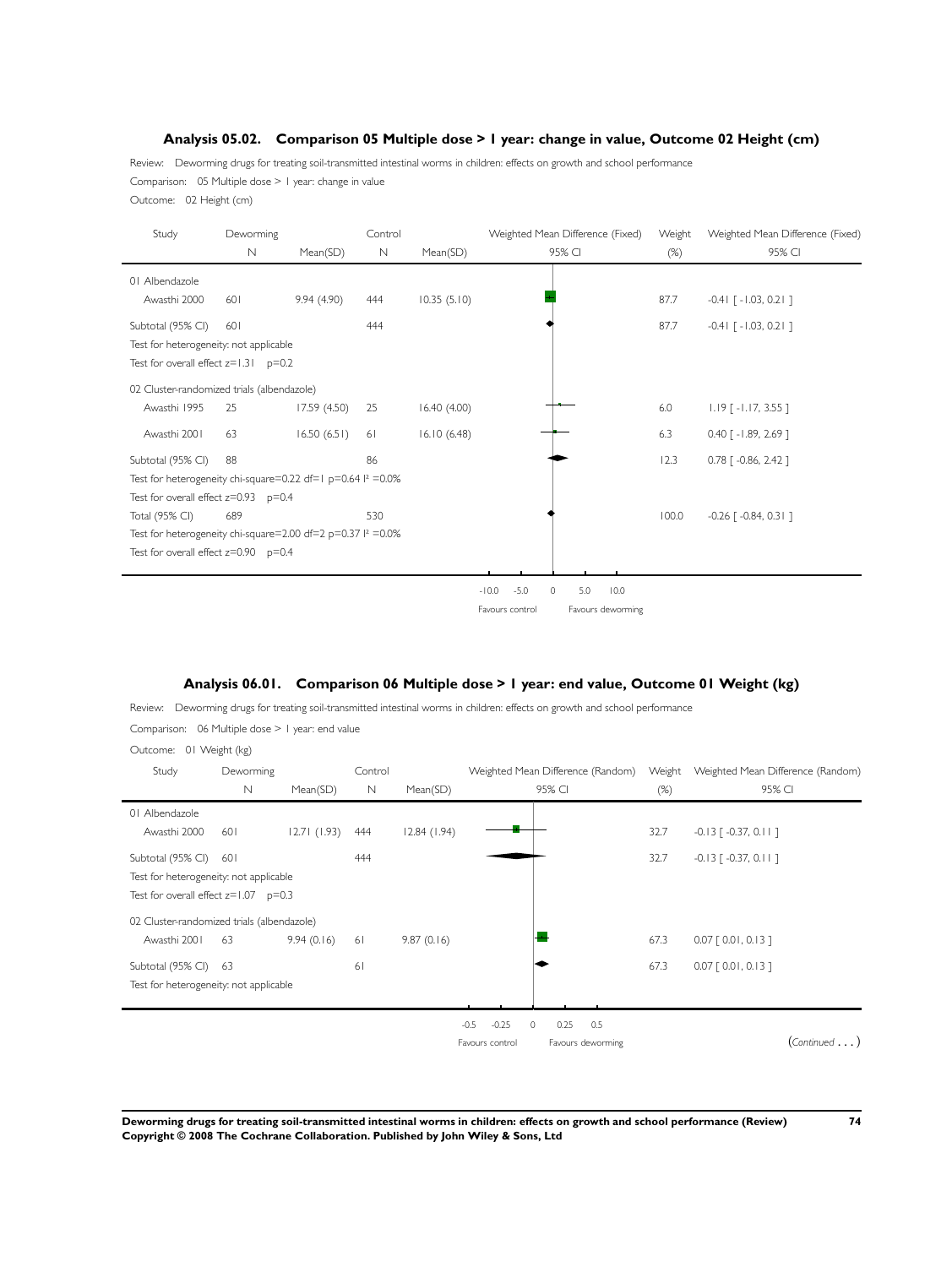(... *Continued*)



#### **Analysis 06.02. Comparison 06 Multiple dose > 1 year: end value, Outcome 02 Height (cm)**

Review: Deworming drugs for treating soil-transmitted intestinal worms in children: effects on growth and school performance

Comparison: 06 Multiple dose > 1 year: end value

Outcome: 02 Height (cm)

| Study                                                            | Deworming   |              | Control     |              |                   | Weighted Mean Difference (Fixed) | Weight | Weighted Mean Difference (Fixed)   |
|------------------------------------------------------------------|-------------|--------------|-------------|--------------|-------------------|----------------------------------|--------|------------------------------------|
|                                                                  | $\mathbb N$ | Mean(SD)     | $\mathbb N$ | Mean(SD)     |                   | 95% CI                           | $(\%)$ | 95% CI                             |
| 01 Albendazole                                                   |             |              |             |              |                   |                                  |        |                                    |
| Awasthi 2000                                                     | 601         | 92.01 (8.02) | 444         | 92.21 (8.08) |                   |                                  | 66.3   | $-0.20$ [ $-1.19$ , 0.79]          |
| Subtotal (95% CI)                                                | 601         |              | 444         |              |                   |                                  | 66.3   | $-0.20$ [ $-1.19$ , 0.79]          |
| Test for heterogeneity: not applicable                           |             |              |             |              |                   |                                  |        |                                    |
| Test for overall effect $z=0.40$ p=0.7                           |             |              |             |              |                   |                                  |        |                                    |
| 02 Cluster-randomized trials (albendazole)                       |             |              |             |              |                   |                                  |        |                                    |
| Awasthi 2001                                                     | 63          | 81.75 (3.96) | 61          | 81.60(3.91)  |                   |                                  | 33.7   | $0.15$ [ -1.24, 1.54 ]             |
| Subtotal (95% CI)                                                | 63          |              | 61          |              |                   |                                  | 33.7   | $0.15$ $\lceil -1.24, 1.54 \rceil$ |
| Test for heterogeneity: not applicable                           |             |              |             |              |                   |                                  |        |                                    |
| Test for overall effect $z=0.21$ p=0.8                           |             |              |             |              |                   |                                  |        |                                    |
| Total (95% CI)                                                   | 664         |              | 505         |              |                   |                                  | 100.0  | $-0.08$ $[-0.89, 0.72]$            |
| Test for heterogeneity chi-square=0.16 df=1 $p=0.69$ $1^2$ =0.0% |             |              |             |              |                   |                                  |        |                                    |
| Test for overall effect $z=0.20$ $p=0.8$                         |             |              |             |              |                   |                                  |        |                                    |
|                                                                  |             |              |             |              |                   |                                  |        |                                    |
|                                                                  |             |              |             |              | $-10.0$<br>$-5.0$ | 10.0<br>5.0<br>0                 |        |                                    |
|                                                                  |             |              |             |              | Favours control   | Favours deworming                |        |                                    |

**Deworming drugs for treating soil-transmitted intestinal worms in children: effects on growth and school performance (Review) 75 Copyright © 2008 The Cochrane Collaboration. Published by John Wiley & Sons, Ltd**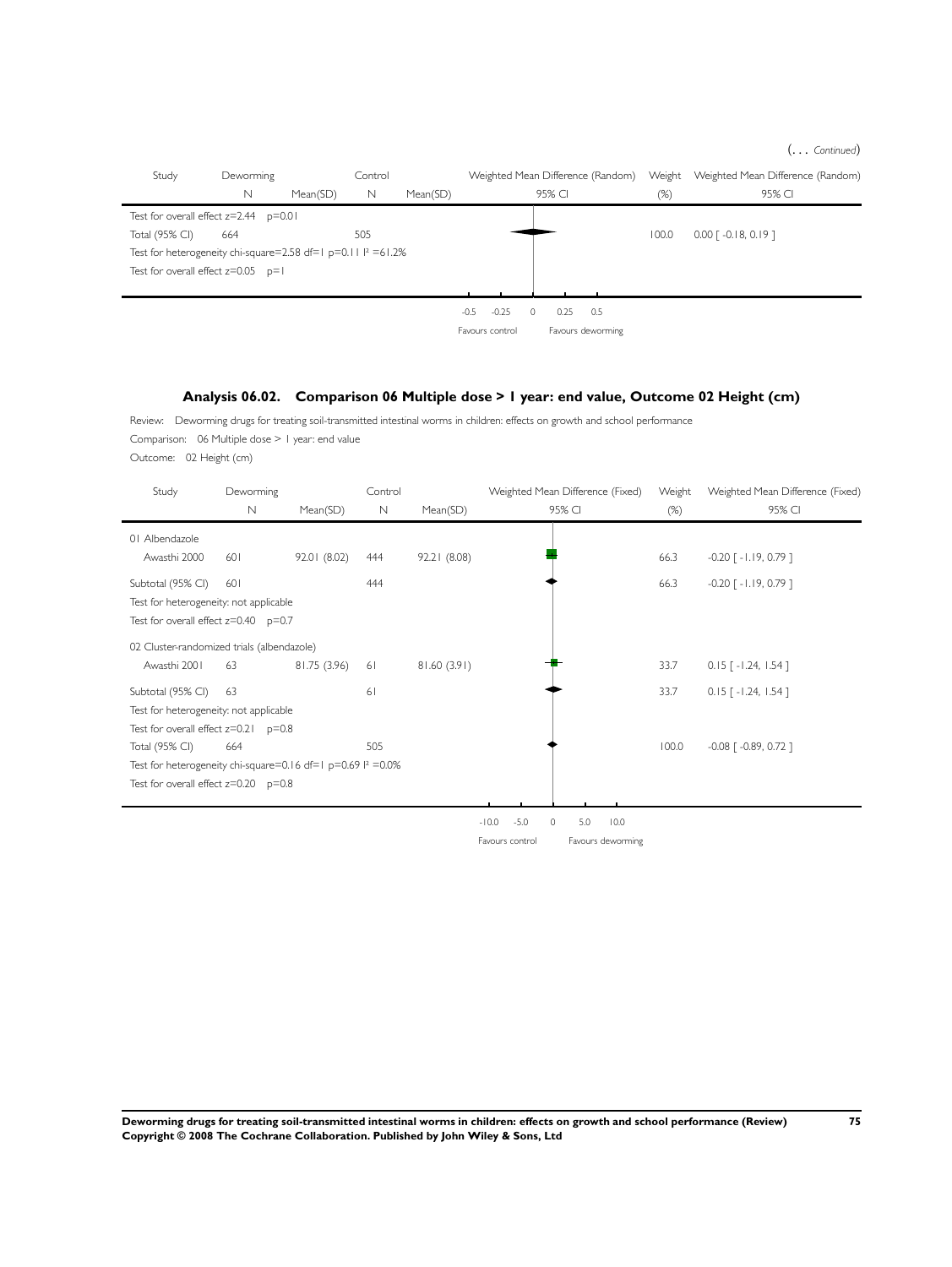#### **Analysis 06.03. Comparison 06 Multiple dose > 1 year: end value, Outcome 03 Haemoglobin (g/dL)**

Review: Deworming drugs for treating soil-transmitted intestinal worms in children: effects on growth and school performance Comparison: 06 Multiple dose > 1 year: end value

Outcome: 03 Haemoglobin (g/dL)

j.

l.

| Study                          | Deworming<br>N | Mean(SD)     | Control<br>N | Mean(SD)     |                                      | Weighted Mean Difference (Fixed)<br>95% CI | Weighted Mean Difference (Fixed)<br>95% CI |
|--------------------------------|----------------|--------------|--------------|--------------|--------------------------------------|--------------------------------------------|--------------------------------------------|
| 01 Albendazole<br>Awasthi 2000 | 601            | 96.60 (6.60) | 444          | 96.80 (6.60) |                                      |                                            | $-0.20$ [ $-1.01$ , 0.61]                  |
|                                |                |              |              |              | $-5.0$<br>$-10.0$<br>Favours control | 5.0<br>10.0<br>Favours deworming           |                                            |

## **Analysis 07.01. Comparison 07 Analysis by worm prevalence or intensity, Outcome 01 Single dose: change in weight (kg)**

Review: Deworming drugs for treating soil-transmitted intestinal worms in children: effects on growth and school performance

Comparison: 07 Analysis by worm prevalence or intensity

Outcome: 01 Single dose: change in weight (kg)

| Study                                                            | Deworming   |            | Control        |            |                  | Weighted Mean Difference (Random) |     |                | Weight Weighted Mean Difference (Random) |
|------------------------------------------------------------------|-------------|------------|----------------|------------|------------------|-----------------------------------|-----|----------------|------------------------------------------|
|                                                                  | $\mathbb N$ | Mean(SD)   | $\mathbb N$    | Mean(SD)   |                  | 95% CI                            |     | $(\%)$         | 95% CI                                   |
| 01 High prevalence/intensity                                     |             |            |                |            |                  |                                   |     |                |                                          |
| Adams 1994                                                       | 28          | 1.00(0.32) | 27             | 0.30(0.51) |                  | æ.                                |     | 11.2           | 0.70 [ 0.47, 0.93 ]                      |
| Donnen 1998                                                      | 112         | 0.44(0.72) | 10             | 0.59(0.74) |                  |                                   |     | 11.4           | $-0.15$ [ $-0.34$ , 0.04]                |
| Sarkar 2002                                                      | 40          | 0.92(0.84) | 4 <sub>1</sub> | 0.54(0.45) |                  |                                   |     | 10.7           | 0.38 [ 0.09, 0.67 ]                      |
| Stephenson 1989                                                  | 78          | 2.10(0.79) | 72             | 0.80(0.85) |                  |                                   |     | $  \cdot  $ .0 | $1.30$ $[$ $1.04$ , $1.56$ $]$           |
| Stephenson 1993                                                  | 96          | 3.30(1.76) | -93            | 2.20(1.16) |                  | $-$                               |     | 9.7            | $1.10$ $[0.68, 1.52]$                    |
| Watkins 1996                                                     | 116         | 0.99(0.65) | 10             | 0.98(0.63) |                  |                                   |     | 11.5           | $0.01$ $[-0.16, 0.18]$                   |
| Subtotal (95% CI)                                                | 470         |            | 453            |            |                  |                                   |     | 65.5           | $0.54$ [ 0.08, 1.01 ]                    |
| Test for heterogeneity chi-square=113.28 df=5 p=<0.000112 =95.6% |             |            |                |            |                  |                                   |     |                |                                          |
| Test for overall effect $z=2.31$                                 | $p = 0.02$  |            |                |            |                  |                                   |     |                |                                          |
| 02 Moderate prevalence/low intensity                             |             |            |                |            |                  |                                   |     |                |                                          |
| Palupi 1997                                                      | 95          | 0.51(0.73) | 96             | 0.45(0.58) |                  |                                   |     | 11.4           | $0.06$ $\lceil -0.13, 0.25 \rceil$       |
| Subtotal (95% CI)                                                | 95          |            | 96             |            |                  |                                   |     | 11.4           | $0.06$ $\lceil -0.13, 0.25 \rceil$       |
| Test for heterogeneity: not applicable                           |             |            |                |            |                  |                                   |     |                |                                          |
| Test for overall effect $z=0.63$ $p=0.5$                         |             |            |                |            |                  |                                   |     |                |                                          |
| 03 Low prevalence/intensity                                      |             |            |                |            |                  |                                   |     |                |                                          |
| Awasthi 2000                                                     | 592         | 0.54(1.34) | 395            | 0.71(1.23) |                  |                                   |     | 11.6           | $-0.17$ [ $-0.33$ , $-0.01$ ]            |
| Garg 2002                                                        | 116         | 1.21(0.77) | 8              | 1.19(0.67) |                  |                                   |     | 11.5           | $0.02$ $\lceil -0.15, 0.19 \rceil$       |
|                                                                  |             |            |                |            | $-4.0$<br>$-2.0$ | 2.0<br>0                          | 4.0 |                |                                          |
|                                                                  |             |            |                |            | Favours control  | Favours deworming                 |     |                | $(Continued \dots)$                      |

**Deworming drugs for treating soil-transmitted intestinal worms in children: effects on growth and school performance (Review) 76 Copyright © 2008 The Cochrane Collaboration. Published by John Wiley & Sons, Ltd**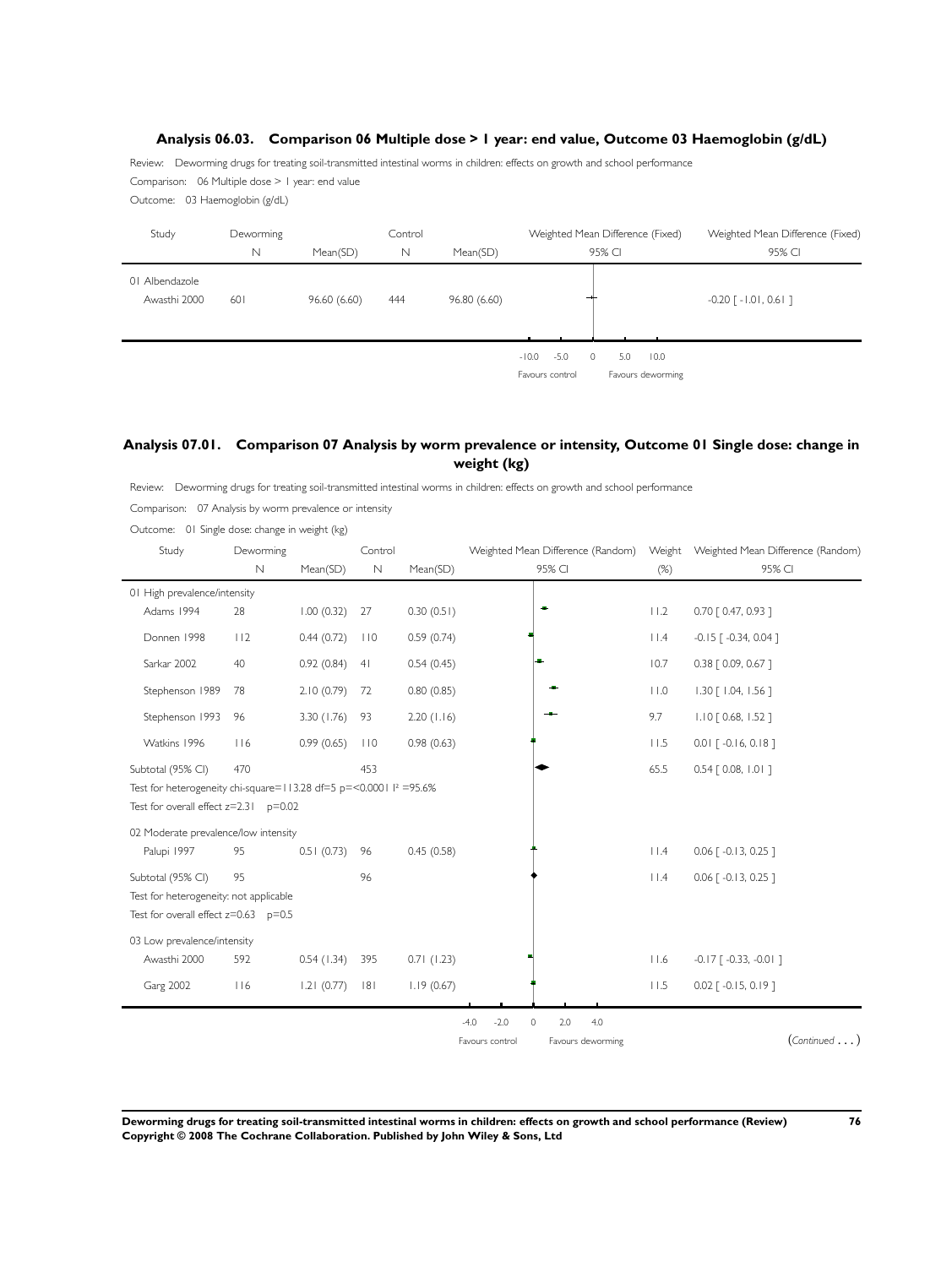| Study                                                                | Deworming |          | Control |          |        | Weighted Mean Difference (Random) |  | Weight | Weighted Mean Difference (Random) |        |                         |
|----------------------------------------------------------------------|-----------|----------|---------|----------|--------|-----------------------------------|--|--------|-----------------------------------|--------|-------------------------|
|                                                                      | N         | Mean(SD) | N       | Mean(SD) |        |                                   |  | 95% CI |                                   | $(\%)$ | 95% CI                  |
| Subtotal (95% CI)                                                    | 708       |          | 576     |          |        |                                   |  |        |                                   | 23.1   | $-0.08$ $[-0.26, 0.11]$ |
| Test for heterogeneity chi-square=2.50 df=1 $p=0.111^2$ =60.0%       |           |          |         |          |        |                                   |  |        |                                   |        |                         |
| Test for overall effect $z=0.81$                                     | $p=0.4$   |          |         |          |        |                                   |  |        |                                   |        |                         |
| Total (95% CI)                                                       | 1273      |          | 125     |          |        |                                   |  |        |                                   | 100.0  | $0.34$ $[0.04, 0.64]$   |
| Test for heterogeneity chi-square=147.69 df=8 p=<0.0001 $1^2$ =94.6% |           |          |         |          |        |                                   |  |        |                                   |        |                         |
| Test for overall effect $z=2.23$ $p=0.03$                            |           |          |         |          |        |                                   |  |        |                                   |        |                         |
|                                                                      |           |          |         |          |        |                                   |  |        |                                   |        |                         |
|                                                                      |           |          |         |          | $-4.0$ | $-2.0$                            |  | 2.0    | 4.0                               |        |                         |
|                                                                      |           |          |         |          |        | Favours control                   |  |        | Favours deworming                 |        |                         |

# **Analysis 07.02. Comparison 07 Analysis by worm prevalence or intensity, Outcome 02 Single dose: change in height (cm)**

Review: Deworming drugs for treating soil-transmitted intestinal worms in children: effects on growth and school performance

Comparison: 07 Analysis by worm prevalence or intensity

| Outcome: 02 Single dose: change in height (cm)                     |              |             |                |             |                                                                            |        |                                     |
|--------------------------------------------------------------------|--------------|-------------|----------------|-------------|----------------------------------------------------------------------------|--------|-------------------------------------|
| Study                                                              | Deworming    |             | Control        |             | Weighted Mean Difference (Random) Weight Weighted Mean Difference (Random) |        |                                     |
|                                                                    | $\mathsf{N}$ | Mean(SD)    | $\mathbb N$    | Mean(SD)    | 95% CI                                                                     | $(\%)$ | 95% CI                              |
| 01 High prevalence/intensity                                       |              |             |                |             |                                                                            |        |                                     |
| Adams 1994                                                         | 28           | 0.90(0.53)  | 27             | 0.80(0.57)  |                                                                            | 12.5   | $0.10$ $\lceil -0.19, 0.39 \rceil$  |
| Donnen 1998                                                        | 112          | 1.96(1.99)  | 10             | 2.58(2.05)  |                                                                            | 7.5    | $-0.62$ [ $-1.15, -0.09$ ]          |
| Sarkar 2002                                                        | 40           | 1.20(1.50)  | 4 <sub>l</sub> | 1.10(0.70)  |                                                                            | 7.9    | $0.10$ $\lceil -0.41, 0.61 \rceil$  |
| Stephenson 1989                                                    | 78           | 2.80(0.79)  | 72             | 2.20(0.85)  |                                                                            | 13.2   | $0.60$ $[0.34, 0.86]$               |
| Stephenson 1993                                                    | 96           | 3.80(1.18)  | 93             | 3.70(1.16)  |                                                                            | 11.5   | $0.10$ $\lceil -0.23, 0.43 \rceil$  |
| Watkins 1996                                                       | 116          | 1.44(0.54)  | $\perp$        | 1.38(0.53)  |                                                                            | 6.1    | $0.06$ $\lceil -0.08, 0.20 \rceil$  |
| Subtotal (95% CI)                                                  | 470          |             | 454            |             |                                                                            | 68.7   | $0.10$ $\lceil -0.15, 0.35 \rceil$  |
| Test for heterogeneity chi-square=20.95 df=5 p=0.0008 $1^2$ =76.1% |              |             |                |             |                                                                            |        |                                     |
| Test for overall effect $z=0.80$ p=0.4                             |              |             |                |             |                                                                            |        |                                     |
| 02 Moderate prevalence and low intensity                           |              |             |                |             |                                                                            |        |                                     |
| Palupi 1997                                                        | 95           | 1.20(0.90)  | 96             | 1.40(1.00)  |                                                                            | 3.1    | $-0.20$ $\lceil -0.47, 0.07 \rceil$ |
| Subtotal (95% CI)                                                  | 95           |             | 96             |             |                                                                            | 3.1    | $-0.20$ $\lceil -0.47, 0.07 \rceil$ |
| Test for heterogeneity: not applicable                             |              |             |                |             |                                                                            |        |                                     |
| Test for overall effect $z=1.45$ p=0.1                             |              |             |                |             |                                                                            |        |                                     |
| 03 Low prevalence/intensity                                        |              |             |                |             |                                                                            |        |                                     |
| Awasthi 2000                                                       | 592          | 4.19(5.08)  | 395            | 4.59 (5.25) |                                                                            | 5.8    | $-0.40$ $\lceil -1.06, 0.26 \rceil$ |
| Garg 2002                                                          | 166          | 4.25 (1.42) | 8              | 4.17 (1.35) |                                                                            | 12.5   | $0.08$ $\lceil -0.21, 0.37 \rceil$  |
|                                                                    |              |             |                |             | $-2.0$<br>2.0<br>4.0<br>$-4.0$                                             |        |                                     |
|                                                                    |              |             |                |             | Favours deworming<br>Favours control                                       |        | $(Continued \dots)$                 |

**Deworming drugs for treating soil-transmitted intestinal worms in children: effects on growth and school performance (Review) 77 Copyright © 2008 The Cochrane Collaboration. Published by John Wiley & Sons, Ltd**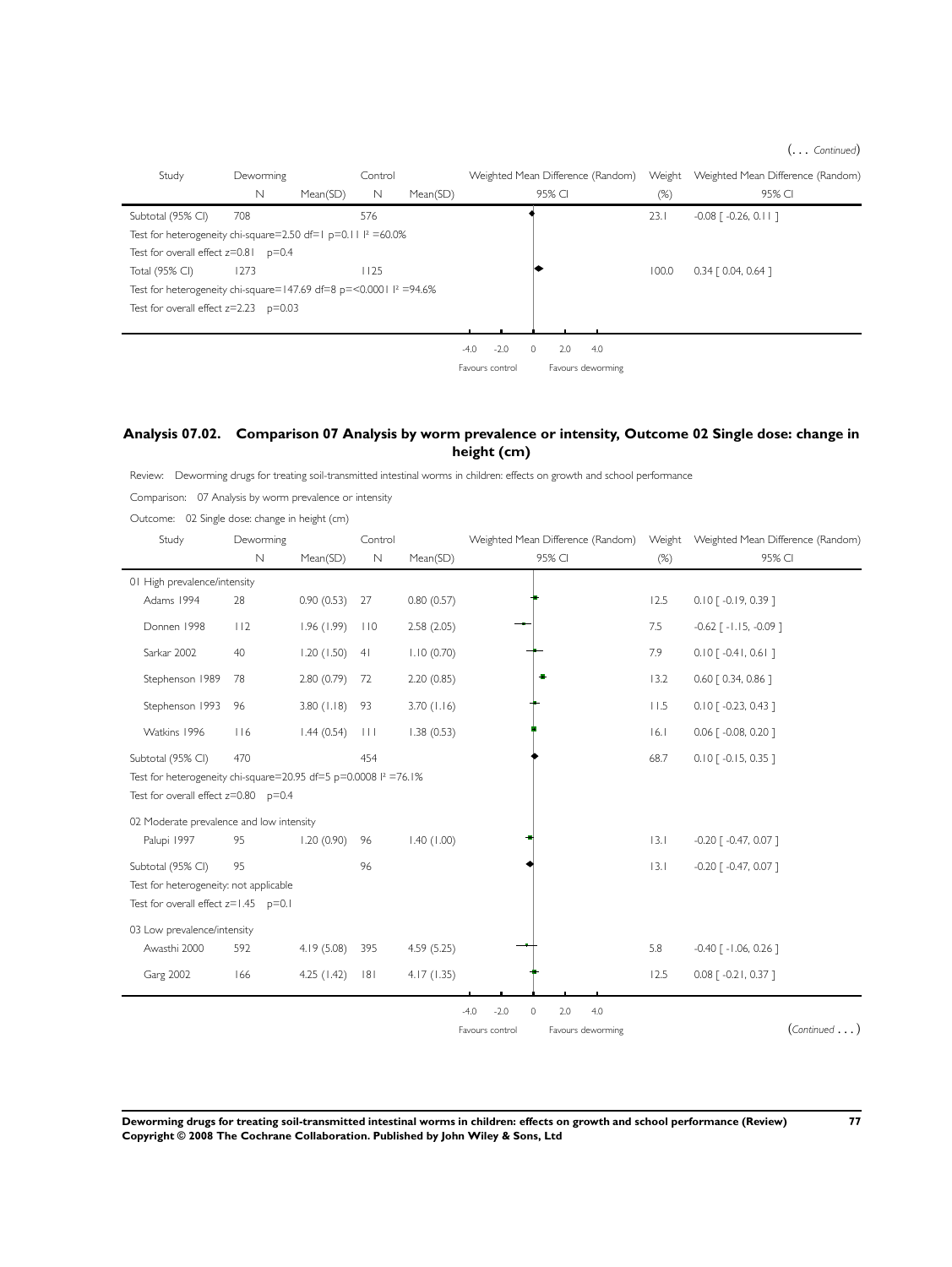(... *Continued*)

| Study                                                              | Deworming |          | Control |          |        |                 |        | Weighted Mean Difference (Random) | Weight | Weighted Mean Difference (Random) |
|--------------------------------------------------------------------|-----------|----------|---------|----------|--------|-----------------|--------|-----------------------------------|--------|-----------------------------------|
|                                                                    | N         | Mean(SD) | N       | Mean(SD) |        |                 | 95% CI |                                   | $(\%)$ | 95% CI                            |
| Subtotal (95% CI)                                                  | 758       |          | 576     |          |        |                 |        |                                   | 18.3   | $-0.07$ [ $-0.50$ , 0.37 ]        |
| Test for heterogeneity chi-square=1.70 df=1 $p=0.1912$ =41.2%      |           |          |         |          |        |                 |        |                                   |        |                                   |
| Test for overall effect $z=0.30$ $p=0.8$                           |           |          |         |          |        |                 |        |                                   |        |                                   |
| Total (95% CI)                                                     | 1323      |          | 1126    |          |        |                 |        |                                   | 100.0  | $0.04$ [ -0.16, 0.23 ]            |
| Test for heterogeneity chi-square=27.93 df=8 p=0.0005 $1^2$ =71.4% |           |          |         |          |        |                 |        |                                   |        |                                   |
| Test for overall effect $z=0.36$ $p=0.7$                           |           |          |         |          |        |                 |        |                                   |        |                                   |
|                                                                    |           |          |         |          |        |                 |        |                                   |        |                                   |
|                                                                    |           |          |         |          | $-4.0$ | $-2.0$          | 2.0    | 4.0                               |        |                                   |
|                                                                    |           |          |         |          |        | Favours control |        | Favours deworming                 |        |                                   |

# **Analysis 07.03. Comparison 07 Analysis by worm prevalence or intensity, Outcome 03 Multiple dose < 1 year: change in weight (kg)**

Review: Deworming drugs for treating soil-transmitted intestinal worms in children: effects on growth and school performance

Comparison: 07 Analysis by worm prevalence or intensity

 $\ddot{\phantom{a}}$ 

Outcome: 03 Multiple dose < 1 year: change in weight (kg)

| Study                                                                        | Deworming   |                   | Control     |            | Weighted Mean Difference (Random)    |        | Weight Weighted Mean Difference (Random) |
|------------------------------------------------------------------------------|-------------|-------------------|-------------|------------|--------------------------------------|--------|------------------------------------------|
|                                                                              | $\mathbb N$ | Mean(SD)          | $\mathbb N$ | Mean(SD)   | 95% CI                               | $(\%)$ | 95% CI                                   |
| 01 High prevalence/intensity                                                 |             |                   |             |            |                                      |        |                                          |
| Donnen 1998                                                                  | 100         | $1.64$ ( $1.12$ ) | 98          | 2.09(1.19) | 县                                    | 16.9   | $-0.45$ [ $-0.77, -0.13$ ]               |
| Stephenson 1993                                                              | 95          | 3.10(1.36)        | 93          | 2.20(1.16) | 44                                   | 16.0   | 0.90 [ 0.54, 1.26 ]                      |
| Watkins 1996                                                                 | 116         | 1.82(0.86)        | 10          | 1.69(0.73) |                                      | 19.3   | $0.13$ $[ -0.08, 0.34]$                  |
| Subtotal (95% CI)                                                            | 311         |                   | 301         |            |                                      | 52.3   | $0.19$ $[-0.47, 0.84]$                   |
| Test for heterogeneity chi-square=29.92 df=2 p=<0.0001 l <sup>2</sup> =93.3% |             |                   |             |            |                                      |        |                                          |
| Test for overall effect $z=0.56$ $p=0.6$                                     |             |                   |             |            |                                      |        |                                          |
| 02 Moderate prevalence/intensity                                             |             |                   |             |            |                                      |        |                                          |
| Dossa 2001                                                                   | 37          | 1.20(1.00)        | 28          | 1.20(1.10) |                                      | 12.6   | $0.0$ $\lceil -0.52, 0.52 \rceil$        |
| Subtotal (95% CI)                                                            | 37          |                   | 28          |            |                                      | 12.6   | $0.0$ $\lceil -0.52, 0.52 \rceil$        |
| Test for heterogeneity: not applicable                                       |             |                   |             |            |                                      |        |                                          |
| Test for overall effect $z=0.0$ p=1                                          |             |                   |             |            |                                      |        |                                          |
| 03 Low prevalence/intensity                                                  |             |                   |             |            |                                      |        |                                          |
| Awasthi 2000                                                                 | 576         | 0.99(0.62)        | 387         | 0.95(0.85) |                                      | 21.0   | $0.04$ $[ -0.06, 0.14]$                  |
| Kruger 1996                                                                  | 37          | 2.32(0.64)        | 37          | 2.70(1.22) |                                      | 14.2   | $-0.38$ $\lceil -0.82, 0.06 \rceil$      |
| Subtotal (95% CI)                                                            | 613         |                   | 424         |            |                                      | 35.1   | $-0.11$ [ $-0.51$ , 0.28]                |
| Test for heterogeneity chi-square=3.28 df=1 $p=0.07$ $1^2 = 69.5\%$          |             |                   |             |            |                                      |        |                                          |
| Test for overall effect $z=0.55$ $p=0.6$                                     |             |                   |             |            |                                      |        |                                          |
| Total (95% CI)                                                               | 961         |                   | 753         |            |                                      | 100.0  | $0.05$ $\lceil -0.24, 0.33 \rceil$       |
| Test for heterogeneity chi-square=34.80 df=5 $p = 0.0001$ $1^2 = 85.6\%$     |             |                   |             |            |                                      |        |                                          |
| Test for overall effect $z=0.33$ $p=0.7$                                     |             |                   |             |            |                                      |        |                                          |
|                                                                              |             |                   |             |            |                                      |        |                                          |
|                                                                              |             |                   |             |            | $-2.0$<br>2.0<br>$-4.0$<br>4.0       |        |                                          |
|                                                                              |             |                   |             |            | Favours deworming<br>Favours control |        |                                          |

**Deworming drugs for treating soil-transmitted intestinal worms in children: effects on growth and school performance (Review) 78 Copyright © 2008 The Cochrane Collaboration. Published by John Wiley & Sons, Ltd**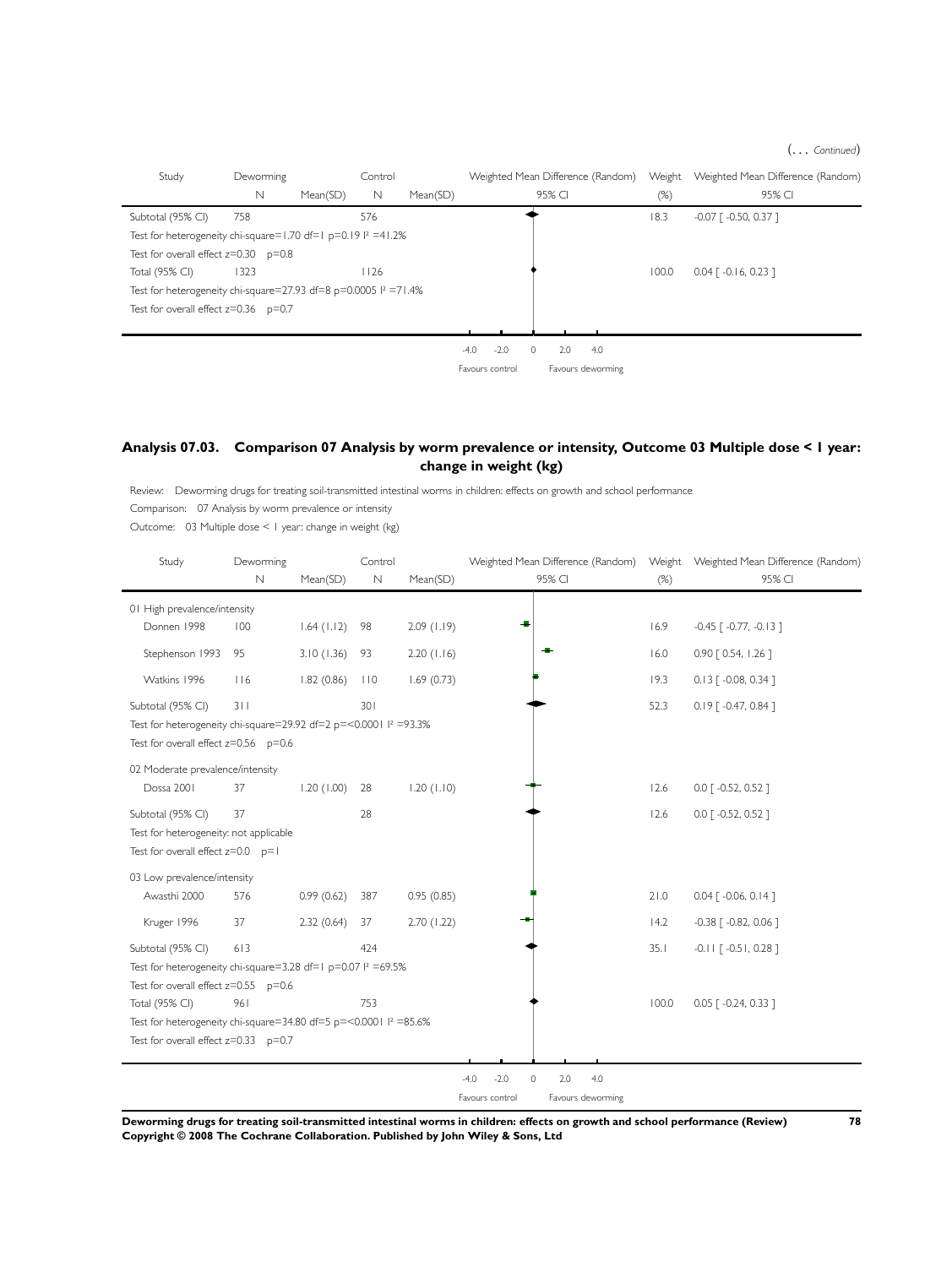### **Analysis 07.04. Comparison 07 Analysis by worm prevalence or intensity, Outcome 04 Multiple dose < 1 year: change in height (cm)**

Review: Deworming drugs for treating soil-transmitted intestinal worms in children: effects on growth and school performance Comparison: 07 Analysis by worm prevalence or intensity

Outcome: 04 Multiple dose < 1 year: change in height (cm)

| Study                                                                                                                            | Deworming   |            | Control     |            | Weighted Mean Difference (Fixed)    | Weight              | Weighted Mean Difference (Fixed)   |
|----------------------------------------------------------------------------------------------------------------------------------|-------------|------------|-------------|------------|-------------------------------------|---------------------|------------------------------------|
|                                                                                                                                  | $\mathbb N$ | Mean(SD)   | $\mathbb N$ | Mean(SD)   | 95% CI                              | $(\%)$              | 95% CI                             |
| 01 High prevalence/intensity                                                                                                     |             |            |             |            |                                     |                     |                                    |
| Donnen 1998                                                                                                                      | 100         | 7.27(3.56) | 98          | 8.46(4.18) |                                     | 1.5                 | $-1.19$ [ $-2.27$ , $-0.11$ ]      |
| Stephenson 1993                                                                                                                  | 95          | 3.60(1.07) | 93          | 3.70(1.16) |                                     | 17.3                | $-0.10$ $[-0.42, 0.22]$            |
| Watkins 1996                                                                                                                     | 116         | 2.45(0.75) | $\perp$     | 2.39(0.73) |                                     | 47.6                | $0.06$ $\lceil -0.13, 0.25 \rceil$ |
| Subtotal (95% CI)<br>Test for heterogeneity chi-square=5.38 df=2 p=0.07 $1^2$ =62.8%<br>Test for overall effect $z=0.12$ $p=0.9$ | 311         |            | 302         |            |                                     | 66.4                | $-0.01$ [ $-0.17, 0.15$ ]          |
| 02 Moderate prevalence/intensity                                                                                                 |             |            |             |            |                                     |                     |                                    |
| Dossa 2001                                                                                                                       | 37          | 6.50(2.60) | 28          | 6.00(2.50) |                                     | $\vert \cdot \vert$ | $0.50$ $\lceil -0.75, 1.75 \rceil$ |
| Subtotal (95% CI)<br>Test for heterogeneity: not applicable<br>Test for overall effect $z=0.78$ p=0.4                            | 37          |            | 28          |            |                                     | $  \cdot  $         | 0.50 [ -0.75, 1.75 ]               |
| 03 Low prevalence/intensity                                                                                                      |             |            |             |            |                                     |                     |                                    |
| Awasthi 2000                                                                                                                     | 576         | 2.87(2.18) | 387         | 2.98(2.20) |                                     | 22.1                | $-0.11$ [ $-0.39$ , $0.17$ ]       |
| Kruger 1996                                                                                                                      | 37          | 5.62(0.90) | 37          | 5.54(0.91) |                                     | 10.4                | $0.08$ $\lceil -0.33, 0.49 \rceil$ |
| Subtotal (95% CI)<br>Test for heterogeneity chi-square=0.56 df=1 $p=0.46$ $1^2$ =0.0%                                            | 613         |            | 424         |            |                                     | 32.5                | $-0.05$ $[-0.28, 0.18]$            |
| Test for overall effect $z=0.42$ $p=0.7$<br>Total (95% CI)                                                                       | 961         |            | 754         |            |                                     | 100.0               | $-0.02$ $[-0.15, 0.12]$            |
| Test for heterogeneity chi-square=6.67 df=5 p=0.25 $1^2$ =25.1%<br>Test for overall effect $z=0.25$ $p=0.8$                      |             |            |             |            |                                     |                     |                                    |
|                                                                                                                                  |             |            |             |            | $-2.0$<br>2.0<br>$-4.0$<br>4.0<br>0 |                     |                                    |

Favours control Favours deworming

**Deworming drugs for treating soil-transmitted intestinal worms in children: effects on growth and school performance (Review) 79 Copyright © 2008 The Cochrane Collaboration. Published by John Wiley & Sons, Ltd**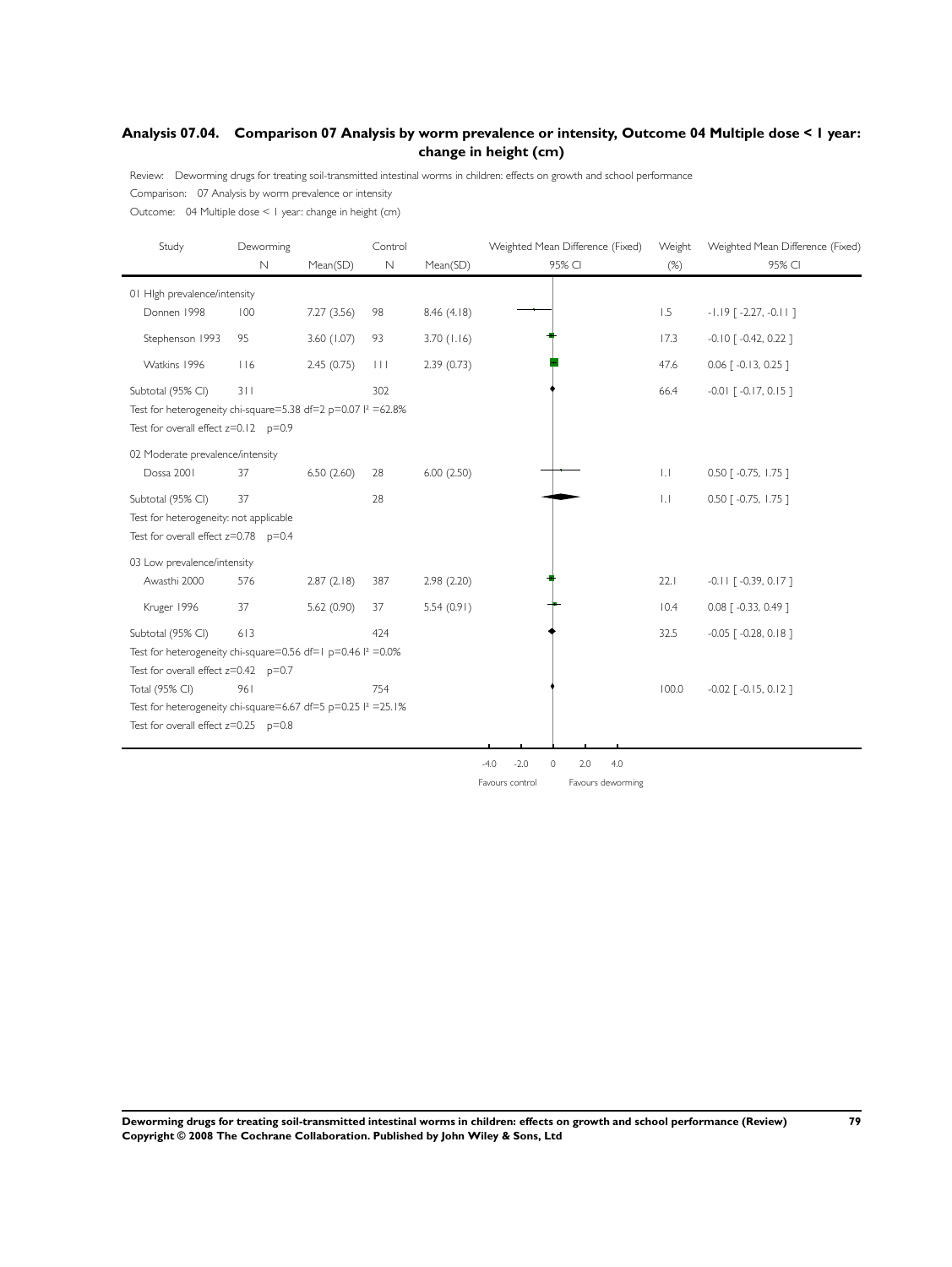# **Analysis 07.05. Comparison 07 Analysis by worm prevalence or intensity, Outcome 05 Single dose: end value for weight (kg)**

Review: Deworming drugs for treating soil-transmitted intestinal worms in children: effects on growth and school performance

Comparison: 07 Analysis by worm prevalence or intensity

Outcome: 05 Single dose: end value for weight (kg)

| Study                                                                                                                                 | Deworming  |              | Control        |              | Weighted Mean Difference (Fixed)                                            | Weight | Weighted Mean Difference (Fixed)   |
|---------------------------------------------------------------------------------------------------------------------------------------|------------|--------------|----------------|--------------|-----------------------------------------------------------------------------|--------|------------------------------------|
|                                                                                                                                       | $\hbox{N}$ | Mean(SD)     | $\mathbb N$    | Mean(SD)     | 95% CI                                                                      | (%)    | 95% CI                             |
| 01 High prevalence/intensity                                                                                                          |            |              |                |              |                                                                             |        |                                    |
| Adams 1994                                                                                                                            | 28         | 21.10(2.43)  | 27             | 21.60 (3.90) |                                                                             | 1.3    | $-0.50$ $[-2.22, 1.22]$            |
| Donnen 1998                                                                                                                           | 96         | 9.82(2.45)   | 90             | 9.48(2.92)   |                                                                             | 6.6    | $0.34$ $\lceil -0.44, 1.12 \rceil$ |
| Hadju 1996                                                                                                                            | 34         | 20.30 (3.20) | 30             | 19.90 (2.20) |                                                                             | 2.2    | $0.40$ $\lceil -0.93, 1.73 \rceil$ |
| Sarkar 2002                                                                                                                           | 40         | 19.30 (6.60) | 4 <sub>1</sub> | 18.90 (5.20) |                                                                             | 0.6    | $0.40$ $\lceil -2.19, 2.99 \rceil$ |
| Stephenson 1989                                                                                                                       | 78         | 23.40 (3.80) | 72             | 22.50 (4.41) |                                                                             | 2.3    | 0.90 [ -0.42, 2.22 ]               |
| Stephenson 1993                                                                                                                       | 96         | 31.30 (7.45) | 93             | 31.30(7.71)  |                                                                             | 0.9    | $0.0$ $\lceil -2.16, 2.16 \rceil$  |
| Watkins 1996                                                                                                                          | 116        | 24.36 (3.99) | 10             | 24.93 (4.20) |                                                                             | 3.5    | $-0.57$ [ $-1.64$ , 0.50]          |
| Subtotal (95% CI)<br>Test for heterogeneity chi-square=3.94 df=6 p=0.68 $1^2$ =0.0%<br>Test for overall effect $z=0.65$ $p=0.5$       | 488        |              | 463            |              |                                                                             | 17.4   | $0.16$ $\lceil -0.32, 0.64 \rceil$ |
| 02 Moderate prevalence/intensity                                                                                                      |            |              |                |              |                                                                             |        |                                    |
| Sur 2005                                                                                                                              | 342        | 12.60(5.73)  | 340            | 12.10(4.61)  |                                                                             | 6.5    | $0.50$ $\lceil -0.28, 1.28 \rceil$ |
| Subtotal (95% CI)<br>Test for heterogeneity: not applicable<br>Test for overall effect $z=1.26$ p=0.2                                 | 342        |              | 340            |              |                                                                             | 6.5    | $0.50$ $\lceil -0.28, 1.28 \rceil$ |
| 03 Low prevalence/intensity                                                                                                           |            |              |                |              |                                                                             |        |                                    |
| Awasthi 2000                                                                                                                          | 592        | 10.70(2.10)  | 395            | 10.80(1.90)  |                                                                             | 62.5   | $-0.10$ [ $-0.35$ , 0.15]          |
| Garg 2002                                                                                                                             | 166        | 14.35(2.58)  | 8              | 14.11(2.56)  |                                                                             | 13.6   | $0.24$ $\lceil -0.30, 0.78 \rceil$ |
| Subtotal (95% CI)<br>Test for heterogeneity chi-square=1.24 df=1 p=0.26 $1^2$ =19.6%<br>Test for overall effect $z=0.34$ $p=0.7$      | 758        |              | 576            |              |                                                                             | 76.1   | $-0.04$ [ $-0.27$ , 0.19 ]         |
| Total (95% CI)<br>Test for heterogeneity chi-square=7.21 df=9 p=0.62 l <sup>2</sup> =0.0%<br>Test for overall effect $z=0.30$ $p=0.8$ | 1588       |              | 1379           |              |                                                                             | 100.0  | $0.03$ $\lceil -0.17, 0.23 \rceil$ |
|                                                                                                                                       |            |              |                |              | $-2.0$<br>2.0<br>4.0<br>$-4.0$<br>Ó<br>Favours deworming<br>Favours control |        |                                    |

**Deworming drugs for treating soil-transmitted intestinal worms in children: effects on growth and school performance (Review) 80 Copyright © 2008 The Cochrane Collaboration. Published by John Wiley & Sons, Ltd**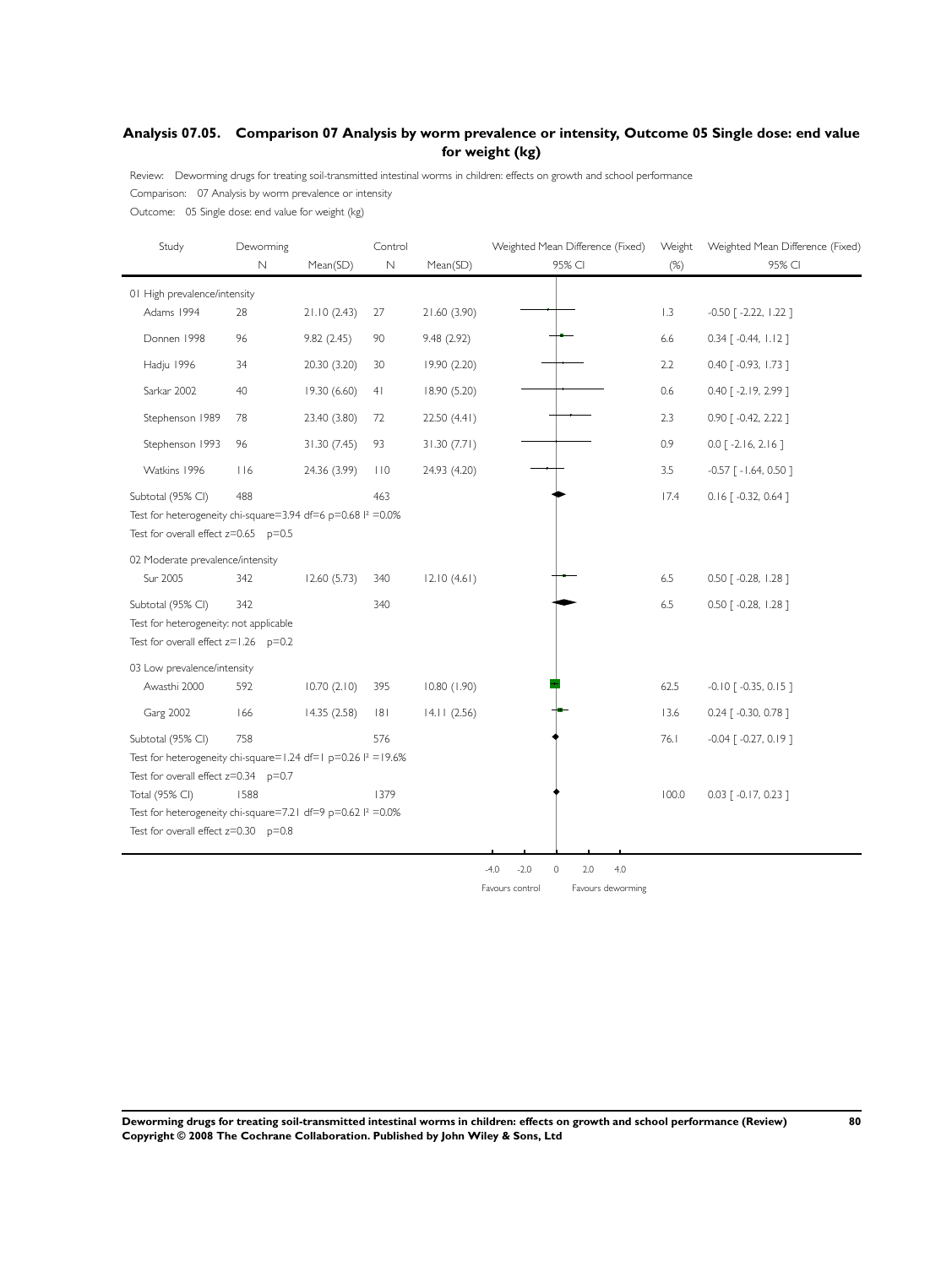### **Analysis 07.06. Comparison 07 Analysis by worm prevalence or intensity, Outcome 06 Single dose: end value for height (cm)**

Review: Deworming drugs for treating soil-transmitted intestinal worms in children: effects on growth and school performance

Comparison: 07 Analysis by worm prevalence or intensity

Outcome: 06 Single dose: end value for height (cm)

| Study                                                              | Deworming   |                | Control        |                | Weighted Mean Difference (Fixed) | Weight | Weighted Mean Difference (Fixed)   |
|--------------------------------------------------------------------|-------------|----------------|----------------|----------------|----------------------------------|--------|------------------------------------|
|                                                                    | $\mathbb N$ | Mean(SD)       | $\mathbb N$    | Mean(SD)       | 95% CI                           | $(\%)$ | 95% CI                             |
| 01 High prevalence/intensity                                       |             |                |                |                |                                  |        |                                    |
| Adams 1994                                                         | 28          | 118.60 (6.83)  | 27             | 119.00(7.33)   |                                  | 3.7    | $-0.40$ [ $-4.15$ , 3.35]          |
| Donnen 1998                                                        | 96          | 77.80 (9.40)   | 90             | 76.50 (11.80)  |                                  | 5.5    | $1.30$ [ $-1.78$ , 4.38]           |
| Sarkar 2002                                                        | 40          | 115.00 (18.90) | 4 <sub>1</sub> | 111.20 (17.60) |                                  | 0.8    | 3.80 [ -4.16, 11.76 ]              |
| Stephenson 1989                                                    | 78          | 126.40 (7.42)  | 72             | 124.50(8.15)   |                                  | 8.4    | 1.90 [ -0.60, 4.40 ]               |
| Stephenson 1993                                                    | 96          | 138.20 (9.80)  | 93             | 139.20 (11.19) |                                  | 5.8    | $-1.00$ $[-4.00, 2.00]$            |
| Watkins 1996                                                       | 116         | 121.01(7.75)   | $\Box$         | 121.76 (7.90)  |                                  | 12.6   | $-0.75$ [ $-2.79$ , 1.29 ]         |
| Subtotal (95% CI)                                                  | 454         |                | 434            |                |                                  | 36.9   | $0.26$ $\lceil -0.93, 1.45 \rceil$ |
| Test for heterogeneity chi-square=4.59 df=5 p=0.47 $1^2$ =0.0%     |             |                |                |                |                                  |        |                                    |
| Test for overall effect $z=0.42$ p=0.7                             |             |                |                |                |                                  |        |                                    |
| 02 Low prevalence/intensity                                        |             |                |                |                |                                  |        |                                    |
| Awasthi 2000                                                       | 592         | 86.23 (8.37)   | 395            | 86.21(8.31)    |                                  | 46.5   | $0.02$ $\lceil -1.04, 1.08 \rceil$ |
| Garg 2002                                                          | 166         | 95.06 (8.25)   | 8              | 94.71(8.61)    |                                  | 16.6   | $0.35$ $\lceil -1.42, 2.12 \rceil$ |
| Subtotal (95% CI)                                                  | 758         |                | 576            |                |                                  | 63.1   | $0.11$ $[-0.80, 1.02]$             |
| Test for heterogeneity chi-square=0.10 df=1 $p=0.75$ $1^2 = 0.0\%$ |             |                |                |                |                                  |        |                                    |
| Test for overall effect $z=0.23$ $p=0.8$                           |             |                |                |                |                                  |        |                                    |
| Total (95% CI)                                                     | $1212$      |                | 1010           |                |                                  | 100.0  | $0.16$ $\lceil -0.56, 0.89 \rceil$ |
| Test for heterogeneity chi-square=4.73 df=7 $p=0.69$ $1^2 = 0.0\%$ |             |                |                |                |                                  |        |                                    |
| Test for overall effect $z=0.44$ p=0.7                             |             |                |                |                |                                  |        |                                    |
|                                                                    |             |                |                |                |                                  |        |                                    |

 $-10.0$   $-5.0$  0 5.0 10.0

Favours control Favours deworming

**Deworming drugs for treating soil-transmitted intestinal worms in children: effects on growth and school performance (Review) 81 Copyright © 2008 The Cochrane Collaboration. Published by John Wiley & Sons, Ltd**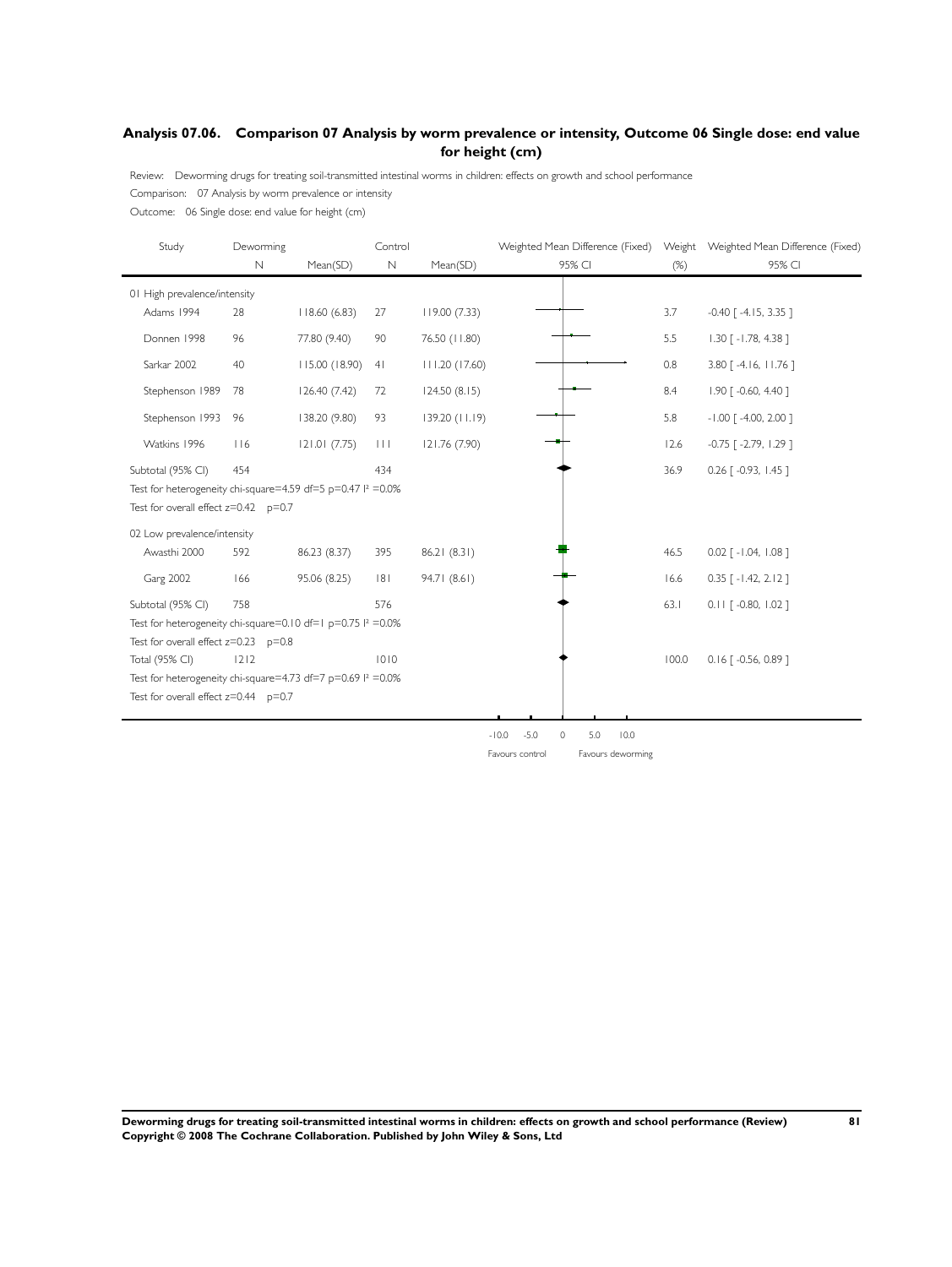## **Analysis 07.07. Comparison 07 Analysis by worm prevalence or intensity, Outcome 07 Multiple dose < 1 year: end value for weight (kg)**

Review: Deworming drugs for treating soil-transmitted intestinal worms in children: effects on growth and school performance

Comparison: 07 Analysis by worm prevalence or intensity

Outcome: 07 Multiple dose < 1 year: end value for weight (kg)

| Study                                                              | Deworming   |              | Control     |              | Weighted Mean Difference (Fixed) | Weight           | Weighted Mean Difference (Fixed)   |
|--------------------------------------------------------------------|-------------|--------------|-------------|--------------|----------------------------------|------------------|------------------------------------|
|                                                                    | $\mathbb N$ | Mean(SD)     | $\mathbb N$ | Mean(SD)     | 95% CI                           | (%)              | 95% CI                             |
| 01 High prevalence/intensity                                       |             |              |             |              |                                  |                  |                                    |
| Stephenson 1993                                                    | 95          | 31.90 (7.99) | 93          | 31.30(7.17)  |                                  | $\overline{1.0}$ | $0.60$ [ -1.57, 2.77 ]             |
| Watkins 1996                                                       | 116         | 25.19 (4.20) | 10          | 25.63 (4.30) |                                  | 3.7              | $-0.44$ [ $-1.55$ , 0.67]          |
| Subtotal (95% CI)                                                  | 211         |              | 203         |              |                                  | 4.7              | $-0.22$ [ $-1.21$ , 0.76]          |
| Test for heterogeneity chi-square=0.70 df=1 $p=0.40$ $1^2$ =0.0%   |             |              |             |              |                                  |                  |                                    |
| Test for overall effect $z=0.45$ $p=0.7$                           |             |              |             |              |                                  |                  |                                    |
| 02 Moderate prevalence/intensity                                   |             |              |             |              |                                  |                  |                                    |
| Donnen 1998                                                        | 96          | 10.99(2.32)  | 90          | 10.98(2.69)  |                                  | 8.7              | $0.01$ $[-0.71, 0.73]$             |
| Sur 2005                                                           | 342         | 12.90 (7.40) | 340         | 12.40(4.61)  |                                  | 5.4              | $0.50$ $\lceil -0.42, 1.42 \rceil$ |
| Subtotal (95% CI)                                                  | 438         |              | 430         |              |                                  | 4.1              | $0.20$ $\lceil -0.37, 0.77 \rceil$ |
| Test for heterogeneity chi-square=0.67 df=1 $p=0.41$ $1^2$ =0.0%   |             |              |             |              |                                  |                  |                                    |
| Test for overall effect $z=0.67$ $p=0.5$                           |             |              |             |              |                                  |                  |                                    |
| 03 Low prevalence/intensity                                        |             |              |             |              |                                  |                  |                                    |
| Awasthi 2000                                                       | 619         | 11.67(1.97)  | 410         | 11.78(1.86)  |                                  | 81.2             | $-0.11$ $[-0.35, 0.13]$            |
| Subtotal (95% CI)                                                  | 619         |              | 410         |              |                                  | 81.2             | $-0.11$ [ $-0.35, 0.13$ ]          |
| Test for heterogeneity: not applicable                             |             |              |             |              |                                  |                  |                                    |
| Test for overall effect $z=0.91$ p=0.4                             |             |              |             |              |                                  |                  |                                    |
| Total (95% CI)                                                     | 1268        |              | 1043        |              |                                  | 100.0            | $-0.07$ $[-0.29, 0.14]$            |
| Test for heterogeneity chi-square=2.41 df=4 $p=0.66$ $1^2 = 0.0\%$ |             |              |             |              |                                  |                  |                                    |
| Test for overall effect $z=0.66$ $p=0.5$                           |             |              |             |              |                                  |                  |                                    |
|                                                                    |             |              |             |              |                                  |                  |                                    |

 $-4.0$   $-2.0$  0 2.0  $4.0$ 

Favours control Favours deworming

**Deworming drugs for treating soil-transmitted intestinal worms in children: effects on growth and school performance (Review) 82 Copyright © 2008 The Cochrane Collaboration. Published by John Wiley & Sons, Ltd**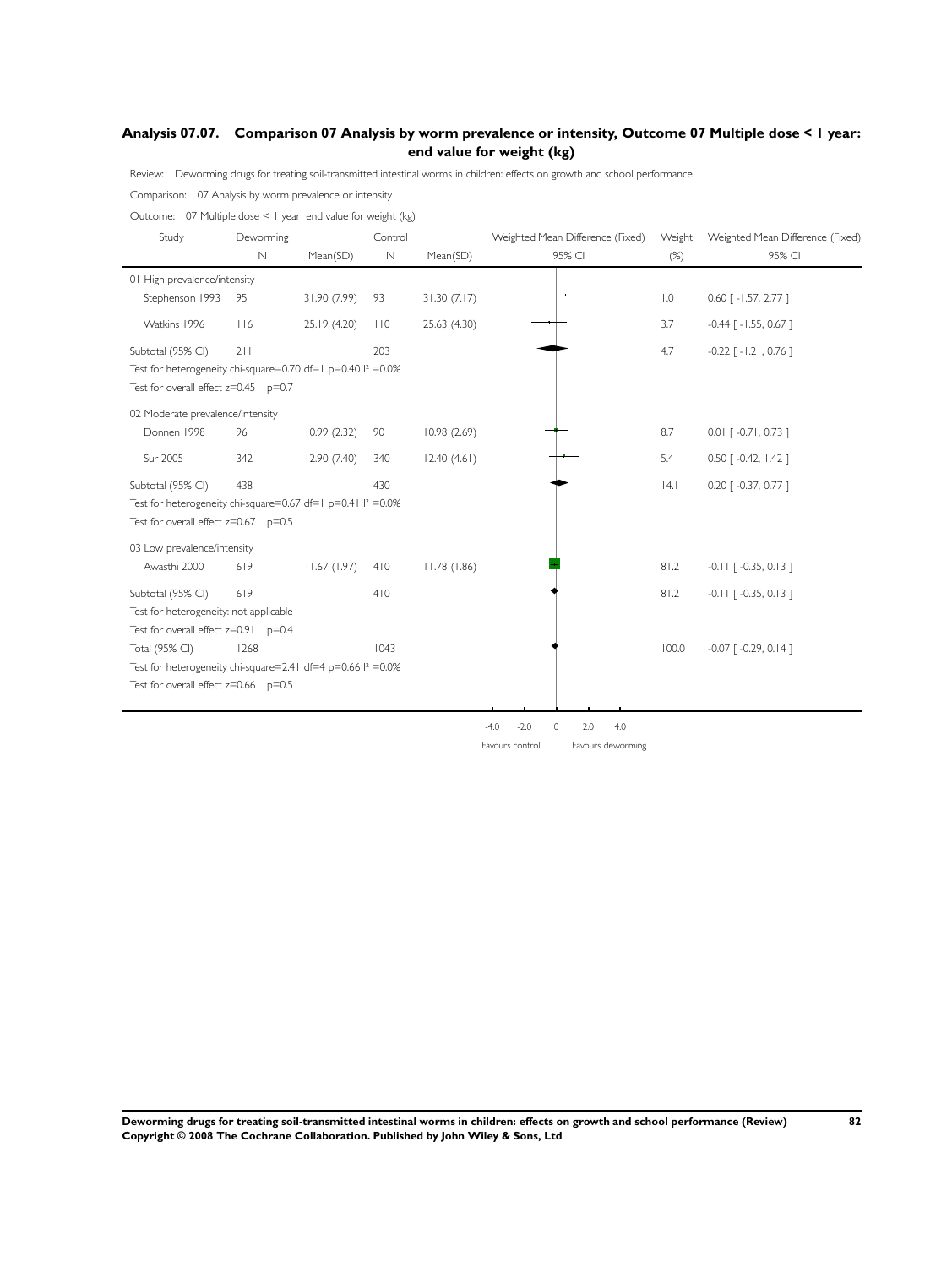### **Analysis 07.08. Comparison 07 Analysis by worm prevalence or intensity, Outcome 08 Multiple dose < 1 year: end value for height (cm)**

Review: Deworming drugs for treating soil-transmitted intestinal worms in children: effects on growth and school performance

Comparison: 07 Analysis by worm prevalence or intensity

Outcome: 08 Multiple dose < 1 year: end value for height (cm)

| Study                                                          | Deworming  |                  | Control                 |                |                   |                           |        | Weighted Mean Difference (Fixed)    Veight    Veighted Mean Difference (Fixed) |
|----------------------------------------------------------------|------------|------------------|-------------------------|----------------|-------------------|---------------------------|--------|--------------------------------------------------------------------------------|
|                                                                | $\hbox{N}$ | Mean(SD)         | $\mathbb N$             | Mean(SD)       |                   | 95% CI                    | $(\%)$ | 95% CI                                                                         |
| 01 High prevalence/intensity                                   |            |                  |                         |                |                   |                           |        |                                                                                |
| Donnen 1998                                                    | 96         | 83.20 (8.60)     | 90                      | 82.40 (10.00)  |                   |                           | 9.6    | 0.80 [-1.89, 3.49]                                                             |
| Stephenson 1993                                                | 95         | $138.40$ (11.11) | 93                      | 139.20 (11.19) |                   |                           | 6.8    | $-0.80$ [ $-3.99$ , 2.39 ]                                                     |
| Watkins 1996                                                   | 116        | 122.03(7.75)     | $\vert \ \vert \ \vert$ | 122.78 (8.00)  |                   |                           | 16.5   | $-0.75$ [ $-2.80$ , 1.30]                                                      |
| Subtotal (95% CI)                                              | 307        |                  | 294                     |                |                   |                           | 32.9   | $-0.3$   [ $-1.76$ , $1.14$ ]                                                  |
| Test for heterogeneity chi-square=0.92 df=2 p=0.63 $1^2$ =0.0% |            |                  |                         |                |                   |                           |        |                                                                                |
| Test for overall effect $z=0.42$ p=0.7                         |            |                  |                         |                |                   |                           |        |                                                                                |
| 02 Low prevalence/intensity                                    |            |                  |                         |                |                   |                           |        |                                                                                |
| Awasthi 2000                                                   | 619        | 88.99 (8.19)     | 410                     | 89.32 (8.12)   |                   |                           | 67.1   | $-0.33$ [ $-1.35$ , 0.69]                                                      |
| Subtotal (95% CI)                                              | 619        |                  | 410                     |                |                   |                           | 67.1   | $-0.33$ [ $-1.35$ , 0.69]                                                      |
| Test for heterogeneity: not applicable                         |            |                  |                         |                |                   |                           |        |                                                                                |
| Test for overall effect $z=0.64$ $p=0.5$                       |            |                  |                         |                |                   |                           |        |                                                                                |
| Total (95% CI)                                                 | 926        |                  | 704                     |                |                   |                           | 100.0  | $-0.32$ [ $-1.16$ , $0.51$ ]                                                   |
| Test for heterogeneity chi-square=0.92 df=3 p=0.82 $1^2$ =0.0% |            |                  |                         |                |                   |                           |        |                                                                                |
| Test for overall effect $z=0.76$ p=0.4                         |            |                  |                         |                |                   |                           |        |                                                                                |
|                                                                |            |                  |                         |                |                   |                           |        |                                                                                |
|                                                                |            |                  |                         |                | $-5.0$<br>$-10.0$ | 10.0<br>5.0<br>$\ddot{0}$ |        |                                                                                |
|                                                                |            |                  |                         |                | Favours control   | Favours deworming         |        |                                                                                |
|                                                                |            |                  |                         |                |                   |                           |        |                                                                                |
|                                                                |            |                  |                         |                |                   |                           |        |                                                                                |
|                                                                |            |                  |                         |                |                   |                           |        |                                                                                |
|                                                                |            |                  |                         |                |                   |                           |        |                                                                                |
|                                                                |            |                  |                         |                |                   |                           |        |                                                                                |
|                                                                |            |                  |                         |                |                   |                           |        |                                                                                |
|                                                                |            |                  |                         |                |                   |                           |        |                                                                                |
|                                                                |            |                  |                         |                |                   |                           |        |                                                                                |

**Deworming drugs for treating soil-transmitted intestinal worms in children: effects on growth and school performance (Review) 83 Copyright © 2008 The Cochrane Collaboration. Published by John Wiley & Sons, Ltd**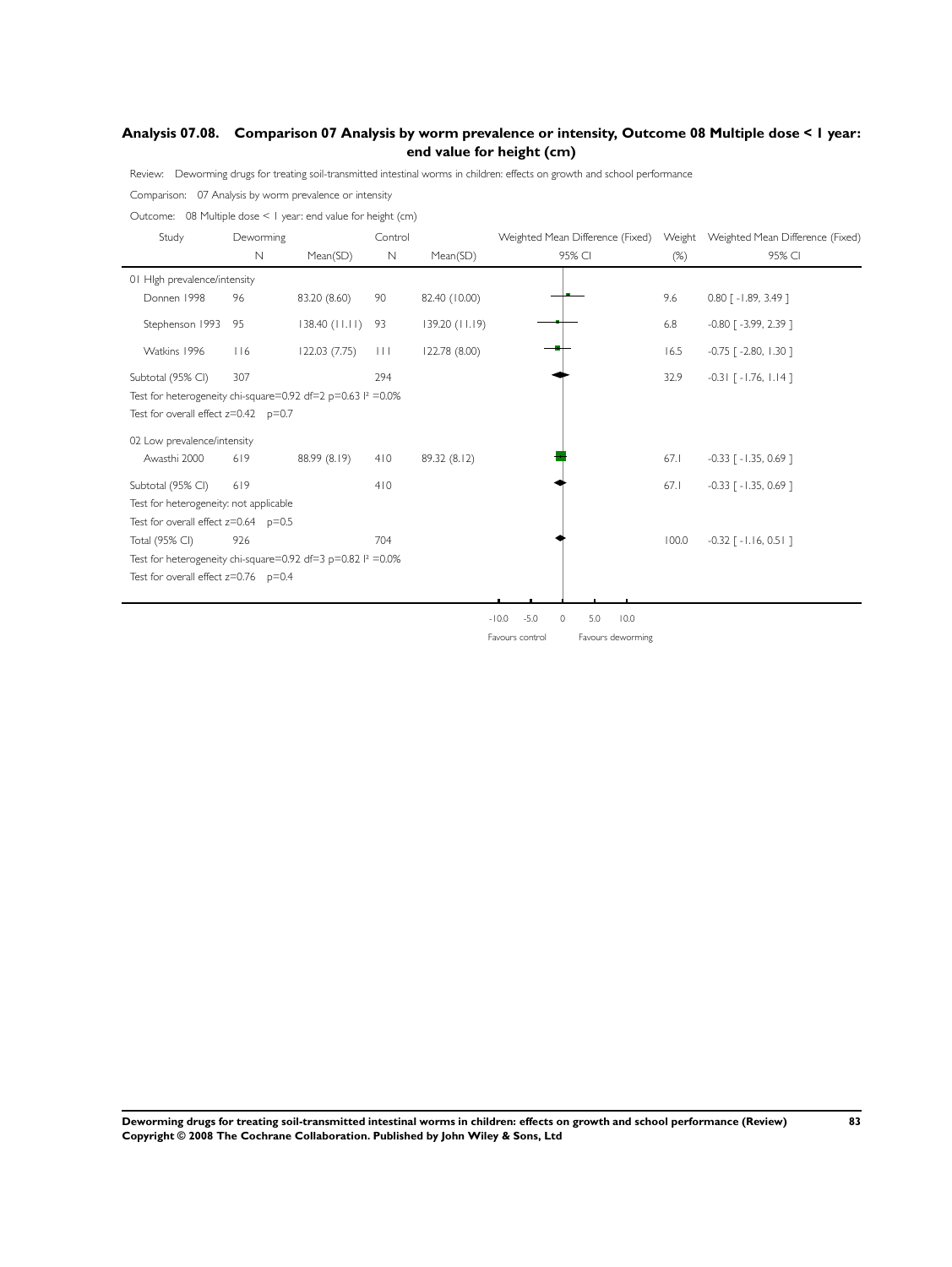#### **Analysis 08.01. Comparison 08 Subgroup and sensitivity analyses, Outcome 01 Single dose: change**

Review: Deworming drugs for treating soil-transmitted intestinal worms in children: effects on growth and school performance

Comparison: 08 Subgroup and sensitivity analyses

| Study                                                                                                                                           | Deworming |                 | Control          |             | Weighted Mean Difference (Random)                                                      | Weight              | Weighted Mean Difference (Random)    |
|-------------------------------------------------------------------------------------------------------------------------------------------------|-----------|-----------------|------------------|-------------|----------------------------------------------------------------------------------------|---------------------|--------------------------------------|
|                                                                                                                                                 | N         | Mean(SD)        | $\mathsf{N}$     | Mean(SD)    | 95% CI                                                                                 | $(\%)$              | 95% CI                               |
| 01 Weight (kg): trials that did not screen for infection<br>Awasthi 2000                                                                        | 592       | 0.54(1.34)      | 395              | 0.71(1.23)  |                                                                                        | 4.8                 | $-0.17$ [ $-0.33$ , $-0.01$ ]        |
| Donnen 1998                                                                                                                                     | 112       | 0.44(0.72)      | $\overline{110}$ | 0.59(0.74)  |                                                                                        | 14.6                | $-0.15$ [ $-0.34$ , 0.04 ]           |
| Garg 2002                                                                                                                                       | 166       | 1.21(0.77)      | 8                | 1.19(0.67)  |                                                                                        | 14.9                | $0.02$ [ $-0.13$ , $0.17$ ]          |
|                                                                                                                                                 |           |                 |                  |             |                                                                                        |                     |                                      |
| Palupi 1997                                                                                                                                     | 95        | 0.51(0.73)      | 96               | 0.45(0.58)  | m,                                                                                     | 14.6                | $0.06$ $\lceil -0.13, 0.25 \rceil$   |
| Stephenson 1989                                                                                                                                 | 78        | 2.10(0.79)      | 72               | 0.80(0.85)  | $\blacksquare$                                                                         | 4.0                 | $1.30$ [ $1.04$ , $1.56$ ]           |
| Stephenson 1993                                                                                                                                 | 96        | 3.30 (1.76)     | 93               | 2.20(1.16)  |                                                                                        | 12.3                | $1.10$ [ 0.68, 1.52 ]                |
| Watkins 1996                                                                                                                                    | 116       | 0.99(0.65)      | 10               | 0.98(0.63)  |                                                                                        | 4.8                 | $0.01$ $\lceil -0.16, 0.18 \rceil$   |
| Subtotal (95% CI)<br>Test for heterogeneity chi-square=120.64 df=6 p=<0.0001 $1^2$ =95.0%<br>Test for overall effect $z=1.67$ p=0.09            | 1255      |                 | 1057             |             |                                                                                        | 100.0               | $0.28$ $\lceil -0.05, 0.62 \rceil$   |
| 02 Weight (kg): trials with adequate or unclear allocation concealment                                                                          |           |                 |                  |             |                                                                                        |                     |                                      |
| Adams 1994                                                                                                                                      | 28        | $1.00(0.32)$ 27 |                  | 0.30(0.51)  |                                                                                        | 12.7                | $0.70$ $[0.47, 0.93]$                |
| Donnen 1998                                                                                                                                     | 112       | 0.44(0.72)      | 110              | 0.59(0.74)  |                                                                                        | 12.9                | $-0.15$ $[-0.34, 0.04]$              |
| Garg 2002                                                                                                                                       | 166       | 1.21(0.77)      | 8                | 1.19(0.67)  |                                                                                        | 3.1                 | $0.02$ [ -0.13, 0.17 ]               |
| Palupi 1997                                                                                                                                     | 95        | 0.51(0.73)      | 96               | 0.45(0.58)  |                                                                                        | 12.9                | $0.06$ $\lceil -0.13, 0.25 \rceil$   |
| Sarkar 2002                                                                                                                                     | 40        | 0.92(0.84)      | 4 <sub>1</sub>   | 0.54(0.45)  |                                                                                        | 12.1                | $0.38$ [ 0.09, 0.67 ]                |
| Stephenson 1989                                                                                                                                 | 78        | 2.10(0.79)      | - 72             | 0.80(0.85)  | g,                                                                                     | 12.4                | $1.30$ [ $1.04$ , $1.56$ ]           |
| Stephenson 1993                                                                                                                                 | 96        | 3.30(1.76)      | 93               | 2.20(1.16)  | $\blacksquare$                                                                         | $  \cdot   \cdot  $ | $1.10$ [ 0.68, 1.52 ]                |
| Watkins 1996                                                                                                                                    | 116       | 0.99(0.65)      | 10               | 0.98(0.63)  |                                                                                        | 13.0                | $0.01$ $\lceil -0.16, 0.18 \rceil$   |
| Subtotal (95% CI)<br>Test for heterogeneity chi-square=129.44 df=7 p=<0.0001 l <sup>2</sup> =94.6%<br>Test for overall effect $z=2.47$ $p=0.01$ | 731       |                 | 730              |             |                                                                                        | 100.0               | $0.41$ $[0.08, 0.73]$                |
| 03 Height (cm): trials that did not screen for infection                                                                                        |           |                 |                  |             |                                                                                        |                     |                                      |
| Awasthi 2000                                                                                                                                    | 592       | 4.19(5.08)      | 395              | 4.59(5.25)  |                                                                                        | 8.1                 | $-0.40$ $\lceil -1.06, 0.26 \rceil$  |
| Donnen 1998                                                                                                                                     | 112       | 1.96(1.99)      | 10               | 2.58(2.05)  |                                                                                        | 10.2                | $-0.62$ $\lceil -1.15, -0.09 \rceil$ |
| Garg 2002                                                                                                                                       | 166       | 4.25(1.42)      | 8                | 4.17(1.35)  |                                                                                        | 15.6                | $0.08$ [ -0.21, 0.37 ]               |
| Palupi 1997                                                                                                                                     | 95        | 1.20(0.90)      | 96               | 1.40(1.00)  |                                                                                        | 16.2                | $-0.20$ $\lceil -0.47, 0.07 \rceil$  |
| Stephenson 1989                                                                                                                                 | 78        | 2.80 (0.79)     | - 72             | 2.20 (0.85) | г                                                                                      | 16.3                | $0.60$ $[0.34, 0.86]$                |
|                                                                                                                                                 |           |                 |                  |             | $-5.0$<br>$-10.0$<br>$\ddot{0}$<br>5.0<br>10.0<br>Favours control<br>Favours deworming |                     | $(Continued \dots)$                  |

**Deworming drugs for treating soil-transmitted intestinal worms in children: effects on growth and school performance (Review) 84 Copyright © 2008 The Cochrane Collaboration. Published by John Wiley & Sons, Ltd**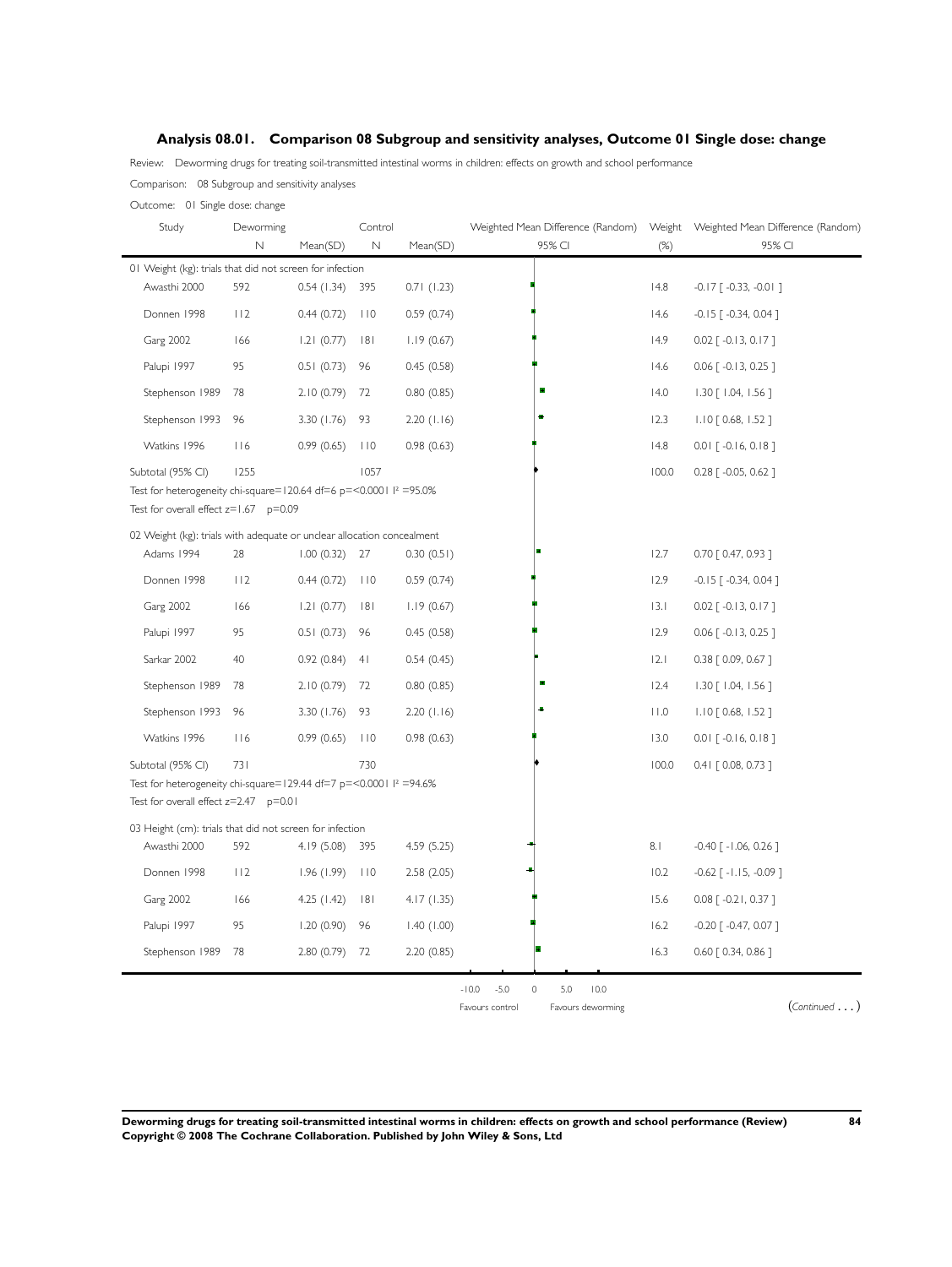(... *Continued*)

| Study                                                                                                          | Deworming |                 | Control       |               |                                       |        | Weighted Mean Difference (Random) Weight Weighted Mean Difference (Random) |
|----------------------------------------------------------------------------------------------------------------|-----------|-----------------|---------------|---------------|---------------------------------------|--------|----------------------------------------------------------------------------|
|                                                                                                                | Ν         | Mean(SD)        | $\mathbb N$   | Mean(SD)      | 95% CI                                | $(\%)$ | 95% CI                                                                     |
| Stephenson 1993                                                                                                | 96        | 3.80(1.18)      | 93            | 3.70(1.16)    |                                       | 14.6   | $0.10$ [ -0.23, 0.43 ]                                                     |
| Watkins 1996                                                                                                   | 116       | 1.44(0.54)      | $\perp$       | 1.38(0.53)    |                                       | 18.9   | $0.06$ $\lceil -0.08, 0.20 \rceil$                                         |
| Subtotal (95% CI)                                                                                              | 1255      |                 | 1058          |               |                                       | 100.0  | $0.01$ $[-0.23, 0.25]$                                                     |
| Test for heterogeneity chi-square=27.90 df=6 p=<0.000   $1^2$ =78.5%                                           |           |                 |               |               |                                       |        |                                                                            |
| Test for overall effect $z=0.07$ p=0.9                                                                         |           |                 |               |               |                                       |        |                                                                            |
| 04 Height (cm): trials with adequate or unclear allocation concealment<br>Adams 1994                           | 28        | $0.90(0.53)$ 27 |               | 0.80(0.57)    |                                       | 13.3   | $0.10$ $\lceil -0.19, 0.39 \rceil$                                         |
| Donnen 1998                                                                                                    | 112       | 1.96(1.99)      | $\frac{1}{2}$ | 2.58(2.05)    |                                       | 7.9    | $-0.62$ [ $-1.15, -0.09$ ]                                                 |
| <b>Garg 2002</b>                                                                                               | 166       | 4.25(1.42)      | 8             | 4.17(1.35)    |                                       | 13.3   | $0.08$ $\lceil -0.21, 0.37 \rceil$                                         |
| Palupi 1997                                                                                                    | 95        | 1.20(0.90)      | 96            | 1.40(1.00)    |                                       | 13.9   | $-0.20$ $\lceil -0.47, 0.07 \rceil$                                        |
| Sarkar 2002                                                                                                    | 40        | 1.20(1.50)      | 41            | 1.10(0.70)    |                                       | 8.3    | $0.10$ [ -0.41, 0.61 ]                                                     |
| Stephenson 1989                                                                                                | 78        | 2.80(0.79)      | 72            | 2.20(0.85)    |                                       | 4.0    | $0.60$ $[0.34, 0.86]$                                                      |
| Stephenson 1993                                                                                                | 96        | 3.80(1.18)      | 93            | 3.70(1.16)    |                                       | 12.2   | $0.10$ $\lceil -0.23, 0.43 \rceil$                                         |
| Watkins 1996                                                                                                   | 116       | 1.44(0.54)      | $\perp$       | 1.38(0.53)    |                                       | 7.1    | $0.06$ $\lceil -0.08, 0.20 \rceil$                                         |
| Subtotal (95% CI)                                                                                              | 731       |                 | 731           |               |                                       | 100.0  | $0.06$ $\lceil -0.14, 0.26 \rceil$                                         |
| Test for heterogeneity chi-square=25.90 df=7 p=0.0005 $1^2$ =73.0%                                             |           |                 |               |               |                                       |        |                                                                            |
| Test for overall effect $z=0.62$ p=0.5                                                                         |           |                 |               |               |                                       |        |                                                                            |
| 05 Mid-upper arm circumference (cm): trials that did not screen for infection<br>Donnen 1998                   | 112       | 0.11(0.84)110   |               | 0.41(0.84)    |                                       | 23.6   | $-0.30$ [ $-0.52$ , $-0.08$ ]                                              |
| Stephenson 1989                                                                                                | 78        | 0.70(0.44)      | 72            | 0.20(0.51)    |                                       | 25.1   | $0.50$ $[0.35, 0.65]$                                                      |
| Stephenson 1993                                                                                                | 96        | 0.80(0.49)      | -93           | 0.30(0.39)    |                                       | 25.6   | $0.50$ $[0.37, 0.63]$                                                      |
| Watkins 1996                                                                                                   | 106       | 0.39(0.51)      | 0             | 0.30(0.40)    |                                       | 25.6   | $0.09$ $\lceil -0.03, 0.21 \rceil$                                         |
| Subtotal (95% CI)                                                                                              | 392       |                 | 376           |               |                                       | 100.0  | $0.21$ [-0.11, 0.52]                                                       |
| Test for heterogeneity chi-square=55.02 df=3 p=<0.0001 $1^2$ =94.5%                                            |           |                 |               |               |                                       |        |                                                                            |
| Test for overall effect $z=1.26$ p=0.2                                                                         |           |                 |               |               |                                       |        |                                                                            |
| 06 Triceps skin fold (mm): trials that did not screen for infection                                            |           |                 |               |               |                                       |        |                                                                            |
| Stephenson 1989 78                                                                                             |           | $1.00(0.71)$ 72 |               | $-0.20(0.68)$ | $\pm$                                 | 50.8   | $1.20$ $[0.98, 1.42]$                                                      |
| Stephenson 1993 96                                                                                             |           | 2.00(1.08)      | 93            | 0.20(0.77)    |                                       | 49.2   | $1.80$ [ $1.53$ , 2.07 ]                                                   |
| Subtotal (95% CI)                                                                                              | 74        |                 | 165           |               | ٠                                     | 100.0  | $1.50$ [ 0.91, 2.08 ]                                                      |
| Test for heterogeneity chi-square=11.46 df=1 p=0.0007 $P = 91.3\%$<br>Test for overall effect z=4.98 p<0.00001 |           |                 |               |               |                                       |        |                                                                            |
| 07 Subscapular skin fold (mm): trials that did not screen children for infection                               |           |                 |               |               |                                       |        |                                                                            |
| Stephenson 1989                                                                                                | 78        | 0.90(0.62)      | 72            | $-0.30(0.68)$ | $\left\langle \cdot \right\rangle$    | 53.9   | $1.20$ [ 0.99, 1.41 ]                                                      |
| Stephenson 1993                                                                                                | 96        | 1.80(0.88)      | 93            | 0.40(0.77)    | $\pm$                                 | 46.1   | $1.40$ $[$ $1.16$ , $1.64$ $]$                                             |
| Subtotal (95% CI)                                                                                              | 174       |                 | 165           |               | ۰                                     | 100.0  | $1.29$ [ $1.10$ , $1.49$ ]                                                 |
| Test for heterogeneity chi-square=1.55 df=1 p=0.21 l <sup>2</sup> =35.5%                                       |           |                 |               |               |                                       |        |                                                                            |
|                                                                                                                |           |                 |               |               | $-5.0$<br>5.0<br>10.0<br>$-10.0$<br>0 |        |                                                                            |
|                                                                                                                |           |                 |               |               | Favours control<br>Favours deworming  |        | $(Continued \dots)$                                                        |

**Deworming drugs for treating soil-transmitted intestinal worms in children: effects on growth and school performance (Review) 85 Copyright © 2008 The Cochrane Collaboration. Published by John Wiley & Sons, Ltd**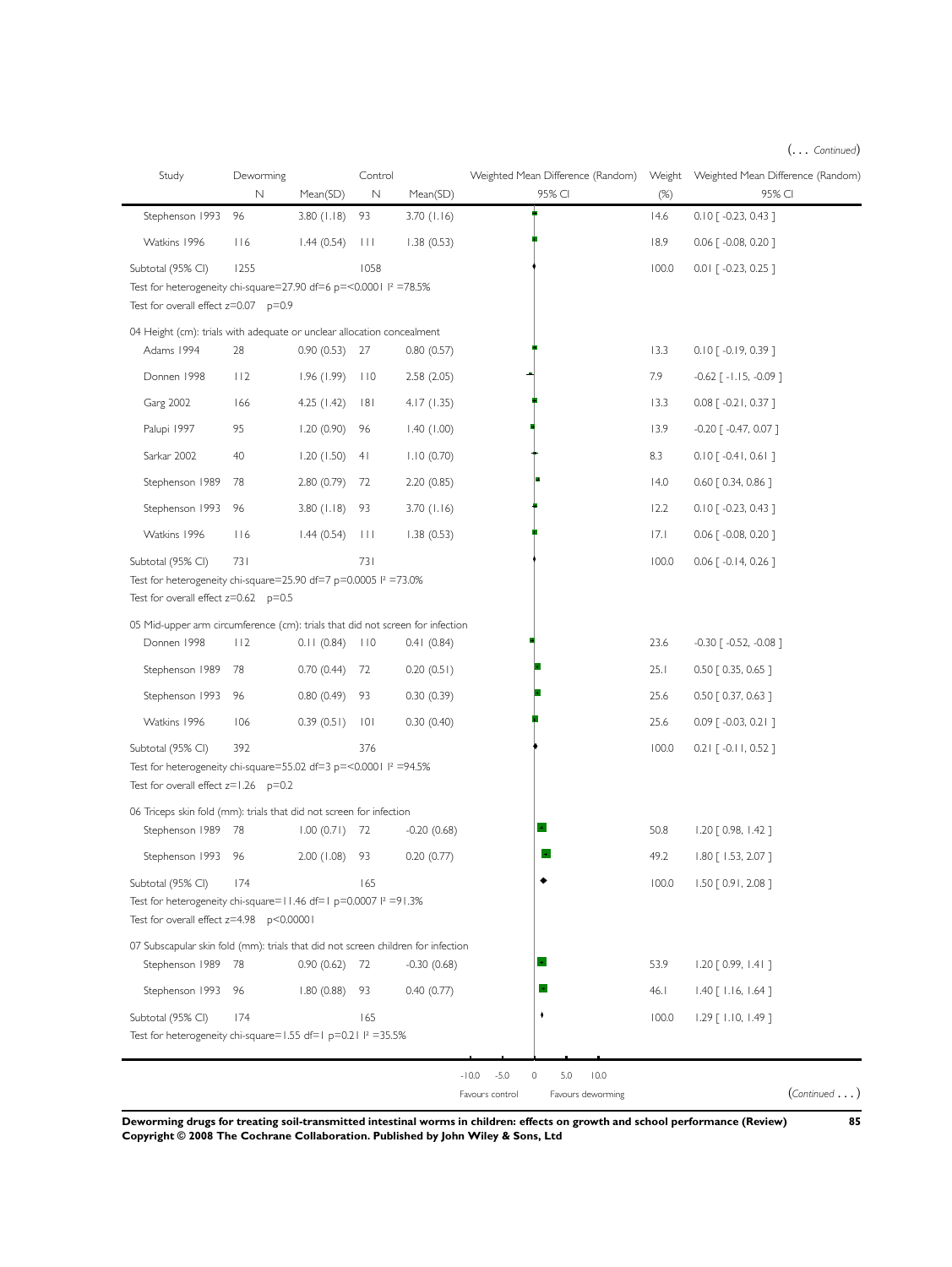(... *Continued*)

| Study                                         | Deworming |          | Control |          |                   |                   |     | Weighted Mean Difference (Random) Weight Weighted Mean Difference (Random) |
|-----------------------------------------------|-----------|----------|---------|----------|-------------------|-------------------|-----|----------------------------------------------------------------------------|
|                                               | N         | Mean(SD) | N       | Mean(SD) |                   | 95% CI            | (%) | 95% CI                                                                     |
| Test for overall effect $z=12.96$ $p<0.00001$ |           |          |         |          |                   |                   |     |                                                                            |
|                                               |           |          |         |          |                   |                   |     |                                                                            |
|                                               |           |          |         |          | $-5.0$<br>$-10.0$ | 5.0<br>10.0       |     |                                                                            |
|                                               |           |          |         |          | Favours control   | Favours deworming |     |                                                                            |
|                                               |           |          |         |          |                   |                   |     |                                                                            |

### **Analysis 08.02. Comparison 08 Subgroup and sensitivity analyses, Outcome 02 Single dose: end value**

Review: Deworming drugs for treating soil-transmitted intestinal worms in children: effects on growth and school performance

Comparison: 08 Subgroup and sensitivity analyses

Outcome: 02 Single dose: end value

| Control<br>Study<br>Deworming<br>Weighted Mean Difference (Fixed)<br>Weight Weighted Mean Difference (Fixed)                                                                                  |                     |
|-----------------------------------------------------------------------------------------------------------------------------------------------------------------------------------------------|---------------------|
| 95% CI<br>$\mathbb N$<br>Mean(SD)<br>$\hbox{N}$<br>Mean(SD)<br>95% CI<br>$(\%)$                                                                                                               |                     |
| 01 Mean weight (kg) post-treatment: trials that did not screen for infection                                                                                                                  |                     |
| $-0.10$ [ $-0.35$ , 0.15]<br>Awasthi 2000<br>592<br>10.70(2.10)<br>395<br>63.7<br>10.80(1.90)                                                                                                 |                     |
| Donnen 1998<br>96<br>9.82(2.45)<br>9.48 (2.92)<br>$0.34$ $\lceil -0.44, 1.12 \rceil$<br>90<br>6.7                                                                                             |                     |
| Garg 2002<br>13.9<br>166<br>14.35(2.58)<br> 8 <br> 4.11(2.56)<br>$0.24$ $\lceil -0.30, 0.78 \rceil$                                                                                           |                     |
| Hadju 1996<br>34<br>20.30 (3.20)<br>30<br>19.90 (2.20)<br>2.3<br>0.40 [ -0.93, 1.73 ]                                                                                                         |                     |
| 2.3<br>0.90 [ -0.42, 2.22 ]<br>Stephenson 1989<br>78<br>23.40 (3.80)<br>72<br>22.50 (4.41)                                                                                                    |                     |
| Stephenson 1993<br>31.30 (7.45)<br>93<br>31.30(7.71)<br>0.9<br>$0.0$ $\lceil -2.16, 2.16 \rceil$<br>96                                                                                        |                     |
| Sur 2005<br>342<br>12.60(5.73)<br>340<br>12.10(4.61)<br>$0.50$ $\lceil -0.28, 1.28 \rceil$<br>6.7                                                                                             |                     |
| 24.36 (3.99)<br>24.93 (4.20)<br>$-0.57$ [ $-1.64$ , 0.50]<br>Watkins 1996<br>116<br> 10<br>3.6                                                                                                |                     |
| 1520<br> 3 <br>100.0<br>$0.04$ $\lceil -0.17, 0.24 \rceil$<br>Subtotal (95% CI)<br>Test for heterogeneity chi-square=6.77 df=7 $p=0.45$ $1^2$ =0.0%<br>Test for overall effect $z=0.35$ p=0.7 |                     |
| 02 Mean height (cm) post-treatment: trials that did not screen for infection                                                                                                                  |                     |
| Awasthi 2000<br>592<br>86.23 (8.37)<br>86.21 (8.31)<br>48.7<br>$0.02$ $\lceil -1.04, 1.08 \rceil$<br>395                                                                                      |                     |
| 5.8<br>Donnen 1998<br>96<br>77.80 (9.40)<br>90<br>76.50 (11.80)<br>$1.30$ [ $-1.78$ , 4.38]                                                                                                   |                     |
| 94.71 (8.61)<br>Garg 2002<br>166<br>95.06 (8.25)<br> 8 <br>17.4<br>$0.35$ $\lceil -1.42, 2.12 \rceil$                                                                                         |                     |
| 8.8<br>Stephenson 1989<br>78<br>126.40 (7.42)<br>72<br>124.50(8.15)<br>1.90 [ -0.60, 4.40 ]                                                                                                   |                     |
| 93<br>139.20 (11.19)<br>6.1<br>Stephenson 1993<br>96<br>138.20 (9.80)<br>$-1.00$ $[-4.00, 2.00]$                                                                                              |                     |
| Watkins 1996<br>116<br>121.01(7.75)<br>$\Box$<br>121.76 (7.90)<br>13.2<br>$-0.75$ [ $-2.79$ , 1.29]                                                                                           |                     |
| 942<br>Subtotal (95% CI)<br>1144<br>100.0<br>$0.15$ $[-0.59, 0.89]$                                                                                                                           |                     |
| Test for heterogeneity chi-square=3.84 df=5 p=0.57 $\text{I}^2$ =0.0%                                                                                                                         |                     |
| Test for overall effect $z=0.40$ $p=0.7$                                                                                                                                                      |                     |
|                                                                                                                                                                                               |                     |
| $-10.0$<br>$-5.0$<br>5.0<br>10.0<br>0<br>Favours control<br>Favours deworming                                                                                                                 | $(Continued \dots)$ |

**Deworming drugs for treating soil-transmitted intestinal worms in children: effects on growth and school performance (Review) 86 Copyright © 2008 The Cochrane Collaboration. Published by John Wiley & Sons, Ltd**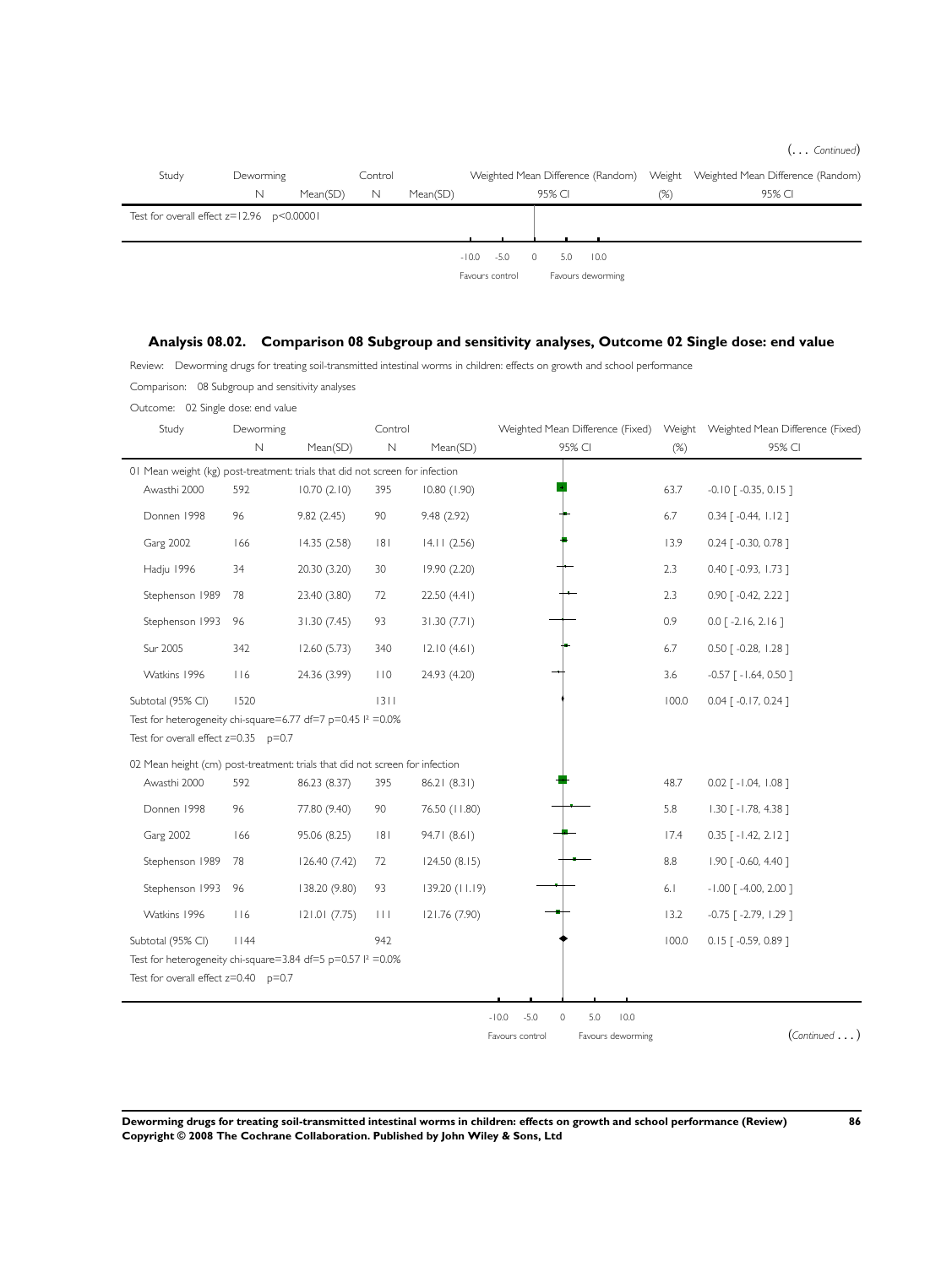| $(\ldots)$ |  |  | Continued) |
|------------|--|--|------------|
|------------|--|--|------------|

| Study                                                                                                                                  | Deworming<br>$\hbox{N}$ | Mean(SD)       | Control<br>$\hbox{N}$ | Mean(SD)       |                                      | Weighted Mean Difference (Fixed)<br>95% CI | $(\%)$ | Weight Weighted Mean Difference (Fixed)<br>95% CI |
|----------------------------------------------------------------------------------------------------------------------------------------|-------------------------|----------------|-----------------------|----------------|--------------------------------------|--------------------------------------------|--------|---------------------------------------------------|
| 03 Mean weight (kg) post-treatment: trials with adequate or unclear allocation concealment                                             |                         |                |                       |                |                                      |                                            |        |                                                   |
| Adams 1994                                                                                                                             | 28                      | 21.10(2.43)    | 27                    | 21.60 (3.90)   |                                      |                                            | 3.5    | $-0.50$ $[-2.22, 1.22]$                           |
| Donnen 1998                                                                                                                            | 96                      | 9.82(2.45)     | 90                    | 9.48 (2.92)    |                                      |                                            | 17.4   | $0.34$ $\lceil -0.44, 1.12 \rceil$                |
| Freij 1979i                                                                                                                            | 6                       | 12.30(2.91)    | 7                     | 12.10(2.29)    |                                      |                                            | 1.3    | $0.20$ $\lceil -2.68, 3.08 \rceil$                |
| <b>Garg 2002</b>                                                                                                                       | 166                     | 14.35(2.58)    | 8                     | 14.11(2.56)    |                                      |                                            | 35.8   | $0.24$ $\lceil -0.30, 0.78 \rceil$                |
| Hadju 1996                                                                                                                             | 34                      | 20.30 (3.20)   | 30                    | 19.90 (2.20)   |                                      |                                            | 5.9    | $0.40$ $\lceil -0.93, 1.73 \rceil$                |
| Sarkar 2002                                                                                                                            | 40                      | 19.30 (6.60)   | 41                    | 18.90 (5.20)   |                                      |                                            | 1.6    | $0.40$ $\lceil -2.19, 2.99 \rceil$                |
| Stephenson 1989                                                                                                                        | 78                      | 23.40 (3.80)   | 72                    | 22.50 (4.41)   |                                      |                                            | 6.0    | $0.90$ $\lceil -0.42, 2.22 \rceil$                |
| Stephenson 1993                                                                                                                        | 96                      | 31.30 (7.45)   | 93                    | 31.30(7.71)    |                                      |                                            | 2.2    | $0.0$ [ -2.16, 2.16 ]                             |
| Sur 2005                                                                                                                               | 342                     | 12.60(5.73)    | 340                   | 12.10(4.61)    |                                      |                                            | 17.2   | $0.50$ $\lceil -0.28, 1.28 \rceil$                |
| Watkins 1996                                                                                                                           | 116                     | 24.36 (3.99)   | 10                    | 24.93 (4.20)   |                                      |                                            | 9.2    | $-0.57$ [ $-1.64$ , 0.50]                         |
| Subtotal (95% CI)<br>Test for heterogeneity chi-square=4.47 df=9 p=0.88 l <sup>2</sup> =0.0%<br>Test for overall effect $z=1.50$ p=0.1 | 1002                    |                | 991                   |                |                                      |                                            | 100.0  | $0.25$ $\lceil -0.08, 0.57 \rceil$                |
| 04 Mean height (cm) post-treatment: trials with adequate or unclear allocation concealment                                             |                         |                |                       |                |                                      |                                            |        |                                                   |
| Adams 1994                                                                                                                             | 28                      | 118.60(6.83)   | 27                    | 119.00(7.33)   |                                      |                                            | 7.0    | $-0.40$ $[-4.15, 3.35]$                           |
| Donnen 1998                                                                                                                            | 96                      | 77.80 (9.40)   | 90                    | 76.50 (11.80)  |                                      |                                            | 10.3   | $1.30$ [ -1.78, 4.38 ]                            |
| <b>Garg 2002</b>                                                                                                                       | 166                     | 95.06 (8.25)   | 8                     | 94.71 (8.61)   |                                      |                                            | 31.1   | $0.35$ $\lceil -1.42, 2.12 \rceil$                |
| Sarkar 2002                                                                                                                            | 40                      | 115.00 (18.90) | 4 <sub>1</sub>        | 111.20 (17.60) |                                      |                                            | 1.5    | 3.80 [-4.16, 11.76]                               |
| Stephenson 1989                                                                                                                        | 78                      | 126.40 (7.42)  | 72                    | 124.50(8.15)   |                                      |                                            | 15.6   | $1.90$ [ -0.60, 4.40 ]                            |
| Stephenson 1993                                                                                                                        | 96                      | 138.20 (9.80)  | 93                    | 139.20 (11.19) |                                      |                                            | 10.9   | $-1.00$ $[-4.00, 2.00]$                           |
| Watkins 1996                                                                                                                           | 116                     | 121.01(7.75)   | Ш                     | 121.76 (7.90)  |                                      |                                            | 23.6   | -0.75 [ -2.79, 1.29 ]                             |
| Subtotal (95% CI)<br>Test for heterogeneity chi-square=4.60 df=6 p=0.60 $1^2$ =0.0%<br>Test for overall effect $z=0.57$ $p=0.6$        | 620                     |                | 615                   |                |                                      |                                            | 100.0  | $0.29$ $\lceil -0.70, 1.27 \rceil$                |
| 05 Mean mid upper arm circumference (cm): trials that did not screen for infection<br>Donnen 1998                                      | 96                      | 13.50 (1.40)   | 90                    | 13.40(1.40)    |                                      |                                            | 28.0   | $0.10$ [ -0.30, 0.50 ]                            |
| Stephenson 1989                                                                                                                        | 78                      | 16.70(1.41)    | 72                    | 16.30(1.53)    |                                      |                                            | 20.4   | $0.40$ [ -0.07, 0.87 ]                            |
| Stephenson 1993                                                                                                                        | 96                      | 18.40 (1.96)   | 93                    | 18.00(2.12)    |                                      |                                            | 13.4   | $0.40$ $\lceil -0.18, 0.98 \rceil$                |
| Watkins 1996                                                                                                                           | 116                     | 18.67(1.34)    | $\perp$               | 18.79(1.31)    |                                      |                                            | 38.2   | $-0.12$ $[-0.46, 0.22]$                           |
| Subtotal (95% CI)                                                                                                                      | 386                     |                | 366                   |                |                                      |                                            | 100.0  | $0.12$ $\lceil -0.10, 0.33 \rceil$                |
| Test for heterogeneity chi-square=4.11 df=3 p=0.25 $1^2$ =27.0%<br>Test for overall effect $z=1.08$ p=0.3                              |                         |                |                       |                |                                      |                                            |        |                                                   |
| 06 Mean triceps skin fold (mm): trials that did not screen for infection [random]<br>Stephenson 1989 78                                |                         | 7.70 (1.94)    | 72                    | 7.60(2.04)     |                                      |                                            | 57.7   | $0.10$ [ -0.54, 0.74 ]                            |
|                                                                                                                                        |                         |                |                       |                | $-5.0$<br>$-10.0$<br>Favours control | 5.0<br>10.0<br>0<br>Favours deworming      |        | (Continued)                                       |

**Deworming drugs for treating soil-transmitted intestinal worms in children: effects on growth and school performance (Review) 87 Copyright © 2008 The Cochrane Collaboration. Published by John Wiley & Sons, Ltd**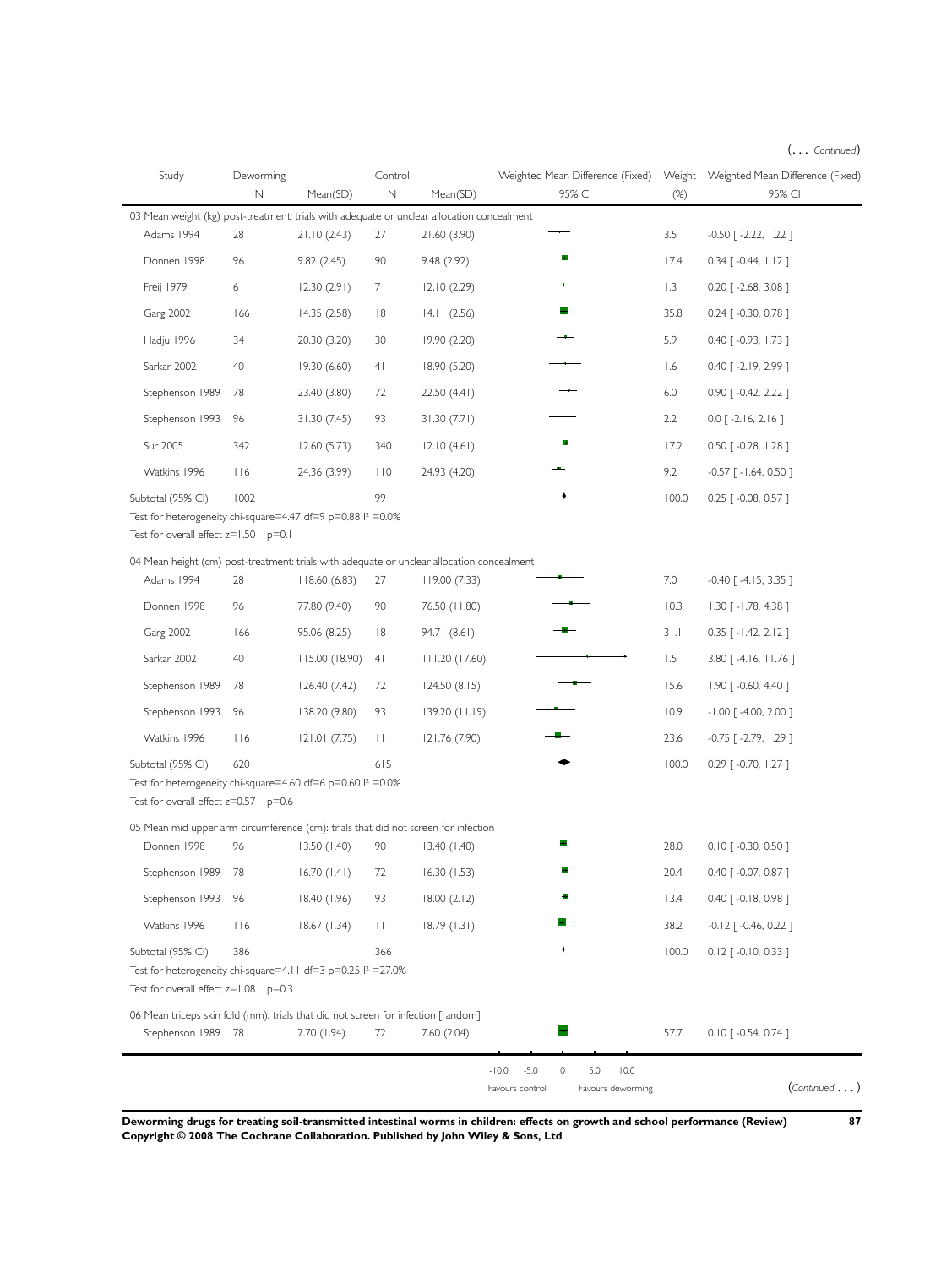| $(\ldots)$<br>Continued) |  |
|--------------------------|--|
|--------------------------|--|

| Study                                                                                     | Deworming   |               | Control     |                | Weighted Mean Difference (Fixed) Weight |        | Weighted Mean Difference (Fixed)   |
|-------------------------------------------------------------------------------------------|-------------|---------------|-------------|----------------|-----------------------------------------|--------|------------------------------------|
|                                                                                           | $\mathbb N$ | Mean(SD)      | $\mathbb N$ | Mean(SD)       | 95% CI                                  | $(\%)$ | 95% CI                             |
| Stephenson 1993                                                                           | 96          | 9.10(2.73)    | 93          | 7.30(2.50)     | ÷                                       | 42.3   | 1.80 [ 1.05, 2.55 ]                |
| Subtotal (95% CI)                                                                         | 174         |               | 165         |                | ٠                                       | 100.0  | 0.82 [ 0.33, 1.30 ]                |
| Test for heterogeneity chi-square= $11.52$ df= $1 p=0.0007$ $1^2 = 91.3\%$                |             |               |             |                |                                         |        |                                    |
| Test for overall effect $z=3.31$ $p=0.0009$                                               |             |               |             |                |                                         |        |                                    |
| 07 Mean subscapular skin fold (mm): trials that did not screen for infection [random]     |             |               |             |                |                                         |        |                                    |
| Stephenson 1989                                                                           | 78          | 5.70(1.32)    | 72          | 5.40(1.19)     |                                         | 65.6   | $0.30$ $\lceil -0.10, 0.70 \rceil$ |
| Stephenson 1993                                                                           | 96          | 6.80(1.96)    | 93          | 5.40 (1.93)    | н.                                      | 34.4   | $1.40$ $[0.85, 1.95]$              |
| Subtotal (95% CI)                                                                         | 174         |               | 165         |                |                                         | 100.0  | 0.68 [ 0.35, 1.00 ]                |
| Test for heterogeneity chi-square=9.91 df=1 p=0.002 l <sup>2</sup> =89.9%                 |             |               |             |                |                                         |        |                                    |
| Test for overall effect $z=4.09$ $p=0.00004$                                              |             |               |             |                |                                         |        |                                    |
| 08 Mean haemoglobin (g/L) levels post-treatment: trials that did not screen for infection |             |               |             |                |                                         |        |                                    |
| Garg 2002                                                                                 | 166         | 117.80(14.17) | 8           | 117.40(13.45)  |                                         | 45.1   | $0.40$ [ -2.51, 3.31 ]             |
| Palupi 1997                                                                               | 95          | 120.10 (9.70) | 96          | 118.60(11.40)  |                                         | 42.5   | $1.50$ [ $-1.50$ , 4.50]           |
| Stephenson 1993                                                                           | 27          | 19.00 (10.39) | 26          | 4.00 (   0.20) |                                         | 12.4   | 5.00 [ -0.54, 10.54 ]              |
| Subtotal (95% CI)                                                                         | 288         |               | 303         |                |                                         | 100.0  | $1.44$ [ $-0.52$ , 3.40 ]          |
| Test for heterogeneity chi-square=2.08 df=2 $p=0.35$ $1^2 = 3.6\%$                        |             |               |             |                |                                         |        |                                    |
| Test for overall effect $z=1.44$ $p=0.1$                                                  |             |               |             |                |                                         |        |                                    |
|                                                                                           |             |               |             |                |                                         |        |                                    |
|                                                                                           |             |               |             |                | $-10.0$<br>$-5.0$<br>5.0<br>10.0        |        |                                    |
|                                                                                           |             |               |             |                | Favours deworming<br>Favours control    |        |                                    |

**Deworming drugs for treating soil-transmitted intestinal worms in children: effects on growth and school performance (Review) 88 Copyright © 2008 The Cochrane Collaboration. Published by John Wiley & Sons, Ltd**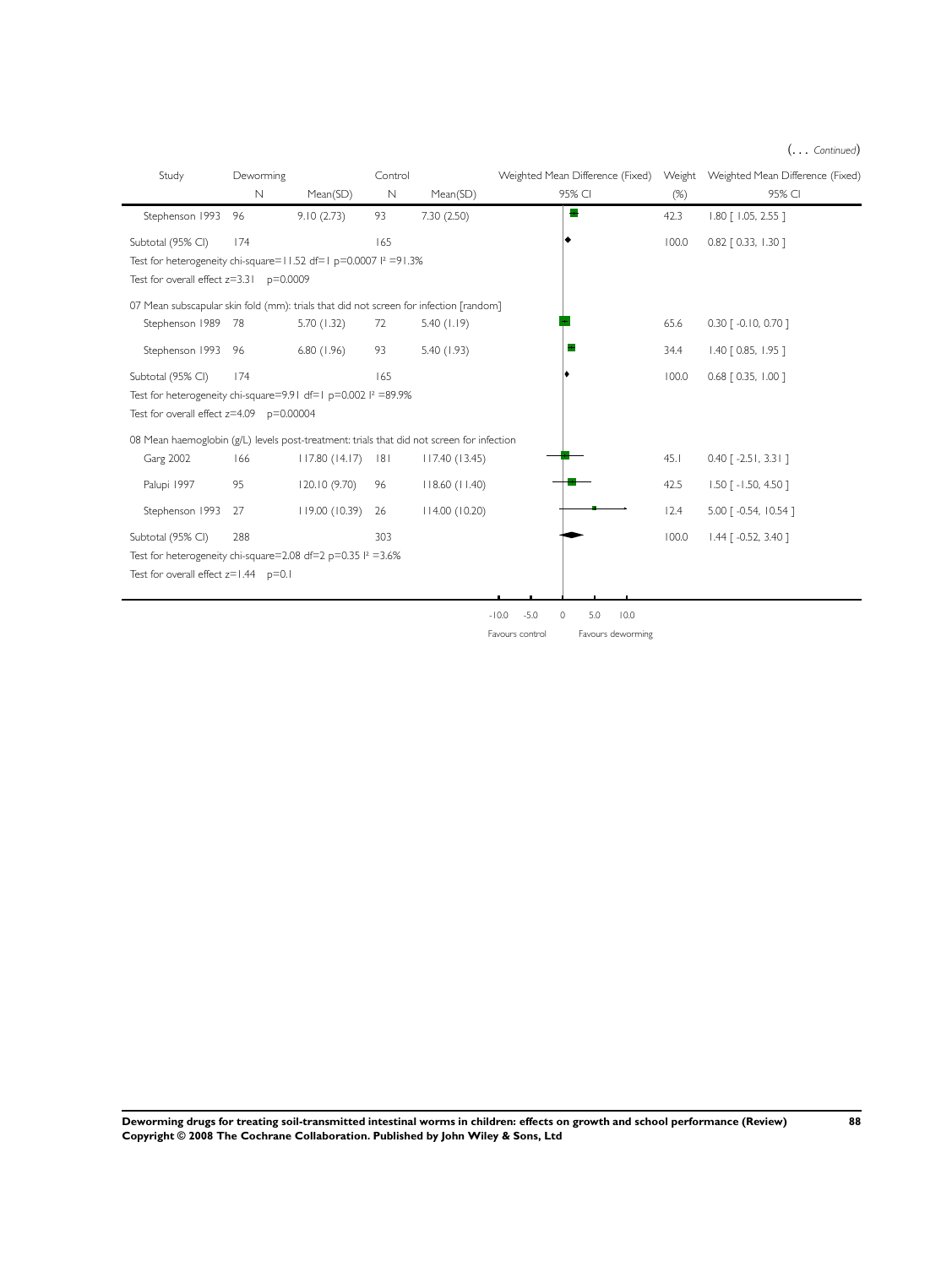### **Analysis 08.03. Comparison 08 Subgroup and sensitivity analyses, Outcome 03 Multiple dose < 1 year: change in value**

Review: Deworming drugs for treating soil-transmitted intestinal worms in children: effects on growth and school performance

Comparison: 08 Subgroup and sensitivity analyses

Outcome: 03 Multiple dose < 1 year: change in value

| Study                                                                                                                                          | Deworming    |                   | Control             |            | Weighted Mean Difference (Fixed)      | Weight | Weighted Mean Difference (Fixed)    |
|------------------------------------------------------------------------------------------------------------------------------------------------|--------------|-------------------|---------------------|------------|---------------------------------------|--------|-------------------------------------|
|                                                                                                                                                | $\mathsf{N}$ | Mean(SD)          | $\mathbb N$         | Mean(SD)   | 95% CI                                | $(\%)$ | 95% CI                              |
| 01 Weight (kg): trials with adequate or unclear allocation concealment [random]                                                                |              |                   |                     |            |                                       |        |                                     |
| Donnen 1998                                                                                                                                    | 100          | $1.64$ ( $1.12$ ) | 98                  | 2.09(1.19) |                                       | 19.6   | $-0.45$ [ $-0.77, -0.13$ ]          |
| Dossa 2001                                                                                                                                     | 37           | 1.20(1.00)        | 28                  | 1.20(1.10) |                                       | 7.5    | $0.0$ $\lceil -0.52, 0.52 \rceil$   |
| Kruger 1996                                                                                                                                    | 37           | 2.32(0.64)        | 37                  | 2.70(1.22) |                                       | 10.3   | $-0.38$ $\lceil -0.82, 0.06 \rceil$ |
| Stephenson 1993                                                                                                                                | 95           | 3.10(1.36)        | 93                  | 2.20(1.16) |                                       | 15.6   | $0.90$ $[0.54, 1.26]$               |
| Watkins 1996                                                                                                                                   | 116          | 1.82(0.86)        | 110                 | 1.69(0.73) |                                       | 47.1   | $0.13$ $\lceil -0.08, 0.34 \rceil$  |
| Subtotal (95% CI)<br>Test for heterogeneity chi-square=34.65 df=4 $p = 0.0001$   <sup>2</sup> =88.5%<br>Test for overall effect $z=1.02$ p=0.3 | 385          |                   | 366                 |            |                                       | 100.0  | $0.07$ $[ -0.07, 0.22 ]$            |
| 02 Height (cm): trials with adequate or unclear allocation concealment                                                                         |              |                   |                     |            |                                       |        |                                     |
| Donnen 1998                                                                                                                                    | 100          | 7.27(3.56)        | 98                  | 8.46(4.18) |                                       | 1.9    | $-1.19$ [ $-2.27$ , $-0.11$ ]       |
| Dossa 2001                                                                                                                                     | 37           | 6.50(2.60)        | 28                  | 6.00(2.50) |                                       | 1.5    | $0.50$ $\lceil -0.75, 1.75 \rceil$  |
| Kruger 1996                                                                                                                                    | 37           | 5.62(0.90)        | 37                  | 5.54(0.91) |                                       | 13.3   | $0.08$ $\lceil -0.33, 0.49 \rceil$  |
| Stephenson 1993                                                                                                                                | 95           | 3.60(1.07)        | 93                  | 3.70(1.16) |                                       | 22.2   | $-0.10$ $[-0.42, 0.22]$             |
| Watkins 1996                                                                                                                                   | 116          | 2.45(0.75)        | $\vert \vert \vert$ | 2.39(0.73) |                                       | 61.1   | $0.06$ $\lceil -0.13, 0.25 \rceil$  |
| Subtotal (95% CI)<br>Test for heterogeneity chi-square=6.14 df=4 p=0.19 $1^2$ =34.8%<br>Test for overall effect $z=0.12$ $p=0.9$               | 385          |                   | 367                 |            |                                       | 100.0  | $0.01$ $[ -0.14, 0.16]$             |
|                                                                                                                                                |              |                   |                     |            | $-10.0$<br>$-5.0$<br>5.0<br>10.0<br>0 |        |                                     |

Favours control Favours deworming

**Deworming drugs for treating soil-transmitted intestinal worms in children: effects on growth and school performance (Review) 89 Copyright © 2008 The Cochrane Collaboration. Published by John Wiley & Sons, Ltd**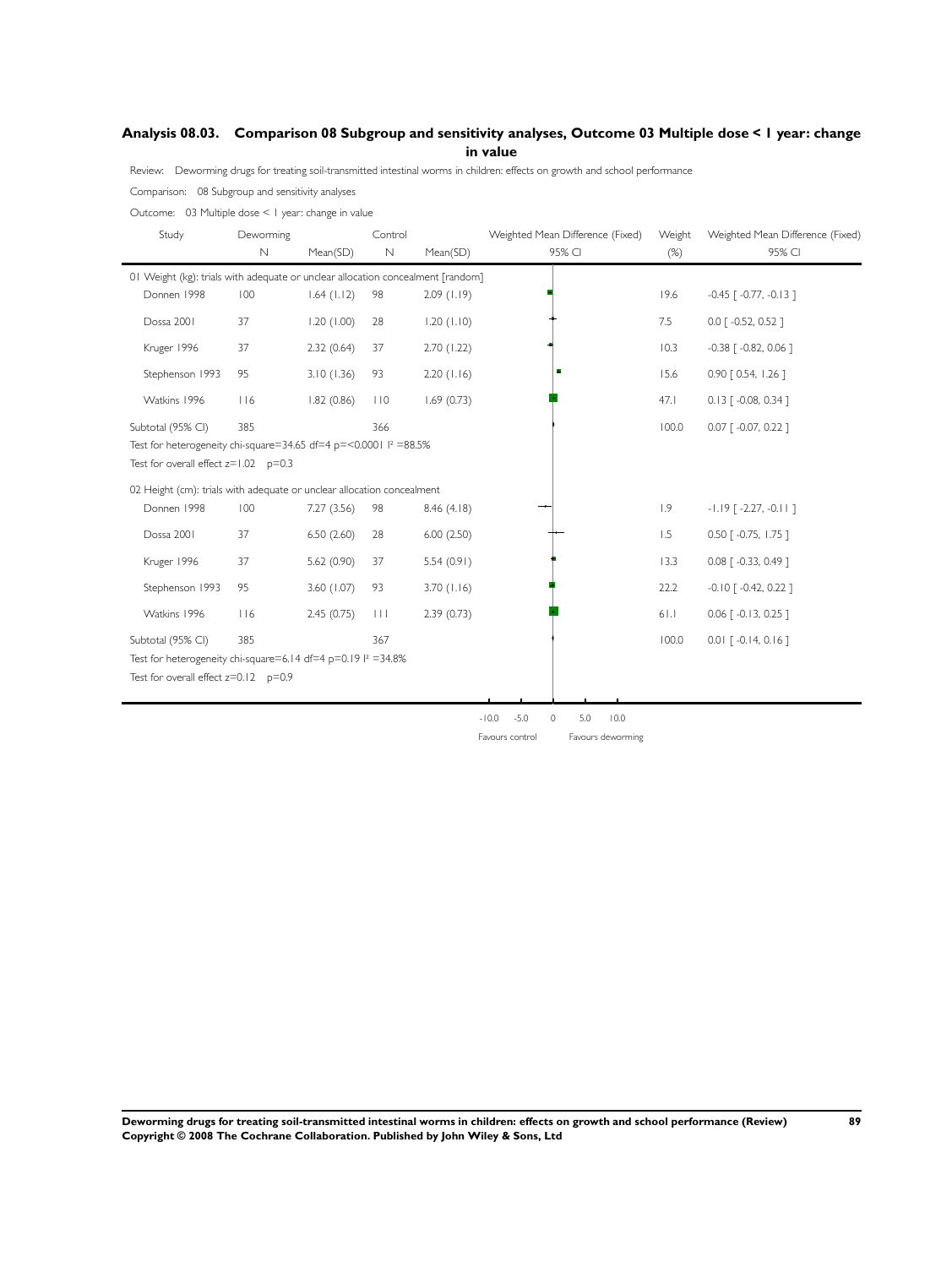### **Analysis 08.04. Comparison 08 Subgroup and sensitivity analyses, Outcome 04 Multiple dose < 1 year: end value**

Review: Deworming drugs for treating soil-transmitted intestinal worms in children: effects on growth and school performance

Comparison: 08 Subgroup and sensitivity analyses

#### Outcome: 04 Multiple dose < 1 year: end value

| Study                                                                                                                           | Deworming  |                   | Control    |                |                   |                   |        | Weighted Mean Difference (Fixed)    Veight    Veighted Mean Difference (Fixed) |
|---------------------------------------------------------------------------------------------------------------------------------|------------|-------------------|------------|----------------|-------------------|-------------------|--------|--------------------------------------------------------------------------------|
|                                                                                                                                 | $\hbox{N}$ | Mean(SD)          | $\hbox{N}$ | Mean(SD)       |                   | 95% CI            | $(\%)$ | 95% CI                                                                         |
| 01 Mean weight (kg): trials with adequate or unclear allocation concealment                                                     |            |                   |            |                |                   |                   |        |                                                                                |
| Donnen 1998                                                                                                                     | 96         | 10.99(2.32)       | 90         | 10.98(2.69)    |                   |                   | 46.5   | $0.01$ [-0.71, 0.73]                                                           |
| Stephenson 1993                                                                                                                 | 95         | 31.90 (7.99)      | 93         | 31.30(7.17)    |                   |                   | 5.2    | $0.60$ [ -1.57, 2.77 ]                                                         |
| Sur 2005                                                                                                                        | 342        | 12.90 (7.40)      | 340        | 12.40(4.61)    |                   |                   | 28.5   | 0.50 [ -0.42, 1.42 ]                                                           |
| Watkins 1996                                                                                                                    | 116        | 25.19 (4.20)      | 110        | 25.63 (4.30)   |                   |                   | 19.8   | $-0.44$ [ $-1.55$ , 0.67]                                                      |
| Subtotal (95% CI)<br>Test for heterogeneity chi-square=1.89 df=3 p=0.60 $1^2$ =0.0%<br>Test for overall effect $z=0.36$ $p=0.7$ | 649        |                   | 633        |                |                   |                   | 100.0  | $0.09$ $[ -0.40, 0.58 ]$                                                       |
| 02 Mean height (cm): trials with adequate or unclear allocation concealment<br>Donnen 1998                                      | 96         | 83.20 (8.60)      | 90         | 82.40 (10.00)  |                   |                   | 29.2   | $0.80$ [ -1.89, 3.49 ]                                                         |
| Stephenson 1993                                                                                                                 | 95         | 138.40 (11.11) 93 |            | 139.20 (11.19) |                   |                   | 20.7   | $-0.80$ [ $-3.99$ , 2.39 ]                                                     |
| Watkins 1996                                                                                                                    | 116        | 122.03(7.75)      | $\Box$     | 122.78 (8.00)  |                   |                   | 50.1   | $-0.75$ [ $-2.80$ , $1.30$ ]                                                   |
| Subtotal (95% CI)                                                                                                               | 307        |                   | 294        |                |                   |                   | 100.0  | $-0.31$ [ $-1.76$ , $1.14$ ]                                                   |
| Test for heterogeneity chi-square=0.92 df=2 $p=0.63$ $1^2$ =0.0%<br>Test for overall effect $z=0.42$ $p=0.7$                    |            |                   |            |                |                   |                   |        |                                                                                |
|                                                                                                                                 |            |                   |            |                | $-10.0$<br>$-5.0$ | 5.0<br>10.0<br>Ó  |        |                                                                                |
|                                                                                                                                 |            |                   |            |                | Favours control   | Favours deworming |        |                                                                                |
|                                                                                                                                 |            |                   |            |                |                   |                   |        |                                                                                |
|                                                                                                                                 |            |                   |            |                |                   |                   |        |                                                                                |
|                                                                                                                                 |            |                   |            |                |                   |                   |        |                                                                                |
|                                                                                                                                 |            |                   |            |                |                   |                   |        |                                                                                |
|                                                                                                                                 |            |                   |            |                |                   |                   |        |                                                                                |
|                                                                                                                                 |            |                   |            |                |                   |                   |        |                                                                                |
|                                                                                                                                 |            |                   |            |                |                   |                   |        |                                                                                |
|                                                                                                                                 |            |                   |            |                |                   |                   |        |                                                                                |
|                                                                                                                                 |            |                   |            |                |                   |                   |        |                                                                                |
|                                                                                                                                 |            |                   |            |                |                   |                   |        |                                                                                |
|                                                                                                                                 |            |                   |            |                |                   |                   |        |                                                                                |
|                                                                                                                                 |            |                   |            |                |                   |                   |        |                                                                                |
|                                                                                                                                 |            |                   |            |                |                   |                   |        |                                                                                |